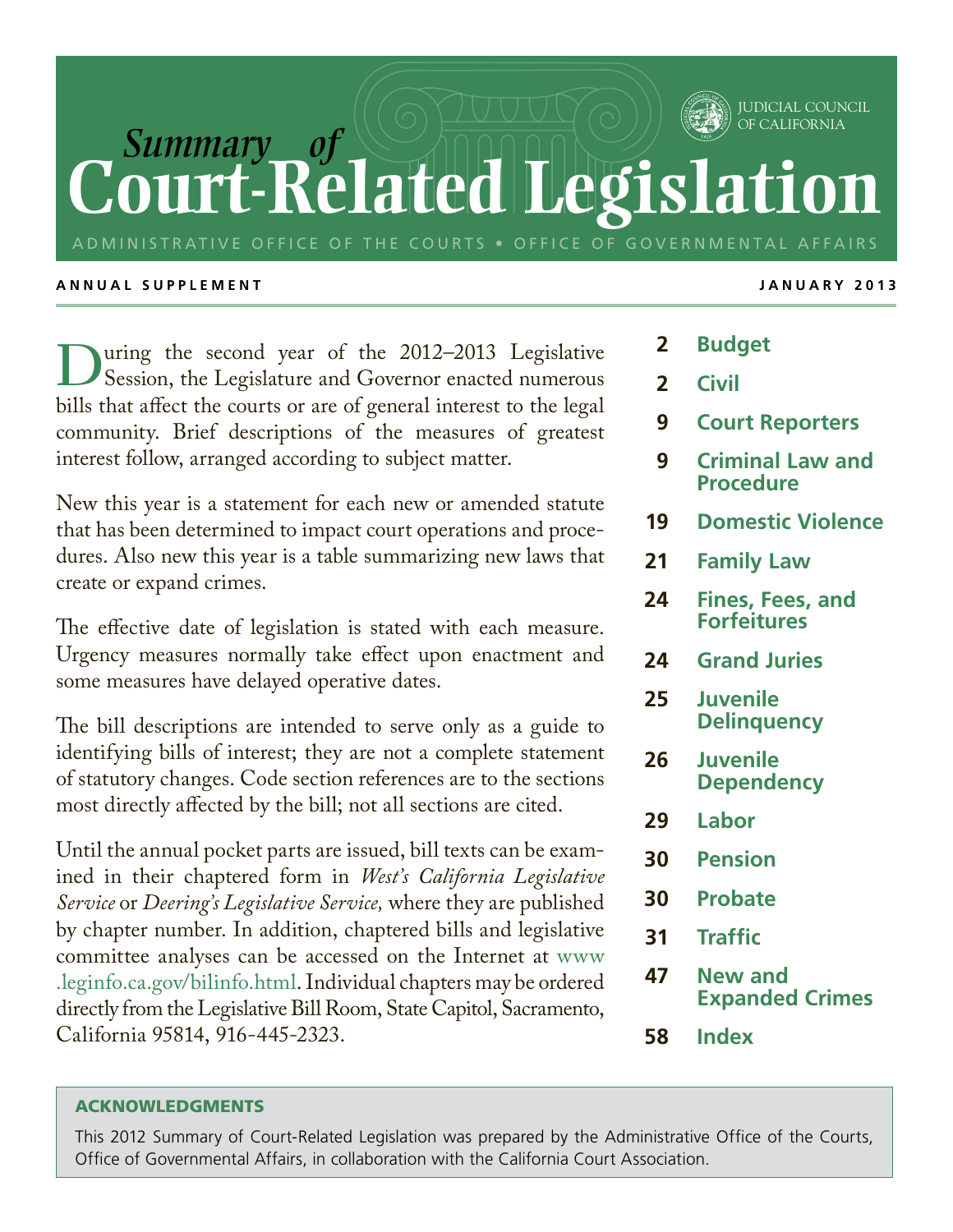## **BUDGET**

## **SB 1021 (Committee on Budget and Fiscal Review), CH. 41** *Effective/Operative Date: Urgency, June 27, 2012* Public safety

Summary Description of New Law: Enacts the public safety budget trailer bill, including amendments relating to the judicial branch.

*See full bill description and impact statement in Appendix C.*

## **CIVIL**

## **AB 278 (Eng), CH. 86 / SB 900 (Leno), CH. 87** *Effective/Operative Date: January 1, 2013* Mortgages and deeds of trust:

## foreclosure

Summary Description of New Law: AB 278 and SB 900 are identical companion measures that enact key provisions of the Homeowner Bill of Rights Act. The bills impose various new obligations on mortgage servicers, including prohibiting dual tracking, mandating a single point of contact, and providing specified notices and procedures governing the handling of loan modification applications. The bills also create new civil penalties that may be brought by public prosecutors, as well as authorize borrowers to bring private rights of action to secure injunctive relief and damages, for specified violations of the bills' requirements.

*See full bill description and impact statement in Appendix A.*

## **AB 805 (Torres), CH. 180** *Effective/Operative Date: January 1, 2014* Common interest developments

Summary Description of New Law: Revises and recasts provisions of the Davis-Stirling Common Interest Development (CID) Act to make it more organized and user-friendly for CID homeowners. Among other things, specifies that in a case in which a court determines the validity of an election to approve the amendment of a declaration, the court must find that the election complied with the provisions of the act and any other applicable law, in addition to the governing documents. (CIV 4000 et seq.)

## **AB 806 (Torres), CH. 181** *Effective/Operative Date: January 1, 2014* Common interest developments

Summary Description of New Law: Makes various technical and conforming changes to AB 805 (Torres), above. (Various Sections)

## **AB 890 (Olsen), CH. 528** *Effective/Operative Date: January 1, 2013* Environment: CEQA exemption: roadway improvement

Summary Description of New Law: Exempts from the California Environmental Quality Act (CEQA), until January 1, 2016, a project or an activity to repair, maintain, or make minor alterations to an existing roadway, as defined, if the project or activity is carried out by a city or county to improve public safety, meeting specified requirements. Authorizes a local agency, whenever it determines that a project is not subject to CEQA pursuant to designated provisions and it approves or determines to carry out the project, to file a specified notice of that approval or determination with the county clerk of each county in which the project will be located. Requires a local agency that makes such a determination, and approves and determines to carry out that project, to file a specified notice with the Office of Planning and Research, as well as with the county clerk in each county in which the project will be located. (PRC 21080.37)

## **AB 929 (Wieckowski), CH. 678** *Effective/Operative Date: January 1, 2013* Debtor exemptions: bankruptcy

Summary Description of New Law: Increases the amounts of property exemptions, as specified, for motor vehicles, jewelry, and tools of the trade that a bankruptcy debtor may elect to exempt from enforcement of a money judgment. Increases the income eligibility threshold for a judgment debtor or spouse aged 55 years or older to claim the homestead exemption. (CCP 703.140, 703.150, 704.730)

## **AB 1354 (Huber), CH. 232** *Effective/Operative Date: January 1, 2013* Civil procedure: discovery: objections

Summary Description of New Law: Provides that if a party makes an objection to a discovery demand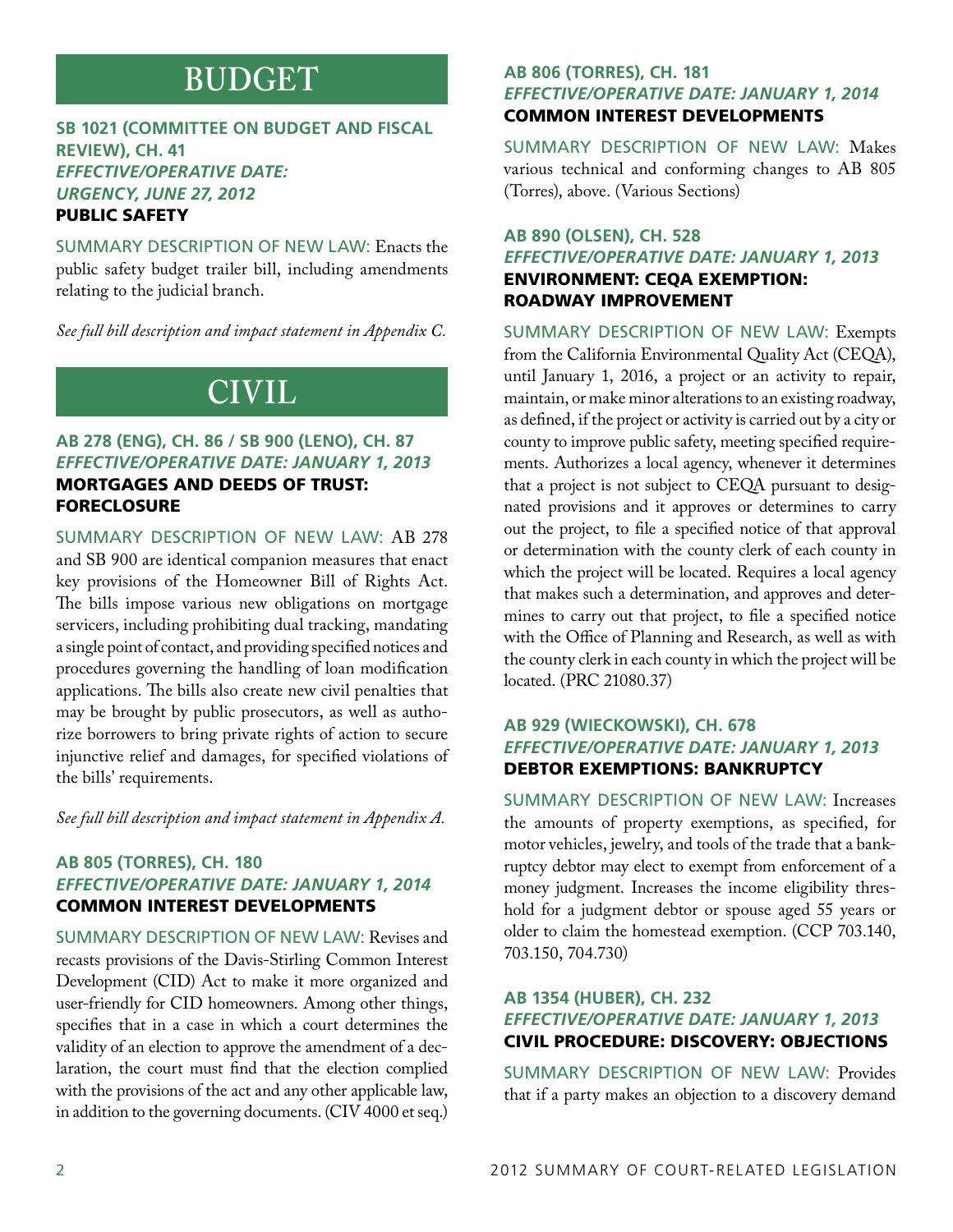based on a claim of privilege or a claim that the information sought is protected work product, the response must include sufficient factual information for other parties to evaluate the merits of that claim and, if necessary, produce a privilege log. States the intent of the Legislature to codify the concept of a privilege log as that term is used in California case law and provides that nothing in the bill shall be construed to constitute a substantive change in case law. (CCP 2031.240)

## **AB 1481 (Committee on Budget), CH. 342** *Effective/Operative Date: Urgency, September 17, 2012* Nonrefundable jury fees

Summary Description of New Law: Clarifies recently enacted advance jury fees legislation by limiting the payment of the \$150 fee to one party in each side of a civil case.

## One fee per side

Clarifies, effective September 17, 2012, that *at least one party* demanding a jury on each side of a civil case (versus every party) must pay a nonrefundable fee of \$150, unless the fee has been paid by another party on the same side of the case. Specifies that if there are multiple plaintiffs and/ or defendants in the same case, only one jury fee per side is required to avoid waiver of a jury under Code of Civil Procedure section 631(f). (CCP 631(b))

## When fee is due

Provides that the nonrefundable jury fee must be paid on or before the date scheduled for the initial case management conference in the action, except as follows: (1) in unlawful detainer actions the fees shall be due at least five days before the date set for trial; (2) if no case management conference is scheduled in a civil action, or the initial case management conference occurred before June 28, 2012 and the initial complaint was filed after July 1, 2011, the fee shall be due no later than 365 calendar days after the filing of the initial complaint; (3) if the initial case management conference was held before June 28, 2012, and the initial complaint in the case was filed before July 1, 2011, the fee shall be due at least 25 calendar days before the date initially set for trial; (4) if the party requesting a jury has not appeared before the initial case management conference, or first appeared more than 365 calendar days after the filing of the initial complaint, the fee shall be due at least 25 calendar days before the

date initially set for trial. Provides further that if a party failed to timely pay a nonrefundable jury fee that was due between June 27, 2012, and November 30, 2012, inclusive, the party will be relieved of a jury waiver on that basis only if the party pays the fee on or before December 31, 2012 or 25 calendar days before the date initially set for trial, whichever is earlier. (CCP 631(c))

Impact on Court: Courts will need to amend the Notice of Case Assignment and/or other case-initiating notices to provide information that *at least one party*  demanding a jury on each side of a civil case must pay a nonrefundable fee of \$150 on or before the initial case management conference or as otherwise provided by statute. For example, courts will need to:

 $\geq$  Amend any notice of deposit of jury fees form to provide that it is now a payment of an advance jury fee and not a deposit of jury fees.

 $>$  Modify case management systems to only require one party on each side to post the nonrefundable advance jury fee.

 $>$  Inform judges of the clarification of the law: that initial advance jury fees paid after June 27, 2012, are nonrefundable; and, if a party failed to timely pay a nonrefundable jury fee that was due between June 27, 2012, and November 30, 2012, inclusive, the party will be relieved of a jury waiver on that basis only if the party pays the fee on or before December 31, 2012, or 25 calendar days before the date initially set for trial, whichever is earlier.

## **AB 1529 (Dickinson), CH. 470** *Effective/Operative Date: January 1, 2013* Trial courts restructuring: bail forfeiture appeals: small claims writ **JURISDICTION**

Summary Description of New Law: Implements various recommendations of the California Law Revision Commission concerning trial court restructuring and state responsibility for the courts. Among other things, clarifies which tribunals have jurisdiction to hear writ petitions in small claims cases and bail forfeiture appeals. Deletes various obsolete references to municipal courts, judicial districts, counties, and county entities. (CCP 116.798; Various Sections)

*See full bill description and impact statement in Appendix B.*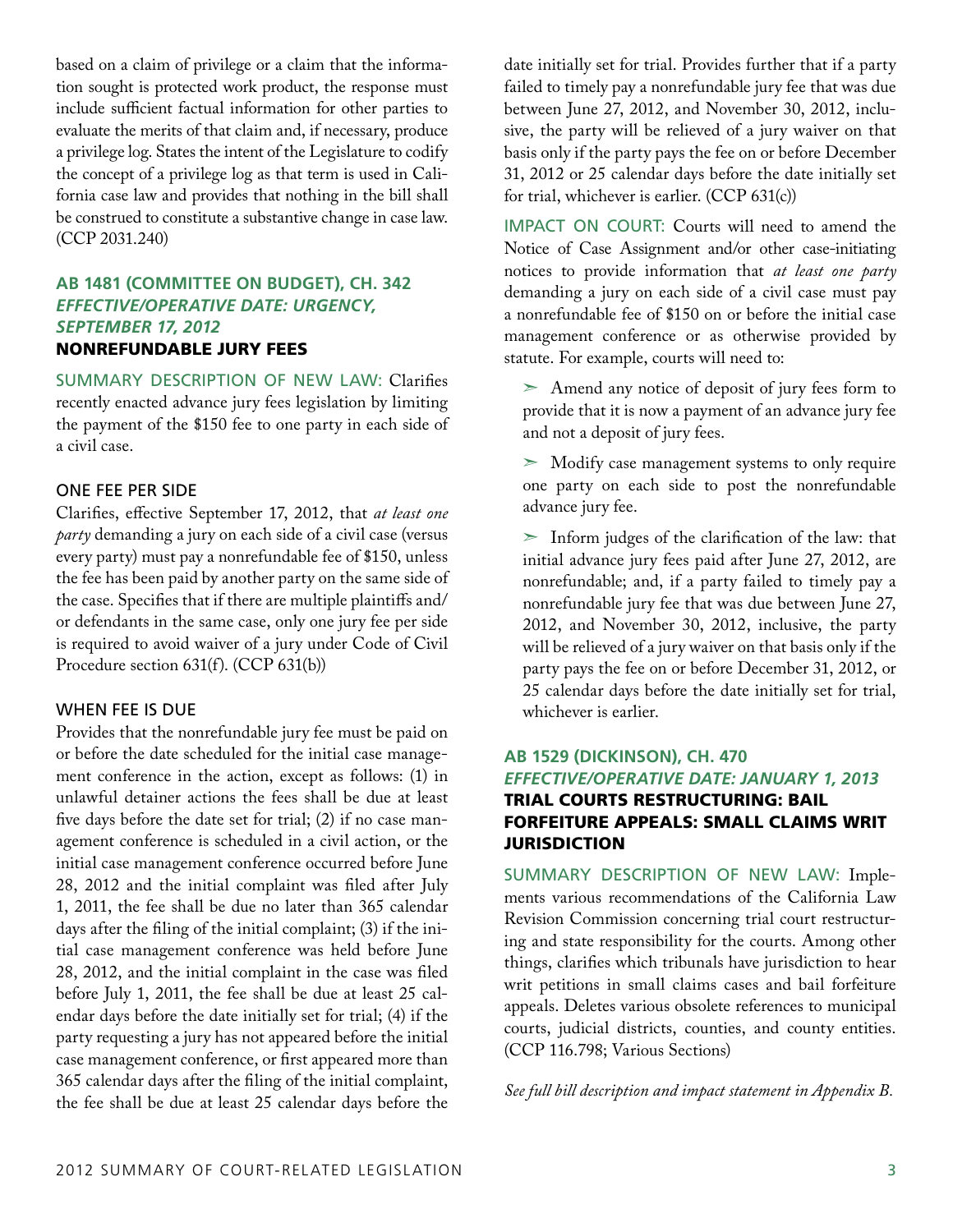## **AB 1775 (Wieckowski), CH. 474** *Effective/Operative Date: July 1, 2013* Wage garnishment: exempt earnings

Summary Description of New Law: Raises the minimum floor of a judgment debtor's wages that are exempt from levy under an earnings withholding order from 30 times the federal minimum hourly wage to 40 times the California minimum hourly wage. (CCP 706.011, 706.050)

IMPACT ON COURT: Inform judicial officers to be aware of the change to the amount of debtor's wages that can be exempted.

## **AB 1865 (Alejo), CH. 241** *Effective/Operative Date: January 1, 2013* Residential tenancies: eviction: **NOTICES**

Summary Description of New Law: Expands court-provided notice to defendants in eviction cases to provide information about lawyer referral programs operated by nonprofit local bar associations.

Requires the mandatory notice of filing of an unlawful detainer action by the clerk of the court to include the name and telephone number of any entity that requests inclusion on the notice and demonstrates to the satisfaction of the court that it has been certified by the State Bar as a lawyer referral service and maintains a panel of attorneys qualified in the practice of landlord-tenant law (pursuant to the minimum standards for a lawyer referral service established by the State Bar and section 6155 of the Business and Professions Code). Provides that the notice must also include a specified statement about how to locate a lawyer referral service through the State Bar. (CCP 1161.2(c))

IMPACT ON COURT: Requires courts to modify the automatic "you have been sued" notice sent by courts to defendants in unlawful detainer cases to provide the name and telephone number of any entity that requests inclusion on the notice and demonstrates to the satisfaction of the court that it has been certified by the State Bar as a lawyer referral service and maintains a panel of attorneys qualified in the practice of landlord-tenant law.

Requires courts to update the notice, as needed, when a lawyer referral service qualifies to be included on the notice.

Requires courts to amend the notice to also include a specified statement about how to locate a lawyer referral service through the State Bar.

Depending on the number of entities that qualify for inclusion on the notice, this could increase the pages and cost of sending the notice.

## **AB 1875 (Gatto), CH. 346** *Effective/Operative Date: January 1, 2013* Civil procedure: depositions: time **LIMITS**

Summary Description of New Law: Limits a deposition in a civil case to seven hours of total testimony, except as specified or otherwise ordered by the court.

## Deposition time limits

Limits a deposition in civil cases to seven hours of total testimony, except as specified or as ordered by the court, including a case management order. Requires the court to allow additional time if needed to fairly examine the deponent or if the deponent, another person, or any other circumstance impedes or delays the examination. (CCP 2025.290(a))

## **EXCEPTIONS**

Provides that the seven hour time limit does not apply under any of the following circumstances: (1) if the parties have stipulated that it will not apply to a specific deposition or to the entire proceeding; (2) to any deposition of a witness designated as an expert pursuant to Code of Civil Procedure (CCP) sections 2034.210 to 2034.310, inclusive; (3) to any case designated as complex by the court pursuant to rule 3.400 of the California Rules of Court, unless a licensed physician attests in a declaration served on the parties that the deponent suffers from an illness or condition that raises substantial medical doubt of survival of the deponent beyond six months, in which case the deposition examination of the witness by all counsel, other than the witness' counsel of record, shall be limited to two days of no more than seven hours of total testimony each day, or 14 hours of total testimony; (4) to any case brought by an employee or applicant for employment against an employer for acts or omissions arising out of or relating to the employment relationship; (5) to any deposition of a person who is designated as the most qualified person to be deposed under CCP section 2025.230; (6) to any party who appeared in the action after the deposition has concluded, in which case the new party may notice another deposition subject to the requirements of the bill. (CCP 2025.290(b))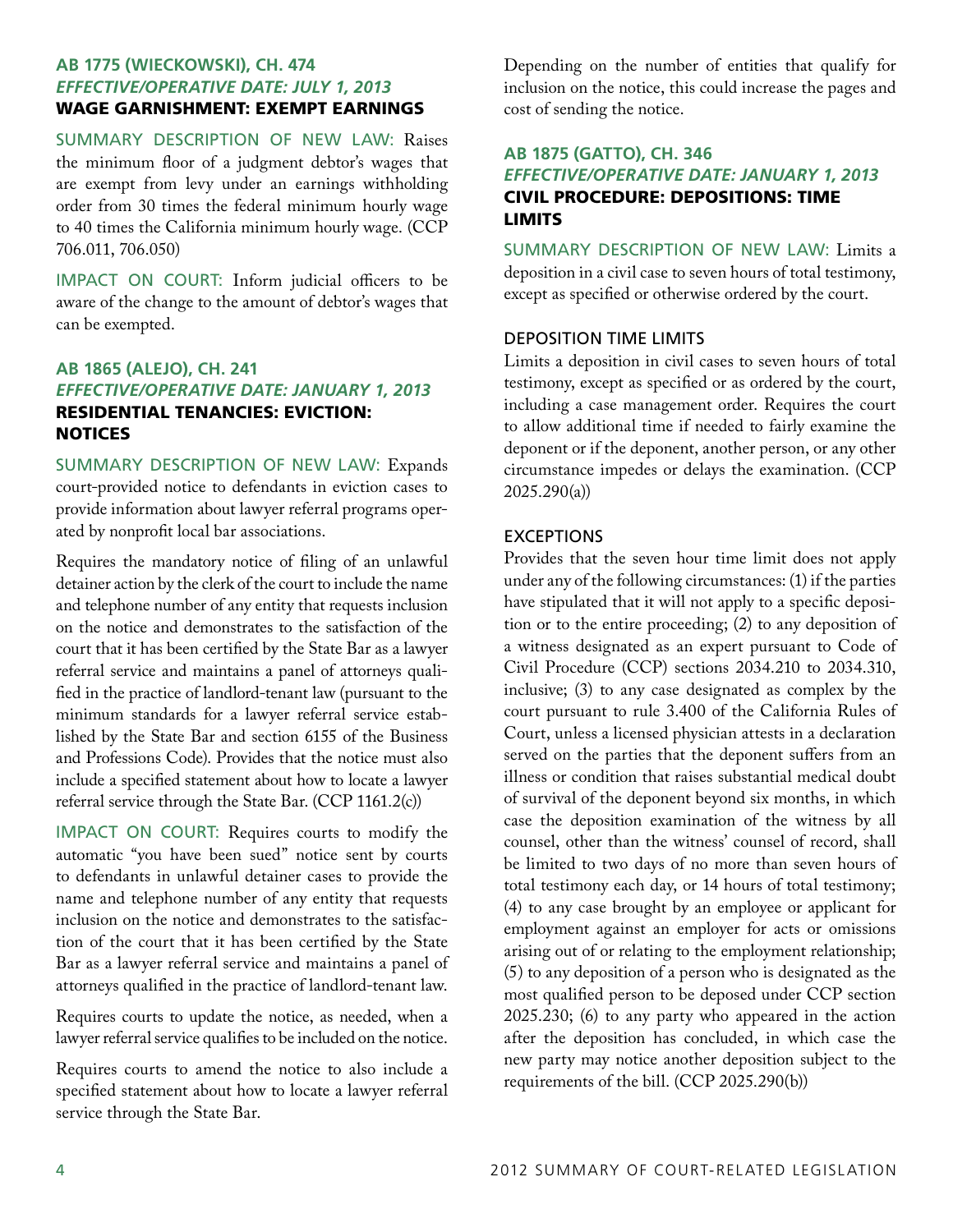### Legislative intent statements

States the intent of the Legislature that any exclusions made by this bill shall not be construed to create any presumption or any substantive change to existing law relating to the appropriate time limit for depositions falling within the exclusion. Provides further that nothing in this bill shall be construed to affect the existing right of any party to move for a protective order or the court's discretion to make any order that justice requires to limit a deposition in order to protect any party, deponent, or other natural person or organization from unwarranted annoyance, embarrassment, oppression, undue burden, or expense. (CCP 2025.290(c))

IMPACT ON COURT: Inform judges and research attorneys.

## **AB 1927 (Jones), CH. 244** *Effective/Operative Date: January 1, 2013* Easements: maintenance: arbitration

Summary Description of New Law: Authorizes the owner of a right-of-way easement to seek a judgment from a small claims court or a superior court to determine the proportionate liability of each owner for maintenance costs.

Authorizes an owner of an easement to recover that owner's agreed-upon proportionate share of the cost of easement maintenance or the cost for specific performance or contribution in an action before, during, or after performance of the maintenance work, as follows: (1) The action may be brought in the small claims court if the amount claimed to be due as the owner's proportion of the cost does not exceed the jurisdictional limit of the small claims court. A small claims judgment shall not affect apportionment of any future costs that are not requested in the small claims action. (2) Except as provided in (1), the action must be filed in the superior court and shall be subject to judicial arbitration, as specified. A superior court judgment shall not affect apportionment of any future costs that are not requested in the action, unless otherwise provided in the judgment. (3) In the absence of an agreement addressing the maintenance of the easement, any action for specific performance or contribution must be brought in a court in the county in which the easement is located. Provides that nothing in this bill would preclude the use of any available alternative dispute resolution program to resolve actions concerning the maintenance of easements in the small claims court or the superior court. (CIV 845)

Impact on Court: Inform judicial officers of the change in the law.

## **AB 1953 (Ammiano), CH. 695** *Effective/Operative Date: January 1, 2013* Rental housing: tenant notice

Summary Description of New Law: Prohibits a subsequent owner or manager from seeking to evict a tenant for a nonpayment of rent that accrued during the period in which the owner or manager was out of compliance with the requirement under existing law to provide updated contact information. Provides further that nothing in this bill shall relieve the tenant of any liability for unpaid rent. (CIV 1962)

### **AB 2073 (Silva), CH. 320**

## *Effective/Operative Date: January 1, 2013* Courts: electronic filing and service of documents

Summary Description of New Law: Provides that the Superior Court of Orange County may, by local rule and until July 1, 2014, establish a pilot project to require parties to specified civil actions to electronically file and serve documents, subject to specified requirements and conditions. Requires the Judicial Council to conduct an evaluation of the pilot project and report to the Legislature, on or before December 31, 2013, on the results of the evaluation. Requires the Judicial Council, on or before July 1, 2014, to adopt uniform rules to permit the mandatory electronic filing and service of documents for specified civil actions in the trial courts of the state, as specified. (CCP 1010.6)

IMPACT ON COURT: Implementation of mandatory electronic filing has the potential to save courts significant staff time and resources. Courts should be aware of the pilot project and work with the Judicial Council to develop the rules and forms necessary to adopt mandatory electronic filing in civil actions.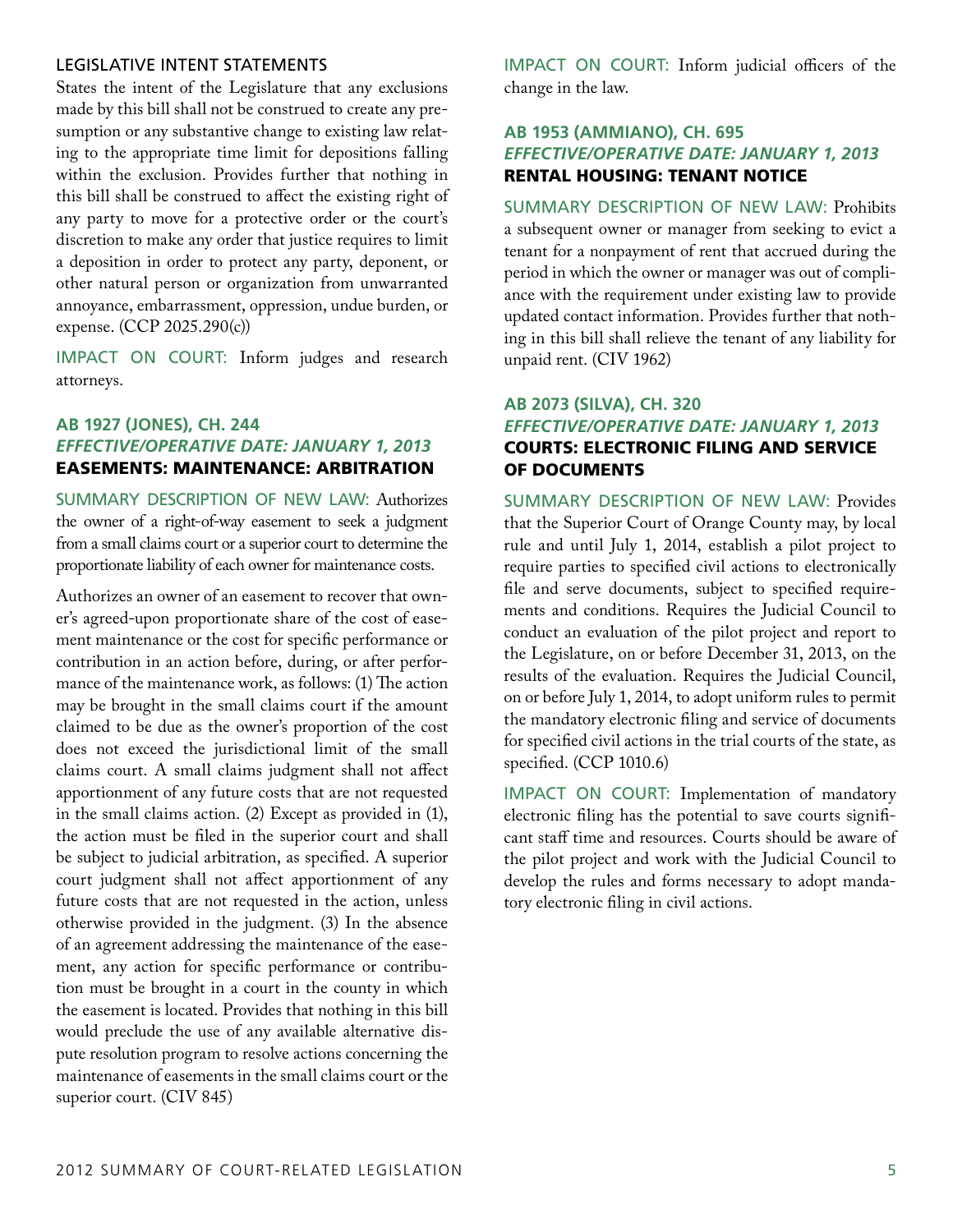## **AB 2106 (Wagner), CH. 83** *Effective/Operative Date: January 1, 2013*

## Civil procedure: motion to set aside and vacate a judgment and motion for a new trial

Summary Description of New Law: Clarifies that a motion for a new trial must be brought after the court's decision is rendered and before entry of judgment. Incorporates the time frame under which a court must rule on a motion for a new trial into the time frame provided for motions to set aside and vacate a judgment. (CCP 659, 663a)

Impact on Court: Inform judges and courtroom staff. Make any necessary changes to procedural manuals.

## **AB 2243 (Knight), CH. 416** *Effective/Operative Date: January 1, 2013* Space flight: Space Flight Liability and Immunity Act

Summary Description of New Law: Requires a space flight entity, as defined, to collect a signed warning statement, as specified, from each participant in space flight activities, as defined. Requires, in addition to the disclosures required by federal law, the warning statement to, at a minimum, inform the participant that there is limited civil liability for bodily injury sustained as a result of the inherent risks associated with space flight activities. Limits the liability of a space flight entity that complies with these provisions, except as provided. (CIV 2210)

## **AB 2272 (Wagner), CH. 99** *Effective/Operative Date: January 1, 2013* Mobile homes: injunctions

Summary Description of New Law: Authorizes, until January 1, 2016, the management of a mobile home park to file a petition for an order to enjoin violations of a reasonable rule or regulation of the park within the limited jurisdiction of the superior court of the county in which the park is located. Adds such actions to the list of injunctive relief actions that may each be brought as a limited civil case. (CIV 798.88; CCP 85)

## **AB 2274 (Lara), CH. 417** *Effective/Operative Date: January 1, 2013* Vexatious litigants

Summary Description of New Law: Extends the vexatious litigant statute to pro per parties who had legal representation at the time of filing.

Provides that a court shall dismiss an action brought by a vexatious litigant when all of the following are true: (1) the court determines, after hearing evidence, that the litigation has no merit and has been filed for the purposes of harassment or delay; (2) the vexatious litigant is subject to a prefiling order; and (3) the vexatious litigant was represented by counsel at the time the litigation was filed and became pro per after his or her attorney withdrew from the case. (CCP 391.1, 391.2, 391.3, 391.6)

Impact on Court: This bill seeks to close a loophole in the vexatious litigant laws. Judges should be made aware of the changes.

## **AB 2364 (Wagner), CH. 484** *Effective/Operative Date: January 1, 2013* Civil procedure: attachment

Summary Description of New Law: Establishes procedures for service of process and execution of levies at a central location designated by a bank and its other branches. Among other things, requires a bank or financial institution that has more than nine branch offices in this state, and authorizes those with less than nine, to designate one or more central locations for service of legal process within the state. Clarifies that when a deposit account or property in a safe deposit box is attached or has been levied upon, if the writ of attachment or levy has been served at the designated central location, the information described in the garnishee's memorandum, which otherwise applies only to property available at the branch where the levy was made, shall instead apply to all offices and branches of the bank, except as provided. Clarifies that if the bank has designated a central location for service, unless the bank elects to treat legal process served at a branch as effective, that legal process so served on the branch will not reach those accounts or property and need not be reported on the garnishee memorandum. Deletes the requirement that a writ of execution received at the designated central location applies to all deposit accounts held by the financial institution regardless of the location of that property. Clarifies that the effects of service of legal process and execution of levies served within California is limited to accounts and safe-deposit boxes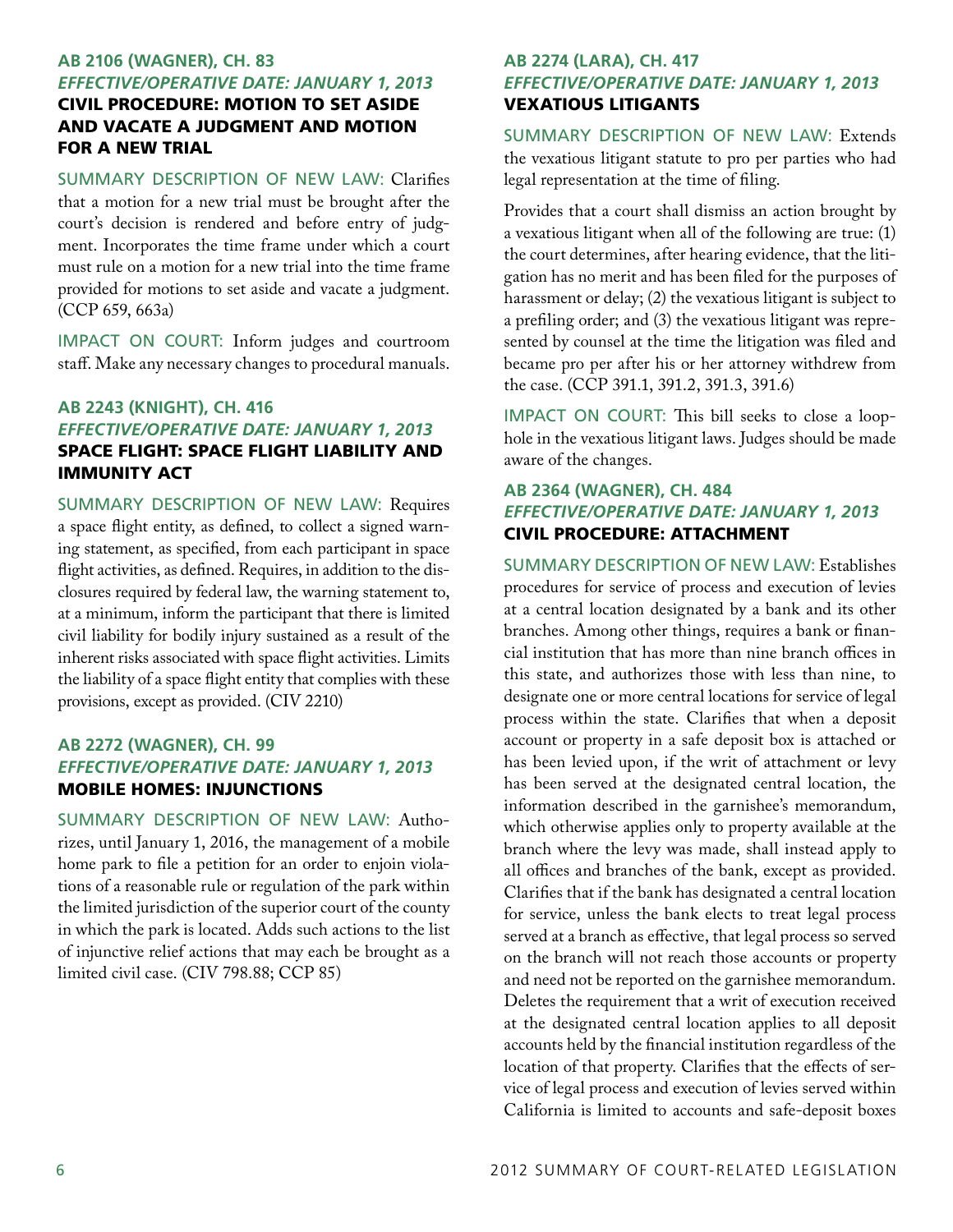maintained at the bank's branches and offices in this state (and not other states or countries). Increases, from 20 days to 30 days, the time from a judgment creditor's motion of opposition by which a court must hold a hearing to determine a judgment debtor's claim of exemption from levy. (Various Sections)

Impact on Court: Inform judges and courtroom staff of the new 30-day time frame within which the court must hold a hearing to determine a claim of exemption from levy. Make any necessary changes to procedural manuals.

## **AB 2372 (Hill), CH. 125** *Effective/Operative Date: January 1, 2013* Deposition transcripts: costs

Summary Description of New Law: Provides that, upon written request of a deposition officer who has obtained a final judgment for payment of deposition services rendered, the attorney or pro per party must provide the deposition officer with an address that can be used to effectuate service for the purpose of collecting a judgment. (CCP 415.10, 708.110)

## **AB 2483 (Blumenfield), CH. 102** *Effective/Operative Date: January 1, 2013* Victims of stalking: address **CONFIDENTIALITY**

Summary Description of New Law: Makes it permissible rather than mandatory for a victim of stalking to attach specific evidence to an application to participate in the Secretary of State's address confidentiality program. (GOV 6206)

IMPACT ON COURT: By making it easier for victims of stalking to obtain address confidentiality through the Safe at Home program, this bill could increase the number of participants who proceed with confidential name changes, while also reducing the number of requests for court documentation that a person is the victim of stalking. Courts should be aware of the changes and educate staff on the requirements associated with confidential addresses and name changes.

## **AB 2492 (Blumenfield), CH. 647** *Effective/Operative Date: January 1, 2013* False Claims Act

Summary Description of New Law: Amends various provisions of California's False Claim Act to conform to the federal False Claim Act. Among other things, expands the ability of the Attorney General and other government prosecutors to contest dismissal of false claims actions on the basis of public disclosure. Allows current and former government employees to file a false claims action for Medi-Cal fraud without exhausting internal procedures. Authorizes the court to reduce the share of proceeds that a qui tam plaintiff would otherwise receive if the court finds that the action was brought by the person who planned and initiated the underlying violation. Authorizes the court to award attorney's fees to a prevailing defendant in an action brought by a qui tam plaintiff or by the state or political subdivision. Increases anti-retaliation protections for employees, contractors, or agents who pursue false claims actions in a manner consistent with federal law, including reinstatement with the same seniority status, two times the amount of back pay plus interest, and compensation for special damages. Amends the statute of limitations for filing a false claims complaint to conform to the federal statute of limitations and establishes a "relationback" clause consistent with federal law. (GOV 12650, 12651, 12652, 12653, 12654, 12654.5)

IMPACT ON COURT: Inform judges and research attorneys of procedural and substantive changes applicable to actions under the False Claims Act, new civil penalty amounts for a violation under the act (not less than \$5,000 and not more than \$10,000), authorized relief for retaliation, and new limitations period and "relationback" provision.

## **AB 2521 (Blumenfield), CH. 560** *Effective/Operative Date: January 1, 2013* Landlord and tenant: personal property remaining on premises after termination of tenancy

Summary Description of New Law: Specifies that when a written notice of termination of a residential tenancy is required to be given by the owner, lessor, or landlord, as applicable, the notice contain additional specified information about a former tenant's ability to reclaim personal property left by the tenant vacating the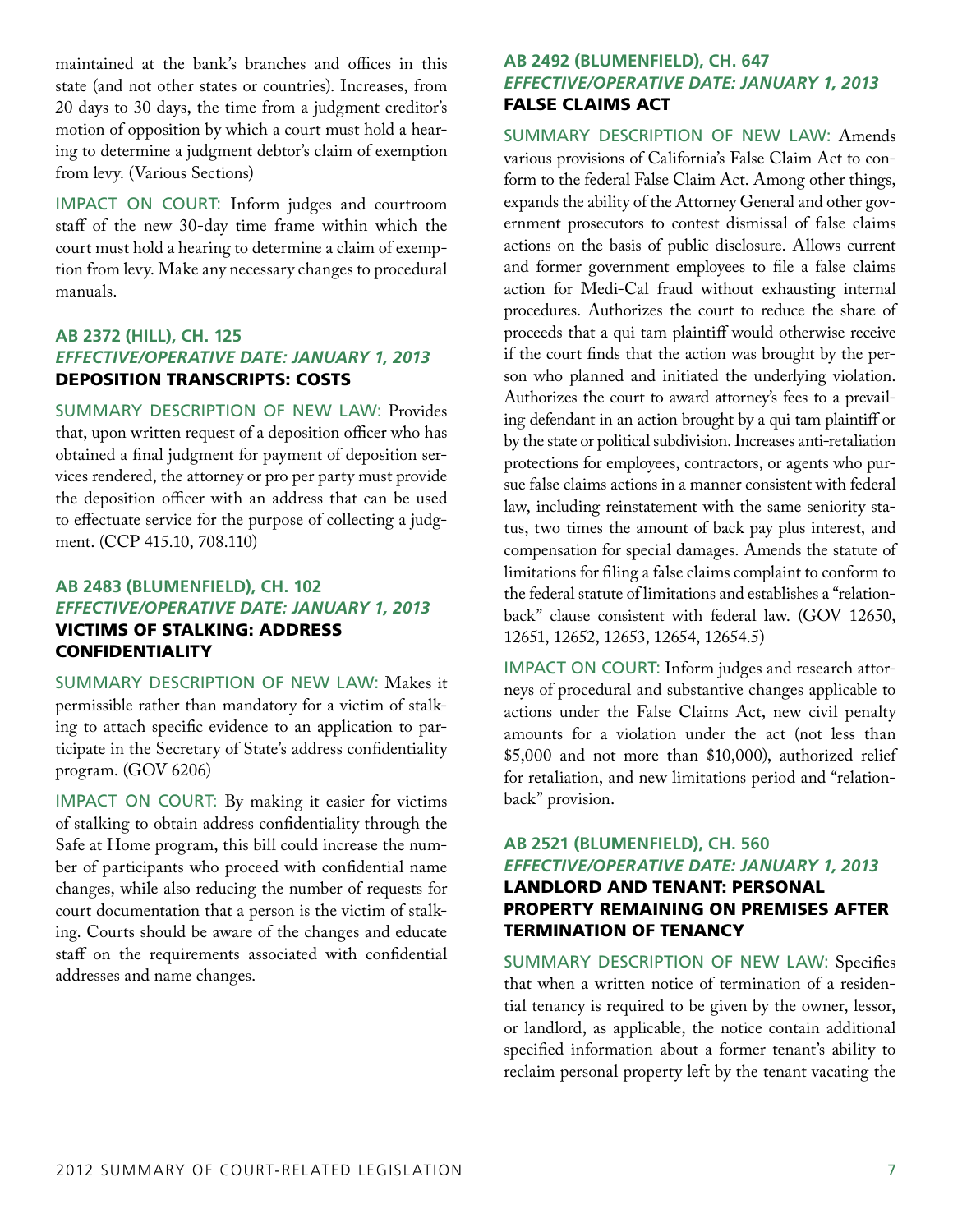real property. Requires the notice to provide that if the property is claimed within two days of the date the former tenant vacated the premises, that storage costs may be minimized. Provides that the landlord may retain the property for his or her own use or dispose of it in any manner if the landlord reasonably believes that the total resale value of the property not released is less than \$700. Authorizes the landlord to also send the notice by e-mail if the former tenant provided the landlord with tenant's e-mail address. (CIV 1946, 1946.1, 1950.5, 1983, 1984, 1985, 1987, 1988, 1990)

## **AB 2610 (Skinner), CH. 562** *Effective/Operative Date: January 1, 2013* Tenants: foreclosure and unlawful **DETAINER**

Summary Description of New Law: Among other things, revises the requirement of existing law providing 60 days' notice to instead provide, in the case of a month-to-month lease or periodic tenancy, for 90 days' notice for tenants in a foreclosed property. Provides that a tenant holding possession under a residential lease of a rental housing unit at the time the property is sold in foreclosure shall have the right to possession until the end of the lease term. Specifies that, in an action for unlawful detainer resulting from a foreclosure sale of a rental housing unit, Code of Civil Procedure section 415.46 does not limit the right of a tenant to file a prejudgment claim of right of possession at any time before judgment or to object to enforcement of a judgment for possession whether or not the tenant was served with the claim of right to possession. (CIV 2924.8; CCP 415.46, 1161b)

## **AB 2684 (Committee on Judiciary), CH. 758** *Effective/Operative Date: January 1, 2013* Civil actions: interpreter costs: indigent

Summary Description of New Law: Provides that court interpreter fees may be recovered when the court has authorized an interpreter for an indigent person represented by a pro bono attorney, as defined. (B&P 6072; CCP 1033.5)

## **AB 2690 (Committee on Judiciary), CH. 759** *Effective/Operative Date: January 1, 2013* Civil law: tort claims

Summary Description of New Law: Declares that provisions of the Tort Claims Act may be referred to as the Government Claims Act and revises various statutory provisions to refer to that title. Makes technical, nonsubstantive changes to these provisions. (CIV 43.99; CCP 1038; ED 89307, 89750.5; GOV 810, 54954.5, 54956.9; PEN 28245)

## **SB 825 (Corbett), CH. 210** *Effective/Operative Date: January 1, 2013* Residential tenancies: foreclosures

Summary Description of New Law: Extends, until December 31, 2019, the operation of the provisions requiring that any notice to quit a housing unit served within one year after a foreclosure sale include a separate cover sheet that contains an additional notice to renters that provides the tenant with specified information regarding tenants' rights. (CCP 1161c)

## **SB 1186 (Steinberg and Dutton), CH. 383** *Effective/Operative Date: Urgency, September 19, 2012* Disability access

Summary Description of New Law: Seeks to promote compliance with the state's disability access laws and deter unwarranted litigation. Among other things, imposes new pleading requirements, expands the early evaluation conference process, creates a new alternative mandatory evaluation conference option, reduces statutory damages, and provides other protections for specified defendants who timely correct construction-related accessibility violations of the Unruh Civil Rights Act.

*See full bill description and impact statement in Appendix E.*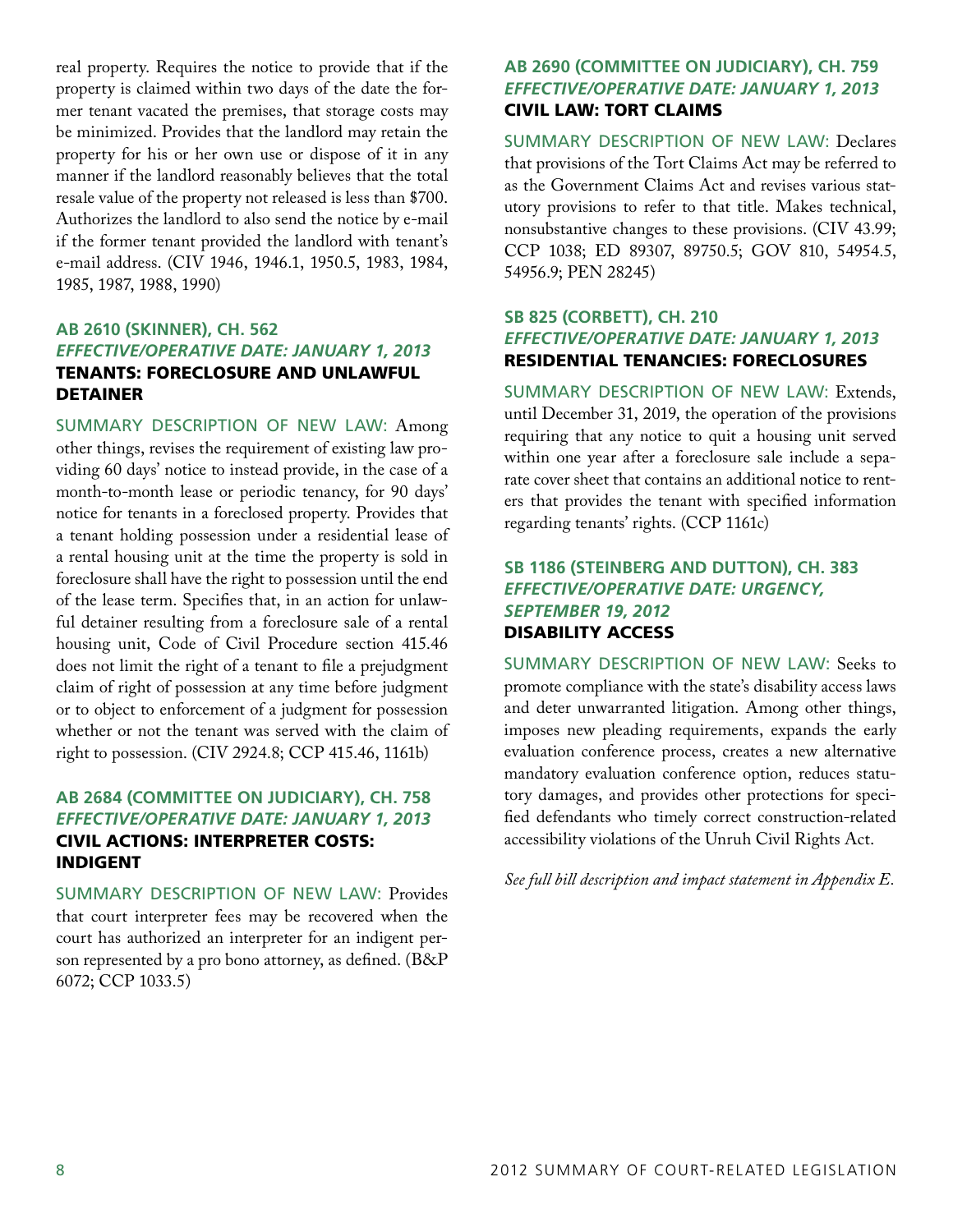## **SB 1191 (Simitian), CH. 566** *Effective/Operative Date: January 1, 2013* Landlord-tenant relations: disclosure of notice of default

Summary Description of New Law: Requires, until January 1, 2018, every landlord who offers for rent a single-family dwelling, or a multifamily dwelling not exceeding four units, and who has received a notice of default that has not been rescinded with respect to a mortgage or deed of trust secured by that property to disclose the notice of default in writing to any prospective tenant prior to executing a lease agreement for the property. Provides that a violation of those provisions would allow the tenant to void the lease and entitle the tenant to recovery of one month's rent or twice the amount of actual damages from the landlord, and all prepaid rent, if the tenant voids the lease and vacates the property in addition to any other remedies that are available. Provides that if the tenant elects not to void the lease and the foreclosure sale has not yet occurred, the tenant may deduct a total amount equal to one month's rent from future rent obligations owed the landlord who received the notice of default. Specifies the content of the written disclosure notice and requires the notice to be provided in English and other languages, as specified. Exempts a property manager from liability for failing to provide the written disclosure notice unless the landlord notified the property manager of the notice of default and directed him or her in writing to deliver the written disclosure. (CIV 2924.85)

## **SB 1403 (Yee), CH. 516** *Effective/Operative Date: January 1, 2013* Domestic violence: permanent restraining orders and elder abuse **ORDERS**

Summary Description of New Law: Expands an existing law that permits tenants who are victims of domestic violence, sexual assault, or stalking to terminate a tenancy to include victims of elder or dependent adult abuse, and adds a protective order to the list of documents that may be used by the tenant as evidence of the underlying abuse. Requires the Judicial Council, on or before January 1, 2014, to develop a new form or revise an existing form that may be used by a party to assert in the responsive pleading the grounds described above as an affirmative defense to an unlawful detainer action. (CIV 1946.7; CCP 1161.3)

## **SB 1574 (Committee on Judiciary), CH. 72** *Effective/Operative Date: January 1, 2013* Discovery: electronically stored information

Summary Description of New Law: Makes several changes to existing civil subpoena and discovery statutes to provide for the discovery of electronically stored information in order to be consistent with and conform to the Electronic Discovery Act of 2009. (Various Sections)

IMPACT ON COURT: Inform judges and research attorneys that these conforming changes include provisions applicable to discovery generally that prohibit the court, absent exceptional circumstances, from imposing sanctions for failure to provide electronically stored information that has been lost, damaged, altered, or overwritten as the result of routine, good faith operation of an electronic information system.

## **COURT REPORTERS**

## **AB 2657 (Calderon and Charles), CH. 170** *Effective/Operative Date: January 1, 2013* Electronic court reporting

Summary Description of New Law: Requires all transcripts created from electronic recordings to include the term "inaudible" or "unintelligible" where the recording contains no audible sound or the words spoken are not able to be understood and transcribed. (GOV 69957)

## **CRIMINAL LAW AND PROCEDURE**

## **AB 1559 (Portantino), CH. 691** *Effective/Operative Date: January 1, 2013* **FIREARMS**

Summary Description of New Law: Includes, as of January 1, 2014, handguns in the list of firearms for which one fee shall be charged for a single transaction on the same date for the sale of any number of firearms, including the taking title or possession thereof. (PEN 28240)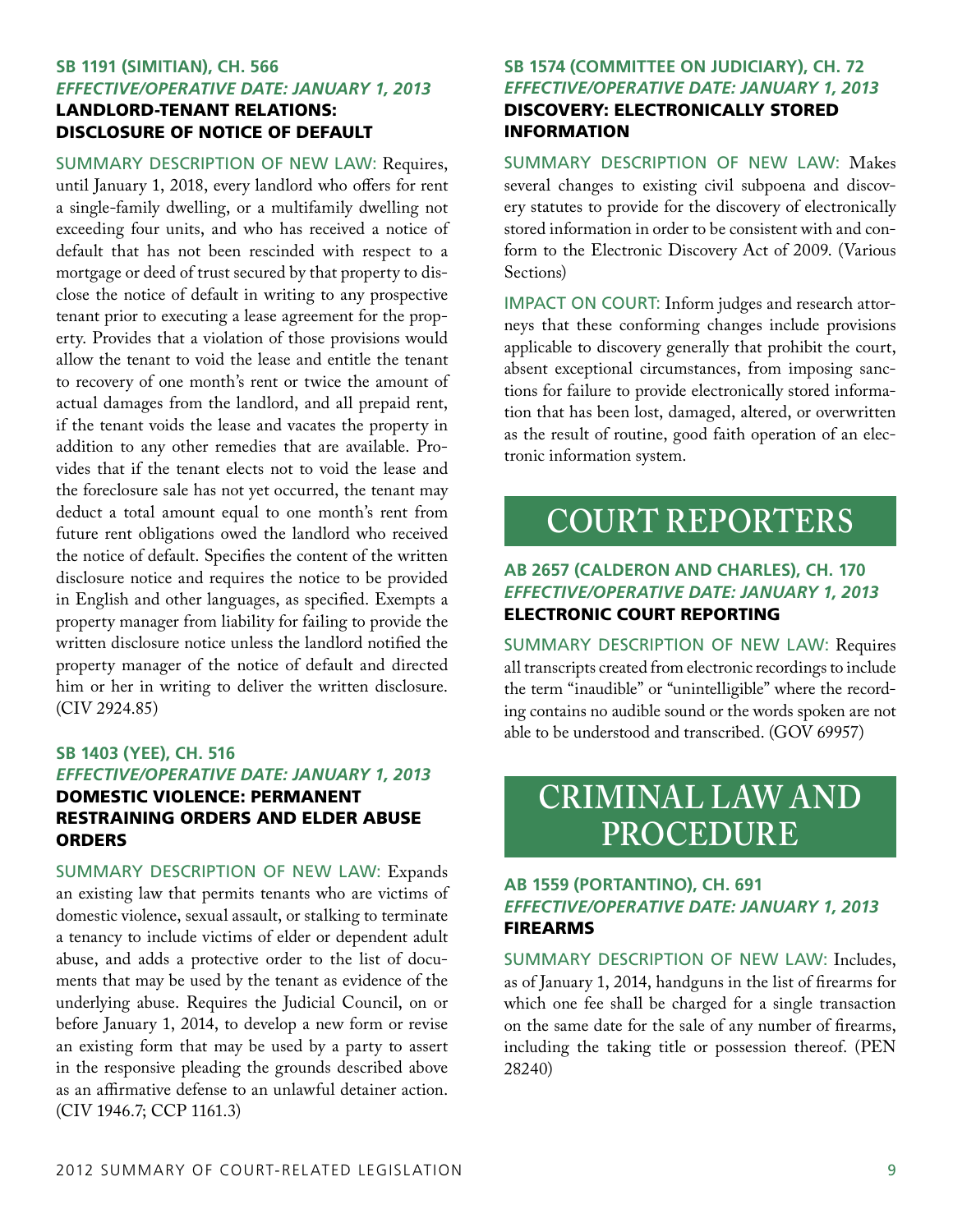Adds importation to the permissible activities for which the Department of Justice is authorized to issue a permit related to short-barreled rifles and short-barreled shotguns. (PEN 33300)

## **AB 1824 (Hagman), CH. 812** *Effective/Operative Date: January 1, 2013* Bail

Summary Description of New Law: Authorizes a court to vacate the forfeiture and exonerate a bail bond for a person appearing in court after the 180-day period during which forfeiture is stayed if that person was arrested on the same case in the same county during the 180-day period and has been in continuous custody since the time of that arrest. Authorizes, on showing of good cause and within 20 days from the mailing of notice of entry of judgment, the filing of a motion to vacate the forfeiture and exonerate the bond if the defendant is secured outside the county where the case is filed. Requires written notice to the prosecuting agency at least 10 court days before a hearing on either of these motions. (PEN 1305.6)

IMPACT ON COURT: Would have a moderate impact on the court by requiring updates to procedures related to motions to vacate forfeitures and exonerate bail. These procedure updates would include any necessary changes to courtroom procedures pertaining to required entries in the minutes.

Would impact judicial officers and legal research staff reviewing the motions to understand the difference between motions filed under Penal Code section 1305.5(c) (3), which allows a motion to vacate and exonerate bail if the defendant was arrested out of the county where the case is located, and Penal Code section 1305.6, which allows a motion to vacate and exonerate bail if the defendant was arrested within the county where the case is located, has been in continuous custody, and is brought into court after the 180-day period has expired.

These changes could increase the number of motions to vacate forfeiture and exonerate bail filed in the court as well as corresponding notices to vacate forfeiture issued by the clerk.

## **AB 1835 (Fletcher), CH. 174** *Effective/Operative Date: January 1, 2013* Sex offenders

Summary Description of New Law: Authorizes access to relevant records pertaining to a registered sex offender by a sex offender management professional certified by the California Sex Offender Management Board who is authorized to administer the State-Authorized Risk Assessment Tool for Sex Offenders (SARATSO) but who is not currently authorized to access that information based on the statute pursuant to which the professional was trained. (PEN 290.07)

## **AB 1907 (Lowenthal), CH. 814** *Effective/Operative Date: January 1, 2013* Inmates: psychiatric medication

Summary Description of New Law: Modifies existing provisions related to the involuntary administration of psychiatric medication on a nonemergency basis to inmates in state prison and provides that it is the intent of the Legislature that the updated statutory provision terminate and replace the permanent injunction stemming from *Keyhea v. Rushen* (1986) 178 Cal.App.3d 536. (PEN 2602)

Extends the above-described provisions related to the involuntary administration of psychiatric medication on a nonemergency basis to inmates in county jail. (PEN 2603)

## **AB 1971 (Buchanan), CH. 82** *Effective/Operative Date: January 1, 2013* Theft: junk, metals, and secondhand **MATERIALS**

Summary Description of New Law: Increases the fine for a junk dealer/recycler who accepts nonferrous materials such as cable, copper, lead, mercury, iron, or brass that was procured illegally. (PEN 496a, 594.05)

## **AB 2015 (Mitchell), CH. 816** *Effective/Operative Date: January 1, 2013* Criminal procedure: telephone calls: arrested custodial parents

Summary Description of New Law: Requires an arresting or booking officer, as soon as practicable but, except where physically impossible, no later than three hours after arrest, to inquire about whether the arrested person is a custodial parent with responsibility for a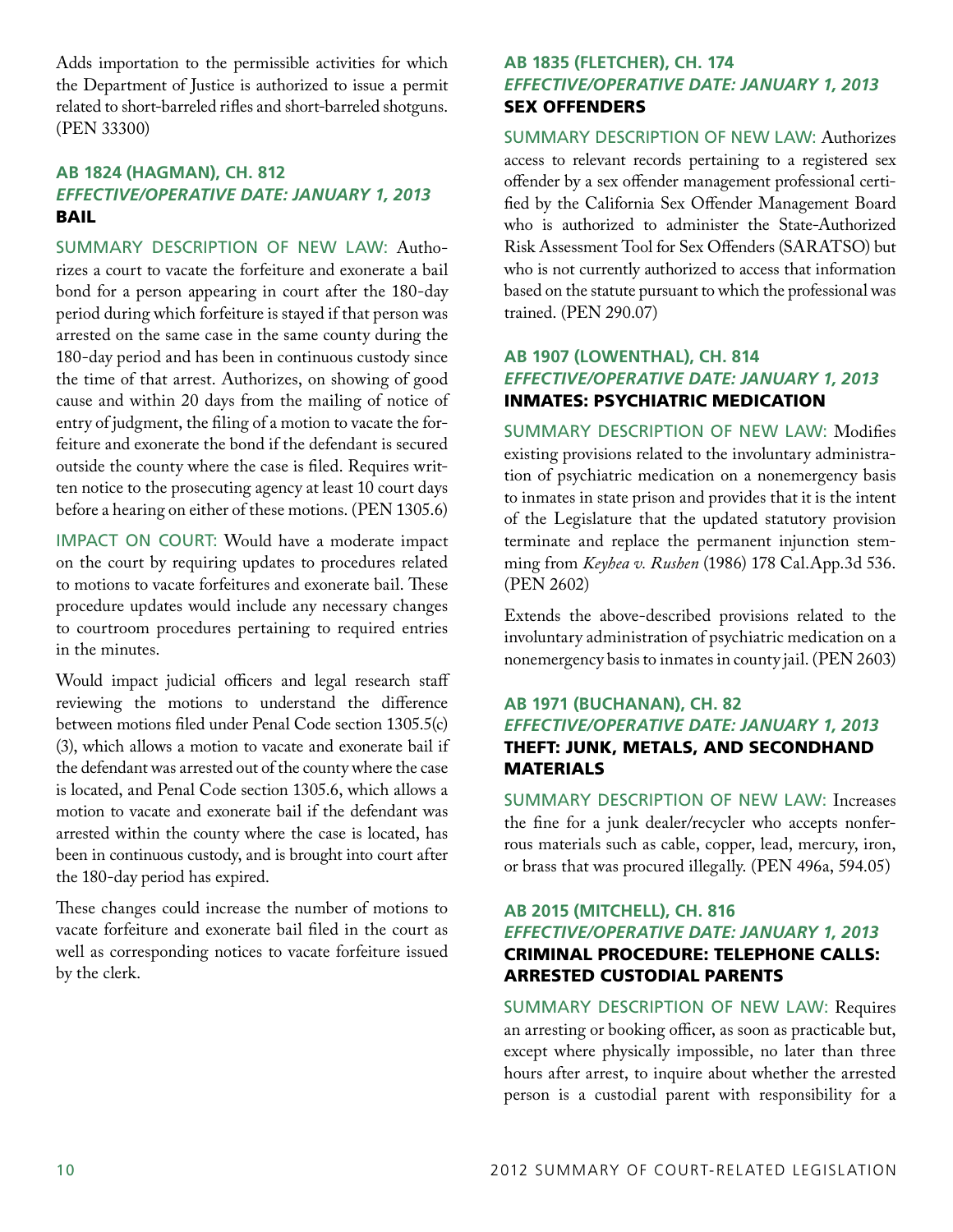minor child. Requires the arresting or booking officer to notify the arrested person who is a custodial parent with responsibility for a minor child that he or she may request to and make two additional telephone calls, as specified, for the purpose of arranging for the care of the minor child. Requires the police facility or other place where an arrestee is detained to conspicuously post a sign that includes information about this right and requires that the notices be published in English and any non-English language spoken by a substantial number of the public, as specified. (PEN 851.5)

## **AB 2055 (Fuentes), CH. 818** *Effective/Operative Date: January 1, 2013* Search warrants: tracking devices

Summary Description of New Law: Allows the issuance of a search warrant to collect information from the use of a tracking device when the information to be received constitutes evidence that may show that either a felony, a misdemeanor violation of the Fish and Game Code, or a misdemeanor violation of the Public Resources Code has or is being committed, that a particular person has or is committing the enumerated crimes, or that will assist in locating such an individual. (PEN 1524)

Requires the issuance of a search warrant for an electronic tracking device to meet the specified requirements, including that the search warrant identify the person or property to be tracked as well as the reasonable length of time, not to exceed 30 days from the date the warrant is issued, that the device may be used; and, that the device be installed during the daytime unless the court expressly authorizes installation at a different time. Allows the court, for good cause, to grant one or more extensions, with no extension exceeding 30 days. Specifies other requirements in order for the information collected with the electronic tracking device to be valid evidence of the enumerated crimes. (PEN 1534)

## **AB 2078 (Nielsen), CH. 123** *Effective/Operative Date: January 1, 2013* Sexual activity with detained persons

Summary Description of New Law: Clarifies that the crime of an employee or law enforcement officer engaging in sexual activity with a consenting adult confined in a detention facility includes the period of confinement while transporting a subject who has been arrested but not yet booked. (PEN 289.6)

## **AB 2127 (Carter), CH. 749** *Effective/Operative Date: January 1, 2013* Work release

Summary Description of New Law: Allows a sheriff or other official to permit a participant in a work release program to receive work release credit for documented participation in educational programs, vocational programs, substance abuse programs, life skills programs, or parenting programs, and that this participation shall be considered in lieu of performing labor in a work release program, as specified. (PEN 4024.2)

## **AB 2212 (Block), CH. 254** *Effective/Operative Date: January 1, 2013* Human trafficking: civil penalties

Summary Description of New Law: Classifies a building or a place used for the purpose of, or in or upon which are held or occur acts of, human trafficking as a public nuisance. (PEN 11225)

Provides that civil penalties collected through these nuisance provisions be divided evenly between the state's Victim-Witness Assistance Fund and the city or county that brought the action. (PEN 11230)

Provides that costs, including the costs of investigation and discovery, and reasonable attorney's fees, shall be awarded to the prevailing party in cases in which a governmental agency seeks to enjoin the use of a building or place for, or to enjoin acts of, among other things, human trafficking. (CIV 3496)

## **AB 2222 (Block), CH. 84** *Effective/Operative Date: January 1, 2013* Criminal history records

Summary Description of New Law: Clarifies that a public prosecutor may access information from the public prosecutor's case management database to respond to a request for publicly disclosable information under the California Public Records Act. (PEN 13302)

## **AB 2251 (Feuer), CH. 124** *Effective/Operative Date: January 1, 2013* Victim restitution: victim's contact **INFORMATION**

Summary Description of New Law: Authorizes a district attorney in cases where a defendant is ordered to pay restitution, on determining that it is in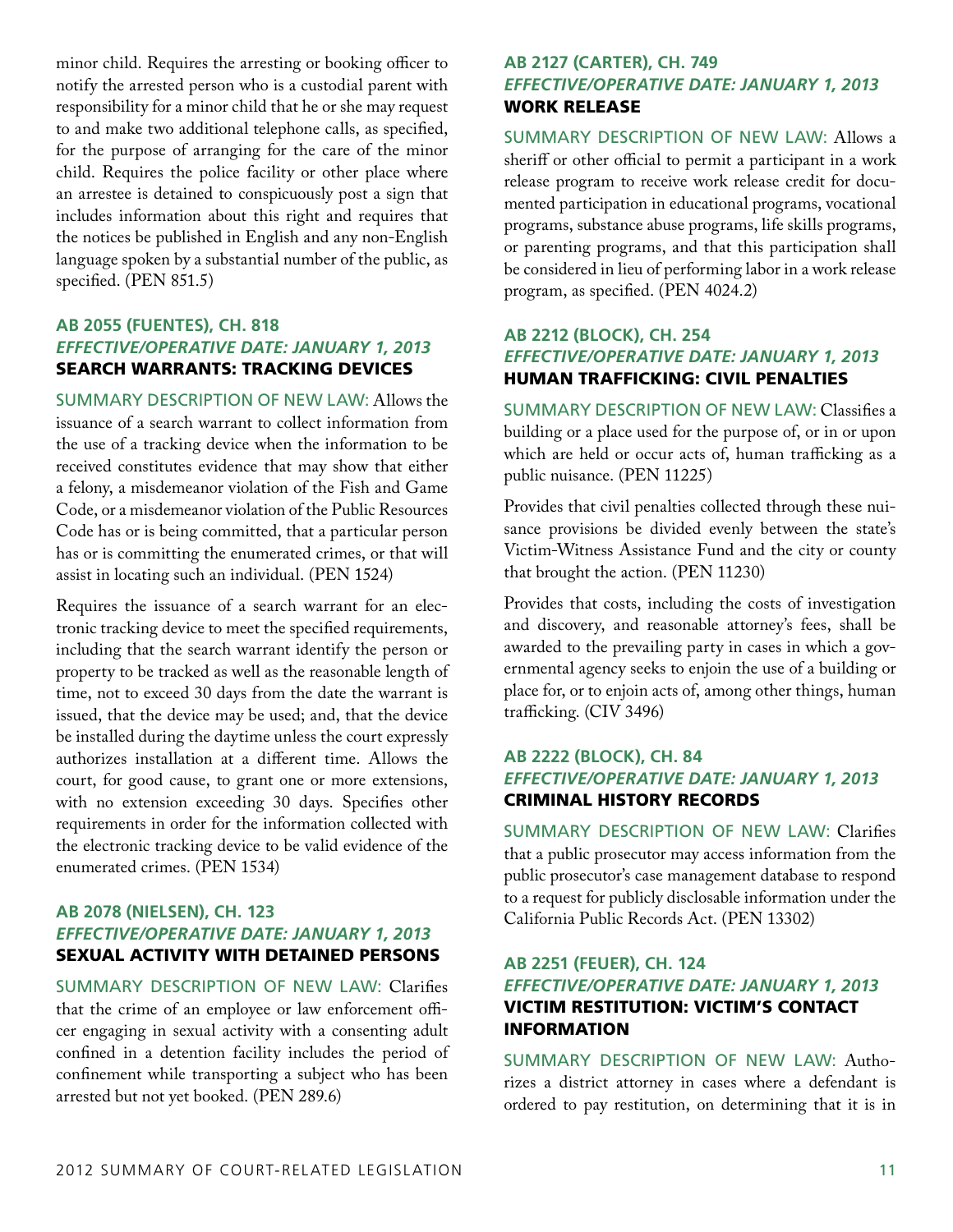the victim's best interest, to provide the victim's contact information and the restitution order to the California Department of Corrections and Rehabilitation. Prohibits the district attorney from providing the information if the victim objects, but does not require the district attorney to inform the victim of the right to object. (PEN 1203c)

## **AB 2343 (Torres), CH. 256** *Effective/Operative Date: January 1, 2013* Criminal history information

Summary Description of New Law: Requires agencies that are authorized to receive state or federal summary criminal history information to expeditiously furnish a copy of the information to the person about whom the information relates if the information is the basis for an adverse employment, licensing, or certification decision. Requires the information to be delivered to the last contact information provided by the applicant if not furnished to the applicant in person. (PEN 11105)

Does not authorize the notification of a subsequent disposition pertaining to a disposition that does not result in a conviction, unless the department has previously received notification of the arrest and has previously lawfully notified a receiving entity of the pending status of that arrest. Requires the authorized entity receiving the subsequent arrest or disposition notification to expeditiously furnish a copy of the information to the person to whom the information is related if the information is the basis for an adverse employment, licensing, or certification decision. Requires the information to be delivered to the last contact information provided by the applicant if not furnished to the applicant in person. (PEN 11105.2)

Specifies that this bill is not intended to overrule decisions in *Central Valley Ch. 7th Step Foundation, Inc. v. Younger* (1989) 214 Cal.App.3d 145 or *Gresher v. Deukmejian* (Alameda Superior Court No. 524298-6), or be construed to amend Labor Code section 432.7(a).

## **AB 2371 (Butler), CH. 403** *Effective/Operative Date: January 1, 2013* Veterans: criminal defendants: mental health issues and restorative relief

Summary Description of New Law: Allows the court, upon proper notice to the prosecution and upon finding all of the specified elements, and in taking into

consideration additional facts as relevant, to deem all conditions of probation to be satisfied by a veteran defendant who acquired a criminal record due to a mental health disorder stemming from service in the United States military. Allows the court to reduce an eligible felony to a misdemeanor as specified. Allows the court to grant relief in accordance with section 1203.4 of the Penal Code, as specified. Permits, as a result of the dismissal pursuant to section 1203.4, the defendant to not disclose the arrest, the dismissed action, or the conviction that was set aside under oath, affirmation, or otherwise except in response to any direct questions contained in any questionnaire or application for any law enforcement position. Authorizes the court, in its discretion, to order the sealing of the defendant's records. Allows for the conviction that was set aside in the dismissed action to be pleaded and proved as a prior conviction in any subsequent prosecution for any other offense. Allows for a conviction that was set aside in the dismissed action to be considered a conviction for the purpose of administratively revoking or suspending or otherwise limiting the defendant's driving privilege on the ground of two or more convictions. Specifies that the defendant's DNA sample and profile in the DNA data bank shall not be removed by a dismissal, as specified. Excludes certain convictions from eligibility for this procedure. (PEN 1170.9)

IMPACT ON COURT: Would have a moderate impact on judges hearing post-disposition cases with defendants who meet the criteria listed in Penal Code section 1170.9. Requires the court to state its reasons for taking any restorative action in a written order. Restorative action includes the following:

- 1. Deeming all conditions of probation satisfied, including fines, fees, assessments, and programs (court-ordered victim restitution is *excluded*);
- 2. Terminating probation prior to the expiration of the probation term;
- 3. Reducing an eligible felony to a misdemeanor;
- 4. Granting relief pursuant to Penal Code section 1203.4.

Would require case management system changes to modify the court's order to a change in any fees, fines, assessments, and programs based on a grant of restorative relief. Would require the transmission of updates to DMV and/or DOJ to report the relief granted.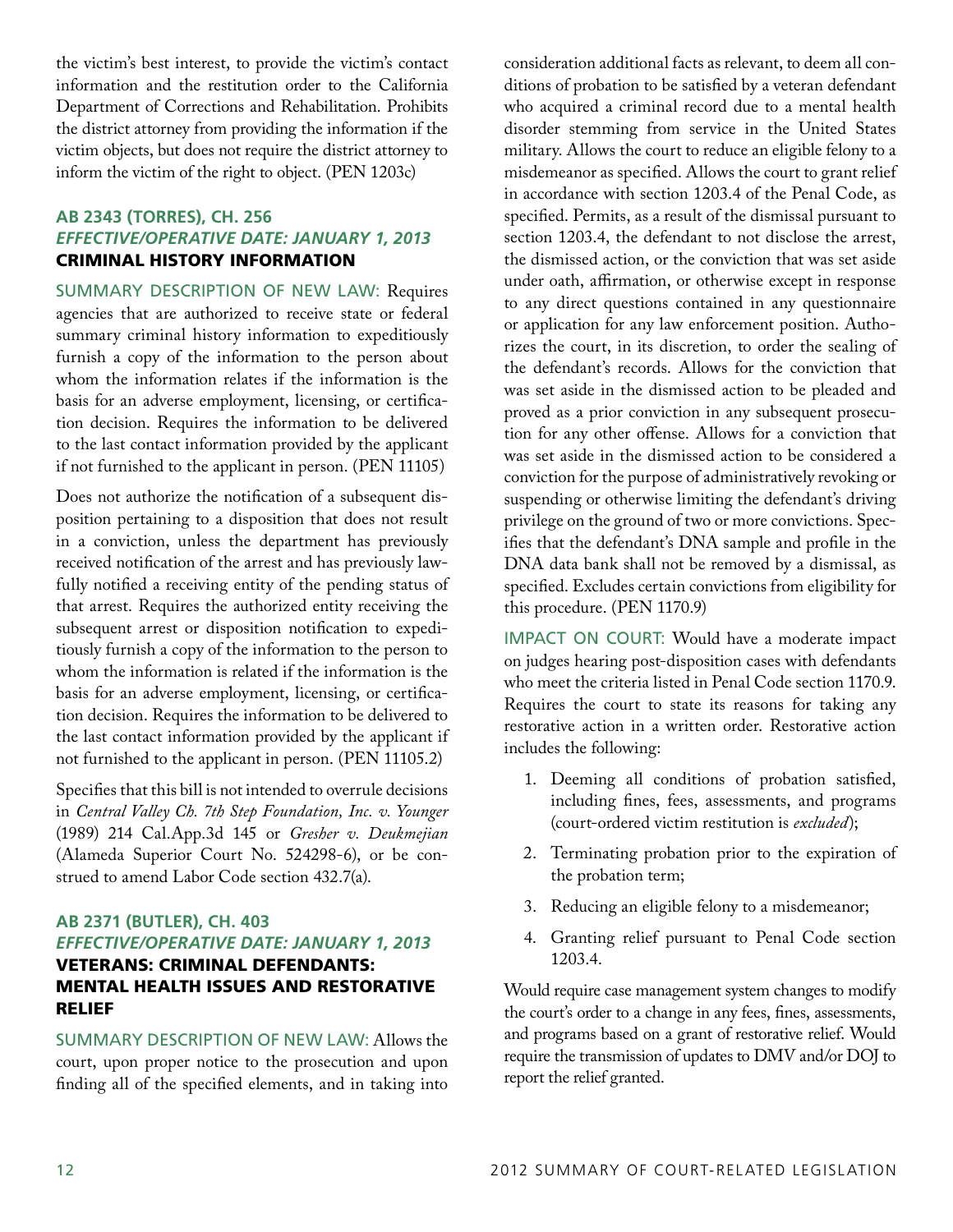## **AB 2466 (Blumenfield), CH. 512** *Effective/Operative Date: January 1, 2013* Human trafficking: seizure of assets

Summary Description of New Law: Authorizes a prosecuting agency, at the same time as the filing of a complaint or indictment charging human trafficking, to file a petition for protective relief necessary to preserve property or assets that could be used to pay for remedies relating to human trafficking, as specified. Specifies both the process by which a preliminary injunction, temporary restraining order, or a sale of property or assets may be ordered, and the process for distribution of the assets if the defendant is convicted. (PEN 236.6)

IMPACT ON COURT: Moderate impact. Courts may see an increase in the number of hearings before the court since this bill would require criminal courts to hear matters related to protective orders (i.e., preliminary injunctions, temporary restraining orders, appointment of receivers, and/or sale of property or assets) in conjunction with the hearings on the criminal matter. These hearings could be heard before a conviction is rendered or a sentence is imposed (i.e., ordering a temporary restraining order before a disposition is reached on the criminal action). Since these hearings are generally civil in nature, this may require moderate procedural training for court staff on the requirements related to these types of relief. This bill would require tandem tracking of the criminal case and the petition for protective relief since temporary orders granted on the petition for relief would need to be lifted in the event of a dismissal or acquittal in favor of the defendant or the granting of a stay pending appeal. Distribution of the proceeds from any sale of assets would be changed per statute.

**NOTE:** AB 2466 authorizes detailed and extensive procedures for the seizure of assets and methods to protect those assets while the criminal case is pending on human trafficking crimes. SB 1133, below, authorizes forfeiture of assets in human trafficking cases where the victim used in a commercial sex act is a minor and there is no pattern of criminal profiteering alleged. There are no conflicting provisions in either bill or with Proposition 35.

## **AB 2467 (Hueso), CH. 513** *Effective/Operative Date: January 1, 2013* Protective orders: electronic **MONITORING**

Summary Description of New Law: Authorizes a court issuing a criminal protective order to also order electronic monitoring of the defendant to prevent harm to, or intimidation or dissuasion of, a victim or witness. Requires a court to order the defendant to pay for electronic monitoring if court determines the defendant can pay. Electronic monitoring is only available if the local government, with concurrence of county sheriff or chief probation officer, adopts a policy for electronic monitoring, which makes the local government responsible for the cost of electronic monitoring if the court determines the defendant cannot pay. Provides that an order for electronic monitoring shall have a duration of one year or less, and shall not be in place if a protective order is not in effect (PEN 136.2)

Impact on Court: This bill is permissive, meaning it will only be applicable when a county government has adopted a policy for electronic monitoring. AB 2467 amends Penal Code section 136.2 to provide for pre- and post-sentence electronic monitoring under paragraph (a)(7) (D), as well as paragraph (*i*)(2), when a criminal protective order has been issued. If implemented, courts may need to modify forms containing conditions of protective orders and may need to work with agencies providing electronic monitoring, rehabilitative programs, and/or contracted providers of electronic monitoring to create protocols.

## **AB 2530 (Atkins), CH. 726** *Effective/Operative Date: January 1, 2013* Inmates in labor

Summary Description of New Law: Prohibits a pregnant inmate, as defined, in labor, in recovery, or after delivery, from being restrained by the use of leg irons, waist chains, or handcuffs behind the body. Prohibits, in these circumstances, restraint by the wrists, ankles, or both, unless deemed necessary for the safety and security of the inmate, the staff, or the public. Requires that restraints shall be removed when a professional who is currently responsible for the medical care of the pregnant inmate, during a medical emergency, labor, delivery, or recovery after delivery, determines that the removal of restraints is medically necessary. (PEN 3407)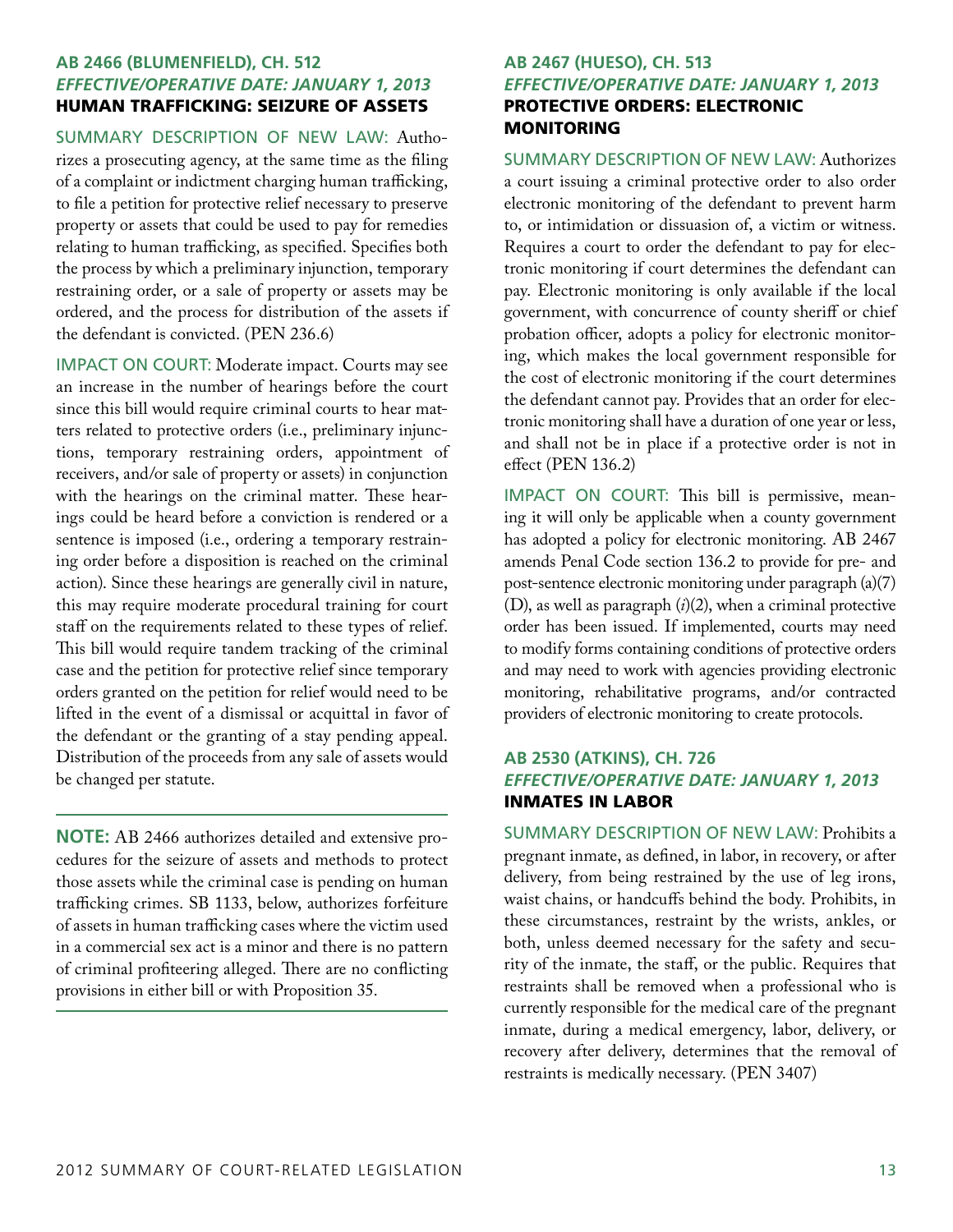Extends these provisions to pregnant inmates in the custody of a juvenile facility. (W&I 222)

Repeals Penal Code section 5007.7 related to transport and restrictions of a pregnant inmate.

Requires that the pregnant inmate be advised, orally or in writing, of the standards and policies governing pregnant inmates, as specified. (PEN 6030)

## **SB 9 (Yee), CH. 828** *Effective/Operative Date: January 1, 2013*  **SENTENCING**

Summary Description of New Law: Authorizes a prisoner who was under 18 years of age at the time of an offense for which he or she was sentenced to life without parole, and who has served 15 years of that sentence, to petition the sentencing court for recall and resentencing, with specified exceptions. Sets forth information that must be alleged in the petition and factors for a court to consider in determining whether to recall and resentence, including type of offense, criminal history, codefendants, potential for rehabilitation, mental illness or developmental disabilities that influenced the defendant's involvement in the offense, and other factors. Authorizes the defendant to submit new petitions after having served at least 20 years and again at 24 years if prior petitions are unsuccessful, and allows for a final petition to be submitted and determined during the defendant's 25th year of incarceration. (PEN 1170)

IMPACT ON COURT: There may be a significant increase in the number of petitions filed under this Penal Code section. The authorization to petition the court has been deemed retroactive, so any prisoner fitting the criteria listed will likely petition the court for early release. The original petition is to be filed with the sentencing court, with a copy served on the prosecuting agency. If the required information is not in the petition, or a proof of service is not attached, the court shall return the petition to the defendant, noting the matter cannot be considered without the missing information. Courts will need to create an internal policy of whether the clerk is to review the petition for completeness or if it will be reviewed elsewhere.

## **SB 760 (Alquist), CH. 790** *Effective/Operative Date: Urgency, September 29, 2012* Sexually violent predators: **EVALUATIONS**

SUMMARY DESCRIPTION OF NEW LAW: Adds to the category of "no longer available to testify for the petitioner in court proceedings" related to the evaluation of a sexually violent predator an independent professional or state employee who has served as the evaluator who subsequently has resigned or retired and has not entered into a new contract to continue as an evaluator in the case unless the evaluation most recently opined that the petitioner does not meet the criteria for commitment. (W&I 6603)

## **SB 989 (Vargas), CH. 129** *Effective/Operative Date: January 1, 2013* Bail: extradition

Summary Description of New Law: Authorizes the court, on agreement of the bail agent and prosecuting agency that additional time is needed to return the defendant who is out of state to the jurisdiction of the court, to toll the 180-day period to vacate the forfeiture of a defendant's bond. (PEN 1305)

Requires the moving party to serve written notice on the prosecuting agency 10 days before a hearing to toll the 180-day period. (PEN 1305.4)

IMPACT ON COURT: Inform judges of this additional allowance of time to return the defendant to the court. The total amount of time that could be tolled is not specified. Parties moving to toll the 180-day period under these circumstances must give the prosecuting agency written notice at least 10 court days prior to the hearing.

## **SB 1023 (Committee on Budget and Fiscal Review), CH. 43** *Effective/Operative Date: January 1, 2013* Public safety: realignment

Summary Description of New Law: SB 1023 makes clarifying and substantive amendments to the Public Safety Realignment Act. Analysis of the bill has been separated into subject areas, with a court impact specified for each.

*See full bill description and impact statement in Appendix D.*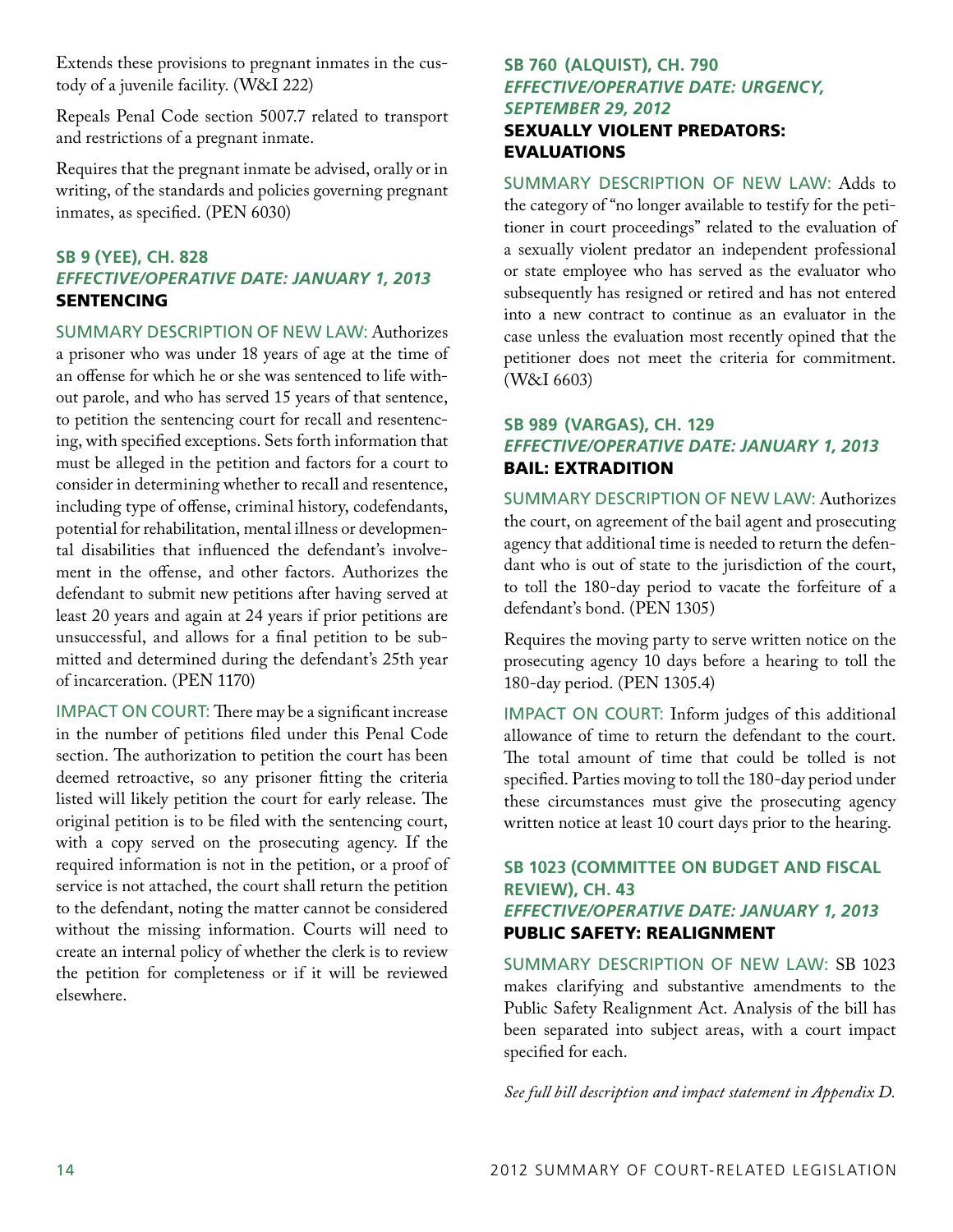## **SB 1091 (Pavley), CH. 148** *Effective/Operative Date: January 1, 2013* Witness testimony: support persons

Summary Description of New Law: Expands the list of specified crimes for which a prosecuting witness who is an elder or dependent adult may have support persons present to include, among others, human trafficking, prostitution, and child exploitation. (PEN 868.5)

IMPACT ON COURT: Alert judges of the expanded use of "support persons" in cases that involve:

- 1. Human trafficking.
- 2. Procuring a person under 18 for the purpose of prostitution.
- 3. Taking a person against his or her consent or by misrepresentation for the purpose of prostitution.
- 4. Taking another person against his or her will and compelling him or her to live with another person in an illicit relation against his or her consent.
- 5. Inducing the commission of a sexual act through false representation creating fear.
- 6. Pandering.
- 7. Hiring a panderer.
- 8. Selling a person for illicit use.
- 9. Prostituting one's wife.
- 10. Pimping.
- 11. The punishment provision of pandering.
- 12. Providing or transporting a child under the age of 16 for the purpose of a lewd or lascivious act.
- 13. Abduction of a person under the age of 18 for the purposes of prostitution.
- 14. Aggravated sexual assault of a child.
- 15. Bringing child pornography into the state.
- 16. Bringing obscene matter into or distributing it in the state.
- 17. Developing, duplicating, printing, or exchanging obscene matter depicting sexual conduct of a person under 18.
- 18. Using a minor to assist in the distribution of obscene matter.
- 19. Advertising obscene matter.
- 20. Engaging in obscene live conduct.
- 21. Punishment for distributors of obscene matter depicting a person under age 18.
- 22. Possession or control of matter, representation of information, data, or image depicting sexual conduct of a person under age 18.

## **SB 1133 (Leno), CH. 514** *Effective/Operative Date: January 1, 2013* Human trafficking

Summary Description of New Law: Makes clear that the specified forfeiture proceedings apply to human trafficking involving a commercial sex act where the victim is under the age of 18 at the time of the commission of the crime. (PEN 186.6)

Authorizes, under prescribed circumstances, the forfeiture of vehicles, boats, airplanes, money, negotiable instruments, securities, real property, or other things of value used for the purpose of facilitating human trafficking involving a commercial sex act where the victim is under the age of 18 at the time of the commission of the crime. (PEN 236.7)

Describes specific notice provisions for a forfeiture petition. (PEN 236.8)

Provides a procedure for persons claiming an interest in the property, and excepts certain property from forfeiture if a party who proves a legitimate interest in the property also demonstrates no knowledge of the property's use in furtherance of human trafficking involving a commercial sex act where the victim is under the age of 18 at the time of the commission of the crime. (PEN 236.9)

Provides for *lis pendens* orders to preserve the status quo of the property subject to the forfeiture orders. (PEN 236.10)

Describes the process by which the court may declare property forfeit. (PEN 236.11)

Prescribes the distribution of the assets and the funds received from the sale of the assets. (PEN 236.12)

IMPACT ON COURT: Moderate impact on the courts, especially judges and legal research staff reviewing petitions related to the forfeiture of specified assets, claims against forfeiture of those assets, and any *lis pendens* orders to preserve the status quo of the property, including posting of a surety bond to secure the assets. Courts may see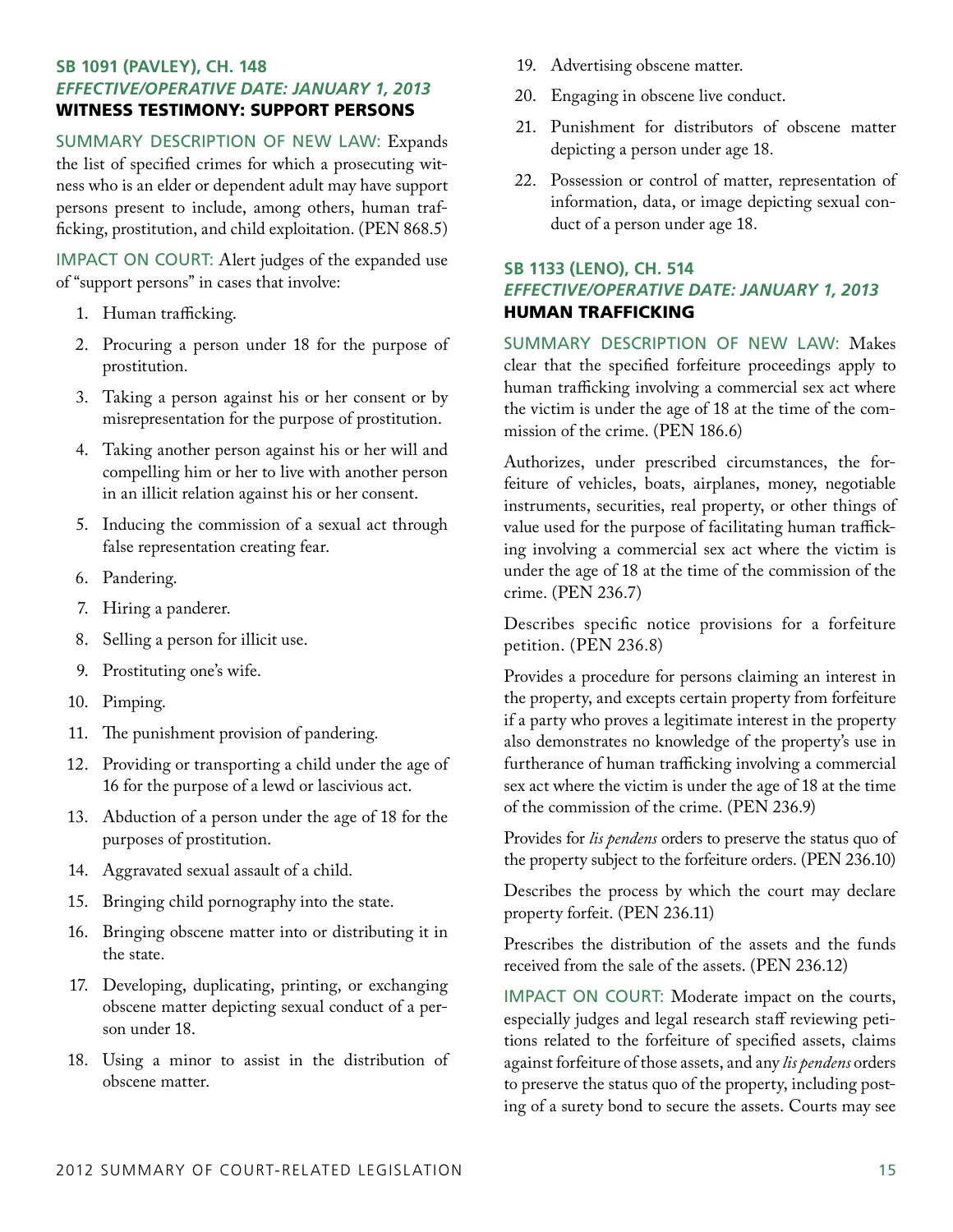an increase in the number of hearings related to these matters. Requires the forfeiture hearings to be heard by the same trier of fact as in the criminal trial. Since these petitions may be filed in tandem with the criminal case, courts will have two related cases to keep track of during the adjudication process.

**NOTE:** SB 1133 authorizes forfeiture of assets in human trafficking cases where the victim used in a commercial sex act is a minor and there is no pattern of criminal profiteering being alleged. AB 2466, above, authorizes detailed and extensive procedures for the seizure of assets and methods to protect those assets while the criminal case is pending in human trafficking crimes. There are no conflicting provisions in either bill or with Proposition 35.

## **SB 1144 (Strickland), CH. 867** *Effective/Operative Date: January 1, 2013*

Crimes: public safety omnibus

Summary Description of New Law: Establishes the fine for the willful failure to pay a final court judgment by an employer who has the ability to pay at \$1,000 if the total amount of wages due is \$1,000 or less. (LAB 1197.2)

Defines the term "agency" for purposes of determining when a grand juror who is a current employee of, or a former or retired employee last employed within the prior three years by, an agency within the investigative jurisdiction of the civil grand jury must inform the foreperson and court of that fact and recuse him or herself from participating in any grand jury civil investigation of that agency, to mean a department or operational part of a government entity, such as a city of county, as specified. (PEN 916.2)

**NOTE:** This omnibus public safety bill included a variety of non-court-specific public safety measures not detailed here.

## **SB 1145 (Emmerson), CH. 133** *Effective/Operative Date: January 1, 2013* Animal fighting

Summary Description of New Law: Increases the fine to \$10,000 for causing the exhibition of fighting animals; or for owning, possessing, or training any animal with the intent it be used in fighting; or for possession of a sharp implement designed to be attached in place of the natural spur of a fighting bird. Specifies that a person who is knowingly present at an exhibition of animal fighting is guilty of a misdemeanor punishable by imprisonment in a county jail for up to six months, or by a fine of \$5,000, or both. (PEN 597b, 597c, 597i, 597j)

## **SB 1177 (Leno), CH. 868** *Effective/Operative Date: January 1, 2013* Restitution for crime victims

Summary Description of New Law: States that, in cases where an employer is convicted of a crime against an employee, a payment to the employee or the employee's dependent that is made by the employer's workers' compensation insurance carrier shall not be used to offset the amount of the restitution order unless the court finds that the defendant substantially met the obligation to pay premiums for that insurance coverage. (PEN 1202.4, with conforming amendments in LAB 3602 & 3754)

IMPACT ON COURT: By adding paragraph (12) to subdivision (f) of section 1202.4 of the Penal Code, this measure clarifies a situation where a restitution order can be made when an employer has committed a crime against an employee. Judges and judicial officers should be made aware of these changes so that restitution can ordered accurately in accordance with these changes.

This bill is double-jointed to SB 1479 (ch. 873).

## **SB 1210 (Lieu), CH. 762** *Effective/Operative Date: January 1, 2013* Collection of criminal fines and penalties

Summary Description of New Law: Allows the court to assess an additional postrelease community supervision revocation restitution fine or mandatory supervision revocation restitution fine in the same amount as that imposed pursuant to subdivision (b) of section 1202.4 of the Penal Code in every case where a person is convicted of a crime and is subject to either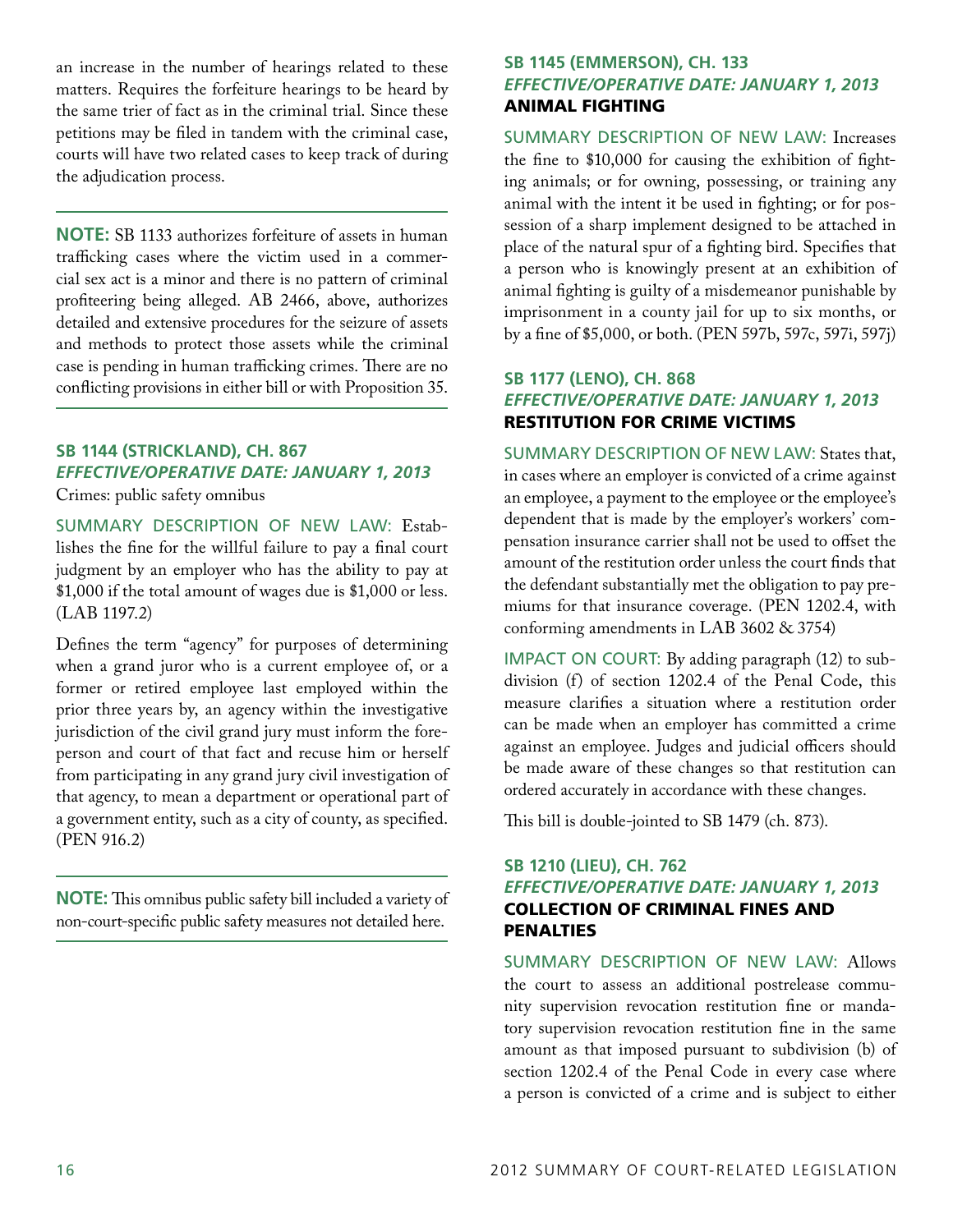postrelease community supervision under section 3451 of the Penal Code or mandatory supervision under subparagraph (B) of paragraph (5) of subdivision (h) of section 1170 of the Penal Code. (PEN 1202.45)

Extends enforceability by the California Victim Compensation and Government Claims Board of any portion of a restitution fine or restitution fee that remains unsatisfied to a defendant who is no longer on probation, parole, or postrelease community supervision pursuant to section 3451, or mandatory supervision under subparagraph (B) of paragraph (5) of subdivision (h) of section 1170. Allows a local collection program to continue to enforce restitution orders once a defendant is no longer on probation, postrelease community supervision, or mandatory supervision. (PEN 1214)

Authorizes the board of supervisors in the county where a prisoner is punished by imprisonment in a county jail pursuant to subdivision (h) of section 1170, in any case in which that prisoner owes a restitution fine, to deduct a minimum of 20 percent or the balance owing on the fine amount, whichever is less, up to a maximum of 50 percent from the county jail equivalent of wages and transfer that amount to the California Victim Compensation and Government Claims Board for deposit in the Restitution Fund in the State Treasury. Further requires that any amount so deducted shall be credited against the amount owing on the fine. Allows the board of supervisors to designate the county sheriff as the collecting agency. Provides that any victim failing to provide a current address within the period of time specified may provide documentation to the agency designated by the board of supervisors in the county where the prisoner is incarcerated, which in turn may verify that monies were in fact collected on behalf of the victim. (PEN 2085.5)

Adds juvenile restitution fines and orders to those fines and restitutions subject to delinquent enforcement by the Franchise Tax Board. (R&T 19280)

## Impact on Court:

 1. Adding postrelease community supervision (PRCS) revocation fines and mandatory supervision revocation fines will require the court to update minute orders and collect/allocate this revenue in the same manner as probation violation revocation fines. None of these fines are subject to penalty assessments. Revenue will continue to be deposited in the restitution fund. Any part of a restitution fine that remains unsatisfied after a

defendant is no longer on PRCS or mandatory supervision is enforceable by the California Victim Compensation and Government Claims Board.

- 2. County officials may now begin collecting victim restitution from persons sentenced under Penal Code section 1170(h) to a term in local jail. Courts may need to coordinate information sharing with the local collector of these orders. The statutes did not specify that the sheriff would be responsible for these collections, so it could be another county agency working in conjunction with the sheriff. Consistent with existing law pertaining to state prison inmates, Penal Code section 2085.5 requires that the sentencing court be provided a record of payments made by the person sentenced to jail under Penal Code section 1170(h) to the crime victim and to the restitution fund.
- 3. Juvenile Court orders regarding fines, penalties, bail, forfeiture, and victim restitution can now be referred to the Franchise Tax Board for collection. This would require the Juvenile Courts to share certain information with the state Franchise Tax Board.

## **SB 1281 (Blakeslee), CH. 150** *Effective/Operative Date: January 1, 2013* Criminal procedure: not guilty by reason of insanity

Summary Description of New Law: Requires the court-appointed psychiatrists' or psychologists' report on the defendant's mental status, when a defendant pleads not guilty by reason of insanity, to include the defendant's substance abuse history, his or her substance use history on the day of the commission of the offense, a review of the police report on the offense, and any other pertinent material to describe facts of the offense. (PEN 1027)

## **SB 1371 (Anderson), CH. 49** *Effective/Operative Date: Urgency, June 28, 2012* Victim restitution: fines: default

Summary Description of New Law: Makes provisions allowing imprisonment until a fine is satisfied inapplicable to restitution fines and restitution orders. (PEN 1205.5)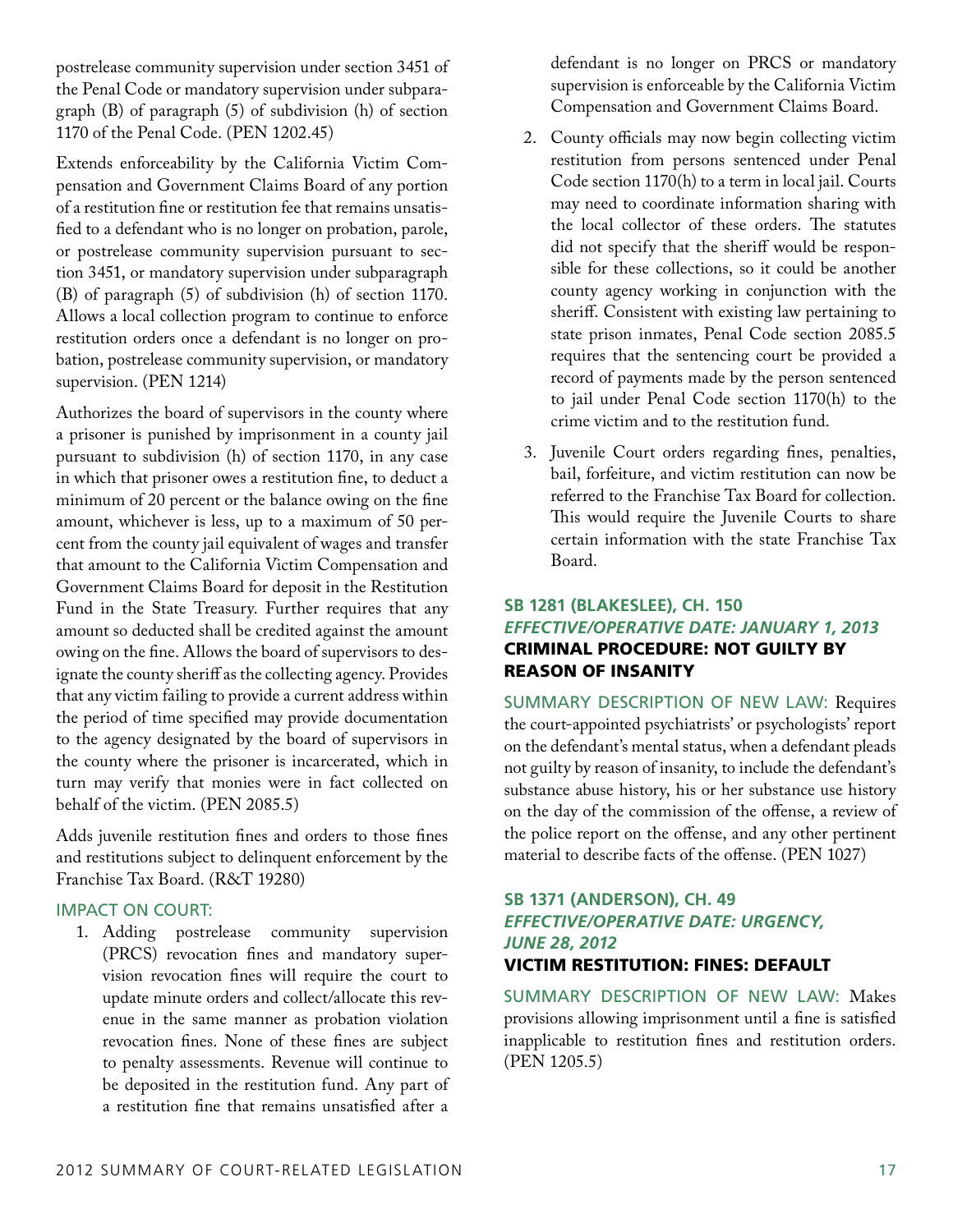IMPACT ON COURT: This bill has a moderate impact on courts. The amendments provide that "jail in lieu of fine" provisions do not apply to restitution fines and restitution orders. Inform judges and legal research attorneys of the change. Procedural manuals and sentencing guidelines should be updated accordingly.

In addition, there is a conflicting statute that was not amended by SB 1371. Subdivision (a) of Penal Code 2900.5 provides that time spent in custody may be credited toward any fine, including but not limited to base fines and restitution fines. Courts should proceed cautiously to ensure fairness.

## **SB 1462 (Leno), CH. 837** *Effective/Operative Date: January 1, 2013* County sheriffs: release of prisoners: medical release

Summary Description of New Law: Authorizes the sheriff to release a prisoner from a county correctional facility after conferring with a physician who oversees medical care at a county jail if the sheriff determines that the prisoner would not reasonably pose a threat to public safety and the prisoner's prognosis according to the examining physician is a life expectancy of six months or less and the sheriff gives specified notice to the superior court. (GOV 26605.6)

Authorizes the sheriff to request the court to grant medical probation or resentence a prisoner to medical probation in lieu of a county jail sentence if the prisoner is physically incapacitated with a medical condition and unable to perform activities of basic daily living, which has resulted in the prisoner requiring 24-hour care for an incapacitation that did not exist at the time of sentencing or would require acute long-term inpatient rehabilitation services. Authorizes the probation officer or the court to request at any time a medical examination of an offender released on medical parole and to return that person to the sheriff's custody if that person no longer qualifies for release. (GOV 26605.7)

Becomes operative on the county's adoption of a process to fund any nonfederal share of Medi-Cal costs incurred. (GOV 26605.8)

IMPACT ON COURT: Each county must first adopt a process to fund any nonfederal share of Medi-Cal costs that would occur during the time frame the defendant should have been in custody. The court may then see an

increase in hearings requesting compassionate release. However, it is not anticipated to have a significant workload impact on the court. In Los Angeles County, it is expected that requests will be made on behalf of 10 individuals.

## **SB 1479 (Pavley), CH. 873** *Effective/Operative Date: January 1, 2013* Crime victims: restitution

Summary Description of New Law: Specifies that the possession of nonconforming devices or articles involving a recording or audio-visual work intended for sale constitutes actual economic loss to an owner or lawful producer in the form of displaced legitimate wholesale purchases. (PEN 1202.4)

Impact on Court: Penal Code section 1202.4(r) is amended to specify how restitution should be calculated in cases of stolen or fraudulent recordings. Inform judges of the clarifying changes.

This bill is double-jointed to SB 1177 (Stats. 2012, ch. 868).

## **SB 1489 (Harman), CH. 283** *Effective/Operative Date: January 1, 2013* Courts: management and destruction of trial court exhibits

Summary Description of New Law: Deletes paper exhibits from the definition of "Administrative Record" within the meaning of "Court Records." (GOV 68151)

Permits a court to order the destruction of exhibits in cases where the death penalty was imposed one year after the date of the defendant's death, if by causes other than execution. (PEN 1417.1)

Impact on Court: Significant impact on courts holding exhibits on cases in which the death penalty was imposed and the defendant is now deceased due to natural causes. Requires an update to procedures related to record retention of these exhibits. Could have a one-time workload increase to review existing cases to determine which cases could have their exhibits destroyed due to the death of the defendant.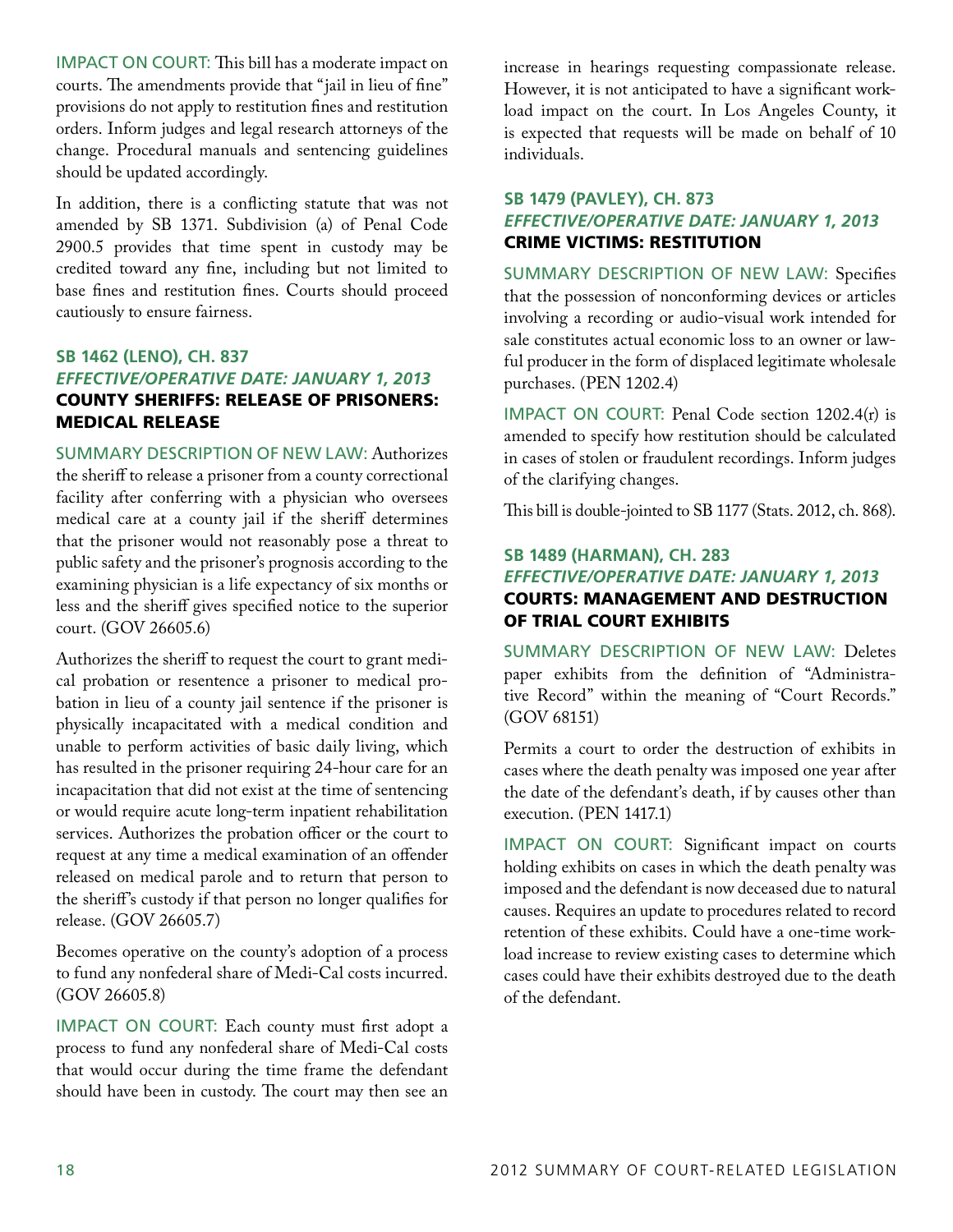## **SB 1500 (Lieu), CH. 598** *Effective/Operative Date: January 1, 2013* Seized and abandoned animals: full costs: forfeitures

Summary Description of New Law: Requires the owner of an animal that was conveyed to, and is under the care of, a veterinarian by any peace officer, humane society officer, or animal control officer, to pay the full costs of care and treatment, and states that the full cost of such care shall constitute a lien on the animal. States that no animal lawfully seized for abuse or abandonment shall be returned to its owner until the owner can demonstrate to the satisfaction of the seizing agency or hearing officer that the owner can and will provide the necessary care for the animal. Allows, in the case of cats and dogs, the seizing agency or prosecuting attorney to file a petition in a criminal action requesting that, prior to that final disposition, the court issue an order forfeiting the animal to the city, county, or seizing agency, so long as the petitioner meets specified requirements. Allows a person charged, in the event of an acquittal or final discharge without conviction, if the animal is still impounded or has not previously been deemed abandoned, and the court has not ordered that the animal be forfeited, to have the animal released to him or her upon a showing of ownership. Provides parameters by which an animal control officer or humane officer may administer a tranquilizer that contains a controlled substance to protect the health and safety of a wild, stray, or abandoned animal, or the health and safety of others. (PEN 597.1)

Requires that an owner of livestock, who has been enjoined from possession of livestock as a result of a felony conviction, prove by a preponderance of the evidence that the injunction will result in undue economic hardship. Requires that an owner of a domestic animal, who has been enjoined from possession of any domestic animal as a result of a felony conviction, prove by a preponderance of the evidence that he or she does not pose a danger to the domestic animal, has the means to properly care for any domestic animals' well-being, and has completed any court-ordered rehabilitation related to animal care. (PEN 597.9)

Impact on Court: Courts could see an increase in forfeiture proceedings for cats and dogs before disposition of criminal animal cruelty charges. Advise judges and legal research attorneys hearing forfeiture proceedings of the changes in law related to when animals can be returned to their owners.

# **DOMESTIC VIOLENCE**

## **AB 593 (Ma), CH. 803** *Effective/Operative Date: January 1, 2013* Domestic violence: battering recall and resentencing

Summary Description of New Law: Makes the provisions for a writ of habeas corpus based on intimate partner battering operative indefinitely. Requires a finding that competent and substantial expert testimony relating to intimate partner battering and its effects was not presented to the trier of fact at the trial court proceedings and is of such substance that, had it been presented, there is a reasonable probability, sufficient to undermine confidence in the judgment of conviction or sentence, that the result of the proceedings would have been different. (PEN 1473.5)

## **AB 1165 (Achadjian), CH. 628** *Effective/Operative Date: January 1, 2013* Domestic violence: probation: terms

Summary Description of New Law: Makes any act or omission relating to the approval of the batterers' treatment programs a discretionary act. (PEN 1203.097)

## **AB 1593 (Ma), CH. 809** *Effective/Operative Date: January 1, 2013* Parole: intimate partner battering

Summary Description of New Law: Requires the Board of Parole Hearings, when reviewing a prisoner's suitability for parole, to give great weight to, rather than simply consider, any information or evidence that at the time of the commission of the crime, the prisoner had experienced intimate partner battering (IPB). Further provides that the board cannot use the prisoner's bringing of such IPB evidence to support a finding that the prisoner lacks insight into his or her role in the crime. (PEN 4801)

## **AB 2051 (Campos), CH. 510** *Effective/Operative Date: January 1, 2013* Contempt of court: domestic violence

Summary Description of New Law: Authorizes the court to refer a victim of a domestic violence crime to a domestic violence counselor, as defined, before finding the victim in contempt of court for refusing to testify. Provides that any communications between the victim and the counselor remains confidential. (CCP 1219)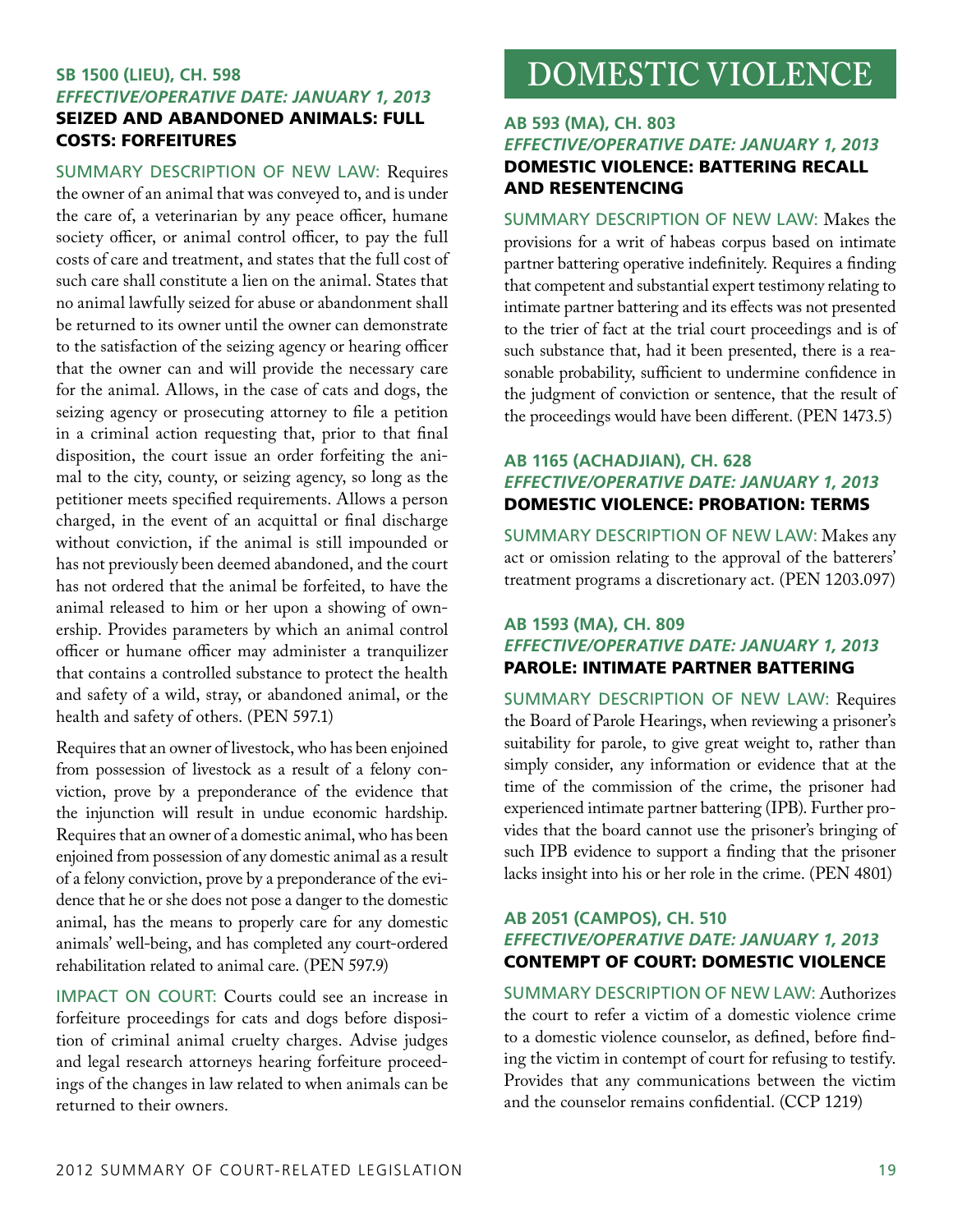Provides that an order terminating an action for sexual assault or domestic violence does not bar further prosecution for that offense if the termination resulted from the complaining witness being found in contempt for refusing to testify within six months of the original dismissal of the action. This provision can be invoked only once in each action. (PEN 1387)

## **AB 2094 (Butler), CH. 511** *Effective/Operative Date: January 1, 2013* Domestic violence: probation fee

Summary Description of New Law: Increases the minimum payment by a person who is granted probation for a domestic violence crime from \$400 to \$500. Provides that if the court finds that the defendant lacks the ability to pay, the court must state on the record the reason for reducing or waiving the fee. (PEN 1203.097)

Impact on Court: Courts should note that: (1) the \$400 minimum payment to support domestic violence programs or shelters is going up to \$500, and (2) judges and judicial officers will need to state on the record why they are reducing or waiving the fee. Just as important to note is that the distribution of this revenue is NOT changing. Two-thirds of the revenue will be retained by counties to place in a special fund for domestic violence programs; the balance will be transferred to the State Controller once per month for deposit into the Domestic Violence Restraining Order Reimbursement Fund.

Inform court accounting departments, courtroom clerks, and judges of the changes made by the bill. In addition any preprinted forms, minute orders, or other documents should be updated to reflect the new minimum payment. Revenue collection and distribution systems may need to be updated.

## **SB 1082 (Corbett), CH. 270** *Effective/Operative Date: January 1, 2013* Protection of victims: address **CONFIDENTIALITY**

Summary Description of New Law: Revises provisions concerning the Secretary of State's (SOS) "Safe at Home" confidential home address program to: (1) require that participants reside in California and authorize the SOS to not renew certification for a participant who no longer resides in California; (2) require applicants for the program to provide information about their minor children and the other parent of the minor children, as well as copies of any court orders pertaining to the minor children, with their application; (3) provide clear authority for a minor to renew his or her certification upon reaching majority; (3) allow (rather than require) the SOS to decline to receive packages on behalf of a participant. (GOV 6205.5, 6206, 6206.5, 6206.7, 6207, 6215.1, 6215.2, 6215.3, 6215.4, 6215.5)

## **SB 1248 (Alquist), CH. 223** *Effective/Operative Date: January 1, 2013* Civil procedure: contempt

Summary Description of New Law: Requires the court to refer a victim of a sex crime who is under 16 years of age, who refuses to testify in a court proceeding, and is referred to a probation officer for an assessment of whether imposition of a contempt sanction is appropriate to meet with a victim advocate, unless the court finds that it is not in the best interest of the victim. (CCP 1219.5)

## **SB 1433 (Alquist), CH. 765** *Effective/Operative Date: January 1, 2013*  Domestic violence: protective orders

Summary Description of New Law: Modifies existing statutory requirements for firearms relinquishment in cases in which a Domestic Violence Prevention Act (DVPA) protective order has been issued to (1) require courts performing other required criminal history searches on the party to be restrained by the order to also search whether the restrained person has a registered firearm (FAM 6306); (2) require law enforcement officers who serve DVPA orders on a restrained party to request that that person surrender his or her firearm when the order indicates that the party might have a gun; (3) require the restrained party to file a copy of the form filed with the court documenting the surrender of the firearm with the law enforcement agency that served the order (FAM 6389); and (4) require a peace officer serving a DVPA order to take temporary custody of any firearm in plain sight or discovered as a result of a lawful search as necessary to protect the peace officer or other person present (PEN 18250). The requirement to perform the registered firearms check is subject to the same contingency language that applies to the current law requirement to perform criminal history checks on persons to be restrained, and it therefore only applicable if there is funding appropriated in the Budget Act for this task, or in those courts certified by the Judicial Council as having sufficient resources available to perform the searches. (Section 4, ch. 765)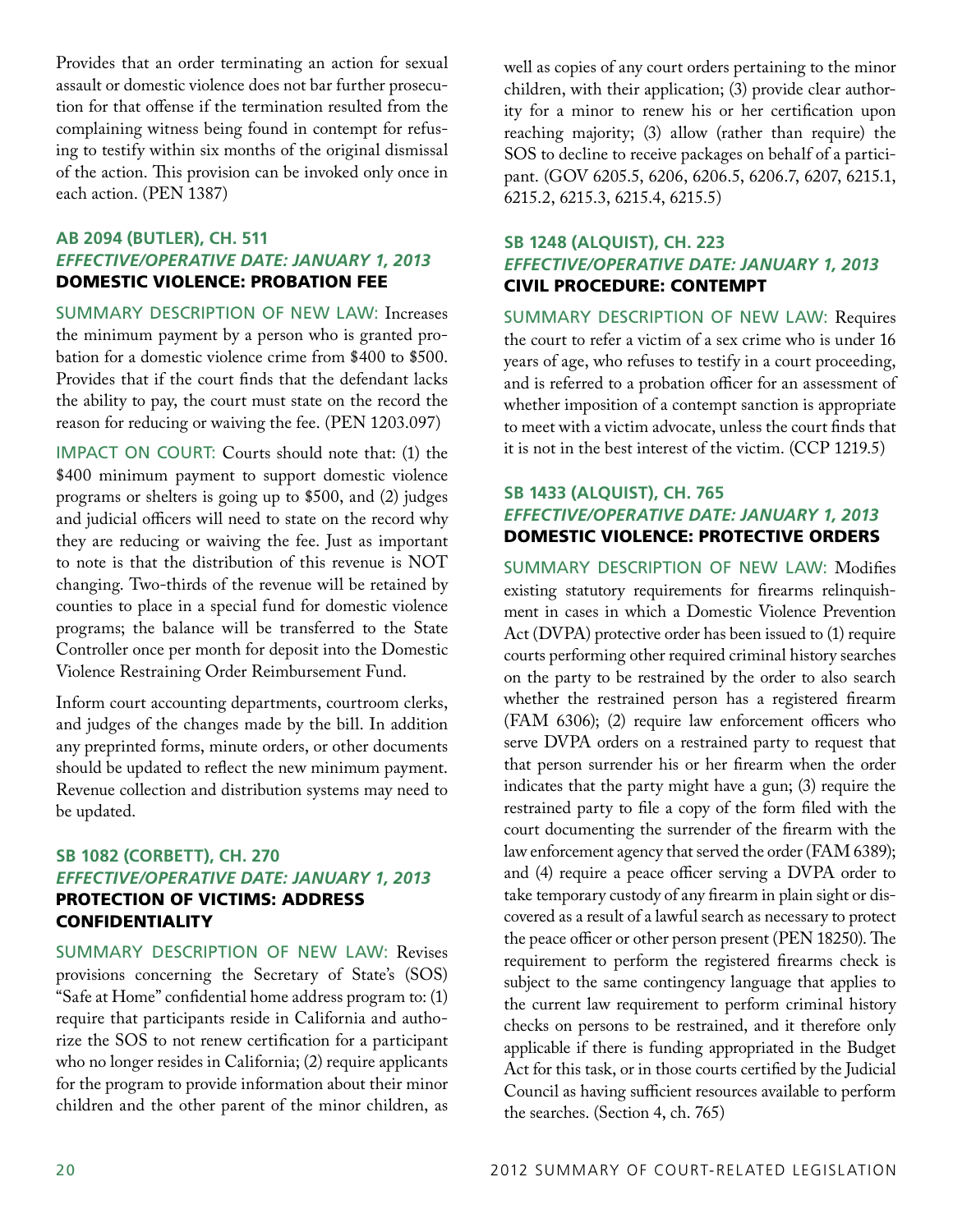IMPACT ON COURT: If the court is doing CLETS checks, court personnel must also look to see whether the restrained person has a registered firearm.

## **FAMILY LAW**

## **AB 792 ( Bonilla), CH. 851** *Effective/Operative Date: January 1, 2013* Health-care coverage: California Health Benefit Exchange

Summary Description of New Law: Requires the court, by January 1, 2014, to provide specified notice to be developed by the California Health Benefit Exchange about the availability of low-cost health insurance via the health-care benefit exchange or no-cost coverage via Medi-Cal to all petitioners and respondents in marital dissolution matters, and to petitioners in adoptions matters. Delayed implementation will allow revision of Judicial Council forms to include required notices by the required date. (FAM 2024.7, 8613.7; H&S 1366.50; INS 10786)

## **AB 1217 (Fuentes), CH. 466** *Effective/Operative Date: January 1, 2013* Surrogacy agreements

Summary Description of New Law: Sets forth the procedures for executing an assisted reproduction agreement for gestational carriers. Provides that such agreements are presumptively valid. Specifies that parties may file these agreements in court prior to the birth of the child to obtain an order of parentage that becomes effective on the birth of the child. Provides that the surrogacy agreement and related documents be available for inspection only by the parties, their attorneys, and the state Department of Social Services absent an order by the court for good cause allowing third-party access to the records. (FAM 7960, 7962.)

## **AB 1337 (Alejo), CH. 155** *Effective/Operative Date: January 1, 2013* Parent and child relationship

Summary Description of New Law: Specifies who shall be served with notice of a parentage proceeding when one parent is deceased and there is no current or pending custody or guardianship matter before the court. Requires notice to the person with custody of the child and relatives within the second degree to the extent they can be located. For parties who cannot be located, authorizes the court to prescribe alternate means of notice, or to dispense with notice in the case of relatives without custody of the child. Requires proof of service prior to the court hearing the parentage action. (FAM 7630)

IMPACT ON COURT: Alert judges to the changes made to Family Code Section 7630.

## **AB 1406 (Committee on Judiciary) CH. 107** *Effective/Operative Date: January 1, 2013* Dissolution of marriage: proceedings

Summary Description of New Law: Requires that a petitioner or respondent for dissolution, separation, or nullity of marriage serve a copy of the preliminary declaration of disclosure at the time the petition or response is filed, or within 60 days of filing the petition or response unless that time period is extended by written agreement or court order. Also requires that the declarant include the prior two years' tax returns as part of the disclosure. Clarifies recently enacted provisions concerning the role of minors' counsel and the award of attorney fees in family law matters by deleting an obsolete section regarding minors' counsel providing a statement of points and authorities, and modifying the factors a court must consider when determining whether to award attorney's fees in a parentage action to make that statute consistent with the other sections of the Family Code which address the award of attorney's fees. (FAM 2104, 7605, 3151)

IMPACT ON COURT: This bill makes two noncontroversial changes adopted originally in AB 939, Chapter 352 of the Statutes of 2010, which implemented recommendations of the Elkins Family Law Task Force. First, the bill applies the attorney's fees standard to paternity cases. Second, the bill eliminates reference to a minor's counsel statement of issues and contentions, which was inadvertently left unchanged.

## **AB 1522 (Atkins) CH. 718** *Effective/Operative Date: January 1, 2013* Family law: monetary awards

Summary Description of New Law: Prohibits an order of spousal support to a party who has been convicted of a sexually violent offense (defined to be those offenses found in paragraphs (3), (4), (5), (11), and (18) of subdivision (c) of section 667.5 of the Penal Code) against the other spouse, provided that the petition for dissolution is filed within five years of the conviction and any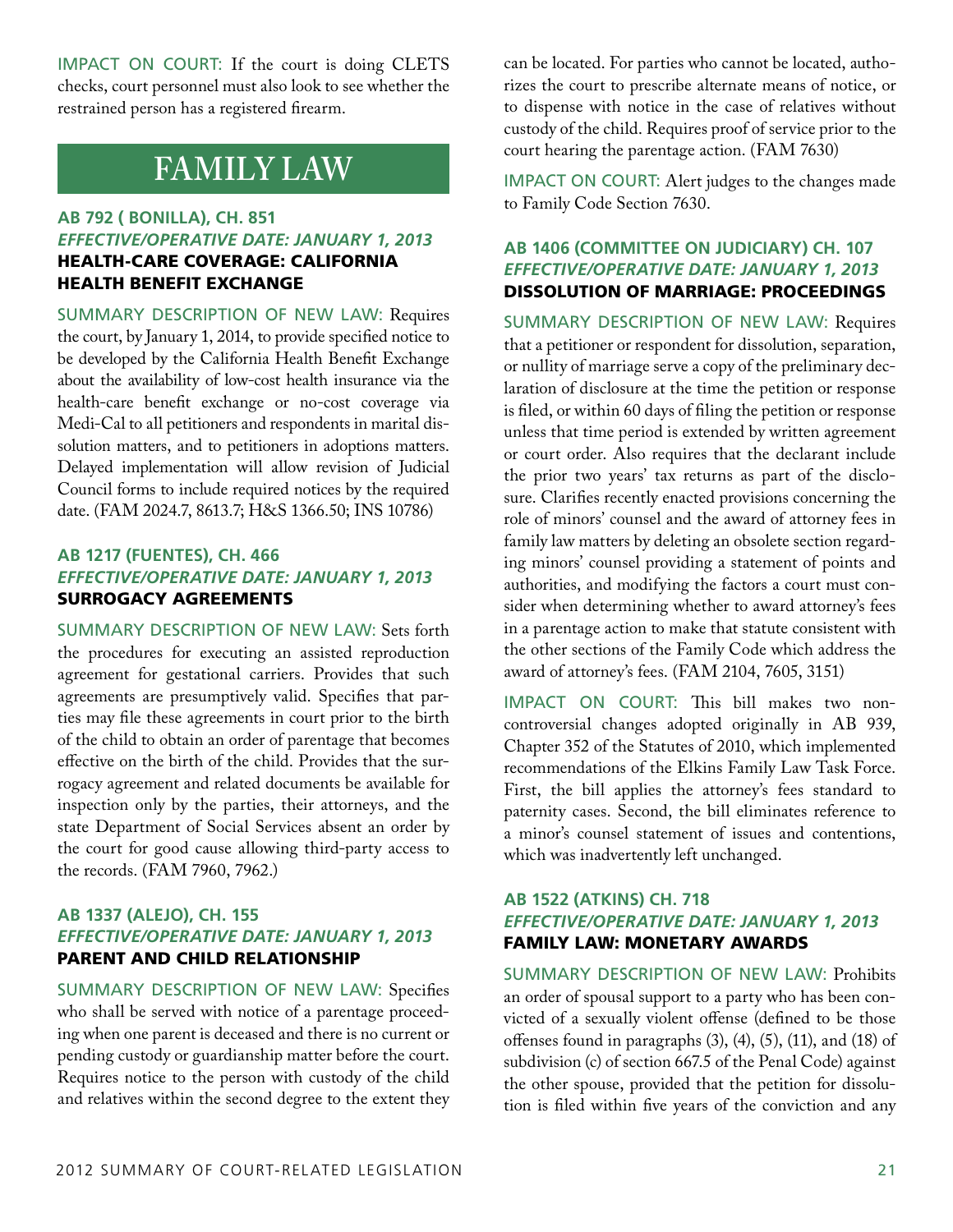time served in prison, on parole, or on probation, and disallows the award of any community property interest in the injured spouse's retirement benefits. Further provides that at the request of the injured spouse, the date of separation for the marriage shall be the date of the incident giving rise to the conviction. Allows for community funds to pay attorney's fees in appropriate cases, but prohibits separate property of the injured spouse from being used to pay the offending spouse's attorney fees. (FAM 4320, 4324.5)

IMPACT ON COURT: With regard to cases involving sexually violent convictions, courts may wish to advise their family law judges and judicial officers of the following requirements contained in newly added Family Code section 4324.5:

- 1. An award of spousal support to the convicted spouse from the injured spouse is prohibited.
- 2. Where economic circumstances warrant, the court shall order the attorney's fees and costs incurred by the parties to be paid from the community assets. The injured spouse shall not be required to pay any attorney's fees of the convicted spouse out of the injured spouse's separate property.
- 3. At the request of the injured spouse, the date of legal separation shall be the date of the incident giving rise to the conviction, or earlier, if the court finds circumstances that justify an earlier date.
- 4. The injured spouse shall be entitled to 100 percent of the community property interest in the retirement and pension benefits of the injured spouse.

## **AB 1674 (Ma), CH. 692** *Effective/Operative Date: January 1, 2013* Child custody: visitation

Summary Description of New Law: Establishes a statutory framework for the provisions of the Judicial Council's standards for supervised visitation providers. Provides that a court ordering supervised visitation for a case where it has found domestic violence or child abuse or neglect must consider whether to order a professional or nonprofessional provider based on the best interest of the child. Sets some provisions of existing standard 5.20 of the California Standards of Judicial Administration into statute and makes them mandatory but grants the court discretion not to apply those provisions if it so orders or the parties stipulate. Requires professional providers to

receive at least 24 hours of training on a wide array of topics and to complete a declaration or Judicial Council form attesting that they meet the requirements for serving as a provider. Will require the Judicial Council to revise the existing standard consistent with the new statutory provisions. (FAM 3200.5)

Impact on Court: This bill establishes a framework for judges to consider in cases when the court has determined that there is domestic violence, child abuse or neglect, and child visitation is an issue. Courts will maintain the discretion to modify standards if in child's best interest and stipulated by the parties. Additional coordination between judicial officers across subjectmatter areas may be required in criminal, juvenile, and family law assignments. Such coordination would require the court to provide enhanced clerical support by making files, documents, reports, and, possibly, multiple case management systems more readily accessible to courtroom staff and court attachés.

Courts that maintain lists of supervision monitors should review the new statute to ensure they are in compliance.

## **AB 1727 (Silva), CH. 77** *Effective/Operative Date: January 1, 2013* Support orders: termination

Summary Description of New Law: Sets forth circumstances in which an obligor may seek ex parte relief to terminate the service of an assignment order for support if past due support has been paid in full. These include the death or remarriage of a spouse, the death or emancipation of a child, the absence of a current support order, the improper termination of a stay under specified circumstances, or the inability to deliver payment for six months due to the obligee's failure to notify the Department of Child Support Services a change of address. (FAM 5240)

IMPACT ON COURT: Judges will need to be aware that a support obligor can seek ex parte relief to terminate support if past due support and interest have been paid in full.

## **AB 1757 (Fletcher), CH. 638** *Effective/Operative Date: January 1, 2013* Family law: adoption

Summary Description of New Law: Makes several changes to probate guardianship procedures, adoption processes, and adoptive placement considerations. Authorizes the probate court in a guardianship proceeding to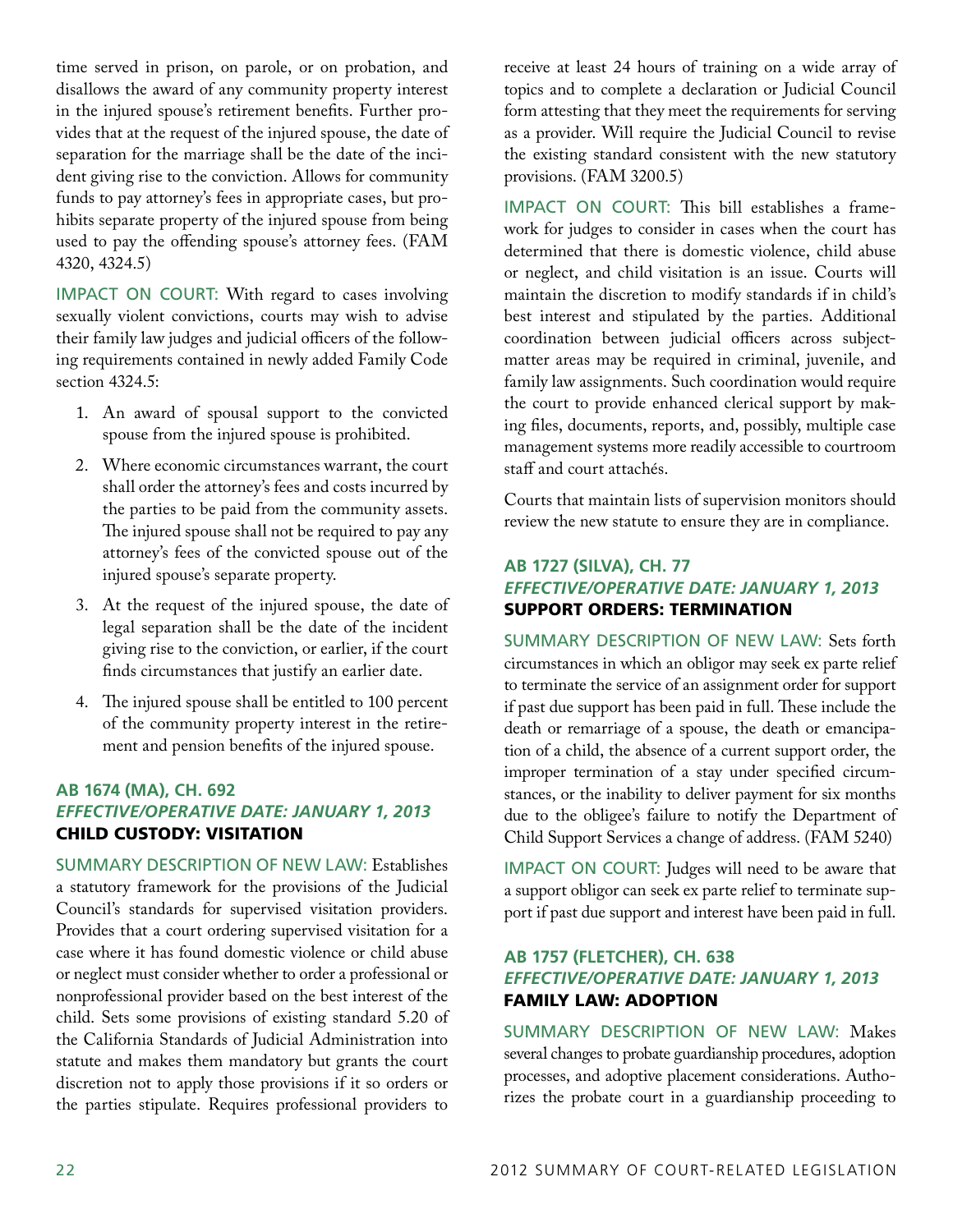refer any case of possible child abuse or neglect to the child welfare agency for investigation. Allows the court to take any reasonable steps it deems appropriate to protect the child's safety while that investigation is pending, including appointing a temporary guardian or issuing a temporary restraining order. Provides that guardianship proceedings shall be stayed if dependency proceedings are initiated as a result of this investigation. (PROB 1513)

Updates and consolidates adoption venue provisions to make them consistent with current law. (FAM 8609.5) Requires a proceeding to free a child from parental custody and control to be set within 45 days of the filing of the petition and authorizes the court to decide the matter on the pleadings if no objection to the petition is filed. (FAM 7870)

IMPACT ON COURT: Significant impact on adoption proceedings through creation of a 45-day deadline for setting a hearing to emancipate. This could be challenging when the biological parent, from whom petitioner seeks to relinquish parental custody and control, lives out of state, the country, or is otherwise unavailable for service. There is also a significant impact on probate guardianship by authorizing the probate court to refer cases to the child welfare agency and to appoint a temporary guardian or issue a temporary restraining order.

## **AB 1807 (Cook), CH. 116** *Effective/Operative Date: January 1, 2013* Family law: child custody

Summary Description of New Law: Current law provides that a modification of a custody order that is required to address the military deployment of a parent is a temporary order, and that there shall be a presumption that custody reverts to the prior order when the deploying parent returns, unless the court finds that reversion is not in the child's best interest. This bill prohibits the court from ordering a child custody evaluation when a deploying party returns from service and seeks a reversion to the prior custody order unless the party opposing reversion to the prior custody order makes a prima facie showing that reversion would not be in the child's best interest. Also provides that the court shall retain jurisdiction over custody even if the child and the non-deploying parent relocate to another state, and provides that the deployment shall not by itself be a basis for terminating its exclusive jurisdiction. States the intent of the Legislature that family courts shall, to the extent feasible within existing resources and court practices, prioritize the calendaring of these cases, avoid unnecessary delay or continuances, and ensure that parties who serve in the military are not penalized for their service by a delay in appropriate access to their children. (FAM 3047)

IMPACT ON COURT: Moderate impact on record retention as the court retains jurisdiction over custody if the child and non-deployed parent relocate to another state. In addition, it requires the family court, where feasible, to prioritize these cases to avoid unnecessary delay or penalty for parties serving in the military.

## **AB 2365 (Nestande), CH. 258** *Effective/Operative Date: January 1, 2013* Family law: child custody

Summary Description of New Law: Adds either parent's habitual or continual abuse of prescribed controlled substances to the list of factors a court must consider in determining the best interest of a child in a custody proceeding. (FAM 3011) Eliminates the sunset date on the court's authority to order drug or alcohol testing in a child custody matter. (FAM 3041.5)

IMPACT ON COURT: Inform judges that the sunset date allowing them to order drug/alcohol testing in a child custody matter has been eliminated, thereby extending the statute indefinitely. In addition, the court may consider habitual abuse of prescribed medications when determining the best interest of a child.

## **AB 2393 (Davis), CH. 646** *Effective/Operative Date: January 1, 2013* Family law: child support formula

Summary Description of New Law: Until January 1, 2018, increases the net disposable income threshold for low-income child support obligors from \$1,000 to \$1,500 and directs the Judicial Council to calculate an annual adjustment to that amount every March 1 based on change in the California Consumer Price Index. (FAM 4055)

Impact on Court: Inform judges and family law legal processing staff of the income thresholds and annual adjustment.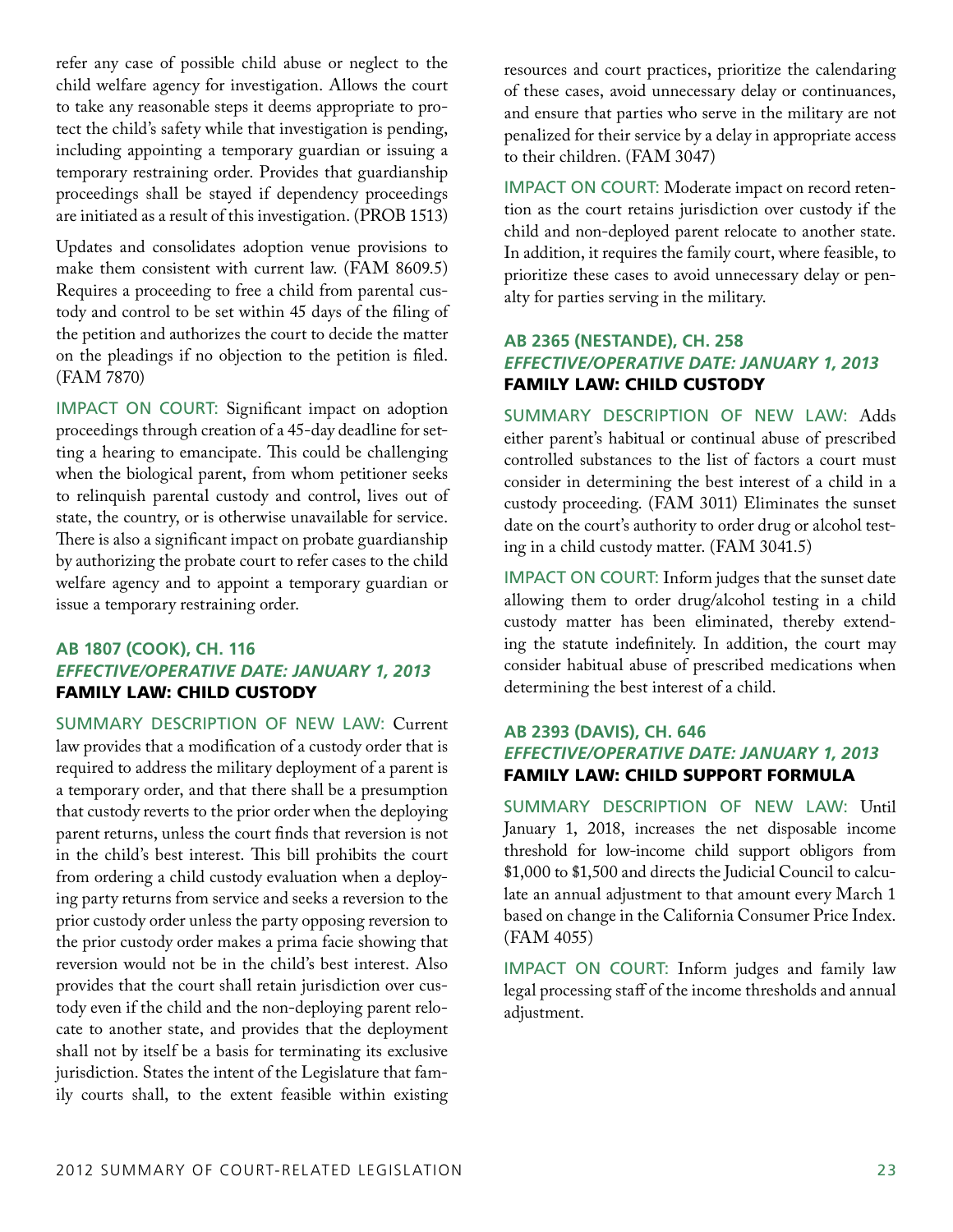## **SB 1140 (Leno), CH. 834** *Effective/Operative Date: January 1, 2013* **MARRIAGE**

Summary Description of New Law: Amends current law specifying who can solemnize a marriage to provide that marriage is a personal relation arising out of a civil and not a religious contract, and that no religious person authorized to solemnize a marriage shall be required to do so in violation of the tenets of his or her faith. (FAM 400)

## **SB 1206 (Walters), CH. 276** *Effective/Operative Date: January 1, 2013*  Child abduction prevention

Summary Description of New Law: Requires that the standard restraining orders in family law matters include a requirement that neither parent apply for a new passport or seek to renew an existing passport for a child without a court order or the written consent of the other parent. (FAM 2040) Authorizes the court, at the time it issues a protective custody warrant for a child who has been abducted by a parent, to also issue an order freezing the California assets of the party alleged to be in possession of the child. Specifies a process to unfreeze assets in appropriate cases. (FAM 3134.5)

IMPACT ON COURT: Inform judges and court staff of the passport and asset freezing provisions. Also, courts should have a procedure in place to secure and maintain confiscated passports (not in the file, in a locked safe, etc).

## **FINES, FEES, and FORFEITURES**

## **AB 2612 (Achadjian), CH. 377** *Effective/Operative Date: January 1, 2013* Courts: witness fees

Summary Description of New Law: Increases the amount that a party must advance to subpoena a public employee, including a trial court employee, to testify in court from \$150 to \$275 for each day that the employee must be in attendance at the proceeding. (GOV 68097.2(a))

IMPACT ON COURT: Courts will need to increase the amount charged for court employees subpoenaed to testify in court.

## **GRAND JURIES**

## **SB 1357 (Cannella), CH. 134** *Effective/Operative Date: January 1, 2013* Removal from office: grand jury **ACCUSATION**

Summary Description of New Law: Clarifies that the "grand jury" authorized under current law to present an accusation against a public official for willful or corrupt misconduct includes not only the regular civil grand jury, but also a criminal grand jury. Makes a technical change to the law governing the number of jurors who must concur to bring an accusation by specifying that, in a county that requires 23 jurors, an accusation requires the concurrence of 19 jurors. (GOV 3060)

## **SB 1474 (Hancock), CH. 568** *Effective/Operative Date: January 1, 2013* Grand jury proceedings: Attorney General: powers and duties

Summary Description of New Law: Authorizes the Attorney General to impanel a statewide grand jury to hear matters relating to mortgage fraud and abuse across multiple California jurisdictions. Limits the jurisdictions where such grand juries may be impaneled to Fresno, Los Angeles, Sacramento, San Diego, and San Francisco Counties and requires that the Attorney General use an existing regularly impaneled criminal grand jury to serve as the special statewide grand jury so as not to impose additional burdens on the court. Makes clear that the grand jury may indict persons for crimes that occurred in counties other than where the grand jury is impaneled, but charges may only be brought in the appropriate respective county. (PEN 781, 923)

Impact on Court: Inform *all courts* of the changes made to Penal Code section 923 because the indictments from the "special statewide grand jury" may be filed in any county where the crime(s) occurred. Newly added subdivision (c), paragraphs (1) to (6), outline the initial process of using an existing grand jury in the above named counties, as well as the Attorney General filing indictments within five days of the grand jury's decision in a county where the crime occurred, and the defendant's ability to challenge the use of a special statewide grand jury.

Also, subdivision (d) allows a court to recover costs from the state for impaneling a special statewide grand jury.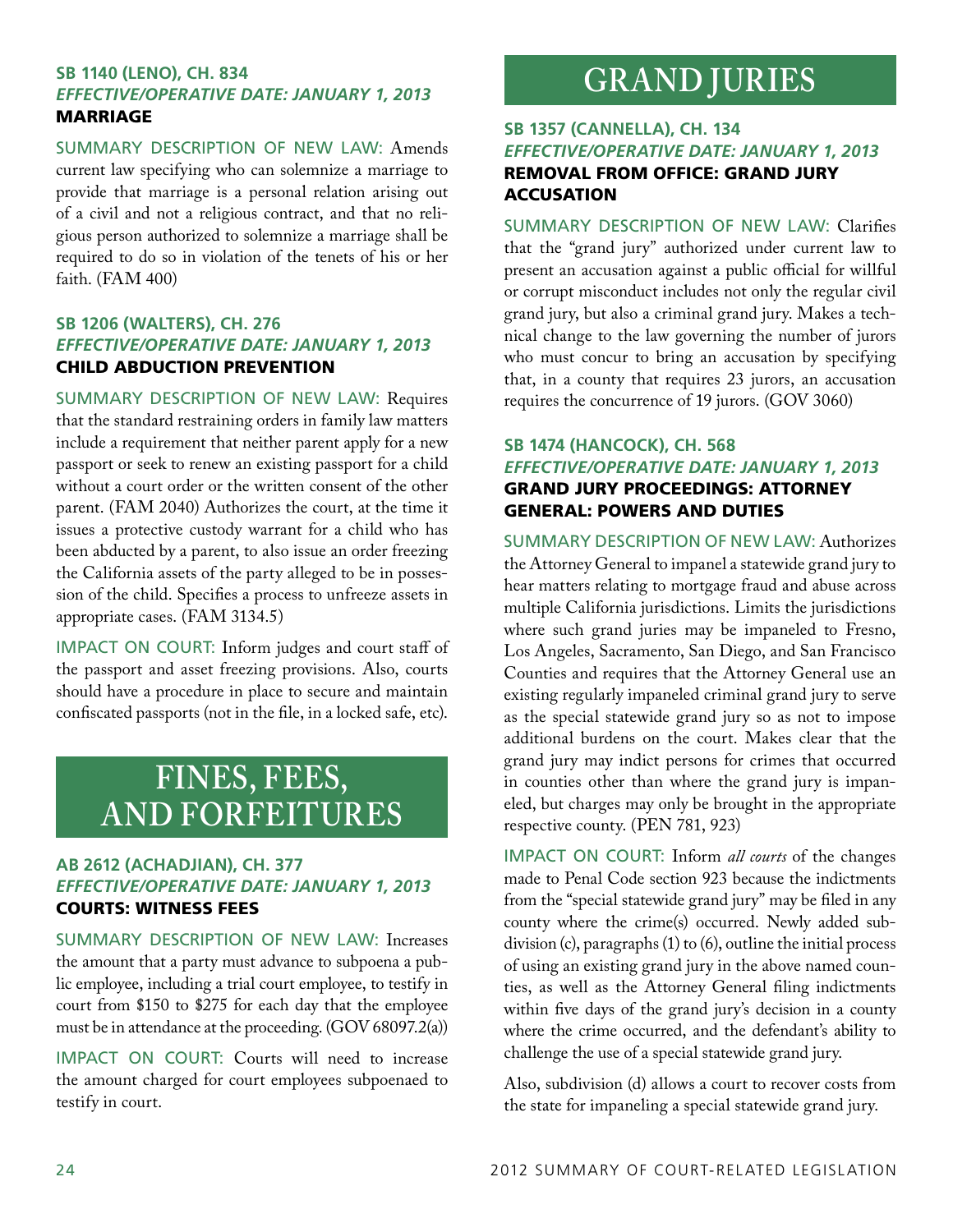## **JUVENILE DELINQUENCY**

## **AB 324 (Buchanan), CH. 7** *Effective/Operative Date: Urgency, February 29, 2012*

## Juvenile offenders: recall of **COMMITMENT**

Summary Description of New Law: Specifies that juvenile offenders who have been adjudicated for an offense requiring registration as a sex offender may be committed to the California Department of Corrections and Rehabilitation's Division of Juvenile Facilities (DJF) even if they have not been adjudicated for an offense listed in Welfare and Institutions Code section 707(b). Addresses *In re C.H.* (2011) 53 Cal.4th 94, wherein the California Supreme Court ruled that current law does not expressly authorize commitment of a juvenile sex offender to the DJF if the offender was not adjudicated for a Welfare and Institutions Code section 707(b) offense. (W&I 731, 733, 1752.16)

## **AB 526 (Dickinson), CH. 850** *Effective/Operative Date: January 1, 2013* Delinquency and gang intervention and prevention grants: evidence-based principles and **PRACTICES**

Summary Description of New Law: Requires the Board of State and Community Corrections to develop funding allocation policies by January 1, 2014, to ensure that gang and youth violence suppression and prevention program funding goes to programs using promising and proven evidence-based principles and practices and promoting regional approaches to maximize the local value of state funds. (PEN 6027)

## **AB 2040 (Swanson), CH. 197** *Effective/Operative Date: January 1, 2013*  Prostitution: human trafficking: expungement

Summary Description of New Law: Current law allows a former ward to petition the court to seal his or her delinquency records at or after age 18 if the petitioner has not committed any further misdemeanors or felonies relating to moral turpitude and the court finds that the

petitioner has been rehabilitated. This bill allows a petition to seal juvenile records pertaining to prostitution offenses to be granted without showing that the petitioner has had no further convictions or been rehabilitated. The granting of the petition would only result in the sealing of records relating to the prostitution offenses, and this relief would not be available if the offense involved paying or attempting to pay any money to another for the purposes of prostitution. (PEN 1203.47)

Impact on Court: Courts will need to review/modify current procedure for the sealing of cases to ensure only specific petitions are sealed. District attorneys and probation departments should be made aware of this provision, particularly if they are charged with conducting the investigation and providing a report to the court. There is the potential for an increase in record seal petitions.

## **AB 2616 (Carter), CH. 432** *Effective/Operative Date: January 1, 2013* School districts: truancy

Summary Description of New Law: Current law authorizes imposition of a fine of \$100 on children who are truant four times within one school year; this bill reduces the amount of the fine to \$50 and clarifies that the truancy fine on the child is not subject to any penalty assessments. Additionally creates a new option for school districts to work with parents the first time a truancy report is issued, shifts the existing requirement that a written warning be issued for the first truancy to the second truancy, and eliminates the mandate that a pupil found truant for the fourth time in one school year is within the jurisdiction of the juvenile court as a status offender, and instead makes that provision discretionary. (ED 48260, 48264.5)

## **SB 1088 (Price), CH. 381** *Effective/Operative Date: January 1, 2013* Pupils: readmission

Summary Description of New Law: Prohibits public schools from denying enrollment or readmission to a student solely on the basis that he or she has had contact with the juvenile justice system. (ED 48645.5)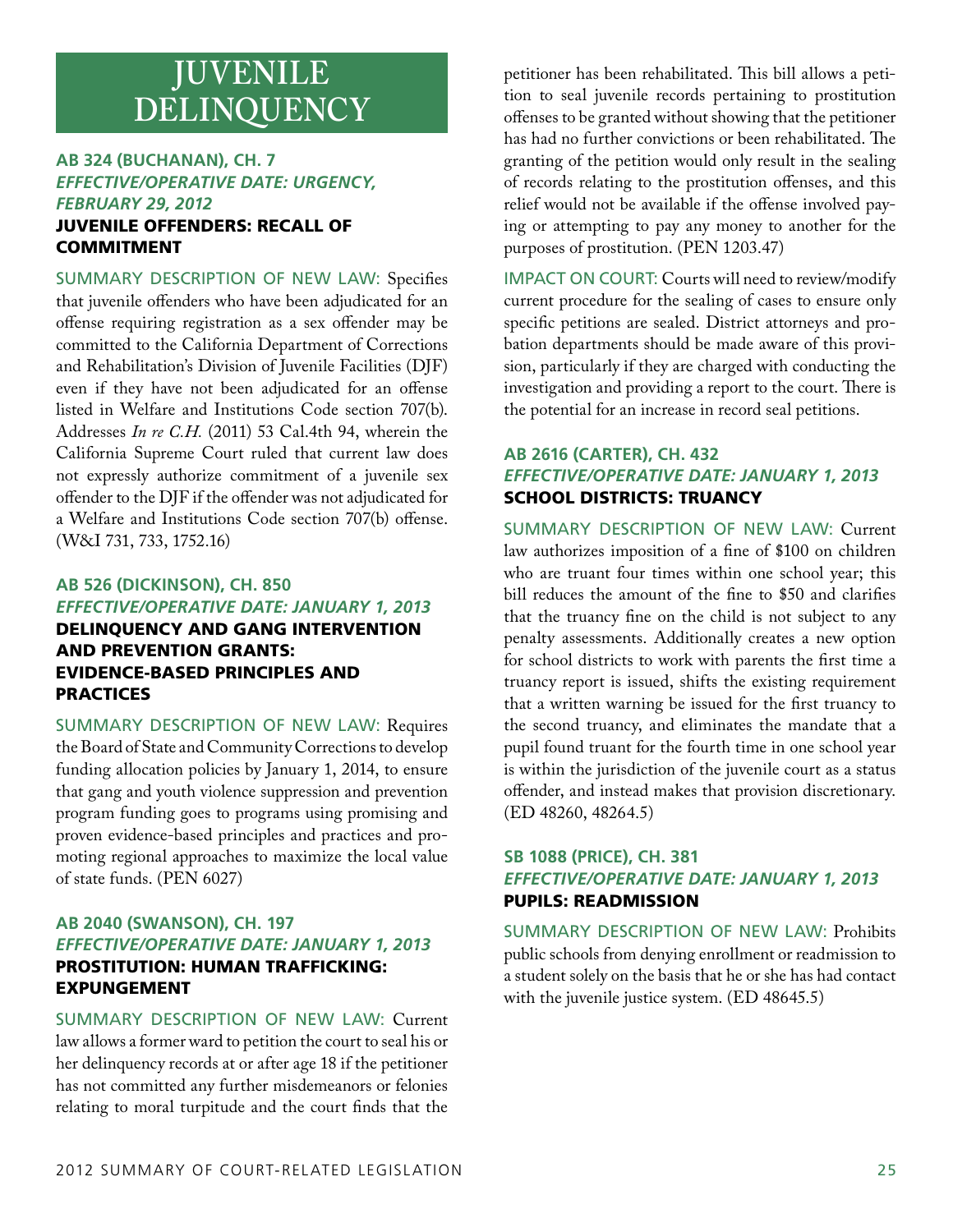## **JUVENILE DEPENDENCY**

## **AB 1707 (Ammiano), CH. 848** *Effective/Operative Date: January 1, 2013* Child Abuse Central Index

Summary Description of New Law: Provides that any listing in the Child Abuse Central Index (CACI) as of January 1, 2013, for a person who was a minor at the time of the incident that resulted in the report being entered into the CACI shall be removed from the CACI 10 years after date of that incident if no further listings have been entered for that person. (PEN 11169, 11170)

## **AB 1712 (Beall), CH. 846** *Effective/Operative Date: January 1, 2013*  Minors and nonminor dependents: out-of-home placement

Summary Description of New Law: Contains numerous technical and clarifying amendments to implement the provisions of AB 12 (Beall; Stats. 2010, ch. 559). These include: (1) clarifying that a CASA can serve a nonminor dependent but that a CASA may only access the records of the nonminor with consent (W&I 101, 102, and 107); (2) clarifying that a nonminor delinquent in a foster care placement to accomplish his or her rehabilitative goals cannot be required to complete a mutual agreement to be a nonminor dependent, but remains subject to the jurisdiction and authority of the delinquency court (W&I 303); (3) provides a framework for family reunification services to continue for a nonminor; (4) clarifies that nonminor dependent Indian children may participate in tribal customary adoptions (W&I 366.24); (5) authorizes adult adoption as a permanent plan for nonminor dependents; (8) establishes a framework to transfer the case of a nonminor dependent if he or she has established residency in a new county based upon residency in the county for at least a year (W&I 17.1, 375); (6) expands the definition of relative for purposes of Kin-GAP eligibility; and (7) requires that documents pertaining to a nonminor dependent be kept in a separate file and specifies who may access those documents.

## Reunification Services for Nonminors

Allows the court to provide reunification services within existing time limits to the parent of a nonminor dependent if both the nonminor and the parent agree to the

services and the court finds that the services are in the nonminor's best interest and there is a substantial probability that the nonminor will be returned home at or before the next review hearing. Provides that a parent of a nonminor dependent who is receiving reunification services remains entitled to counsel until those services end. (W&I 361.6, 727.25)

## Adult Adoption

Provides the juvenile court with jurisdiction consider a permanent plan of adoption for a nonminor dependent and to enter an adult adoption order for a nonminor dependent otherwise subject to its jurisdiction after it has considered a report filed by the agency supervising the nonminor and has found that the nonminor and the prospective adoptive parent have mutually consented to the adoption and that the adoption is the appropriate permanent plan for the nonminor. If the court enters the adoption order, it shall terminate jurisdiction over the nonminor. Provides that any adoption assistance agreement that the nonminor and the prospective adoptive parent may be eligible for shall be provided to the court at the time it considers this permanent plan. Does not restrict the ability of the nonminor to independently file an adult adoption petition as provided in Family Code section 9300. (W&I 366.31)

## Separate Case Files for Nonminors

Requires the clerk of the court to open a separate case file for a nonminor dependent to which only the following may have access without filing a petition pursuant to Welfare and Institutions Code section 827: court personnel, the nonminor and his or her attorney, the agency supervising the nonminor, the county counsel, the district attorney if the nonminor is a delinquent, and the state Department of Social Services. In addition, allows the parent of the nonminor and the parent's attorney access if he or she is receiving reunification services. (W&I 362.5)

IMPACT ON COURT: Substantial impact, particularly with opening new case files and access to said files. Courts may see a physical increase in volume of case files/case number usage depending on local procedure and whether or not the nonminor dependent is given a completely new case number or a variation of the existing case number. Staff will need to be educated and procedures modified to allow for the limited access given to these new case files since it does not follow Welfare and Institutions Code section 827. Consideration should also be given to case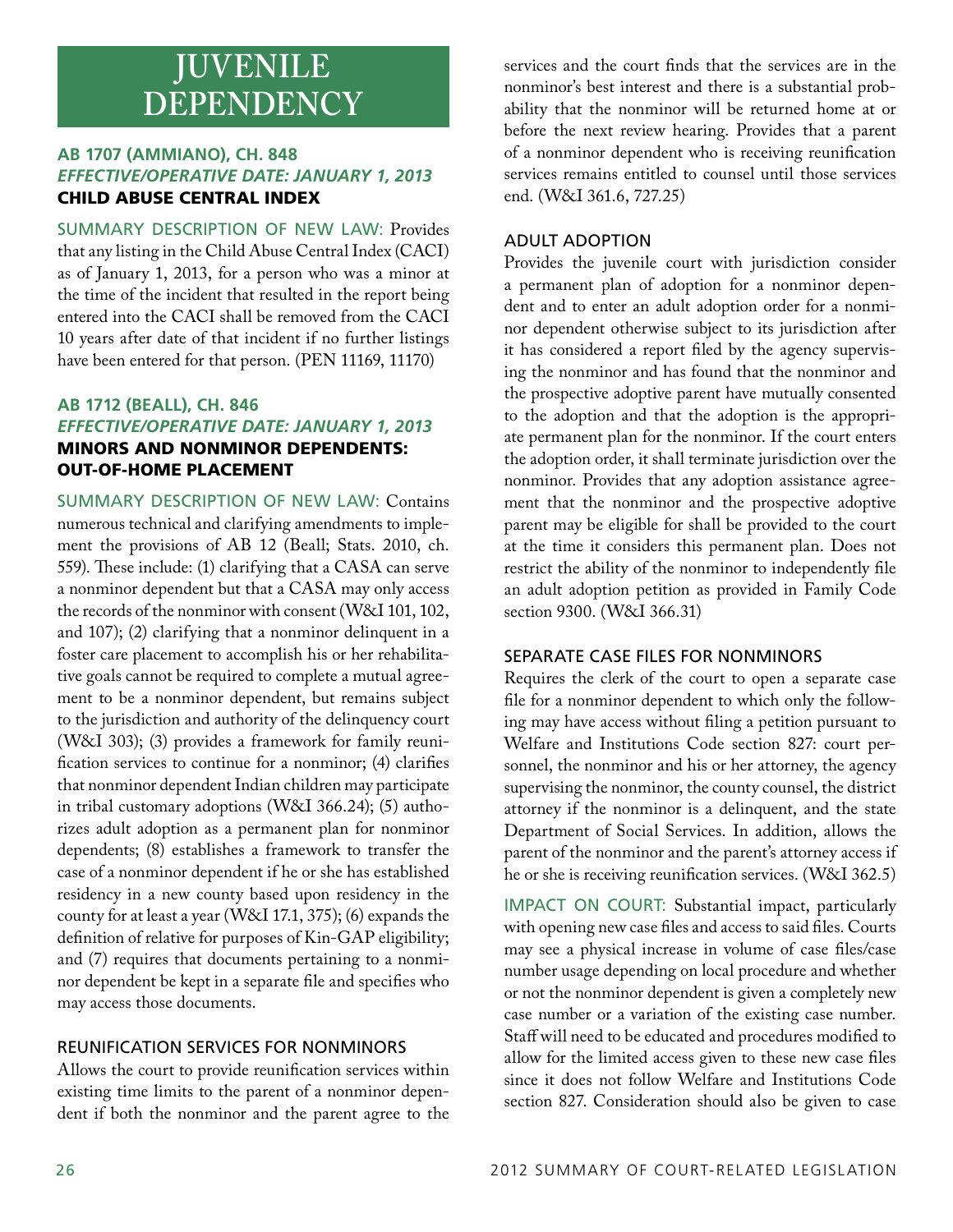management systems and possible programming changes as some systems require a petition type and petition filing date to initiate a new case. The same consideration should be given as to the initiating document of the new case file and at what point the new file will be created. Courts can expect an increase in number of nonminor dependent cases transferred to or from their county based on new residency regulations. Adoption procedures may need to be developed or modified to allow for adult adoption at Juvenile Court.

## **AB 1751 (Pan), CH. 637** *Effective/Operative Date: January 1, 2013* Child support: access to information

Summary Description of New Law: Authorizes county child welfare and probation agencies to access information collected by the California Parent Locator Service in order to identify, locate, and assess noncustodial parents of children who are subject to the jurisdiction of the juvenile court as dependents or delinquents. (FAM 17212, 17505, 17506; W&I 11478.1)

IMPACT ON COURT: The purpose of the changes made to these sections is to allow county child welfare agencies and probation departments to access child support orders. The intent is to expedite juvenile hearings by locating birth parents. On or before July 1, 2013, the state Department of Social Services and the Department of Child Support Services shall issue an all-county letter explaining that county child welfare and probation agencies are entitled to the information described in Family Code sections 17212(c)(9) and 17506(c).

## **AB 1856 (Ammiano), CH. 639** *Effective/Operative Date: January 1, 2013* Foster care services: cultural **COMPETENCY**

Summary Description of New Law: Requires certification training programs for foster care providers to include instruction on cultural competency and sensitivity related to lesbian, gay, bisexual, and transgender youth in out-of-home care. (H&S 1522.41, 1529.2; W&I 16001.9, 16003)

## **AB 1909 (Ammiano), CH. 849** *Effective/Operative Date: January 1, 2013* Foster children: placement: suspension and expulsion: **NOTIFICATIONS**

Summary Description of New Law: Requires that counsel for a foster child and a representative of the child welfare agency supervising the child receive notice from the school district of specified disciplinary and special education–related proceedings involving children that they represent or supervise via the means most cost-effective for the local educational agency. (ED 48853.5, 48911, 48915.5, and 48918.1) Requires counsel for dependent children to provide contact information to the foster care educational liaisons for each district serving their clients on an annual basis, provided that a list of the liaisons is available at the California Department of Education website. Allows firms that represent many dependent children to provide one point of contact for educational liaisons. (W&I 317)

## **AB 2060 (Bonilla), CH. 176** *Effective/Operative Date: January 1, 2013* Juveniles: educational decisions

Summary Description of New Law: Modifies provisions for the appointment of an educational rights holder in dependency and delinquency proceedings when the court has limited the educational decisionmaking rights of a parent or guardian. Provides that if the court limits those rights, it shall first determine whether there is a responsible adult who is a relative, non-relative extended family member, or other adult known to the child and who is willing and able to serve as the child's educational representative before appointing an educational representative or surrogate who is not known to the child. Provides that if an educational rights holder or a surrogate is appointed, that he or she shall meet with the child, investigate the child's educational needs and whether they are being met, and provide feedback to the court at each review hearing by providing information and recommendations to the child's social worker and written recommendations to the court, or by attending the hearing and addressing the court. (W&I 319, 361, 726)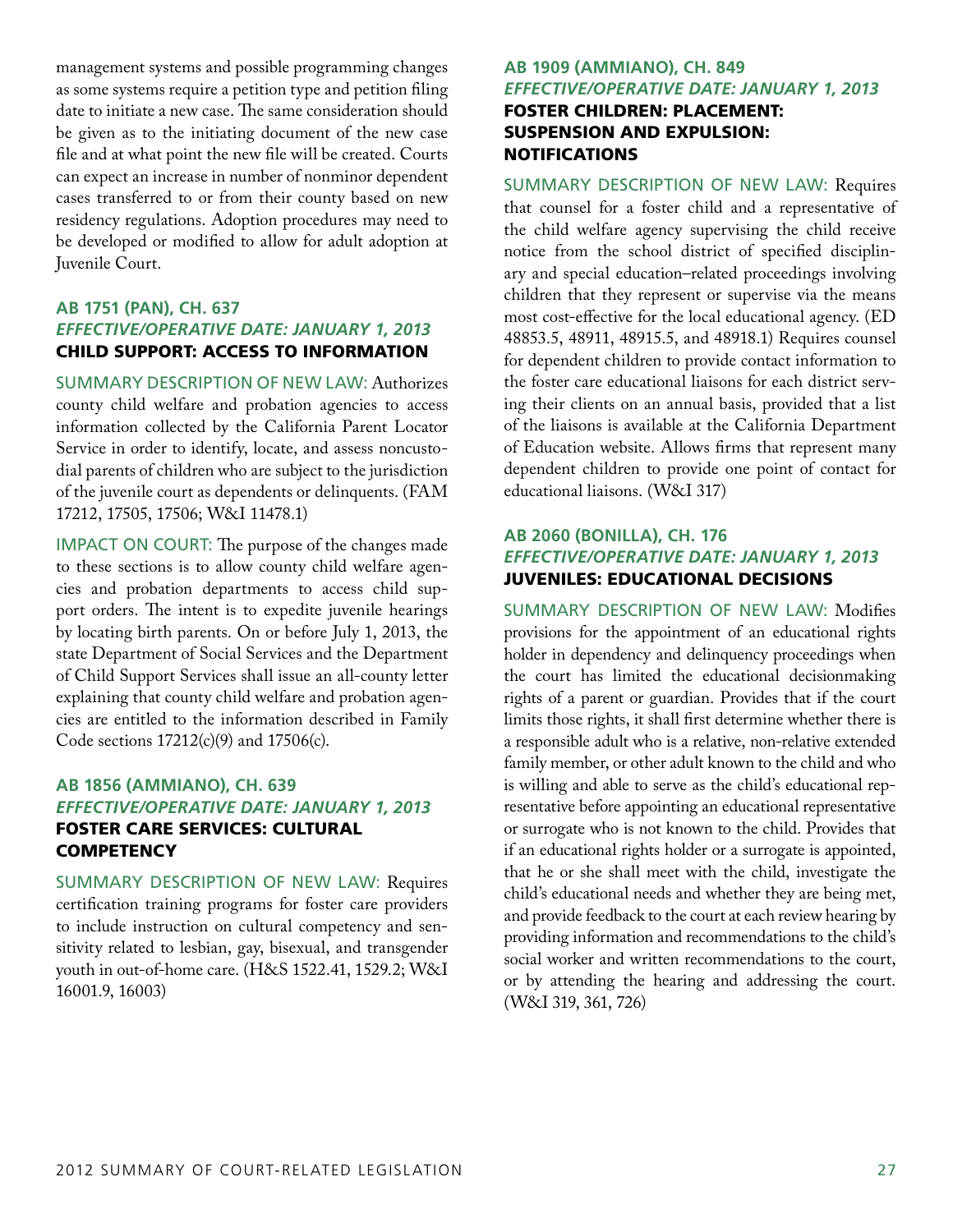### **AB 2209 (Hueso), CH. 144** *Effective/Operative Date: January 1, 2013*  Juveniles: dependent children: **PLACEMENT**  $\overline{\phantom{a}}$

Summary Description of New Law: Provides that a dependent child who is a U.S. citizen shall not be placed with a nonparent in another country without a determination by the court by clear and convincing evidence that such placement is in the child's best interest unless otherwise required by federal treaty or law. Provides that the party seeking such placement carries the burden of proof and lists factors that the court must consider in determining the best interest, including sibling placement; the child's medical, psychological, emotional, social, cultural, and educational needs; and the desires of the child if age 12 or older. (W&I 361.2, 366, 16010.6)

IMPACT ON COURT: There is a possibility that additional findings may need to be made in cases in which a U.S. citizen child is being placed in another country with a nonparent.

## **AB 2292 (Nielsen), CH. 208** *Effective/Operative Date: January 1, 2013* Juveniles: reunification orders

Summary Description of New Law: Requires the court, prior to ordering a return of a dependent or delinquent minor to his or her parents' physical custody, to consider the relevant and admissible evidence. (W&I 366.21, 366.22, 366.25, 727.2, 727.3)

## **SB 121 (Liu), CH. 571** *Effective/Operative Date: January 1, 2013* Pupils: foster children: special **EDUCATION**

Summary Description of New Law: Requires a written statement be provided to a local educational agency (LEA) by a parent, guardian, or educational rights holder if he or she makes a determination that it is in the best interest of a foster pupil to be placed in an educational program other than a program operated by the LEA. Prohibits a licensed children's institution from referring or placing a pupil in a non-public school or requiring a pupil to be identified as having exceptional needs as a condition of admission to the institution. (ED 48853, 56155.7, 56157, 56342.1, 56366.9)

## **SB 1048 (Liu), CH. 130** *Effective/Operative Date: January 1, 2013* Juveniles

Summary Description of New Law: Allows the court to exercise its authority to join public agencies or private service providers providing legally mandated services to a child at any time after the filing of a dependency or delinquency petition. Provides explicit authority for the court to exercise its joinder authority for nonminor dependents as well as for delinquent and dependent minors. (W&I 362, 727)

## **SB 1064 (De León), CH. 845** *Effective/Operative Date: January 1, 2013*  Child custody: immigration

Summary Description of New Law: Provides that immigration status shall not disqualify a relative from receiving custody, being appointed a probate guardian, or having a dependent child placed with him or her. (FAM 3040, PROB 1510 and 1514, and W&I 309, 361.2, 361.3, 366.25) Further provides that immigration status alone shall not constitute unsuitability for custody, guardianship, or placement. Allows an identification card or passport from a foreign country or consulate to be used to perform a criminal background check prior to placing a child with a relative or prospective guardian. (W&I 361.4) Authorizes the dependency court, when determining whether to terminate reunification services, to take into account barriers faced by the parent in accessing court-mandated services, or in maintaining contact with the child where the parents have been detained or deported for immigration violations, and to allow additional time for reunification of the family in the same manner as the court would consider the incarceration or institutionalization of a parent under current law. Authorizes the court to order that the child welfare agency make reasonable efforts to assist parents who have been deported to access services in the country of deportation to comply with their reunification case plan and to accept reports from the child welfare agency in that country as documentation of those services. (W&I 361.5, 366.21, 366.215, 366.22, 388, and 16501.1) Requires the state Department of Social Services to develop guidance and promote best practices for developing relationships with foreign consulates at the outset of a child welfare case involving parents with immigration issues, and for assisting eligible children in applying for special immigrant juvenile status. (W&I 10609.95, 10609.97)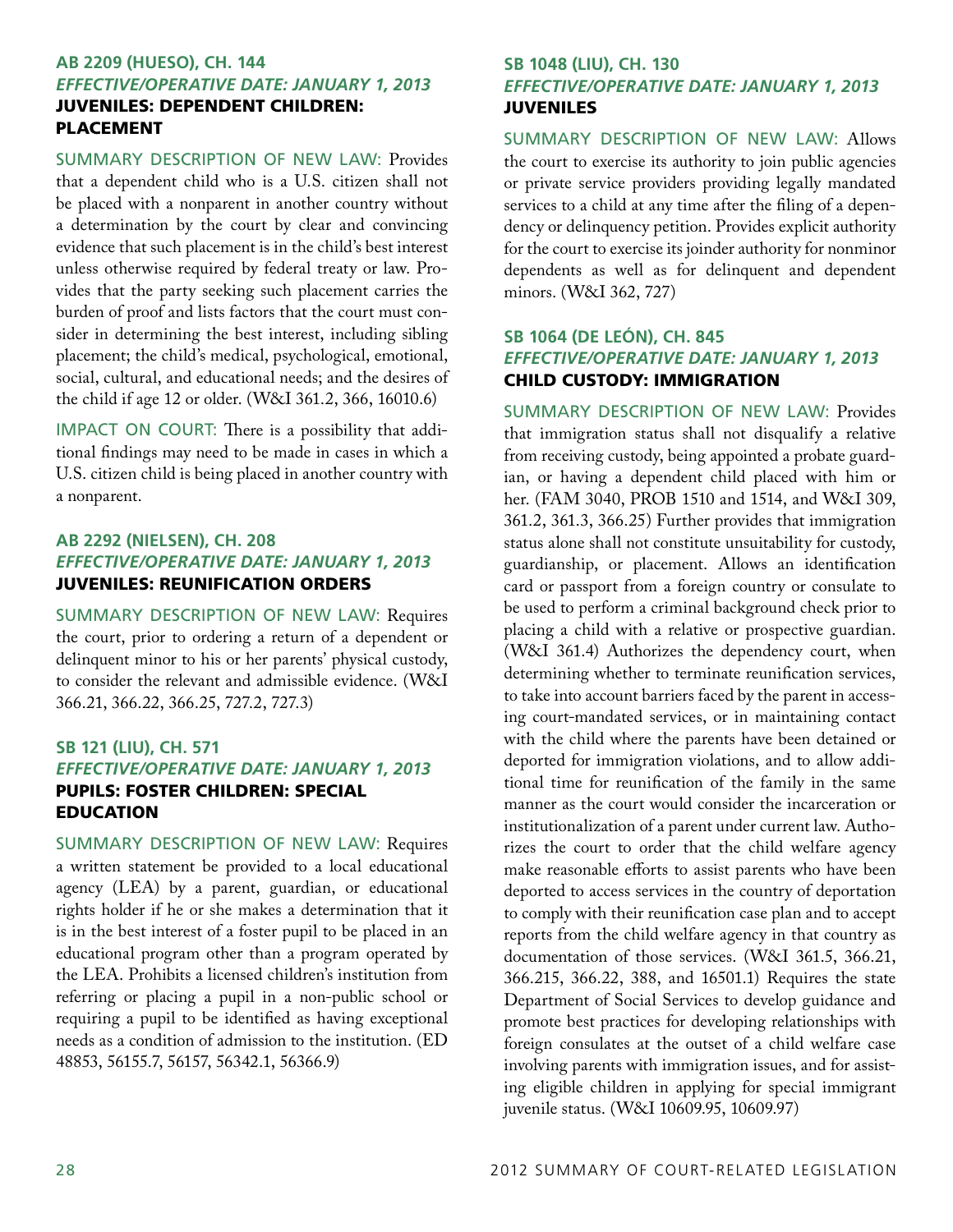IMPACT ON COURT: This bill has an impact on both family and juvenile case areas. In family cases, the court will need to determine the best approach for performing the check with foreign countries and consulates. In juvenile cases, the court may need to make additional findings and may see an increase in review hearings in cases where parents are on immigration hold.

## **SB 1407 (Leno), CH. 657** *Effective/Operative Date: January 1, 2013* Medical information: disclosure

Summary Description of New Law: Prohibits disclosure of mental health records of dependent children who have been removed from their parents custody based upon the parent's authorization for the release of the records unless the court finds that release of the information would not be detrimental to the child and orders that the parent be authorized to sign for their release. States that such court orders do not override the psychotherapist's discretion under current law not to release records to parents when such release would interfere with the treatment relationship with the child or otherwise be detrimental to the child. (CIV 56.106; H&S 123116; W&I 5328.03)

## **SB 1425 (Negrete McLeod), CH. 179** *Effective/Operative Date: Urgency, August 17, 2012*

## Juveniles: dependent children

Summary Description of New Law: Prohibits a court from granting a modification petition under Welfare and Institutions Code section 388 for a parent who was denied reunification services under paragraphs (4), (5), or (6) of Welfare and Institutions Code section 361.5(b) to provide reunification services or alter custody or visitation orders unless the court finds by clear and convincing evidence that such modification is in the best interest of the child. (W&I 388)

IMPACT ON COURT: Minimal impact. Inform judges of the change. Courts should eventually see a decrease in the number of modification petitions filed in which parties seek reunification services under these limited circumstances.

## **SB 1521 (Liu), CH. 847** *Effective/Operative Date: January 1, 2013* Child welfare services

Summary Description of New Law: Makes changes required for conformity with federal law relating to the provision of services for foster youth to bring state law into compliance with the federal Child Abuse Prevention and Treatment Act of 2010, the Fostering Connections to Success and Increasing Access to Adoptions Act of 2008 and the Child and Family Services Improvement and Innovation Act of 2011. Specifically (1) requires county welfare agencies to request annual consumer credit reports for foster youth 16 and older and to provide these youth with credit counseling; (2) requires the child welfare case plan to take into account the educational stability of the child; (3) provides that reunification services need not be provided to a parent who is a registered sex offender; and (4) allows peer-to-peer mentoring and support groups for parents and caregivers of foster youth. (W&I 361.5, 10618.6, 16206, 16501.1, 16601)

### **SB 1568 (DeSaulnier), CH. 578** *Effective/Operative Date: January 1, 2013* Pupils: foster children: educational **PLACEMENT**  $\overline{\phantom{a}}$

Summary Description of New Law: Requires a local educational agency to allow a former foster youth to remain enrolled in their school of origin through graduation if the jurisdiction of the court is terminated while the youth is in high school regardless of the residence eligibility of the student. (ED 48853.5)

## **LABOR**

## **AB 2386 (Allen). CH. 701** *Effective/Operative Date: January 1, 2013* Employment and housing discrimination: sex: breastfeeding

Summary Description of New Law: Amends the Fair Employment and Housing Act by expanding the definition of "sex" to include pregnancy, child birth, and breastfeeding, or medical conditions relating to them, among the bases upon which the right to seek, obtain, and hold employment cannot be denied. (GOV 12926)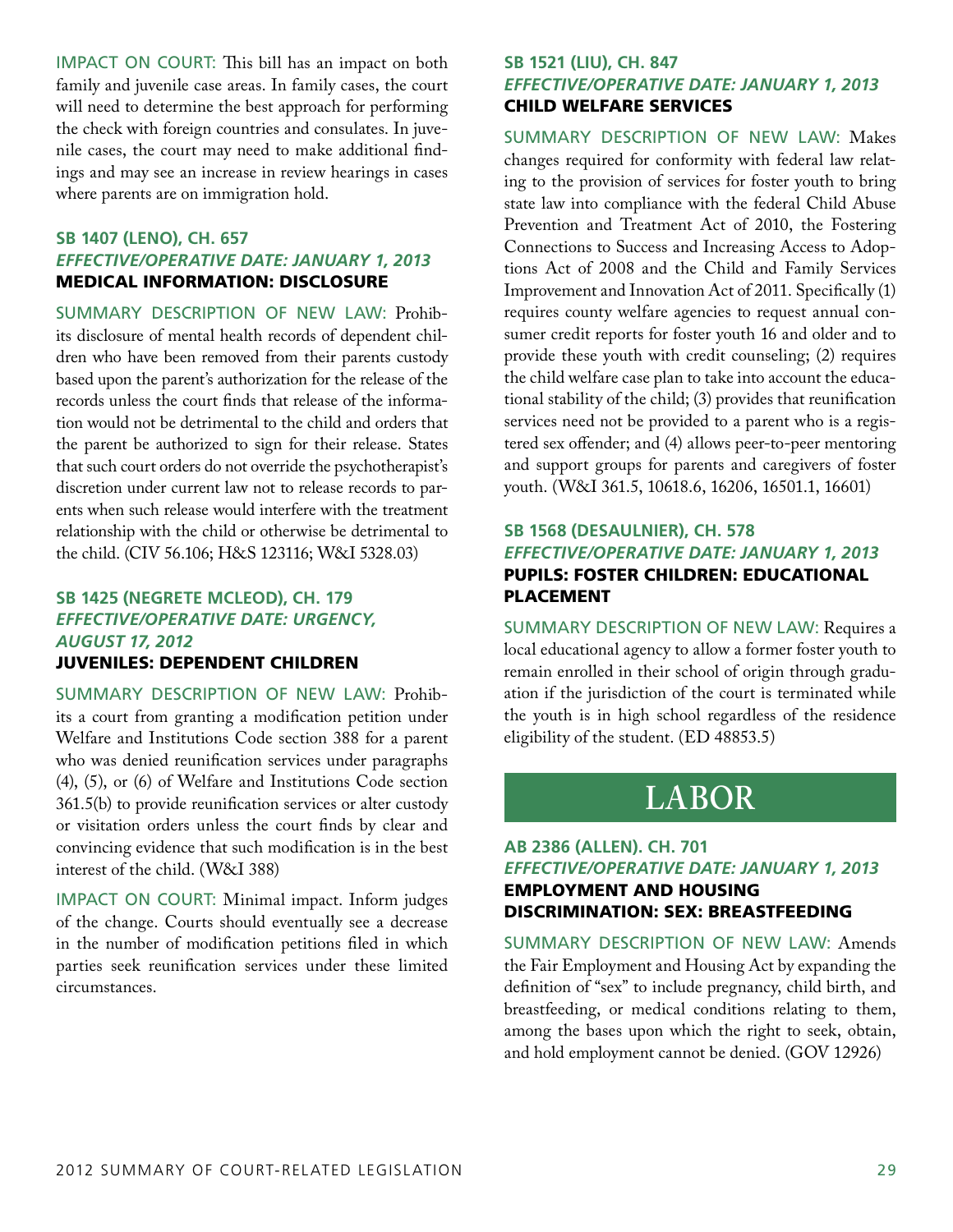## **PENSION**

## **AB 197 (Buchanan), CH. 297** *Effective/Operative Date: January 1, 2013* Public employees' retirement

Summary Description of New Law: Clarifies two provisions in the Public Employees' Pension Reform Act of 2013: (1) to provide that when a local employer is bargaining with employees for the employees to pay more than one-half of the normal cost, that the employer may not impose a contribution rate via impasse that is higher than what is statutorily authorized; and (2) to limit the use of payments for unused vacation and sick time that may be considered part of a current employee's final compensation to that amount that is earned and payable in a 12-month period consistent with the holdings in *Salus v. San Diego County Employees Retirement Association* (2004) 117 Cal.App.4th 734 and *In re Retirement Cases* (2003) 110 Cal.App.4th 426. (GOV 20516, 31461)

Impact on Court: Inform court staff of the change in calculation of final compensation for retirement purposes for existing personnel. Human Resource departments will need to work with their applicable retirement provider to modify retirement plan provisions to coincide with the changes in the law.

## **AB 340 (Furutani), CH. 296** *Effective/Operative Date: January 1, 2013*  Public employees' retirement

Summary Description of New Law: Enacts the Public Employees' Pension Reform Act (PEPRA) of 2013. PEPRA provisions will apply to new employees as defined. (GOV 7522.04) Establishes a new formula for all state and local government employees in plans organized under the County Employees Retirement Law of 1937 or provided by CalPERS. For nonsafety employees, the new plan formula is 2 percent at 62, with a cap on pensionable salary equal to the current social security payroll tax wage base (\$110,100 in 2012) for employees participating in social security or 120 percent of that amount for employees who do not participate in social security. (GOV 7522.10 and 7522.20) New employees must also share at least half of the normal cost of the pension plan and will have their final pension calculated based on their highest 36 months of base salary, as defined. (GOV 7522.30) All employees will be subject to pension forfeiture provisions if convicted of a work-related felony. (GOV 7572 and 7522.74) Current employees are required to work toward a goal of equal sharing of the normal costs of their pensions, which can be imposed on local employees beginning in 2018. (GOV 20516, 20516.5, 20683.2, 31631, and 31631.5) The Judges' Retirement Systems (JRS and JRS II) will be exempt from the new formula and the salary cap, but judges who first take office on or after January 1, 2013, will be subject to the requirement of equal sharing of the normal cost of their pensions. (GOV 7522.02) Also imposes a new waiting period of 180 days, with specified exceptions, before retired employees may serve in a position that is part of the system from which they retired. Exceptions include judges taking office or serving in the Assigned Judges Program, as well as a subordinate judicial officer sitting on assignment in a position converted to a judgeship but not yet filled. (GOV 7522.56)

IMPACT ON COURT: Human Resource departments will need to work with their applicable retirement provider to (1) modify retirement plan provisions to coincide with the changes in the law; (2) have in place conforming plans that apply to new employees hired after January 1, 2013; and (3) provide information to employees on the impact, if any, PEPRA will have on them after it goes into effect on January 1, 2013. Personnel policies should be revised to comply with the new restrictions on rehiring retired employees.

## **PROBATE**

## **AB 1569 (Allen), CH. 441** *Effective/Operative Date: January 1, 2013* Community mental health services: assisted outpatient treatment

Summary Description of New Law: Extends the sunset on Laura's Law, which provides counties with the option to implement court-ordered assisted outpatient treatment programs for certain persons with mental illness, from January 1, 2013, to January 1, 2017. Requires the Department of Health Care Services to conduct an evaluation of all counties implementing any component of Laura's Law and submit a specified report on this evaluation to the Governor and Legislature by July 1, 2015. (W&I 5349.5)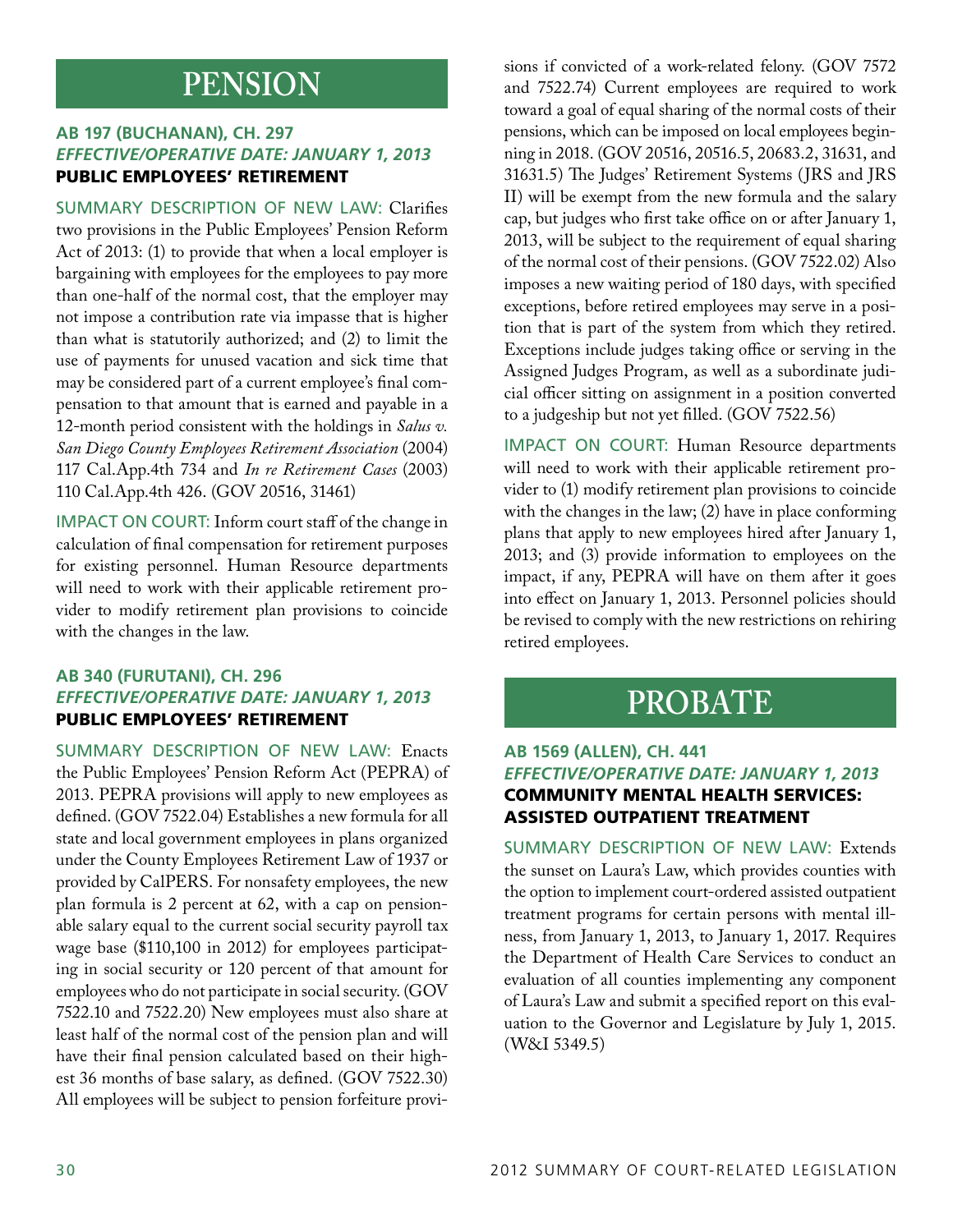## **AB 1624 (Gatto), CH. 235** *Effective/Operative Date: January 1, 2013* Multiple-party accounts

Summary Description of New Law: Provides that funds in a multiple-party account belong to each party to the account in proportion to the net contributions of each party, and any right of survivorship to the funds is eliminated with respect to the funds withdrawn to the extent of the withdrawing party's net contribution to the account. Clarifies the ownership interest of parties in withdrawals made in excess of a withdrawing party's net contribution. Provides that, when a withdrawing party uses the funds for the benefit of another party, and that party, or his/her conservator, guardian, or agent, seeks to recover the amount withdrawn in excess of the withdrawing party's contribution, a court can, at its discretion and in the interest of justice, reduce the other party's ownership interest in the amount withdrawn. (PROB 5301, 5303, 5401)

## **AB 1670 (Lara), CH. 635** *Effective/Operative Date: January 1, 2013* Estates: administration

Summary Description of New Law: Expands, until January 1, 2016, a court's appointment authority by authorizing the court to appoint an administrator who is nominated by a person who is not a United States resident if the nominator would otherwise be entitled to appointment as an administrator of the decedent's estate. Among other things, requires the court to consider whether the nominee is capable of faithfully executing the duties of the office, taking into account specified factors. Requires the approved nominee to obtain bond, except as specified. Prohibits the appointment of an administrator who is not a California resident. Specifies further that an administrator who ceases to be a California resident would be deemed to have resigned as the administrator. (PROB 8465)

## **AB 1683 (Hagman), CH. 55** *Effective/Operative Date: January 1, 2013* Revocable trusts

Summary Description of New Law: Among other things, provides that the power of a person other than the settlor (person creating the trust) to revoke a trust applies to all or a portion of the trust contributed by the settlor, regardless of whether the settlor's portion was separate or community property, and regardless of whether the power to revoke is exercisable during the lifetime of the settlor or continues after the settlor's death, or both. Specifies the priority of disposition of trust property when a trust is revoked by either the settlor or the person with power of trust revocation. (PROB 15401, 15410)

IMPACT ON COURT: Inform judges and probate attorneys/examiners of this change in the law.

## **AB 1985 (Silva), CH. 195** *Effective/Operative Date: January 1, 2013* Trusts and estates: construction of instruments

Summary Description of New Law: Clarifies further that a beneficiary has the right to a general pecuniary gift equal to the net sale price of the property unreduced by the payoff of any such encumbrance, or the amount of the unpaid encumbrance on the property as well as the property itself. (PROB 21134)

Impact on Court: Inform judges and probate attorneys/examiners of this change in the law.

### **AB 2683 (Committee on Judiciary), CH. 207** *Effective/Operative Date: January 1, 2013* Probate matters: guardianships: **ESTATES** estates

Summary Description of New Law: Conforms creditor notices contained in a notice of hearing on a petition to administer a decedent's estate and the notice of administration of the estate to the statutory estate creditor claim period. Corrects a cross-reference relating to inter-court communications governing guardianship venue. (PROB 2204, 8100, 9052)

## **TRAFFIC**

## **AB 1047 (Jeffries), CH. 89** *Effective/Operative Date: January 1, 2013* Vehicles: motorcycle safety

Summary Description of New Law: Prohibits state and local law enforcement agencies from setting up motorcycle-only checkpoints. (VEH 2814.1)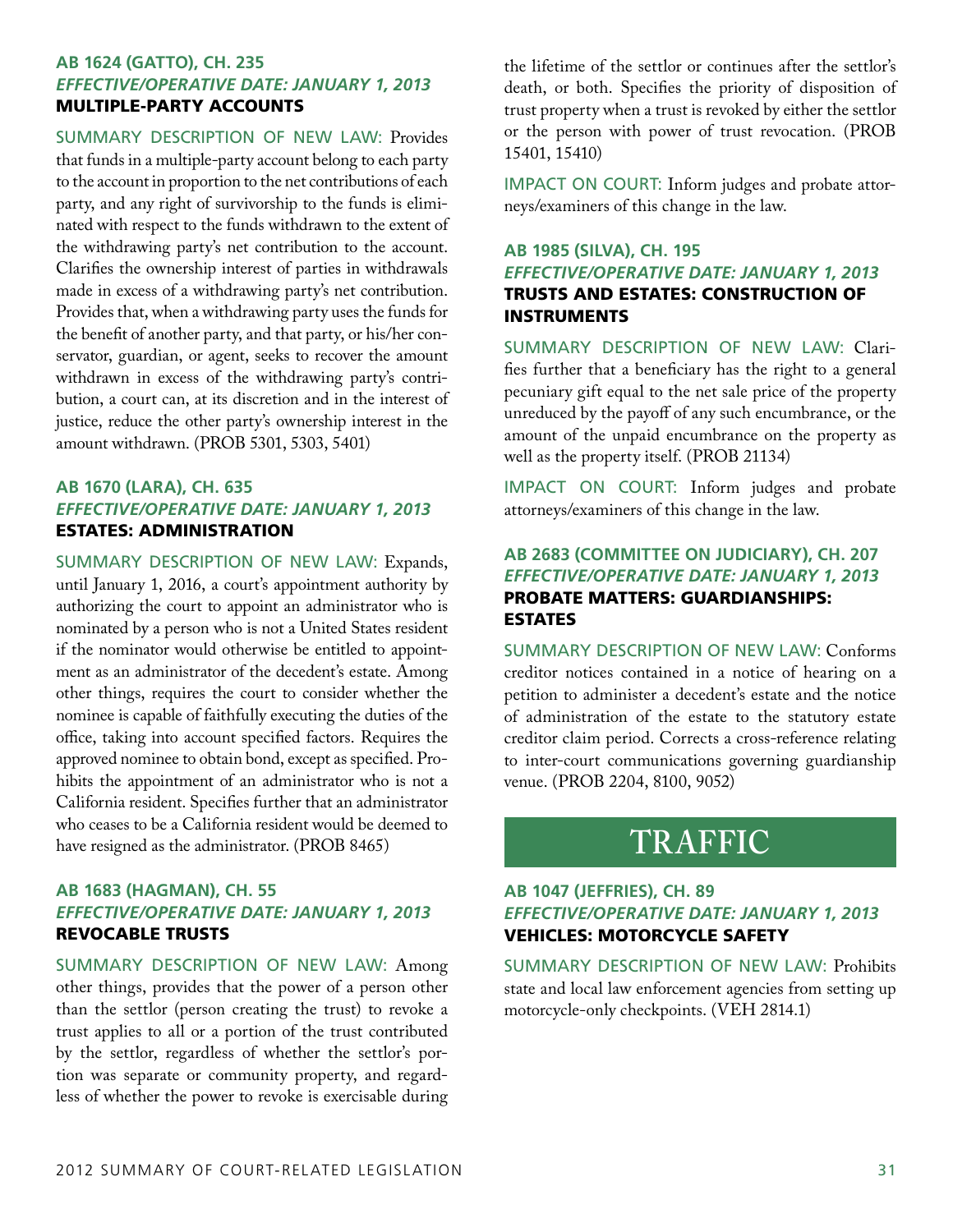## **AB 1536 (Miller), CH. 92** *Effective/Operative Date: January 1, 2013* Vehicles: electronic wireless communications: prohibitions

Summary Description of New Law: Amends existing law prohibiting using an electronic wireless communications device to write, send, or read a text-based communication while operating a motor vehicle by allowing such conduct if the electronic wireless communications device is specifically designed to allow voiceoperated, hands-free operation to write, send, or read a text-based communication and is used in that manner while driving. (VEH 23123.5)

## **AB 1708 (Gatto), CH. 236** *Effective/Operative Date: January 1, 2013* Vehicles: electronic verification of financial responsibility and **INSURANCE**

Summary Description of New Law: Allows a driver to provide proof of car insurance to a peace officer on an electronic mobile device in lieu of a paper copy of the proof of financial responsibility. Prohibits the peace officer from viewing any other content on a mobile electronic device when the device is presented to establish proof of insurance or to provide the vehicle registration. Provides that the owner of the mobile electronic device is liable for any damage to the device when it is presented as proof of insurance. Does not alter the requirement, when providing proof of correction to a court, to provide a written copy of the proof of financial responsibility. (INS 515; VEH 16028)

## **AB 1888 (Gatto), CH. 302** *Effective/Operative Date: January 1, 2013* Vehicles: commercial driver's licenses: traffic violator school

Summary Description of New Law: Allows commercial drivers to attend a course at a licensed traffic violator school for violations that take place when they are exercising Class C or Class M driving privileges and thus avoid having a violation point assessed against their driving record. (VEH 1808.10, 42005)

IMPACT ON COURT: Depending on what information the Department of Motor Vehicles (DMV) needs to implement this bill, it could have a significant impact on courts. Courts will need to change their procedures

to separate citations where the defendant has a commercial driver's license but was not operating a commercial vehicle when cited for a moving violation. This may be a difficult process for many courts. The conviction will not be masked from view on the person's driving record; however, no points will be assessed. For courts who report convictions electronically, this may mean reprogramming or adding a notation to denote a commercial driver in a noncommercial vehicle.

Previously, courts have been able to separate citations based on whether the driver held a commercial license or not. Now, courts will need to further separate commercial drivers as to the vehicle being driven at time of citation, and report those violations separately if the driver chooses to attend traffic school.

## **AB 2020 (Pan), CH. 196** *Effective/Operative Date: January 1, 2013* Vehicles: driving under the influence: chemical tests

Summary Description of New Law: Removes the option for persons alleged to be driving under the influence of drugs to elect a chemical test of his or her urine for the purpose of determining the level of drug intoxication. Requires blood tests instead, but provides that if a blood test is unavailable, the person is deemed to have given his or her consent to a urine test. Additionally, if the person is lawfully arrested for driving under the influence of a drug or the combined influence of an alcoholic beverage and a drug, limits the person to a choice between a blood or breath test, deleting the option of a urine test, except as required as an additional test. (VEH 23612)

## **AB 2188 (Lowenthal), CH. 670** *Effective/Operative Date: January 1, 2013* Commercial motor vehicles: commercial driver's license program: federal compliance

Summary Description of New Law: Makes various changes to commercial driver's license statutes to bring them into compliance with federal commercial driver's license regulations. Among other things, defines the act of driving a commercial vehicle while using an electronic wireless communication device to write, send, or read a text-based communication as a serious traffic violation, which means it can result in the disqualification of the commercial driving privileges; requires DMV to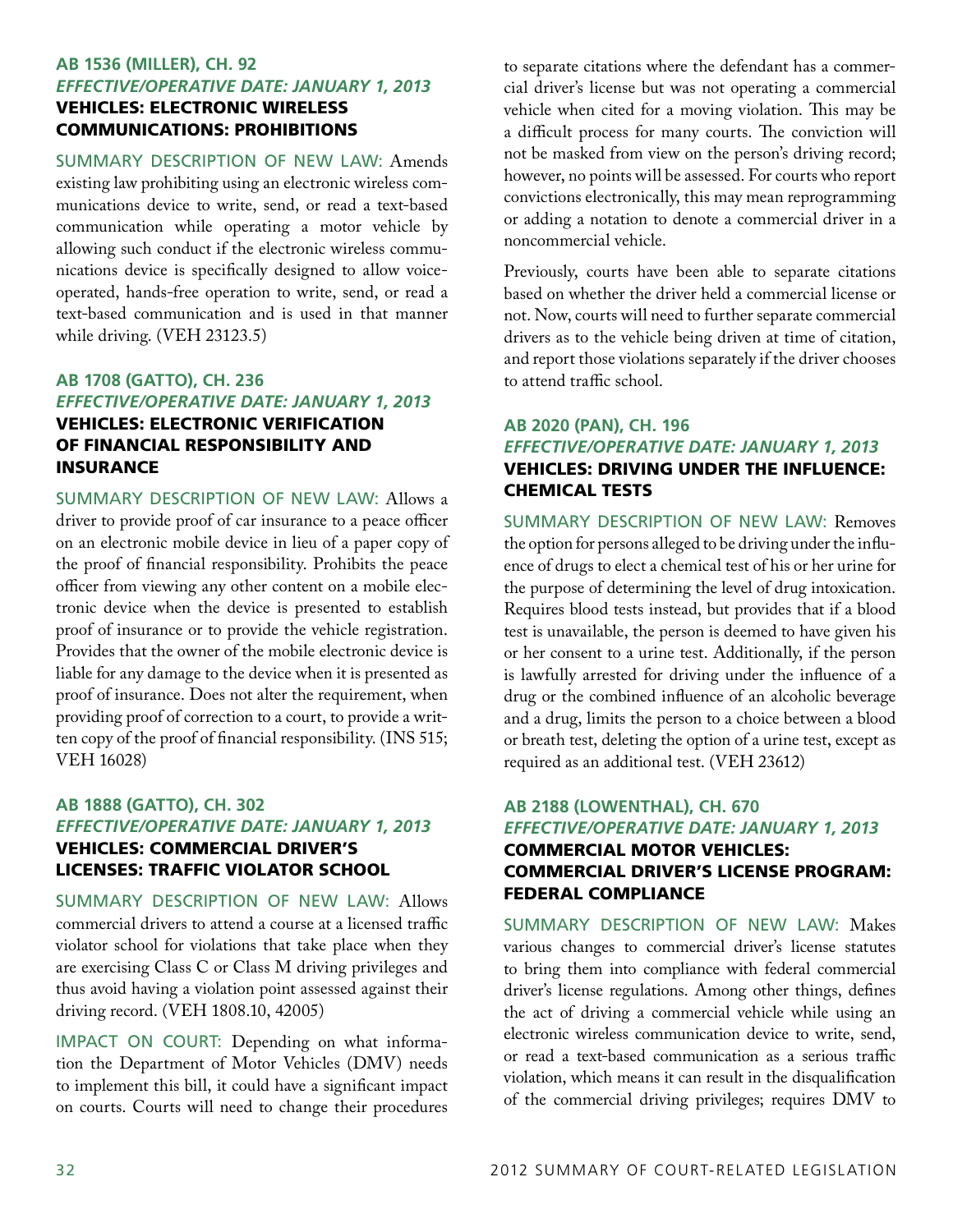impose a suspension, revocation, or disqualification action on any person's commercial driving privilege upon receiving notification of an administrative action or conviction of that person in another U.S. state, Puerto Rico, or Canada for violations; allows DMV to issue a restricted passenger car or motorcycle driver's license to a commercial driver's license (CDL) holder who was not operating a commercial vehicle when arrested for driving under the influence, enabling the CDL holder to drive in limited ways while his CDL is suspended; and exempts from all CDL requirements and sanctions, when operating motor vehicles for military purposes, active duty members of the U.S. armed forces, members of military reserves, National Guard members when on active duty, and active duty personnel of the U.S. Coast Guard. (VEH 2800, 12502, 12517.2, 12804.9, 13353.7, 14606, 15210, 15326, 15250)

## **AB 2189 (Cedillo), CH. 862** *Effective/Operative Date: January 1, 2013* Vehicles: driver's licenses

Summary Description of New Law: Among other things, specifies that a person whose presence in the United States is authorized by federal law, but who is ineligible for a social security number, is eligible to obtain a driver's license in California if they are otherwise qualified for the license. Specifies that the purpose of the bill is to codify the holding in *Lauderbach v. Zolin* (1995) 35 Cal.App.4th 578. (VEH 12801, 12801.6)

## **AB 2552 (Torres), CH. 753** *Effective/Operative Date: January 1, 2014* Vehicles: driving under the influence: alcoholic beverage or drug

Summary Description of New Law: Recasts statutory provisions relating to driving under the influence of alcohol or drugs or a combination of alcohol and drugs by separating them into three distinct subdivisions: (1) Vehicle Code section 23152(a) makes it unlawful to drive under the influence of alcohol; (2) section 23152(e) makes it unlawful to drive under the influence of drugs; and (3) section 23152(f) makes it unlawful to drive a vehicle under the combined influence of alcohol and drugs. Makes the same changes to Vehicle Code section 23153, relating to driving and concurrently doing any action prohibited by law while under the influence of alcohol, drugs, or a combination of alcohol and drugs. (VEH 23152, 23153)

## **SB 1303 (Simitian), CH. 735** *Effective/Operative Date: January 1, 2013* Vehicles: automated traffic enforcement systems

Summary Description of New Law: Revises procedures that local jurisdictions must follow when installing and operating automated traffic enforcement systems (red light cameras). Requires signs identifying the presence of an automated traffic enforcement system to be posted within 200 feet of the intersection where the system is operating. Declares the printed representation of computer-generated information, video, or photographic images stored in an automated traffic enforcement system to not be an out-of-court hearsay statement for evidentiary purposes. Requires the government agency operating the system and the manufacturer or supplier of the system to submit annual reports to the Judicial Council of data collected by the system. Sets specific noticing and form requirements for citations issued as a result of an automated traffic enforcement system violation.

*See full bill description and impact statement in Appendix F.*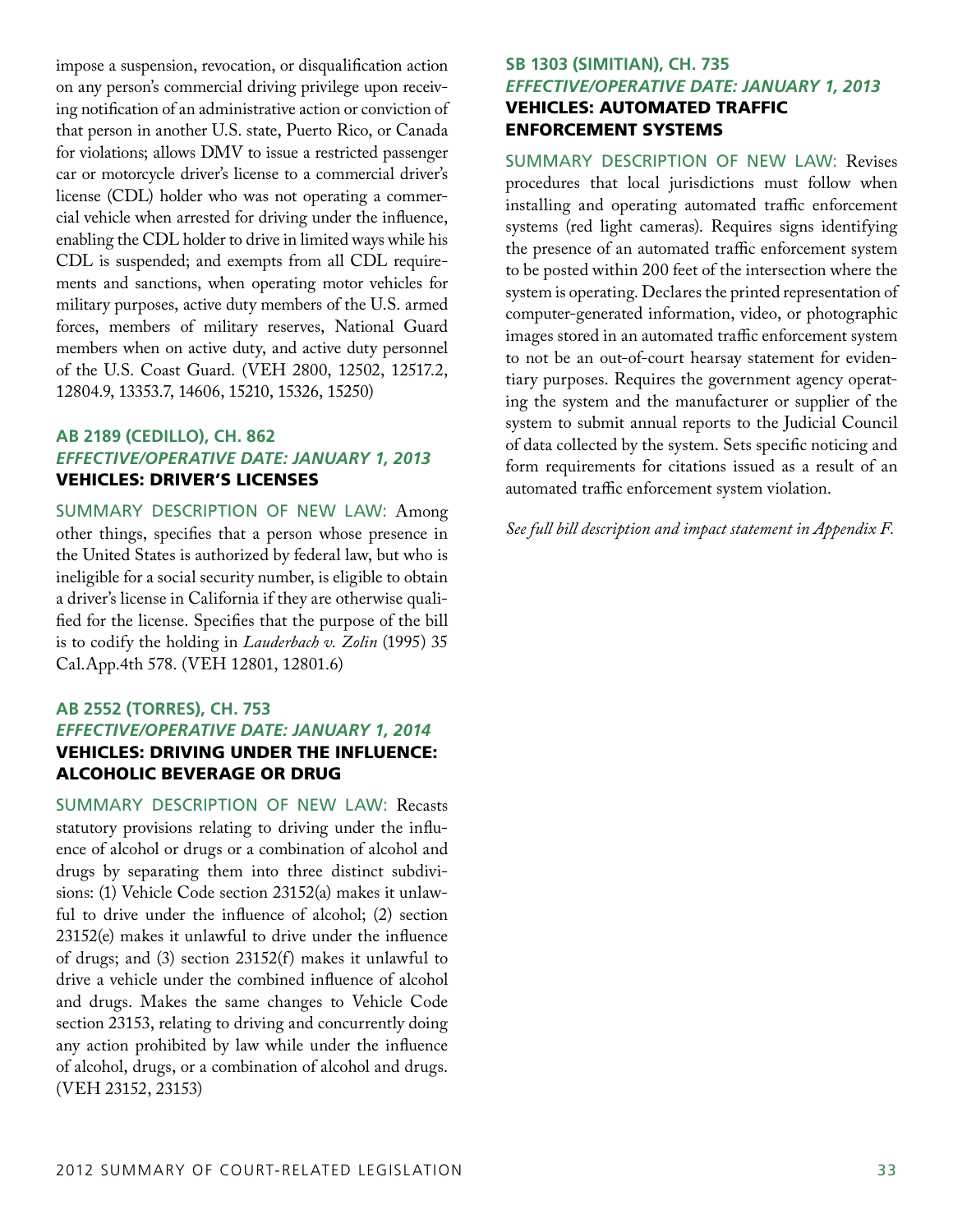## **APPENDIX A**

## **AB 278 (Eng), CH. 86/ SB 900 (Leno), CH. 87** *Effective/Operative Date: January 1, 2013* Mortgages and deeds of trust: **FORECLOSURE**

Summary Description of New Law: AB 278 and SB 900 are identical companion measures that enact key provisions of the Homeowner Bill of Rights Act. The bills impose various new obligations on mortgage servicers, including prohibiting dual tracking, mandating a single point of contact, and providing specified notices and procedures governing the handling of loan modification applications. The bills also create new civil penalties that may be brought by public prosecutors, as well as authorize borrowers to bring private rights of action to secure injunctive relief and damages, for specified violations of the bills' requirements.

## **PURPOSE**

Declares that the purpose of the legislation is to ensure that, as part of the nonjudicial foreclosure process, borrowers are considered for, and have a meaningful opportunity to obtain, available loss mitigation options, such as loan modifications or other alternatives to foreclosure, if any are offered by or through the borrower's mortgage servicer. Provides that nothing in the legislation shall be interpreted to require a particular result of that process.

## Scope

Limits the scope of the legislation to only mortgages or deeds of trust that are secured by owner-occupied residential real property containing no more than four dwelling units. Defines "owner-occupied" to mean that the subject property is the principal residence of the borrower and is security for a loan made for personal, family, or household purposes. Also limits the scope of the loss mitigation requirements and other specified activities in the legislation to first lien mortgages.

## New obligations on servicers

Among other things, restricts the practice known as dual tracking by prohibiting the foreclosure process from going forward while a modification application is pending. Mandates a single point of contact responsible for providing accurate account and other information related to available alternatives to foreclosure. Requires mortgage loan servicers to provide notice to borrowers of their right to request copies of specified documents substantiating the right of the loan's owner to foreclose.

## Remedies and enforcement

Establishes the following new remedies and enforcement mechanisms:

**Civil penalties:** Authorizes public prosecutors and state licensing bodies to enforce the legislation by seeking civil penalties of up to \$7,500 per loan for multiple and repeated recordings of foreclosure documents that have not been reviewed by the signer to substantiate the factual assertions contained in the document.

**Private right of action:** Authorizes a borrower to bring an action for injunctive relief for a material violation if the trustee's deed has not been recorded. Provides that the injunction would remain in place, and any trustee's sale be enjoined, until a court determines that the violation has been corrected and remedied. Specifies that an enjoined entity may move to dissolve an injunction based on a showing that the material violation has been corrected and remedied.

Provides that, after a trustee's deed has been recorded, the mortgage servicer or mortgagee, trustee, beneficiary, or authorized agent shall be liable for actual economic damages resulting from a material violation that is not corrected and remedied prior to the recordation of the trustee's deed. Specifies that if the violation was intentional or reckless, or resulted from willful misconduct by a mortgage servicer, or mortagee, trustee, beneficiary, or authorized agent (MTBA), the court may award the borrower the greater of treble damages or statutory damages of \$50,000.

Authorizes the court, in its discretion, to award attorney's fees and costs to a prevailing plaintiff in such actions.

Specifies further that a mortgage servicer or MTBA shall not be liable for a violation that has been corrected and remedied prior to recordation of the trustee's deed.

Provides that a violation by a person licensed by the Department of Corporations (DOC), Department of Financial Institutions (DFI), or Department of Real Estate (DRE) shall be deemed to be a violation of that person's licensing law. Specifies that no violation shall affect the validity of a sale in favor of a bona fide purchaser.

IMPACT ON COURT: Minor operational impact. Inform judges and staff attorneys. The new law could result in additional cases being filed seeking expedited equitable relief, civil penalties, and attorney fees for enforcement as provided for by the legislation.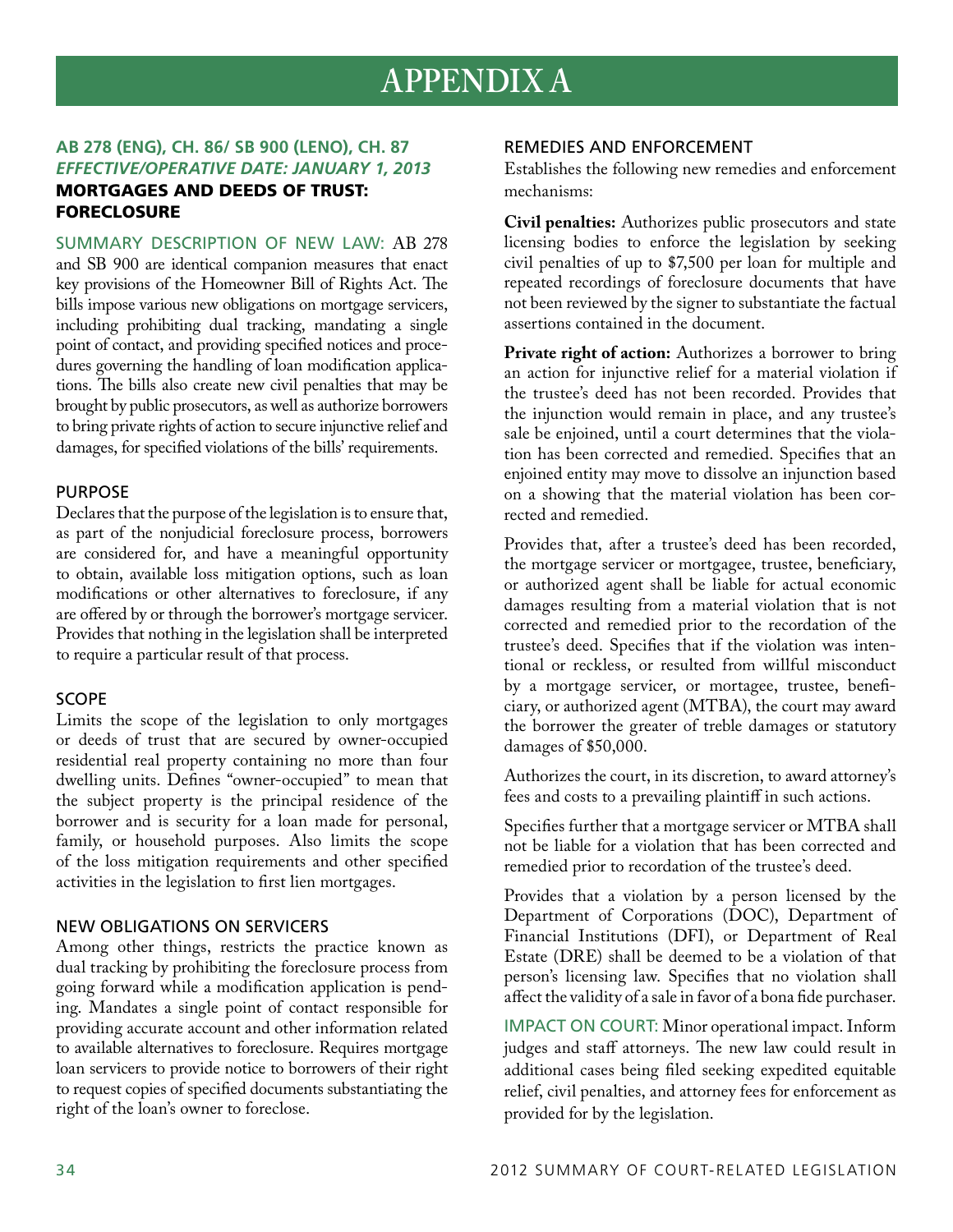## **APPENDIX B**

## **AB 1529 (Dickinson), CH. 470** *Effective/Operative Date: January 1, 2013*

## Trial courts restructuring: bail forfeiture appeals: small claims WRIT JURISDICTION

Summary Description of New Law: Implements various recommendations of the California Law Revision Commission concerning trial court restructuring and state responsibility for the courts. Among other things, clarifies which tribunals have jurisdiction to hear writ petitions in small claims cases and bail forfeiture appeals. Deletes various obsolete references to municipal courts, judicial districts, counties, and county entities. (CCP 116.798; Various Sections)

Impact on Court: Courts should review the following sections to determine the impact on their policies, procedures and processes.

## Court officers, resignation

Government Code section 1750 is amended to provide that officers of the superior court shall properly provide resignations to the presiding judge of the superior court when resigning.

## Criminal, bail bonds

Penal Code section 1305.5 is intended to provide rules to an appeal from an order of the superior court on a motion to vacate a bail forfeiture declared under Penal Code section 1305:

- (a) If the amount in controversy exceeds twenty-five thousand dollars (\$25,000), the appeal is to the Court of Appeal and shall be treated as an unlimited civil case.
- (b) Except as provided in subdivision (c), if the amount in controversy does not exceed twenty-five thousand dollars (\$25,000), the appeal is to the appellate division of the superior court and shall be treated as a limited civil case.
- (c) If the bail forfeiture was in a felony case, or in a case in which both a felony and a misdemeanor were charged, and the forfeiture occurred at or after the sentencing hearing or after the indictment or the legal commitment by a magistrate, the appeal is to the Court of Appeal and shall be treated as an unlimited civil case.

## Fee collection, generally

Government Code sections 68083 and 68083.5 are intended to provide how officers of the superior court shall charge, collect, and deposit fees.

## Fine collection, criminal

Business and Professions Code section 762 is amended to eliminate references to municipal courts and instead provides for the distribution of revenues based upon the conviction of either a misdemeanor or felony.

## General cleanup

Numerous Family Code and Government Code sections are modified to reflect trial court unification and trial court funding. These include: FAM 1814, 1820, 1834, 1838, 1850, 3025.5, 3170, 3173, 3188, 6303, 7553, 7556; and GOV 23249, 23332, 23535, 24350, 24351, 24353, 25252.6, 27080.1, 29320, 29370, 29370.1, 29371, 29372, 29373, 29374, 29375, 29376, 29377, 29379, 29603, 31116.

## Jury fees, civil

Code of Civil Procedure section 631.1 is repealed and section 631.2 is amended to clarify how a county may pay jury fees in civil matters and be reimbursed by a party to the litigation.

### Small claims advisory

Code of Civil Procedure section 116.940 is amended to clarify small claims advisory services in a county.

### Small claims appeal jurisdiction and fees

Code of Civil Procedure section 116.798 is added to provide that a petition seeking a writ of review, a writ of mandate, or a writ of prohibition relating to an act of the small claims division, other than a postjudgment enforcement order, may be heard by a judge who is assigned to the appellate division of the superior court. Further, the fee for filing a writ petition in the superior court under these circumstances is the same as the fee for filing a notice of appeal under Code of Civil Procedure section 116.760.

### WITNESS FEES

Evidence Code sections 731, 752, and 754 are amended to clarify when compensation for an expert witness and/ or an interpreter shall be charged and whether this charge is a cost to the county, court, or litigants. Family Code section 7553 and 7556 are also amended to clarify payment of fees in family cases. Government Code section 68098 is amended to conform expert witness fees in criminal cases.

## Witness fees, criminal

Government Code section 68098 is amended to provide that witness fees in criminal cases, other than fees for expert witnesses provided pursuant to Evidence Code section 730, are charges against the same funds as jurors' fees in criminal cases.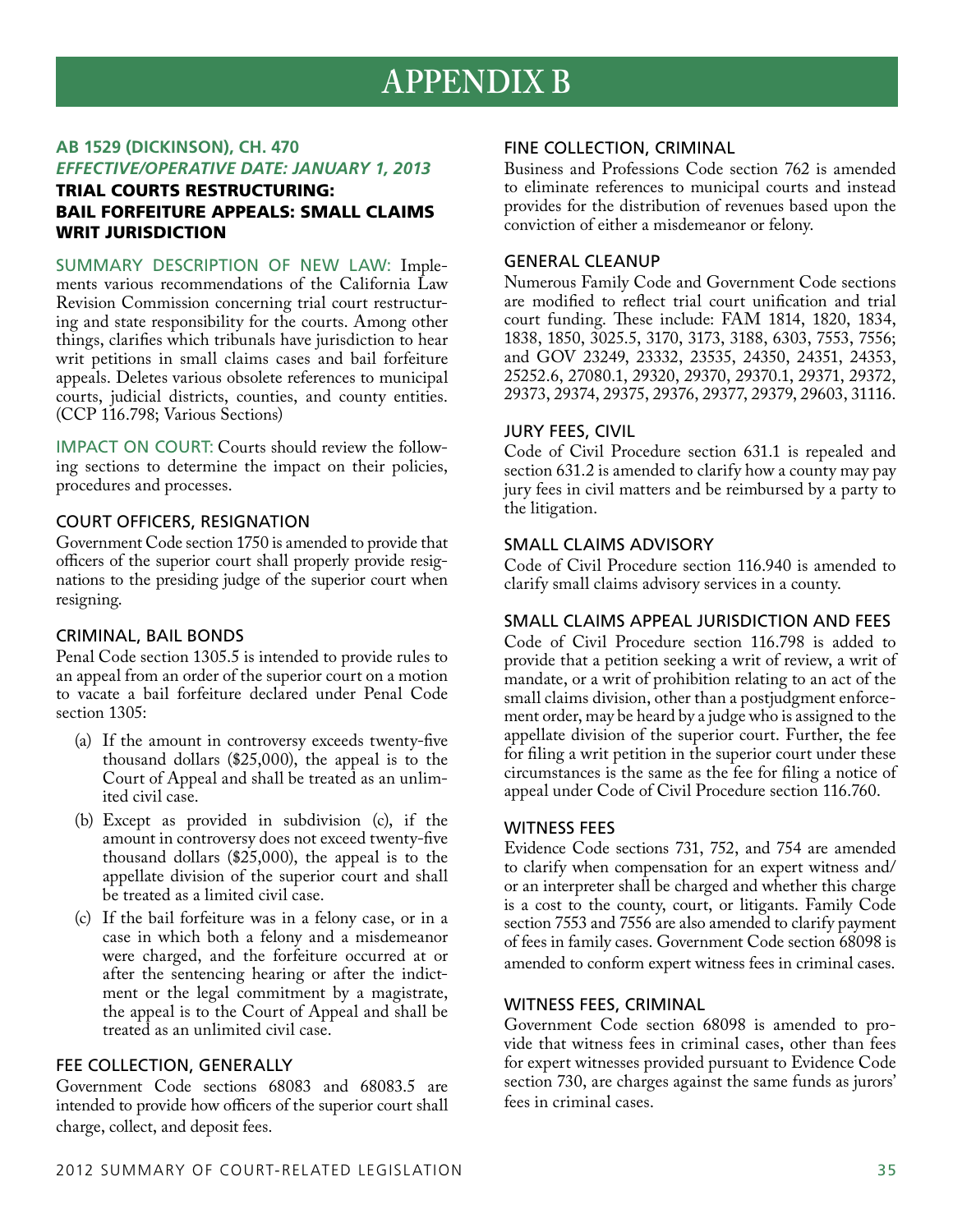## **APPENDIX C**

## **SB 1021 (Committee on Budget and Fiscal Review), CH. 41** *Effective/Operative Date: January 1, 2013* Public safety

Summary Description of New Law: Enacts the public safety budget trailer bill, including amendments relating to the judicial branch.

## Jury fee deposits

Clarifies that each party demanding a jury trial shall deposit \$150 in advance jury fees with the clerk or judge. Establishes that these advance jury fees are nonrefundable. (CCP 631, 631.3) (See discussion of AB 1481 in CIVIL, above.)

IMPACT ON COURT: Jury fee deposit language was also addressed in AB 1481 (Stats. 2012, ch. 342).

## Telephonic appearances

Eliminates the sunset date on the \$20 fee related to telephonic appearances that is deposited in the Trial Court Trust Fund. (CCP 376.6; GOV 72011)

IMPACT ON COURT: Simply eliminates sunset. Update any forms that may have included the sunset and code reference for these appearances.

## Appellate filing fees

In order to offset cuts to the Supreme Court and Courts of Appeal, increases the following filing fees:

 $\triangleright$  For filing a notice of appeal in a civil case appealed to a Court of appeal from \$485 to \$605. (GOV 68926(a)(1))

 $\geq$  For filing a petition for a writ within the original civil jurisdiction of the Supreme Court from \$420 to \$540. (GOV 68926(a)(2))

 $\triangleright$  For filing a petition for writ within the original civil jurisdiction of a court of appeal from \$485 to \$605. (GOV 68926(a)(3))

 $\triangleright$  For a party other than appellant filing its first document in a writ proceeding within the original jurisdiction of the Supreme Court from \$325 to \$390.  $(GOV 68926(b)(1))$ 

 $\triangleright$  For a party other than petitioner filing its first document in a writ proceeding within the original jurisdiction of the Supreme Court from \$325 to \$390. (GOV 68926(b)(2))

 $\triangleright$  For a party other than petitioner filing its first document in a writ proceeding within the original jurisdiction of a Court of Appeal from \$325 to \$390. (GOV 68926(b)(3))

 $\triangleright$  For filing a petition for review in a civil case in the Supreme Court after a decision in a Court of Appeal from \$420 to \$540. (GOV 68927(a))

 $\triangleright$  For a party other than petitioner filing its first document in a civil case in the Supreme Court after a decision in a Court of Appeal from \$325 to \$390. (GOV 68927(b))

Impact on Court: Fee increases will need to be programmed into any automated fiscal/revenue systems and added to publicly provided fee schedules.

## Court fees in unlimited civil cases

Adds a supplemental fee, in addition to any other supplemental fees, of \$40 for any first paper in an unlimited civil action, with a July 1, 2015 sunset date. If after the 2013–2014 fiscal year, the amount of the General Fund transfer to the Trial Court Trust Fund is decreased by more than 10 percent from the 2013–2014 fiscal year amount and is not offset by another source, the \$40 fee will be decreased proportionately. (GOV 70602.6)

Impact on Court: Supplemental fee will need to be programmed into any automated fiscal/revenue systems and added to publicly provided fee schedules.

## Complex case fees

Until July 1, 2015, increases the complex case fee from \$550 to \$1,000, and also increases the cap on complex fees that may be collected from all the defendants, intervenors, respondents, or other adverse parties from \$10,000 to \$18,000 until July 1, 2015. (GOV 70616.)

IMPACT ON COURT: Fee increase will need to be programmed into any automated fiscal/revenue systems and added to publicly provided fee schedules.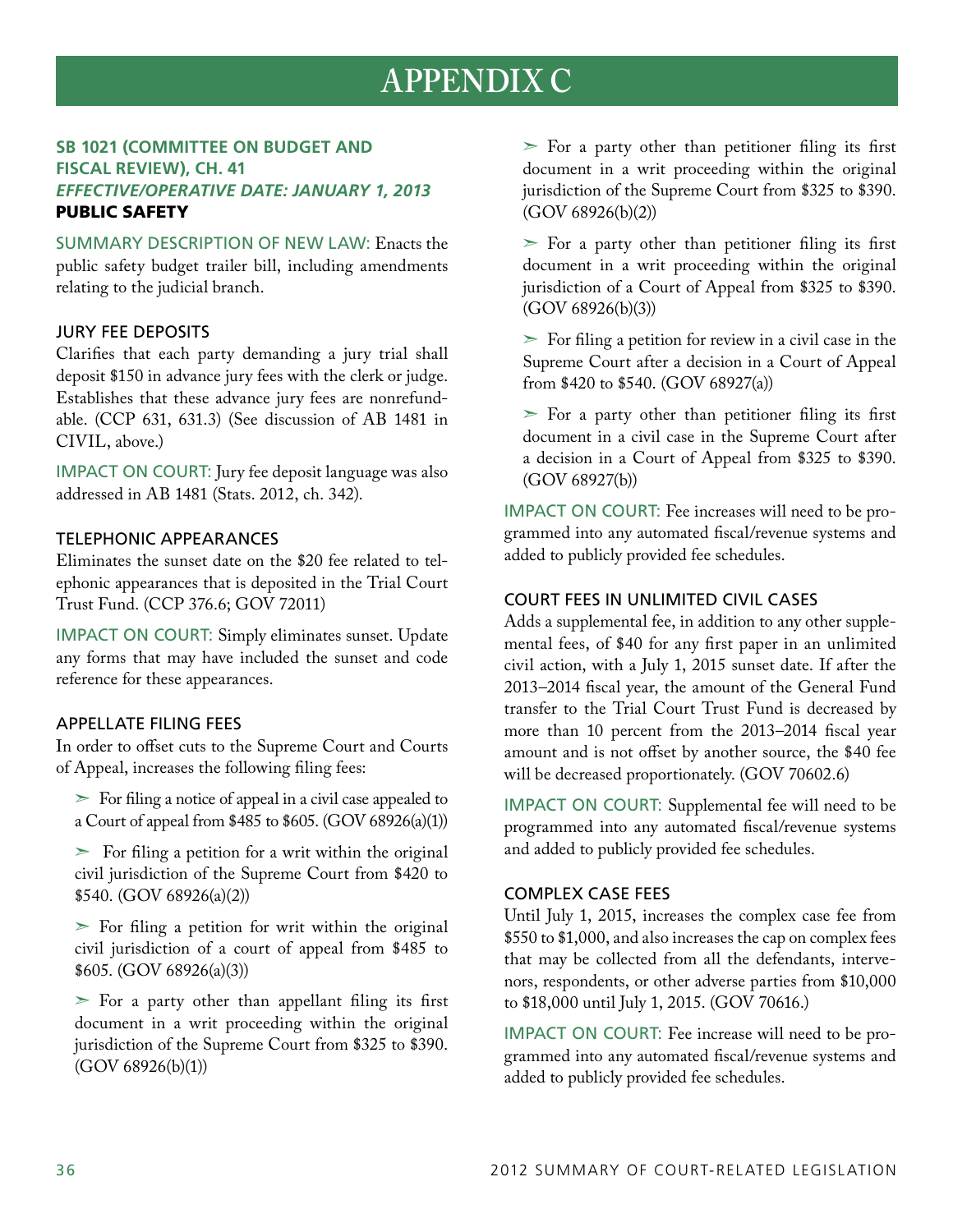## Uniform fee for filing a motion

Increases the uniform fee for filing a motion, application, or any other paper requiring a hearing subsequent to the first paper from \$40 to \$60 until July 1, 2015 (GOV 70617), including filings under the Probate Code (GOV 70657), and other filings, including, but not limited to, an order to show cause. (GOV 70677)

IMPACT ON COURT: Fee increase will need to be programmed into any automated fiscal/revenue systems and added to publicly provided fee schedules.

## Fee for delivery of a will

Establishes a fee of \$50 for delivering a will to the clerk of the superior court in which the estate of a decedent may be administered, as required by section 8200 of the Probate Code. (GOV 70626(d); PROB 8200(d))

IMPACT ON COURT: New fee will need to be programmed into automated fiscal/revenue systems and added to publicly provided fee schedules.

## Eliminates sunsetting fees

Eliminates the sunset date on supplemental civil first paper filing fees imposed in 2010. (GOV 70602.5)

Eliminates the sunset date on fee increases for summary judgment filings and applications to appear as counsel *pro hac vice*, as well as the renewal fee for appearing *pro hac vice*.  $(GOV 70617(g))$ 

Eliminates the sunset date on the additional \$3 penalty for each parking offense where a penalty, fine, or forfeiture is imposed. (GOV 76000.3)

Eliminates the sunset date for the latest \$10 increase to the court operations assessment (formerly referred to as the court security fee) imposed on criminal convictions. (GOV 1465.8)

Impact on Court: Courts will need to continue collecting and allocating these fees.

## Court reporters and transcriptions

Adds a \$30 fee for the reasonable costs of the service of an official court reporter in civil proceedings lasting less than one hour. (Gov. Code,  $\S 68086(a)(1)(A)$ )

Provides that, if a trial court had established transcription fees that were in effect on January 1, 2012, based on an estimate or assumption as to the number of words or folios on a typical transcript page, those transcription fees and the policy or practice for determining them cannot be changed unilaterally. (GOV 69950)

IMPACT ON COURT: Court will need to implement this section, provide for fee collection either in court or in the business office, and allocate funds to the appropriate account.

## State Trial Court Improvement and Modernization Fund

Consolidates the Trial Court Improvement Fund and the Judicial Administration Efficiency and Modernization Fund into a single statewide fund known as the State Trial Court Improvement and Modernization Fund to support statewide trial court projects and initiatives. (GOV 77209(a))

## Budget and the trial courts

Sets forth the Legislature's intent that courts give the highest priority to keeping courtrooms open for civil and criminal proceedings and specifically states the Legislature's intent that, in the allocation of resources by and for trial courts, budget cuts not fall disproportionately on civil cases and that the right to trial by jury be preserved.  $(GOV 68196(a)(1))$ 

Requires the Judicial Council, when making the preliminary allocation to trial courts, to set aside in the Trial Court Trust Fund 2 percent of the total funds appropriated from the annual Budget Act to be allocated to trial courts by the Judicial Council for unforeseen emergencies, unanticipated expenses for existing programs, or unavoidable shortfalls. Requires unavoidable funding shortfall requests for up to 1.5 percent of these funds to be submitted by the trial courts to the Judicial Council no later than October 1 of each year. By October 31, the Judicial Council shall review and evaluate requests and make funding determinations. By March 15 of each year, the Judicial Council shall distribute any remaining funds to any unavoidable funding shortfall requests that have already been reviewed, evaluated, and approved at a prorated basis. No later than April 15 of each year, the Judicial Council shall report to the Legislature and the Department of Finance all requests and allocations made under this section.  $(GOV 68502.5(c)(2)(B)–(C))$ 

Adds trial court operations, as defined in section 77003 of the Government Code, to the permissible uses for funds in the Immediate and Critical Needs Account of the State Court Facilities Construction Fund. (GOV 70371.5(a)(4))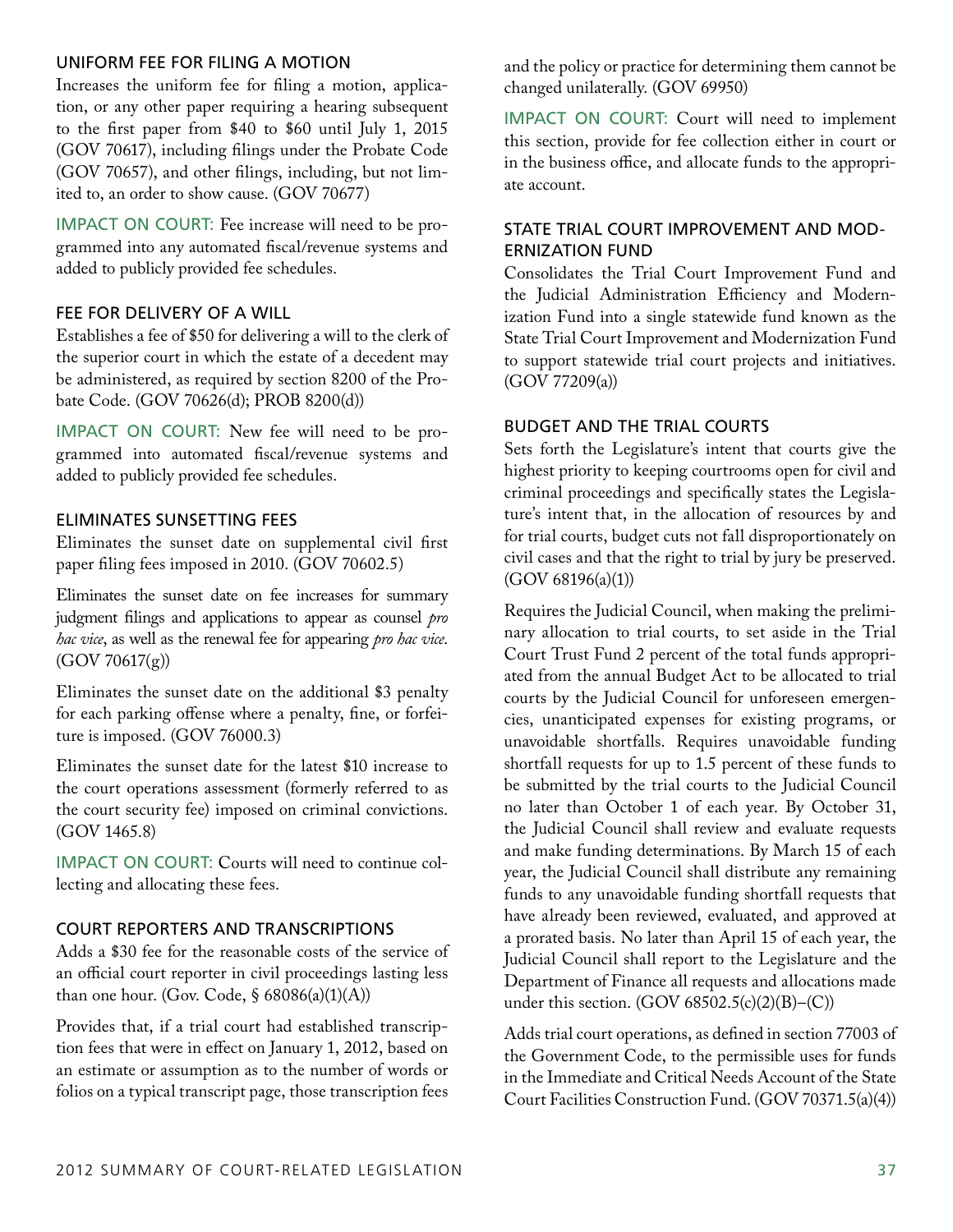Starting June 30, 2014, limits the amounts courts may carry forward from year to year as a fund balance to an amount not to exceed 1 percent of the court's operating budget from the prior fiscal year. (GOV 77203)

## Court security

Amends the Superior Court Security Act to reflect obligations and responsibilities of courts, counties, and sheriffs in light of the 2011 realignment of trial court security funding. (GOV 69920–69927.) Among other things, states that a superior court shall not pay for court security except as provided in the act, but a court may, subject to the memorandum of understanding with the sheriff, on behalf of the county (see GOV 69926(b)), pay for court security service delivery or other significant programmatic changes that would not otherwise have been required absent the realignment of superior court security finding enacted in AB 118 (Stats. 2011, ch. 40). (GOV 69923)

IMPACT ON COURT: Court administration may be impacted by GOV 69923. New processes are put into place for negotiations as well as impasse procedures for instances where the parties cannot agree to a level of service.

## Criminal justice realignment data

Requires the Administrative Office of the Courts (AOC), beginning January 1, 2013, to collect from trial courts information about the implementation of the 2011 criminal justice realignment legislation. Specifies that this information shall include statistics for each county on the dispositions of felonies at sentencing and petitions to revoke probation, postrelease community supervision, mandatory supervision, and, commencing July 1, 2013, parole. The trial courts must provide this information not less frequently than twice a year. Trial courts may use funds provided to them for the implementation of criminal justice realignment for the purpose of collecting the information and providing it to the AOC. The AOC shall make this data available to the Department of Finance, the Board of State and Community Corrections, and the Joint Legislative Budget Committee on or before September 1, 2013, and annually thereafter. (PEN 13155)

IMPACT ON COURT: Courts will need to ensure they are collecting, or can collect, the information required by the section.

## CDCR Civil Addict Program

Welfare and Institutions Code sections 3050, 3051, 3100, and 3100.6 have been amended to provide that after July 1, 2012, no new commitments may be received.

IMPACT ON COURT: Courts may need to update minute orders for felony sentencing documents to eliminate this option when sending a person to the custody of California Department of Corrections and Rehabilitation (CDCR).

Additional information can be found at **www.courts .ca.gov** or **https://serranus.courtinfo.ca.gov**.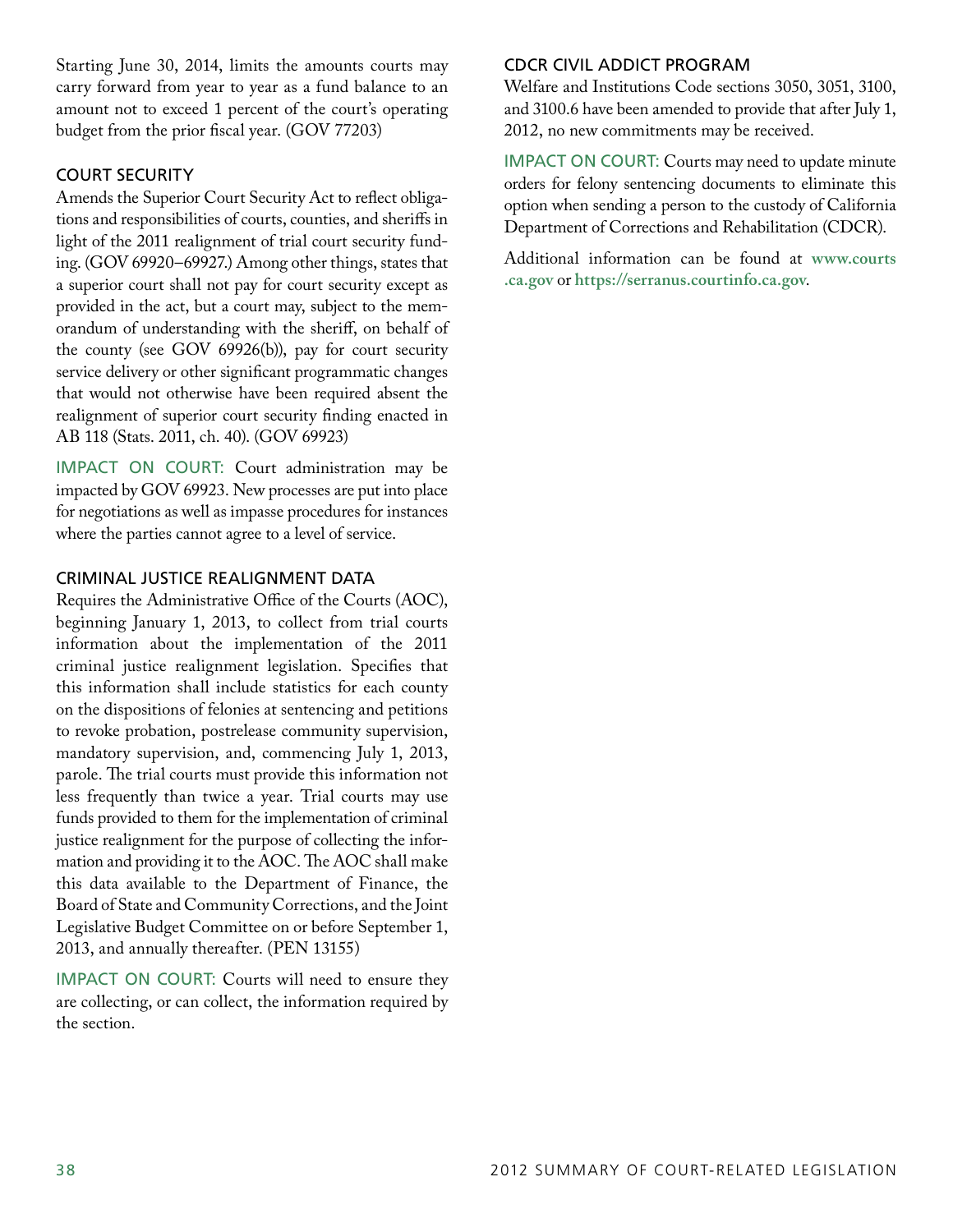## **APPENDIX D**

## **SB 1023 (Committee on Budget and Fiscal Review), CH. 43** *Effective/Operative Date: January 1, 2013* Public safety: realignment

Summary Description of New Law: SB 1023 makes clarifying and substantive amendments to the Public Safety Realignment Act. Analysis of the bill has been separated into subject areas with a court impact specified for each.

## Revocation procedures

Applies probation revocation procedures under Penal Code section 1203.2 to the three new categories of supervision for which courts are required to conduct revocation proceedings: (1) mandatory supervision under section  $1170(h)(5)(B)$ ; (2) postrelease community supervision under section 3455; and (3) beginning July 1, 2013, parole. (PEN 1170, 1203.2, 3455, 3000)

Impact on Court: Streamlines all revocations of supervision under one code section. However, there will most likely be complicated interpretations of case law and conforming decisions between revocation of probation, mandatory supervision, and postrelease community supervision.

## PAROLE REVOCATION AND TERMINATION

Clarifies that courts are not authorized to terminate parole. Prohibits persons supervised on parole and postrelease community supervision (PRCS) from petitioning courts for early discharge from supervision. Prohibits the filing of petitions under section 1203.2 solely for the purpose of modifying parole, although authorizes courts to modify parole once a petition has been filed. Clarifies that the word "court" as used in section 1203.2 includes revocation hearing officers under Government Code section 71622.5. Preserves the authority of a supervising agency to impose intermediate sanctions, including flash incarceration, on persons supervised on parole and PRCS. (PEN 1203.2)

Impact on Court: Courts should begin working with their regional parole administrators or supervisors to prepare for the July 1, 2013, hearings that could or will begin to be filed or heard in superior courts.

### Mandatory supervision

 $\geq$  Authorizes courts to revoke, modify, or change the conditions of mandatory supervision. (PEN 1203.3)

➣ Defines "mandatory supervision" as "the portion of a defendant's sentenced term during which he or she is supervised by the county probation officer pursuant to subparagraph (B) of subdivision (h) of section 1170." (PEN 19.9)

➣ Applies intercounty probation transfer procedures to mandatory supervision. (PEN 1203.9)

Impact on Court: Clarifying changes; no implementation necessary.

### Postrelease Community Supervision (PRCS)

 $\geq$  Authorizes the court to terminate PRCS upon a filing of a petition to revoke.  $(PEN 3455(a)(2))$ 

 $\geq$  Limits supervising agencies' authority to determine a supervised person's custody status until the first court appearance on the petition. (PEN 3455(c))

 $\geq$  Authorizes the court to impose confinement not to exceed a period of 180 days in the county jail for each custodial sanction. (PEN 3455(d))

 $\geq$  Eliminates the requirement that persons supervised on PRCS be required to enter into a supervision agreement. Requires supervising agencies only to provide supervised persons with notice of supervision and consequences of a violation. (PEN 3452)

IMPACT ON COURT: Changes to these sections primarily reference the Penal Code section 1203.2 revocation process.

## **PAROLE**

 $\geq$  Vests in the court, on or after July 1, 2013, sole authority to issue warrants for parolees, except that California Department of Corrections and Rehabilitation (CDCR) still will be authorized to issue warrants for certain escapees. (PEN 3000(b)(9)(A))

➣ Provides that warrants issued by CDCR's Board of Parole Hearings (board) before July 1, 2013, shall remain in full force and effect until the warrant is served or recalled by the board. Provides that all parolees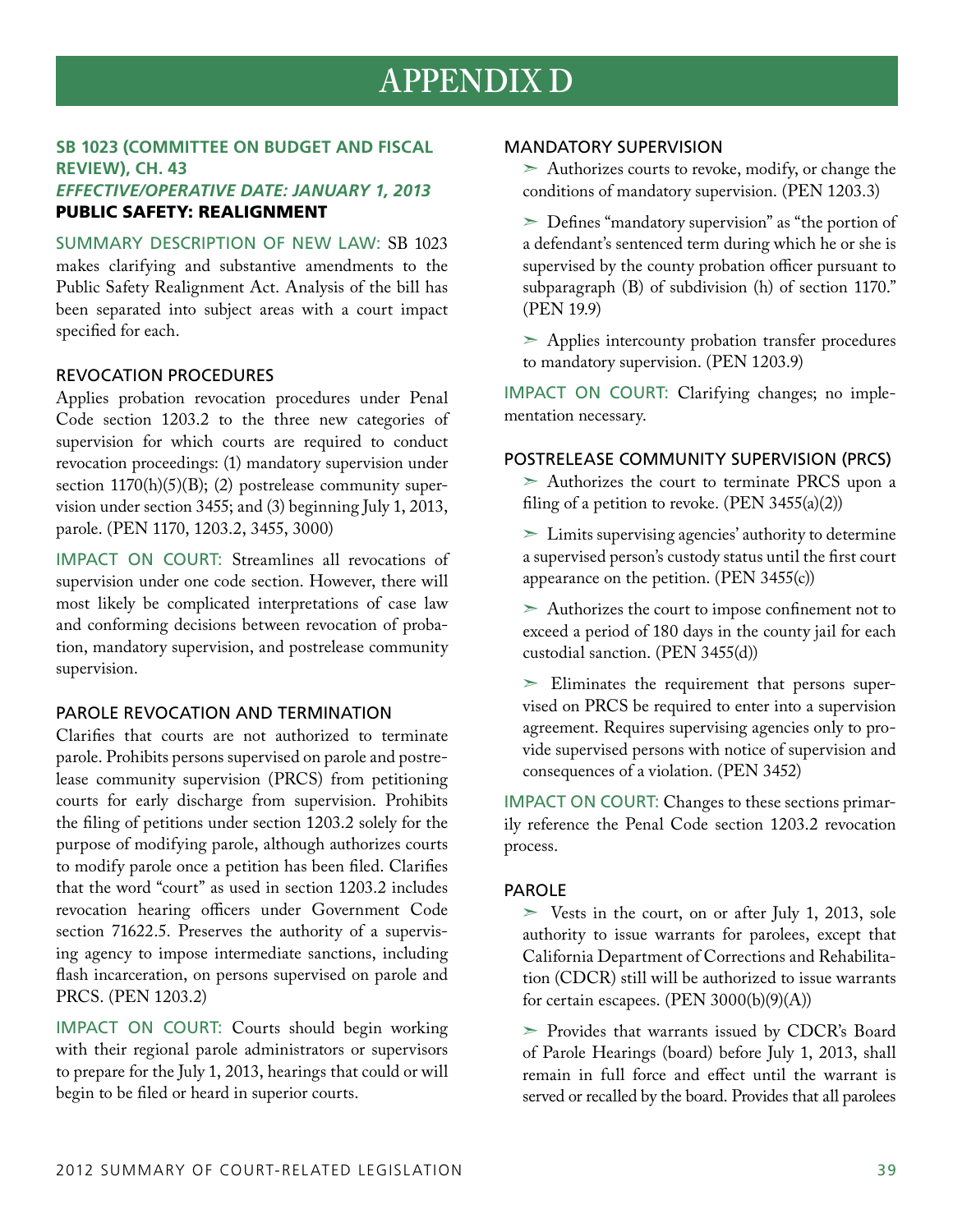arrested on a warrant issued by the board shall be subject to a review by the board prior to the department filing a petition with the court to revoke the parole of the petitioner.  $(PEN 3000(b)(9)(B))$ 

 $\geq$  Provides that for certain high-risk parolees found to have committed a parole violation, those parolees must be remanded to the custody of CDCR and the board for future parole consideration. (PEN 3000.08(h)

➣ Assigns parolees subject to a parole violation who have a pending adjudication for a prior violation on July 1, 2013, to the jurisdiction of the board, and any revocation proceedings conducted by the board before July 1, 2013, if reopened on or after July 1, 2013, shall be subject to the jurisdiction of the board. (PEN 3000.08(j))

➣ Authorizes courts to impose electronic monitoring as a condition of parole. (PEN 3004)

IMPACT ON COURT: Changes to these sections primarily reference Penal Code section 1203.2 revocation process.

## Prison priors and multiple sentences

Clarifies that a county jail term under Penal Code section 1170(h) that includes a period of mandatory supervision "shall qualify as a prior county jail term" for the purposes of the one-year enhancement. Clarifies that periods of mandatory supervision, PRCS, and parole are considered "custody" periods for purposes of prison prior enhancements. (PEN 667.5)

Clarifies that all concurrent prison sentences must be served in state prison. (PEN 669)

IMPACT ON COURT: Inform judges of the changes in PEN 667.5.

## Neighboring county jails

Authorizes a board of supervisors to enter into an agreement with another county's board of supervisors to house jail inmates in that neighboring county jail. Eliminates eligibility restrictions limiting neighboring commitment to probationers and misdemeanants until July 1, 2015. (PEN 4115.5)

IMPACT ON COURT: No direct impact on the court. However, if implemented, this could delay production of an in-custody defendant.

## DNA samples

Expands the category of persons who are required to submit DNA samples to include persons supervised on PRCS and mandatory supervision under Penal Code section 1170(h)(5)(B). (PEN 296.1)

IMPACT ON COURT: This is a conforming change to standardize all types of supervision.

## Early release

Authorizes a county sheriff, with prior authorization from the presiding judge, to accelerate the release of inmates up to 30 days whenever the actual inmate count exceeds bed capacity. (PEN 4024.1)

IMPACT ON COURT: Alert judges to these changes if they become operative in their county.

## Criminal history information

Clarifies that public defenders and defense attorneys of record are entitled to the criminal history information of clients facing parole, mandatory supervision, or PRCS revocation proceedings as otherwise authorized by law. (PEN 11105)

Impact on Court: This is a conforming change to standardize all types of supervision.

## Juvenile delinquency

 $\ge$  Ends juvenile parole as of January 1, 2013, instead of July 1, 2014. (PEN 1766)

➣ Lowers the age of jurisdiction for CDCR Division of Juvenile Facilities from age 25 to age 23. (PEN 1771)

Additional information can be found at **www.courts. ca.gov** or **https://serranus.courtinfo.ca.gov**.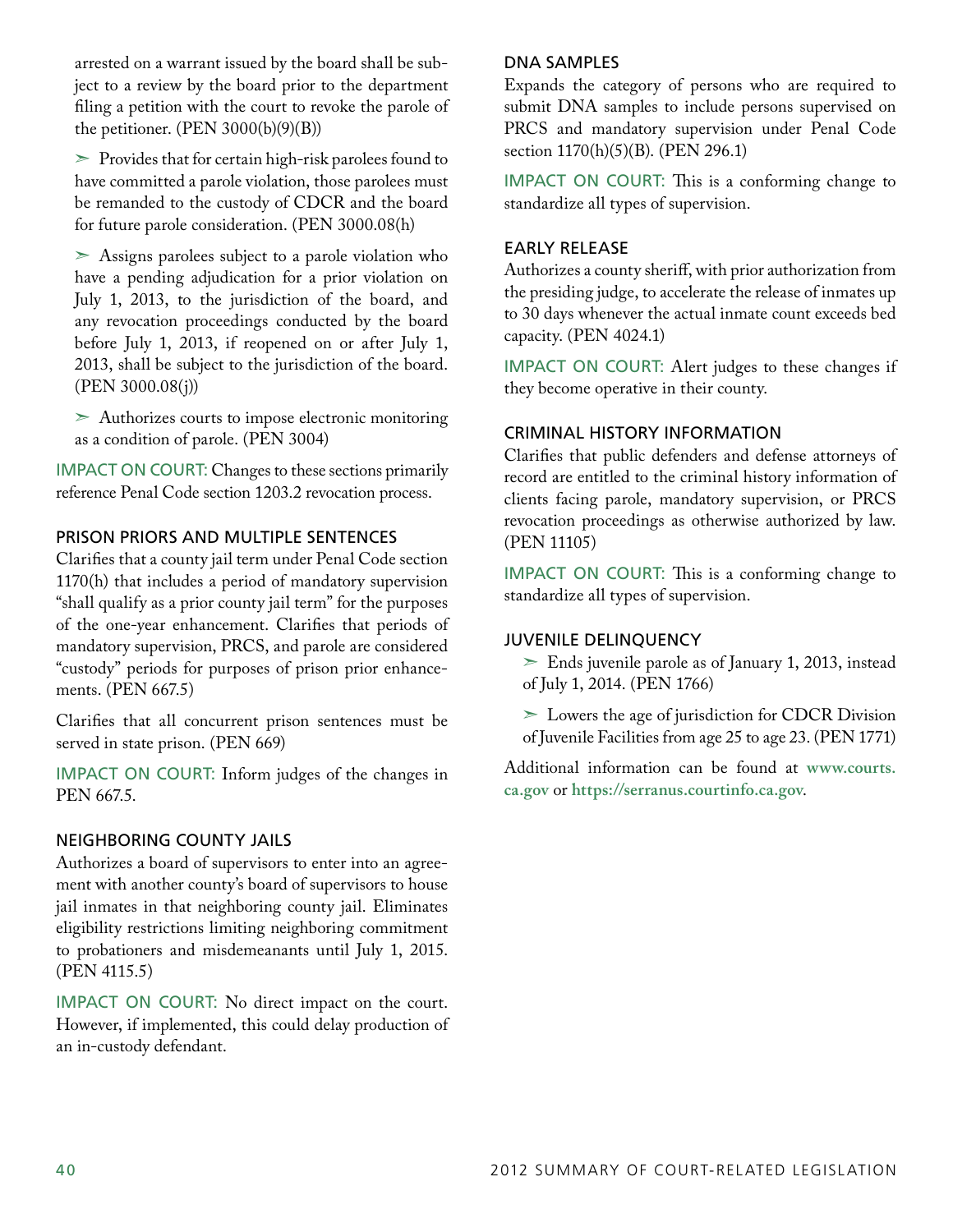## **APPENDIX E**

## **SB 1186 (Steinberg and Dutton), CH. 383** *Effective/Operative Date: Urgency, September 19, 2012* Disability access

Summary Description of New Law: Seeks to promote compliance with the state's disability access laws and deter unwarranted litigation. Among other things, imposes new pleading requirements, expands the early evaluation conference process, creates a new alternative mandatory evaluation conference option, reduces statutory damages, and provides other protections for specified defendants who timely correct construction-related accessibility violations of the Unruh Civil Rights Act.

## New verification and pleading **REQUIREMENTS**

Requires a complaint containing an allegation of a construction-related accessibility claim to be verified and to state facts sufficient to allow a reasonable person to identify the basis of the violation or violations supporting the claim, including all of the following:

- $>$  A plain-language explanation of the specific access barrier or barriers the individual encountered, or by which the individual alleges he or she was deterred, with sufficient information about the location of the alleged barrier to enable a reasonable person to identify the access barrier.
- $\geq$  The way in which the barrier denied the individual full and equal use or access, or in which it deterred the individual, on each particular occasion.
- ➣ The date or dates of each particular occasion on which the claimant encountered the specific access barrier, or on which he or she was deterred. (CCP 425.50(a))

Specifies that a complaint filed without verification shall be subject to a motion to strike. (CCP 425.50(b)) Makes these new verification and pleading requirements operative on January 1, 2013. (CCP 425.50(d))

## Expansion of early evaluation **CONFERENCES**

Expands the categories of defendants who are eligible to file a request for a court stay and early evaluation conference (EEC) pursuant to SB 1608 (Stats. 2008, ch. 549), as set out below. These new categories are in addition to "qualified defendants" (defined in CIV 55.52(8)) who are currently eligible to make such requests.

**Eligible defendants:** The new groups of defendants who are eligible for the mandatory stay and EEC process include:

- (1) Until January 1, 2018, a defendant whose site's new construction or improvement on or after January 1, 2008, and before January 1, 2016, was approved pursuant to the local building permit and inspection process, and the defendant declares with the application that, to the best of the defendant's knowledge, there have been no modifications or alterations completed or commenced since that approval that impacted compliance with construction-related accessibility standards with respect to the plaintiff's claim, and that all violations have been corrected, or will be corrected within 60 days of being served with the complaint.  $(CIV 55.54(b)(2)(A))$
- (2) A defendant whose site's new construction or improvement was approved by a local public building department inspector who is a certified access specialist, and the defendant declares with the application that, to the best of the defendant's knowledge, there have been no modifications or alterations completed or commenced since that approval that impacted compliance with construction-related accessibility standards with respect to the plaintiff's claim, and that all violations have been corrected, or will be corrected within 60 days of being served with the complaint.  $(CIV 55.54(b)(2)(B))$
- (3) A defendant who is a small business (defined as having 25 or fewer employees and no more than \$3.5 million in gross receipts; see section 55.56(f)), and the defendant declares with the application that all violations have been corrected, or will be corrected within 30 days of being served with the complaint. (CIV55.54(b)(2)(C))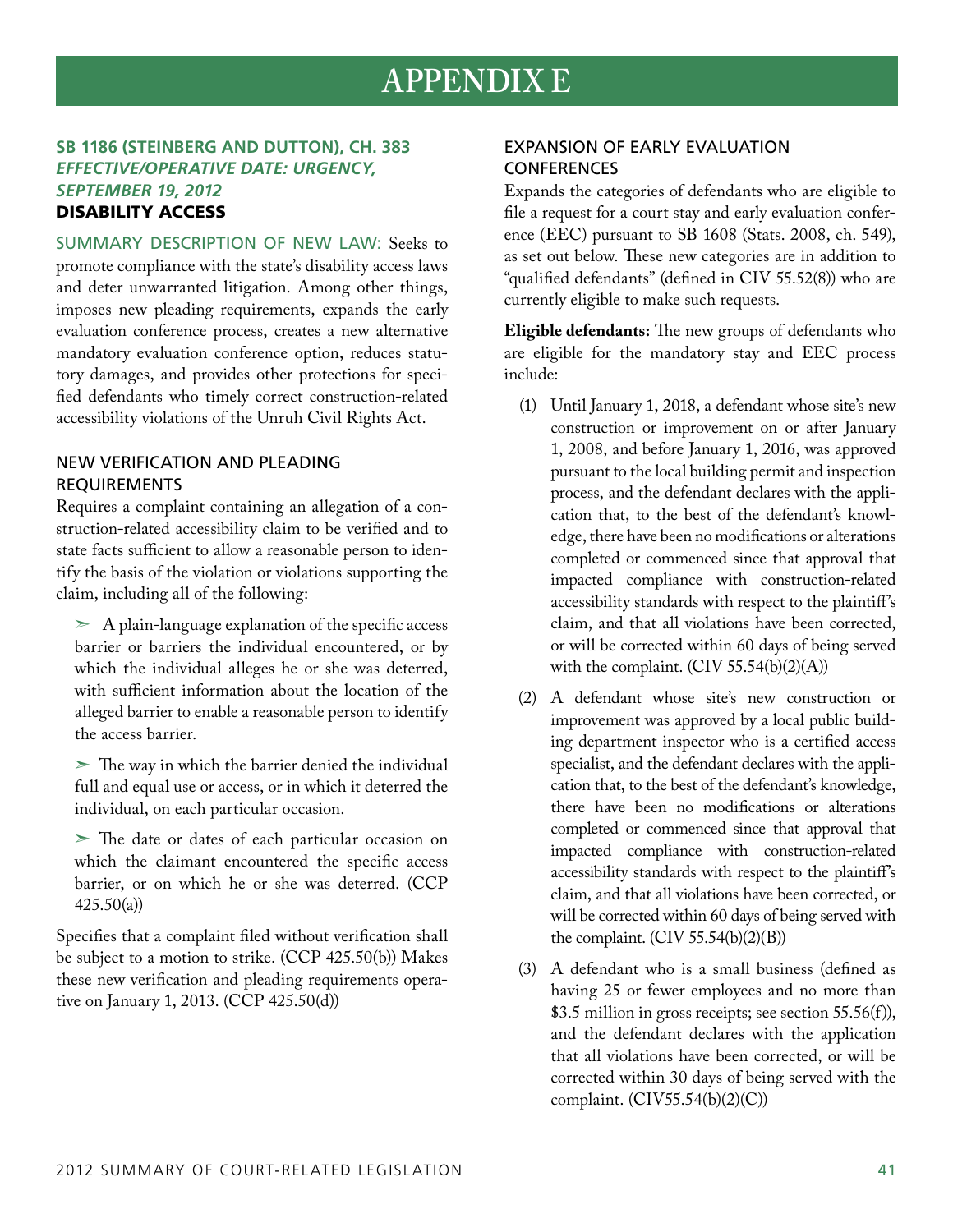**Application requirements:** Provides that an application for an early evaluation conference and stay by a defendant described in (1), above, which may be filed until January 1, 2018, shall include a signed declaration that states all of the following:

 $>$  The site's new construction or improvement was approved pursuant to the local building permit and inspection process on or after January 1, 2008, and before January 1, 2016.

 $\geq$  To the best of the defendant's knowledge, there have been no modifications or alterations completed or commenced since that approval that impacted compliance with construction-related accessibility standards with respect to the plaintiff's claim.

 $>$  All construction-related violations giving rise to the claim have been corrected, or will be corrected within 60 days of the complaint being served upon the defendant.

Provides that an application for an early evaluation conference and stay by a defendant described in (2), above, shall include a signed declaration that states all of the following:

➣ The site's new construction or improvement was approved by a local building department inspector who is a certified access specialist.

➣ To the best of the defendant's knowledge, there have been no modifications or alterations completed or commenced since that approval that impacted compliance with construction-related accessibility standards with respect to the plaintiff's claim.

 $>$  All construction-related violations giving rise to the claim have been corrected, or will be corrected within 60 days of the complaint being served upon the defendant.

Provides that an application for an early evaluation conference and stay by a small business defendant, as described in (3), above, shall include:

➣ A signed declaration that states both of the following:

◗ The defendant is a small business that employs 25 or fewer employees and meets the gross receipts eligibility criteria provided in paragraph (2) of subdivision (f) of section 55.56.

◗ All construction-related violations giving rise to the claim have been corrected, or will be corrected within 30 days of the complaint being served upon the defendant.

➣ Both of the following, *which shall be confidential documents filed only with the court and not served upon or available to the plaintiff:*

- ◗ Proof of the defendant's number of employees, as shown by wage report forms filed with the Employment Development Department.
- ◗ Proof of the defendant's average gross receipts for the previous three years, or for the existence of the business if less than three years, as shown by a federal or state tax document.

 $\ge$  Evidence showing correction of all violations within 30 days of the service of the complaint, which evidence was also served upon the plaintiff with the reply, unless the application is filed prior to completion of the corrections. In that event, the evidence shall be provided to the court and served upon the plaintiff within 10 days of the court order setting the EEC. (CIV 55.54(d)(4)) Provides that this provision shall not be construed to extend the 30-day timeline to make the corrections.  $(CIV 55.54(c)(4)–(6))$ 

**Form of application:** Requires the Judicial Council to prepare and post application forms and instructions that include the new categories of defendants eligible to request early evaluation; conferences (EECs). Until then, provides that such defendants may use the current application forms, modified to include the information described above. (CIV 55.54*(l)*)

**Scheduling of EECs:** Extends the timeline for the court to schedule EECs for all eligible defendants to no later than *70 days* (versus 50 days under current law) from the date of the request. (CIV 55.54(d)(2)) Provides specifically that the court must schedule the EEC "for a date as soon as possible from the date of the order, but in no event later than 70 days after issuance of the order, and in no event earlier than 50 days after the filing of the request." *(Id.)*

**Operative date:** Specifies that the new provisions governing EECs outlined above shall only apply to claims filed on or after the operative date of this act (i.e., September 19, 2012). (CIV 55.54(o))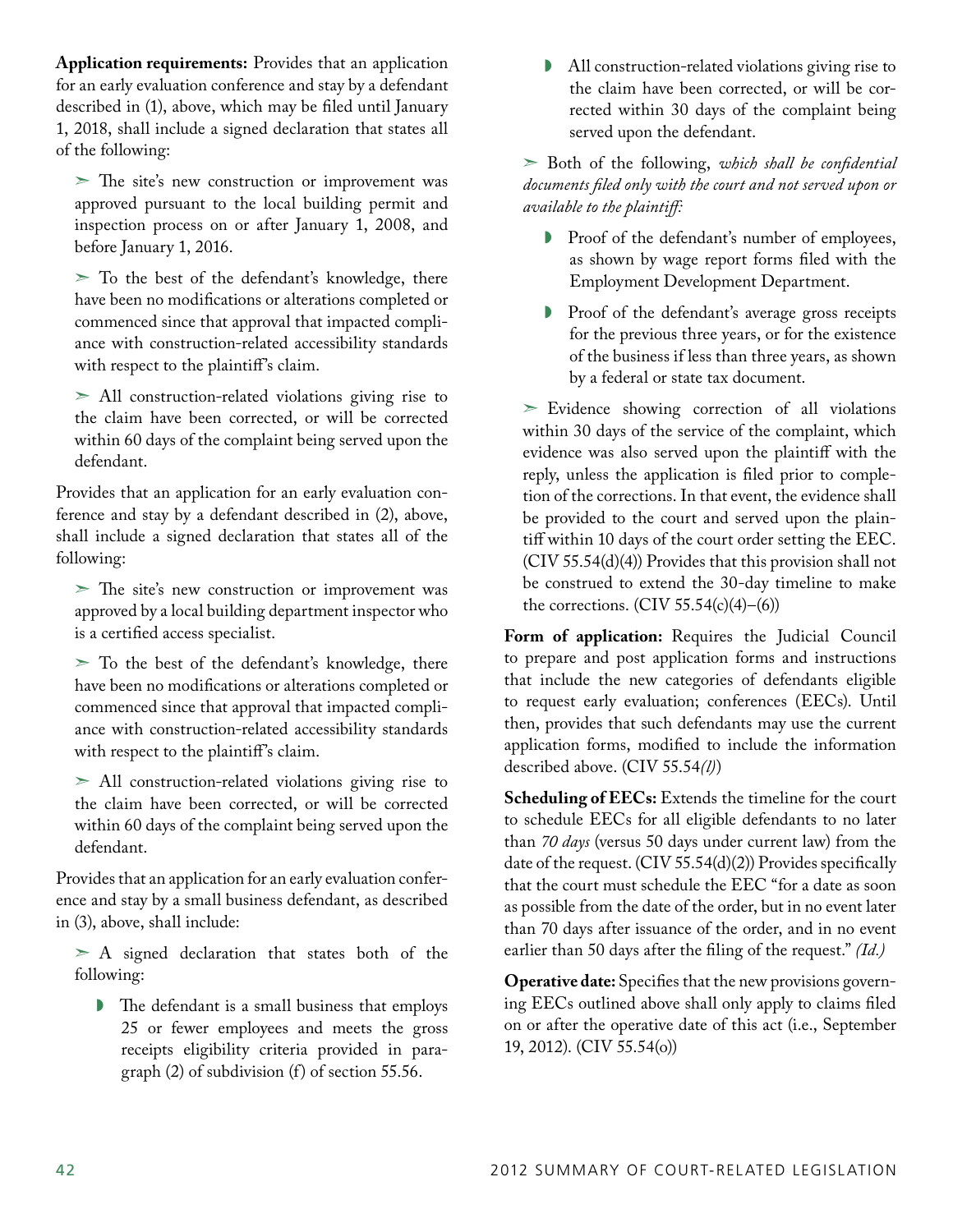## New mandatory evaluation conferences

Authorizes a defendant in a construction-related disability access case who does not qualify for an early evaluation conference pursuant to the above provisions, or who forgoes those provisions, to request a mandatory evaluation conference (MEC), and allows a plaintiff to make that request if the defendant does not do so. (CIV 55.545(a))

**Timing of requests:** Provides that a defendant who has been served with a summons and complaint asserting a construction-related accessibility claim may file an application for an MEC simultaneous with its responsive pleading or other initial appearance in the action. (CIV 55.545(b)) Specifies that a plaintiff may, if the defendant does not make the request with the filing of the responsive pleadings, request an MEC by filing an application within 15 days of the defendant's filing of responsive pleadings.  $(CIV 55.545(a))$ 

Form of requests: Specifies that until the application form for the MEC is developed by the Judicial Council and posted on its website, the defendant may request the calendaring of the MEC in an individually crafted application filed with the defendant's responsive pleadings. (CIV 55.545(b))

**Scheduling of MECs:** Requires the court to issue an order scheduling an MEC "for a date as soon as possible from the date of the request of application, but *in no event later than 180 days after the date of the request or application,* or earlier than 120 days after the filing of the request or application." (CIV 55.545(c); italics added) Provides further that, upon mutual stipulation for an extension of the conference date, the MEC may be extended for up to 30 days. *(Id.)* Allows the court, in its discretion, to schedule or combine the MEC with the case management conference within the time period specified above. (CIV 55.545(k))

**Initiation of MEC process:** Requires the court's notice (scheduling order) of the MEC pursuant to the above provisions to do all of the following:

 $\geq$  Direct the parties, and any other person whose authority is required to negotiate and enter into settlement, to appear in person at the MEC. Appearance by counsel shall not satisfy this requirement. However, the court may allow a party who is unable to attend in person due to his or her disability to participate in the MEC by telephone or other alternative means, or through a representative authorized to settle the case.

➣ Direct the plaintiff to file with the court and serve on the defendant, at least 30 days before the MEC, a statement that includes the following:

- ◗ An itemized list of specific conditions on the site that are the basis of the claimed violations of construction-related accessibility standards in the plaintiff's complaint.
- The amount of damages claimed.
- ◗ The amount of attorney's fees and costs incurred to date, if any, that are being claimed.
- ◗ Any demand for settlement of the case in its entirety.

➣ Direct the defendant to file with the court and serve on the plaintiff, at least 30 days before the date of the mandatory evaluation conference, a statement of the defendant detailing any remedial action or remedial correction plan undertaken, or to be undertaken, by the defendant to correct the alleged violations. (CIV  $55.545(c)(1)–(3)$ 

**Purpose of MEC:** States the intent of the Legislature that the purpose of the mandatory evaluation conference shall include, but not be limited to, evaluation of all of the following:

 $\geq$  The current condition of the site and the status of any plan of correction, including whether the defendant has corrected, or is willing to correct, the alleged violations, and the timeline for doing so.

 $\geq$  Whether the case, including any claim for damages or injunctive relief, can be settled in whole or in part.

 $>$  Whether the parties should share other information that may facilitate evaluation and resolution of the dispute. (CIV 55.545(e)(1)–(3))

**Individual to conduct MECs:** Follows the EEC model under current law by providing that mandatory evaluation conferences shall be conducted by either a superior court judge or commissioner, or by a court early evaluation conference officer that meets specified training requirements (as provided in subdivision (i) of section 55.54). (CIV 55.545(h)) Provides further that a court may schedule additional conferences. (CIV 55.545(f))

**Confidentiality of MECs:** Provides that all discussions at the MEC are subject to section 1152 of the Evidence Code. (CIV 55.545(e))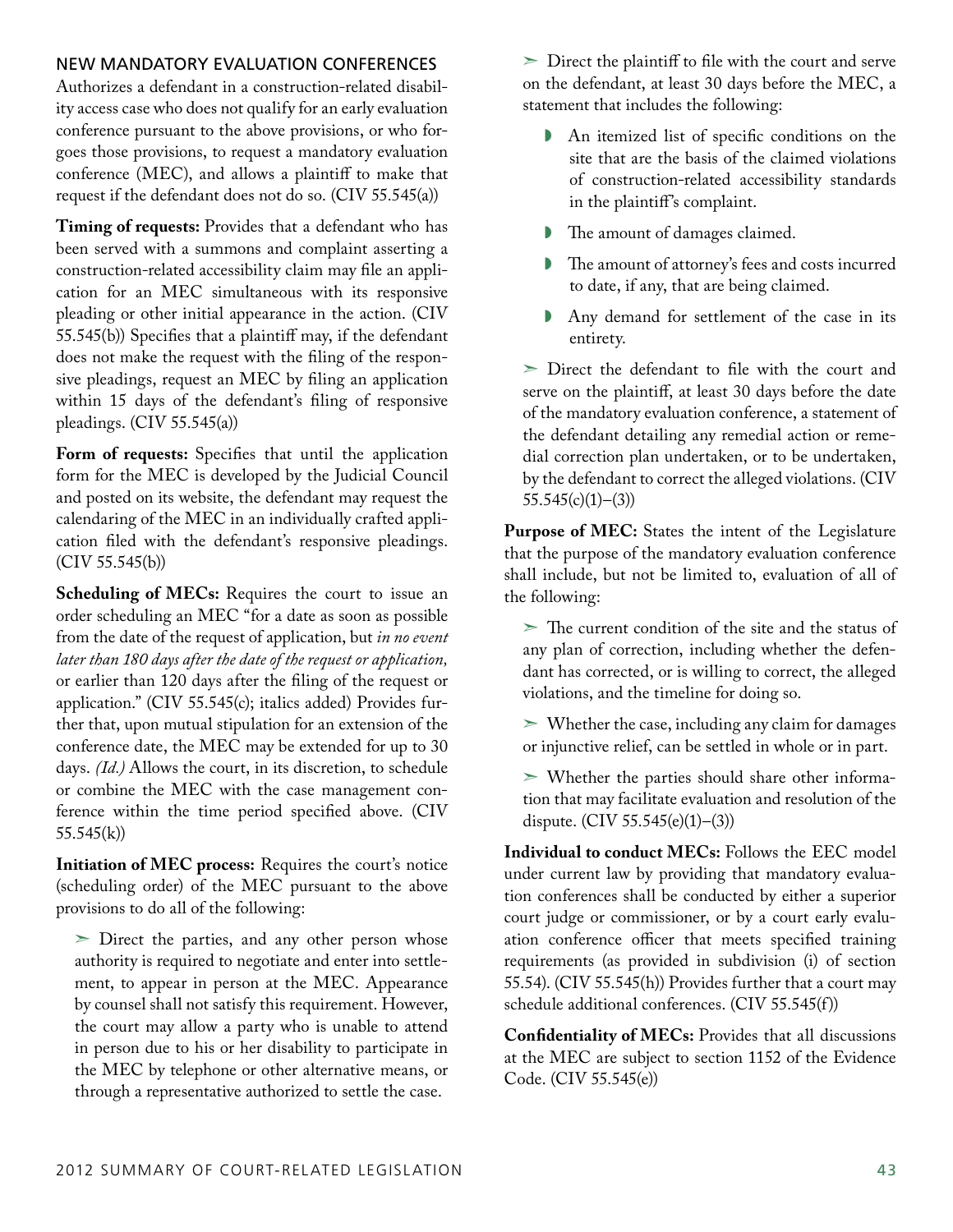**Sanctions:** Provides that a party failing to comply with any court order is subject to court sanction at the court's discretion. (CIV 55.545(d))

**Public prosecutors exemption:** Provides that the provisions governing MECs shall not apply to any action brought by the Attorney General, or any district attorney, city attorney, or county counsel. (CIV 55.545*(l)*)

**Operative date:** Specifies that the provisions governing MECs shall apply only to claims filed on or after January 1, 2013, and shall not affect any complaints filed before that date. (CIV 55.545(m))

## Reduction of statutory damages

Reduces a defendant's minimum liability for statutory damages in a construction-related accessibility claim against a place of public accommodation from \$4,000 to \$1,000 for each unintentional offense if the defendant has corrected all construction-related violations that are the basis of the claim within 60 days of being served with the complaint and other specified conditions concerning inspections of the property apply.  $(CIV 55.56(f)(1))$ 

Reduces a small business defendant's minimum liability from \$4,000 to \$2,000 for each unintentional offense if the defendant has corrected all construction-related violations that are the basis of the claim within 30 days of being served with the complaint and the defendant meets the specified provisions defining a small business. (CIV  $55.56(f)(2)$ 

## Determination of liability for multiple claims

Requires the court, in assessing liability in any action alleging multiple claims for the same construction-related accessibility violation on different particular occasions, to consider the reasonableness of the plaintiff's conduct in making multiple visits to the site in light of the plaintiff's obligation, if any, to mitigate damages. (CIV 55.56(h); see also uncodified language in section 25(a) of SB 1186).

## Judicial Council requirements

Requires the Judicial Council to:

 $>$  On or before July 1, 2013, update the form that may be used by attorneys to comply with the requirements for the written advisory notice that must accompany any demand letter or complaint sent to or served upon a defendant or potential defendant. (CIV 55.3(c))

➣ By January 1, 2013, prepare and post on its Internet website instructions and a form for use by specified defendants to file an application for a stay and early evaluation conference, a form for the court's notice of stay and early evaluation conference, and any other forms appropriate to implement the provisions relating to EECs. (CIV 55.54(l)(1)) (Current forms and instructions exist, but they do not provide for the new categories of eligible defendants.)

➣ Prepare and post on its Internet website instructions and a form for a party to use to file an application for a mandatory evaluation conference and a form for the court's notice of the mandatory evaluation conference. (CIV 55.545(j)(1)) [NOTE: Until the MEC forms are adopted by the Judicial Council, a party and the court may use individually crafted applications and orders that comply with the requirements of that section. *(Id.)*]

IMPACT ON COURT: Advise judges, research attorneys and court staff of the new pleading and verification requirements and the provisions qualifying additional defendants to apply for an EEC, specifying a new time frame for scheduling an EEC, providing for reduced statutory damages, and addressing multiple claim abuse. Also advise of the new MEC process, including time frames and required contents of the court's notice. Note that MECs may be conducted by a commissioner or court evaluation conference officer, or by a judge.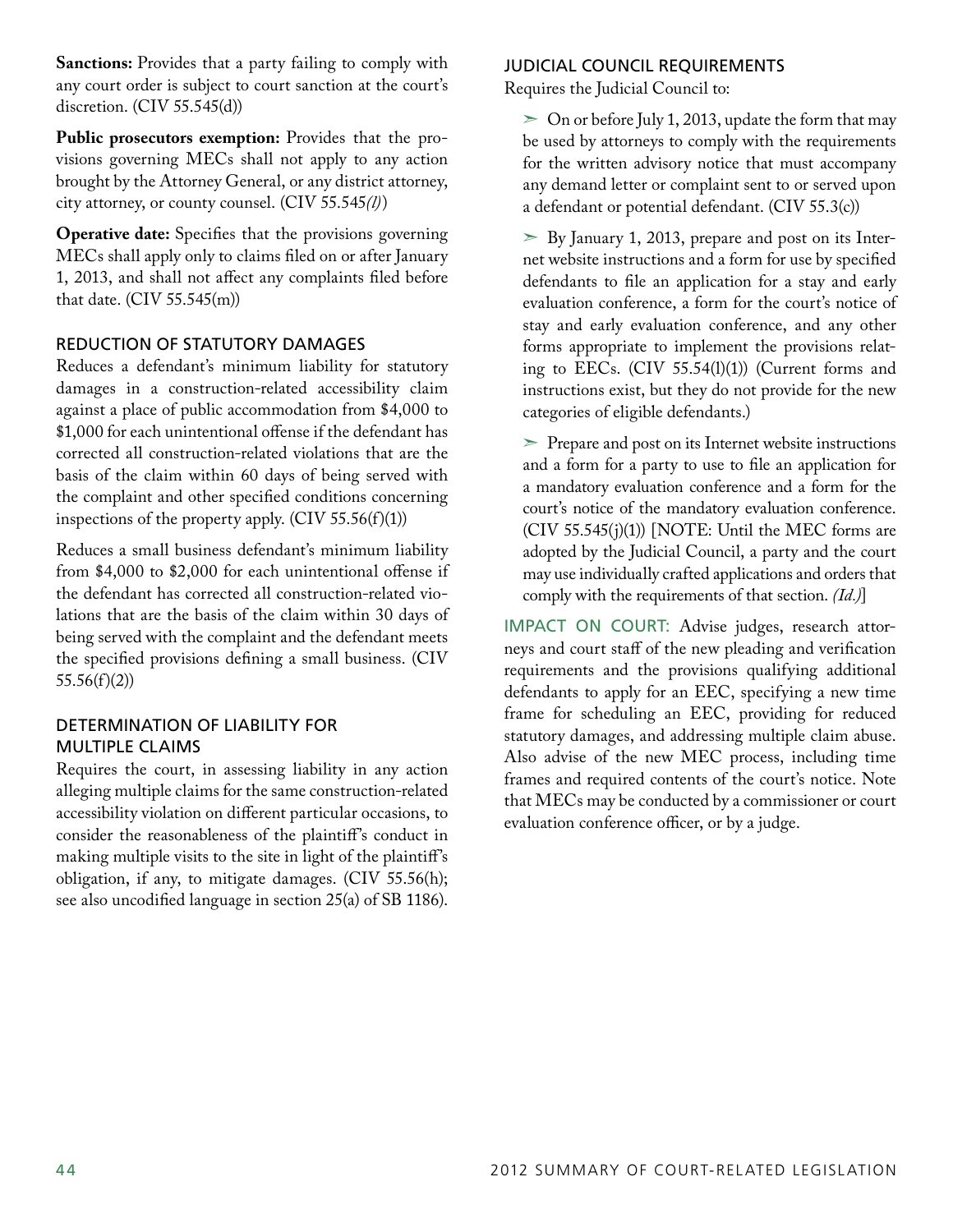## **APPENDIX F**

## **SB 1303 (Simitian), CH. 735** *Effective/Operative Date: January 1, 2013* Vehicles: automated traffic enforcement systems

Summary Description of New Law: Revises procedures that local jurisdictions must follow when installing and operating automated traffic enforcement systems (red light cameras). Requires signs identifying the presence of an automated traffic enforcement system to be posted within 200 feet of the intersection where the system is operating. Declares the printed representation of computer-generated information, video, or photographic images stored in an automated traffic enforcement system to not be an out-of-court hearsay statement for evidentiary purposes. Requires the government agency operating the system and the manufacturer or supplier of the system to submit annual reports to the Judicial Council of data collected by the system. Sets specific noticing and form requirements for citations issued as a result of an automated traffic enforcement system violation.

## Automated traffic enforcement systems—signage

Requires local jurisdictions to post signs within 200 feet of intersections equipped with an automated traffic enforcement system. Signs must clearly indicate the system's presence and be visible to traffic approaching from all directions. For systems in place prior to January 1, 2013, requires such signs to be posted no later than January 1, 2014. (VEH 21455.5(a)(1))

## Operation of automated traffic enforcement systems

Requires the governmental agency operating a red light camera, among other things, (1) to develop uniform guidelines for screening and issuing violations and for processing storage of confidential information, and to ensure compliance with the guidelines no later than January 1, 2014, for systems installed as of January 1, 2013; and (2) prior to installing an automated traffic enforcement system after January 1, 2013, to make and adopt a finding of fact establishing that the system is needed at a specific location for reasons related to safety. (VEH 21455.5(c))

Requires a manufacturer or supplier that operates an automated traffic enforcement system, in cooperation with the governmental agency, to submit an annual report to the Judicial Council that includes, but is not limited to, the following: (1) the number of alleged violations captured by the systems they operate; (2) the number of citations issued by a law enforcement agency based on information collected from the automated traffic enforcement system; (3) the number of violations that involved traveling straight through the intersection, turning right, and turning left; (4) the number and percentage of citations that are dismissed by the court; and (5) the number of traffic collisions at each intersection that occurred prior to and after the installation of the automated traffic enforcement system. (VEH 21455.5(i))

## Noticing violations

Allows the citing peace officer or qualified employee of a law enforcement agency, in the interest of justice, to recommend to the magistrate or judge that the citation or notice be dismissed. If the magistrate or judge makes a finding that there are grounds for dismissal, the finding shall be entered on the record and the infraction dismissed. (VEH 40518 (b)(1))

Requires a notice to appear to also contain the methods by which the registered owner of the vehicle or the alleged violator may view and discuss with the issuing agency the evidence used to substantiate the violation and the contact information of the issuing agency. Prohibits a manufacturer or supplier of an automated traffic enforcement system or the governmental agency operating the system from altering the notice to appear or any other form approved by the Judicial Council. Provides that if a form is found to be materially altered, the citation may be dismissed. (VEH 40518(b)(2), 40518(d))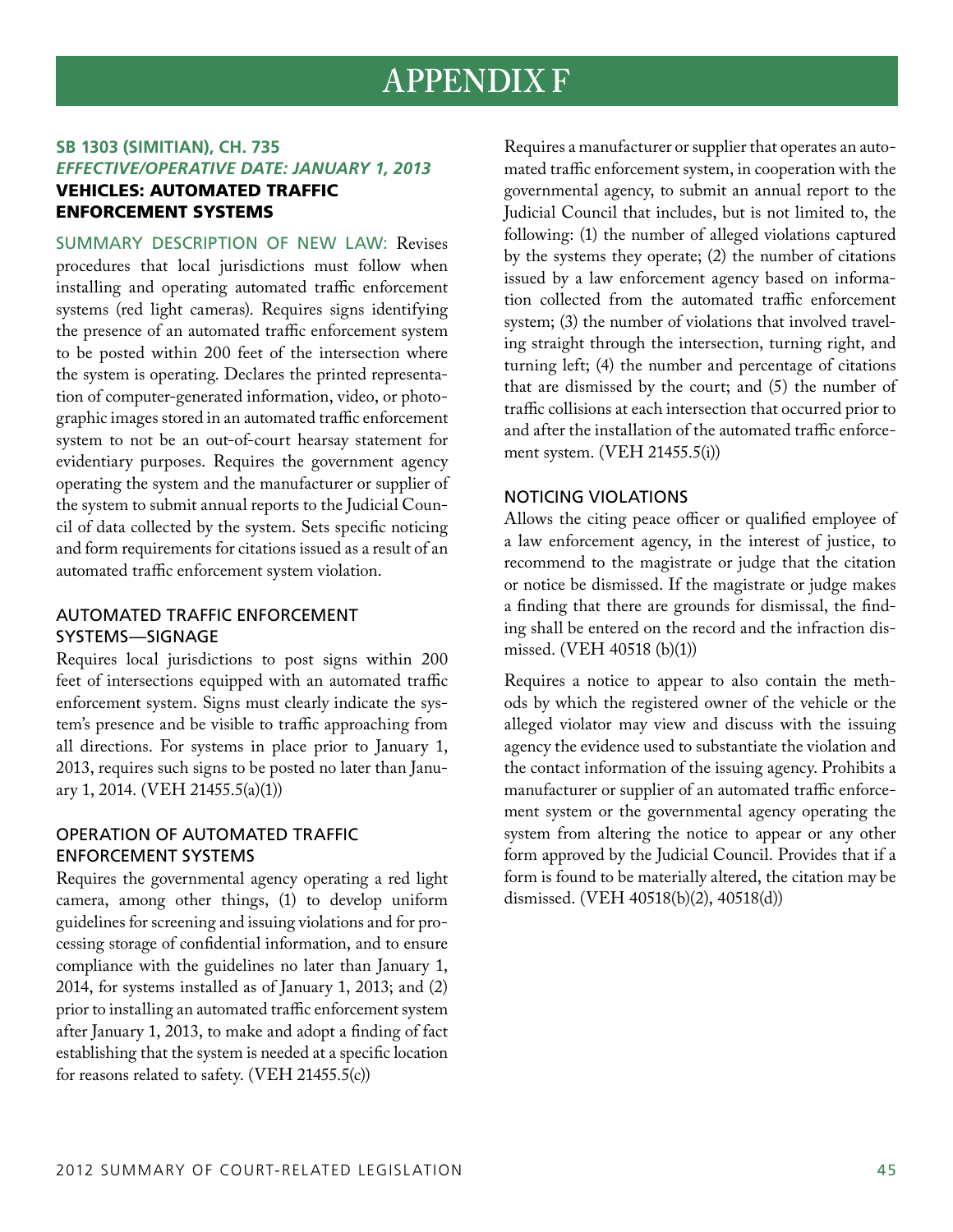## Printed representation of an automated traffic enforcement system

Clarifies that the printed representation of computergenerated information, video, or photographic images stored by an automated traffic enforcement system is presumed to be an accurate representation and does not constitute an out-of-court hearsay statement by a declarant under the Evidence Code. (VEH 21455.5(e); EVID 1552(b), 1553(b))

IMPACT ON COURT: No significant impact on the court directly. Allows law enforcement to recommend that a citation be dismissed and the court to dismiss the case based on the recommendation. Provides clarification that the video and pictures are not hearsay statements. This will provide the judges and court staff with specific information to provide to a defendant who disagrees with the photo–red light process.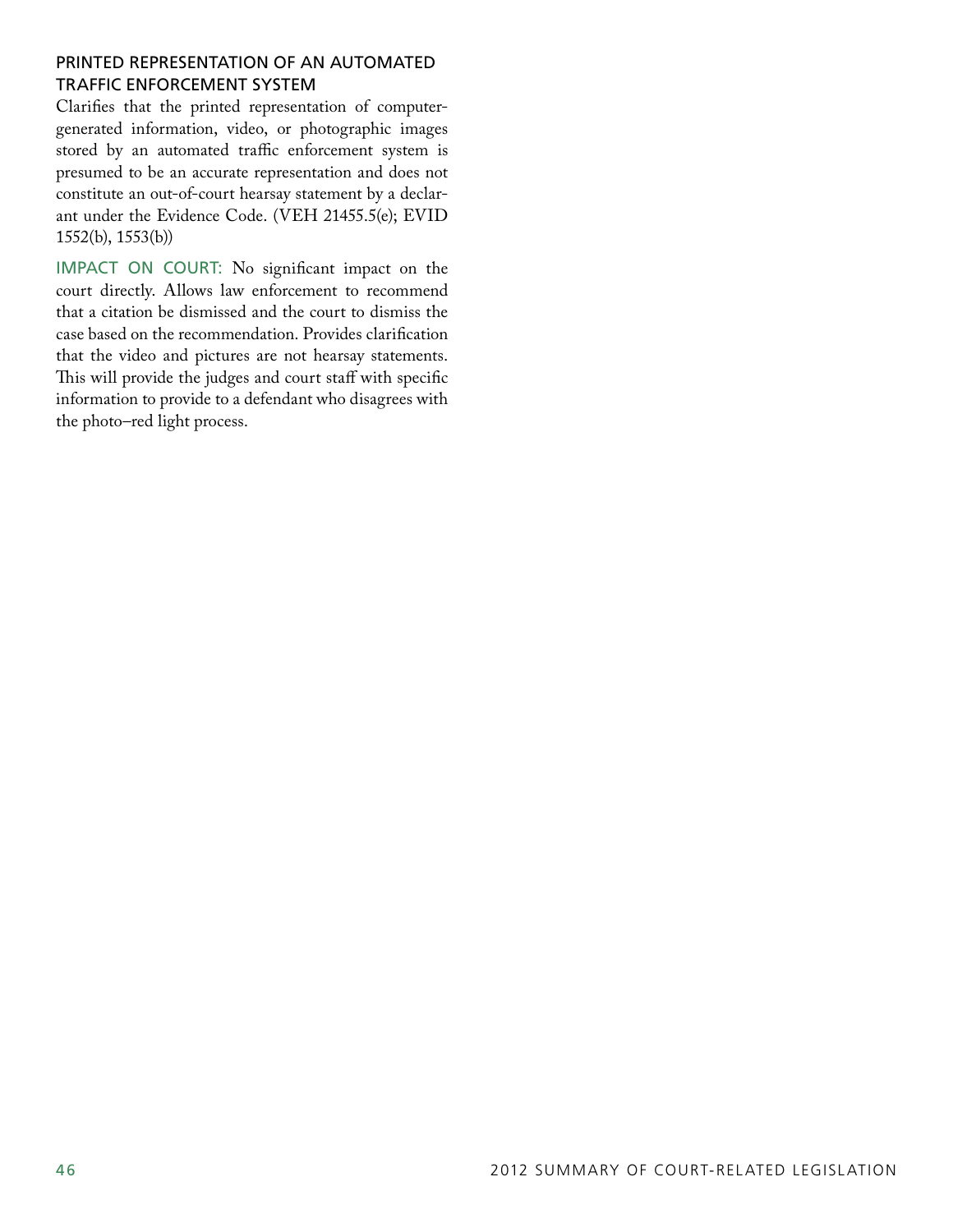## **APPENDIX G**

## **New AND Expanded Crimes**

| <b>BILL NUMBER,</b><br><b>EFFECTIVE DATE, AND TITLE</b>   | <b>CODE SECTION(S)</b>     | <b>SUMMARY DESCRIPTION OF NEW LAW</b>                                                                                                                                                                                                                                                                                                                                                             |
|-----------------------------------------------------------|----------------------------|---------------------------------------------------------------------------------------------------------------------------------------------------------------------------------------------------------------------------------------------------------------------------------------------------------------------------------------------------------------------------------------------------|
| AB 40 (Yamada), CH. 659                                   | W&I 15610.67, 15630, 15631 | Expands the requirements for mandated reporters to report                                                                                                                                                                                                                                                                                                                                         |
| <b>Effective/Operative Date:</b><br>January 1, 2013       |                            | physical or financial abuse of an elder or dependent adult in<br>a long-term care facility to require oral and written reporting<br>within 2 to 24 hours of the suspected abuse, depending on                                                                                                                                                                                                     |
| <b>Elder and dependent</b><br>adult abuse: reporting      |                            | whether the suspected abuse results in bodily injury.<br>(W&I 15630(b))                                                                                                                                                                                                                                                                                                                           |
| AB 45 (Hill), CH. 461                                     | PUC 5384.1; VEH 40000.20   | Known as the "Passenger Charter-party Carriers' Act," this                                                                                                                                                                                                                                                                                                                                        |
| <b>Effective/Operative Date:</b>                          |                            | bill creates new crimes as follows:                                                                                                                                                                                                                                                                                                                                                               |
| January 1, 2013<br><b>Charter-party carriers</b>          |                            | DRIVER INFORMED OF ALCOHOLIC BEVERAGES-PERSONS<br><b>UNDER 21</b>                                                                                                                                                                                                                                                                                                                                 |
| of passengers:<br>alcoholic beverages: open<br>containers |                            | If the driver is informed or learns that alcoholic beverages<br>will be served or transported in the passenger compart-<br>ment and a member of the party is under 21 years of age,<br>the failure by the driver to do any of the following is a<br>misdemeanor:                                                                                                                                  |
|                                                           |                            | $\geq$ To commence or continue transport without a designee<br>who is 25 years of age or older present, unless the person<br>who is under 21 years of age is accompanied by a parent or<br>guardian.                                                                                                                                                                                              |
|                                                           |                            | $\geq$ To commence transport without obtaining the<br>designee's signature or initials on a specified form. (PUC<br>5384.1(b)(4)                                                                                                                                                                                                                                                                  |
|                                                           |                            | $\geq$ To commence transport without the designee verifying<br>to the driver that the designee has checked the identifica-<br>tions of all passengers to determine who is under 21 years<br>of age and read the specified statement to each member of<br>the party who is under 21 years of age. (PUC 5384.1(b)(7))                                                                               |
|                                                           |                            | $\geq$ To not terminate the trip and return the chartering party<br>to the place of origin if informed by the designee or, if<br>present, a parent or guardian, that a person under 21 years<br>of age is consuming or has consumed alcoholic beverages<br>or if otherwise learning that a person under 21 years of age<br>is consuming or has consumed alcoholic beverages. (PUC<br>5384.1(e)(1) |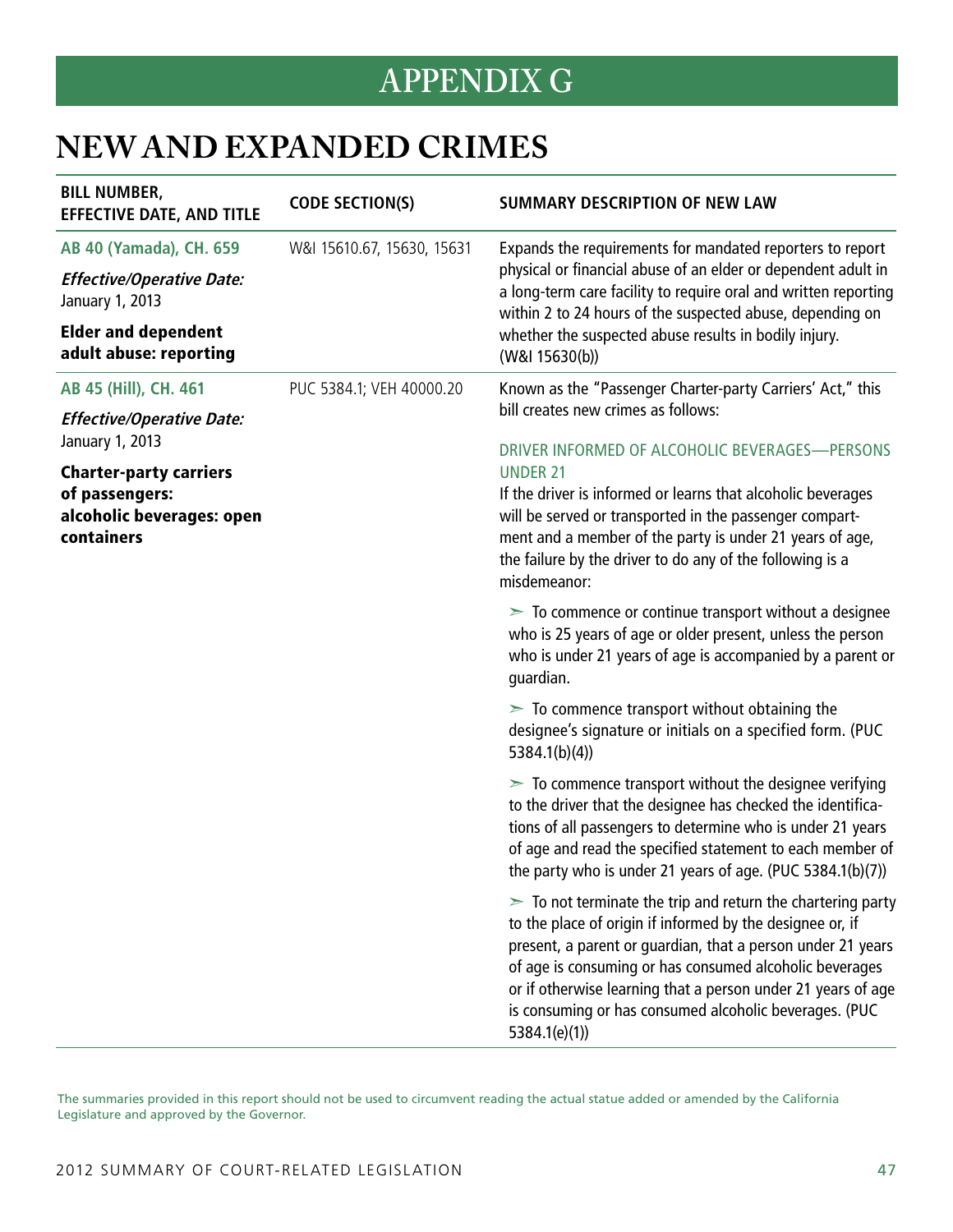| <b>BILL NUMBER,</b><br><b>EFFECTIVE DATE, AND TITLE</b> | <b>CODE SECTION(S)</b> | <b>SUMMARY DESCRIPTION OF NEW LAW</b>                                                                                                                                                                                                                                                                                                         |
|---------------------------------------------------------|------------------------|-----------------------------------------------------------------------------------------------------------------------------------------------------------------------------------------------------------------------------------------------------------------------------------------------------------------------------------------------|
| AB 45 (Hill), CH. 461 (cont'd)                          |                        | DRIVER INFORMED OF ALCOHOLIC BEVERAGES-<br><b>NO PERSONS UNDER 21</b><br>If the driver is informed or learns that alcoholic beverages<br>will be served or transported in the passenger compart-<br>ment and is informed that no member of the party is under<br>21 years of age, the failure to do any of the following is a<br>misdemeanor: |
|                                                         |                        | $\geq$ To take reasonable steps to verify the age of any<br>passenger reasonably believed to be under 21 years of age.                                                                                                                                                                                                                        |
|                                                         |                        | $\geq$ To commence transport if a party member is under<br>21 years of age, unless all alcoholic beverages are<br>removed and locked in the vehicle trunk or other locked<br>compartment.                                                                                                                                                     |
|                                                         |                        | $\geq$ To not terminate the trip and return the chartering<br>party to the place of origin if the driver learns that a per-<br>son under 21 years of age is consuming or has consumed<br>alcoholic beverages. (PUC 5384.1(e)(2))                                                                                                              |
|                                                         |                        | DRIVER NOT INFORMED OF ALCOHOLIC BEVERAGES<br>If the driver is informed or learns that one or more members<br>of the party are under 21 years of age and is informed that<br>no alcoholic beverages will be served or transported in the<br>passenger compartment, the failure to do any of the follow-<br>ing is a misdemeanor:              |
|                                                         |                        | $\geq$ To take reasonable steps to verify that no alcoholic<br>beverages were brought into the vehicle if the driver<br>reasonably believes that alcoholic beverages were brought<br>into the vehicle.                                                                                                                                        |
|                                                         |                        | $\geq$ To commence or continue transport if the driver<br>learns that alcoholic beverages were brought into the<br>vehicle, unless all alcoholic beverages are removed and<br>locked in the vehicle trunk or other locked compartment.<br>(PUC 5384.1(e)(3))                                                                                  |
|                                                         |                        | <b>FAILURE BY THE DESIGNEE</b><br>A failure by the designee to do any of the following is a<br>misdemeanor:                                                                                                                                                                                                                                   |
|                                                         |                        | $\geq$ To check the identifications of all passengers to<br>determine who is under 21 years of age.                                                                                                                                                                                                                                           |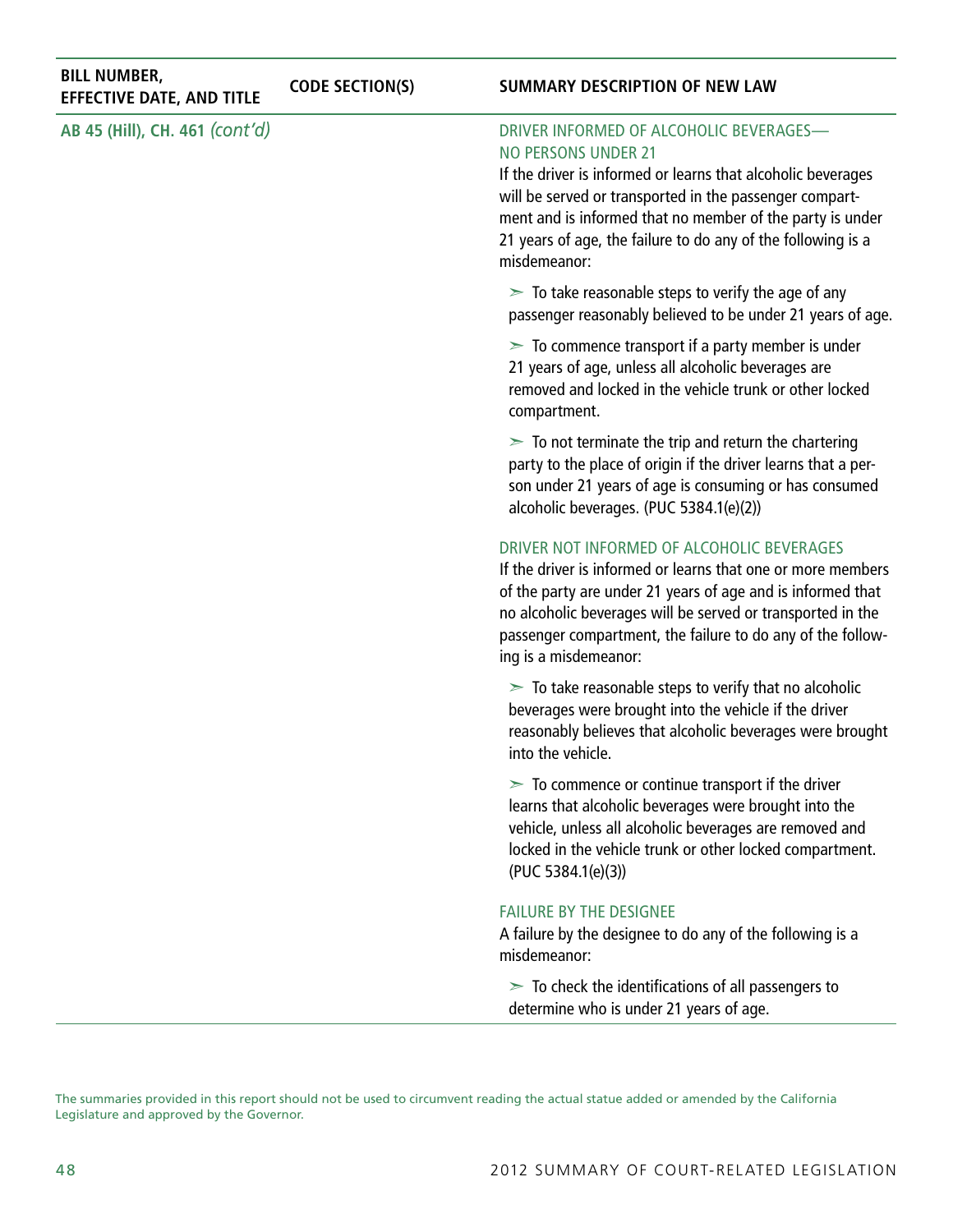| <b>BILL NUMBER,</b><br><b>EFFECTIVE DATE, AND TITLE</b> | <b>CODE SECTION(S)</b> | <b>SUMMARY DESCRIPTION OF NEW LAW</b>                                                                                                                                                                                                                                                                                                                                                                                                        |
|---------------------------------------------------------|------------------------|----------------------------------------------------------------------------------------------------------------------------------------------------------------------------------------------------------------------------------------------------------------------------------------------------------------------------------------------------------------------------------------------------------------------------------------------|
| AB 45 (Hill), CH. 461 (cont'd)                          |                        | $\geq$ To read the statement specified in paragraph (7) of<br>subdivision (b) of section 5384.1 of the Public Utilities Code<br>to each passenger in the party who is under 21 years of<br>age.                                                                                                                                                                                                                                              |
|                                                         |                        | $\geq$ To notify the driver of the vehicle if, at any time during<br>the trip, a passenger in the designee's party who is under<br>21 years of age is consuming or has consumed alcoholic<br>beverages.                                                                                                                                                                                                                                      |
|                                                         |                        | $\geq$ Upon termination of a trip because of the consumption<br>of alcoholic beverages by a person under 21 years of age,<br>to safely return any person under 21 years of age who is a<br>member of the designee's party to his or her home, to take<br>him or her to a location reasonably believed to be safer<br>than his or her home, or to entrust him or her into the care<br>of his or her parent or legal guardian. (PUC 5384.1(f)) |
|                                                         |                        | FAILURE OF PARENT OR GUARDIAN TO NOTIFY DRIVER<br>When present, the failure of a parent or guardian to notify<br>the driver when a member of the party who is under 21<br>years of age and for whom the parent or guardian is respon-<br>sible is consuming or has consumed alcoholic beverages<br>during the provision of transportation services is guilty of a<br>misdemeanor. (PUC 5384.1(g))                                            |
|                                                         |                        | <b>MULTIPLE VIOLATIONS</b><br>Provides that a third or subsequent violation of VEH 23225<br>or VEH 23223 by a driver of any vehicle used to provide<br>transportation services, operating under a valid certificate<br>or permit pursuant to the Passenger Charter-party Carriers'<br>Act (chapter 8 (commencing with § 5351) of division 2 of the<br>Public Utilities Code), is a misdemeanor. (VEH 40000.20)                               |
| <b>AB 137 (Portantino), CH. 436</b>                     | INS 10123.81           | Requires individual or group policies of disability insurance                                                                                                                                                                                                                                                                                                                                                                                |
| <b>Effective/Operative Date:</b><br>January 1, 2013     |                        | or self-insured employee welfare benefit plans to provide<br>coverage for mammographies for screening or diagnostic<br>purposes upon appropriate referrals, including from nurse-                                                                                                                                                                                                                                                            |
| <b>Health-care coverage:</b><br>mammographies           |                        | midwife practitioners and participating physician assistants,<br>for mammography screening or related diagnostic services.<br>Makes the willful violation of these terms a misdemeanor.                                                                                                                                                                                                                                                      |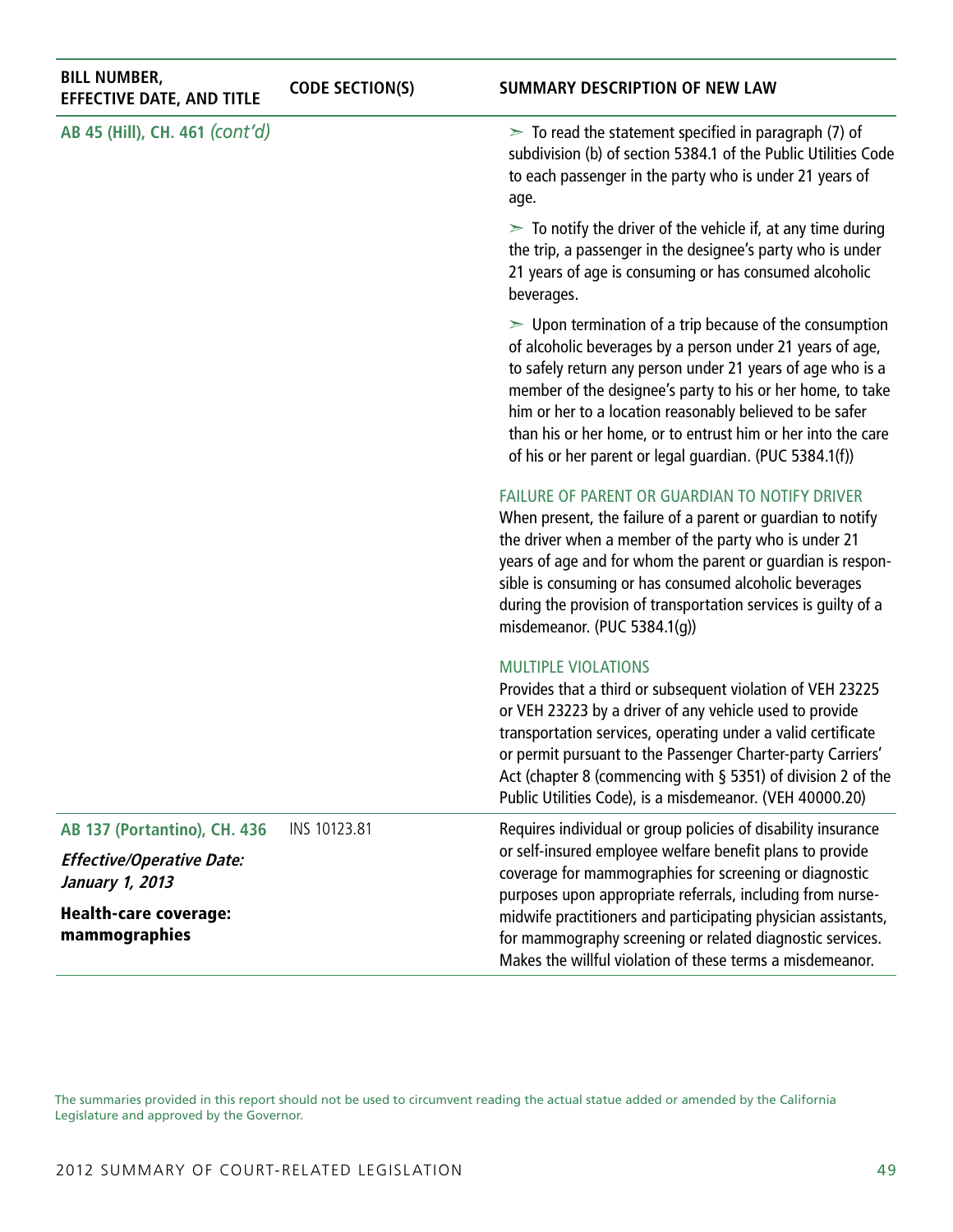| <b>BILL NUMBER,</b><br><b>EFFECTIVE DATE, AND TITLE</b>                                                                                   | <b>CODE SECTION(S)</b> | <b>SUMMARY DESCRIPTION OF NEW LAW</b>                                                                                                                                                                                                                                                                                                                                                                                                                                                |
|-------------------------------------------------------------------------------------------------------------------------------------------|------------------------|--------------------------------------------------------------------------------------------------------------------------------------------------------------------------------------------------------------------------------------------------------------------------------------------------------------------------------------------------------------------------------------------------------------------------------------------------------------------------------------|
| AB 861 (Hill), CH. 464                                                                                                                    | PUC 746, 2110, 2111    |                                                                                                                                                                                                                                                                                                                                                                                                                                                                                      |
| <b>Effective/Operative Date:</b><br>January 1, 2013                                                                                       |                        | In a case in which a penalty has not otherwise been pro-<br>vided, increases the maximum penalty for employees of                                                                                                                                                                                                                                                                                                                                                                    |
| <b>Public Utilities Act:</b><br>remedies for violation: gas<br>and electrical corporation<br>executive officer<br>compensation incentives |                        | public utilities who violate any provision of the California<br>Constitution or any ruling of the Public Utilities Commis-<br>sion to \$5,000, or imprisonment in a county jail not exceed-<br>ing one year, or both fine and imprisonment. Increases the<br>maximum penalty for any person or corporation not associ-<br>ated with a public utility found guilty of the aforementioned<br>offenses to a penalty of not less than \$500, nor more than<br>\$50,000 for each offense. |
| AB 1162 (Chesbro), CH. 590                                                                                                                | F&G 2016, 12013.3,     | Specifies the punishment for any person who is convicted of                                                                                                                                                                                                                                                                                                                                                                                                                          |
| <b>Effective/Operative Date:</b><br>January 1, 2013                                                                                       | 12013.5, 12154         | any of the following violations involving a trophy deer, elk,<br>antelope, or bighorn sheep shall be a fine of not less than<br>\$5,000, nor more than \$40,000, and where the violation                                                                                                                                                                                                                                                                                             |
| <b>Wildlife: poaching</b>                                                                                                                 |                        | involved a wild turkey, a fine of not less than \$2,000, nor<br>more than \$5,000, or imprisonment in the county jail for not<br>more than one year, or both that fine and imprisonment:                                                                                                                                                                                                                                                                                             |
|                                                                                                                                           |                        | $\ge$ Section 2001, if the person took an animal outside the<br>established season.                                                                                                                                                                                                                                                                                                                                                                                                  |
|                                                                                                                                           |                        | $\ge$ Section 2005.                                                                                                                                                                                                                                                                                                                                                                                                                                                                  |
|                                                                                                                                           |                        | $\ge$ Section 257.5 of Title 14 of the California Code of<br>Regulations.                                                                                                                                                                                                                                                                                                                                                                                                            |
|                                                                                                                                           |                        | $\ge$ Section 4304.                                                                                                                                                                                                                                                                                                                                                                                                                                                                  |
|                                                                                                                                           |                        | $\ge$ Section 4330.                                                                                                                                                                                                                                                                                                                                                                                                                                                                  |
|                                                                                                                                           |                        | $\ge$ Section 1054.2, if the person failed to procure the<br>required license or tag prior to taking a deer, elk, antelope,<br>or bighorn sheep.                                                                                                                                                                                                                                                                                                                                     |
|                                                                                                                                           |                        | All revenue from fines imposed pursuant to F&G 12013.3 for<br>deer, elk, antelope, and bighorn sheep violations shall be<br>deposited in the Big Game Management Account established<br>in F&G 3953.                                                                                                                                                                                                                                                                                 |
|                                                                                                                                           |                        | Provides that any person convicted of violating the Fish and<br>Game Code while using a signal-emitting device in conjunc-<br>tion with the taking of bear for the purpose of selling or<br>trafficking in bear parts shall be subject to a fine of \$10,000<br>per bear part. All revenue from fines imposed pursuant to<br>this section shall be deposited in the Big Game Management<br>Account.                                                                                  |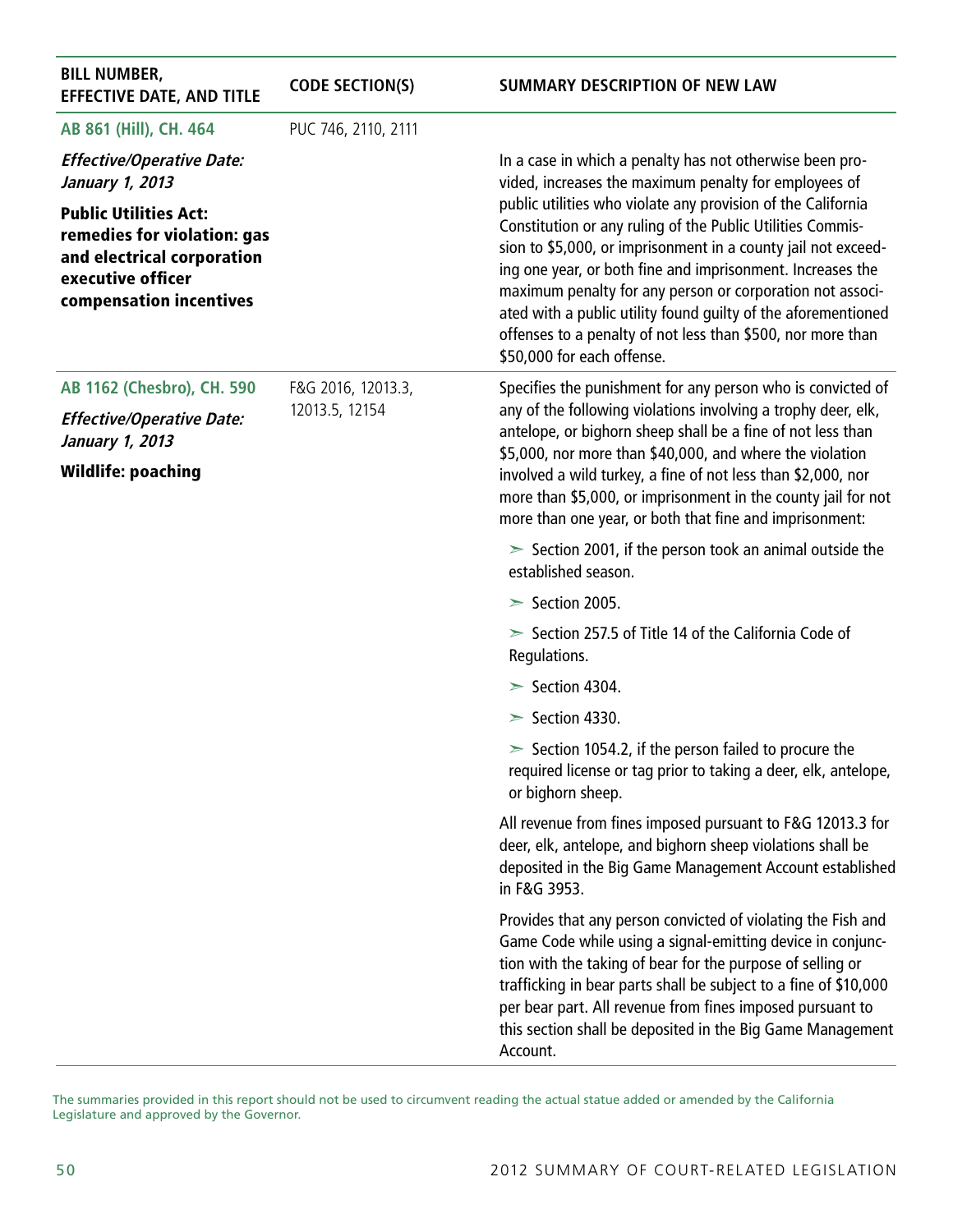| <b>BILL NUMBER,</b><br><b>EFFECTIVE DATE, AND TITLE</b>    | <b>CODE SECTION(S)</b>   | <b>SUMMARY DESCRIPTION OF NEW LAW</b>                                                                                                                                                                                                                                 |  |
|------------------------------------------------------------|--------------------------|-----------------------------------------------------------------------------------------------------------------------------------------------------------------------------------------------------------------------------------------------------------------------|--|
| AB 1181 (Butler), CH. 662                                  | B&P 12512                | Makes it a misdemeanor to compute the price per                                                                                                                                                                                                                       |  |
| <b>Effective/Operative Date:</b><br>January 1, 2013        |                          | commodity according to a price per unit of measure that is<br>less than the highest applicable price per unit of measure<br>that is represented by the purchaser to the seller, or, where                                                                             |  |
| <b>Weights and measures</b>                                |                          | applicable, less than the price per unit that is established by<br>law, in statute, or by regulation.                                                                                                                                                                 |  |
| AB 1225 (Committee on<br><b>Veterans Affairs), CH. 774</b> | H&S 8122 et seq.         | Makes the sale of veterans' commemorative property in<br>cemeteries, except in cases where the superior court grants                                                                                                                                                  |  |
| <b>Effective/Operative Date:</b><br>January 1, 2013        |                          | permission, a misdemeanor punishable by a fine not less<br>than \$100 or more than \$1,000, or by imprisonment in a<br>county jail for not less than 10 days and 6 months, or by                                                                                      |  |
| <b>Cemeteries: veteran's</b><br>commemorative property     |                          | both that fine and imprisonment.                                                                                                                                                                                                                                      |  |
| AB 1432 (Mitchell), CH. 805                                | <b>PEN 273j</b>          | Makes the failure by a parent or guardian to notify a public                                                                                                                                                                                                          |  |
| <b>Effective/Operative Date:</b><br>January 1, 2013        |                          | safety agency within 24 hours that a child under age 14 is<br>dead or missing a misdemeanor, punishable by imprisonment<br>in a county jail for not more than one year, or by a fine not                                                                              |  |
| <b>Children: notification of</b><br>death, disappearance   |                          | exceeding \$100, or by both that fine and imprisonment.                                                                                                                                                                                                               |  |
| AB 1434 (Feuer), CH. 519                                   | PEN 11165.7              | Adds to the list of mandated reporters under the Child Abuse                                                                                                                                                                                                          |  |
| <b>Effective/Operative Date:</b><br>January 1, 2013        |                          | and Neglect Reporting Act employees and administrators of a<br>public or private postsecondary institution, whose duties bring<br>the administrator or employee into contact with children on a                                                                       |  |
| <b>Child abuse reporting:</b><br>mandated reporters        |                          | regular basis or who supervise those whose duties bring them<br>into contact with children on a regular basis, as to child abuse<br>or neglect occurring on that institution's premises or at an offi-<br>cial activity of, or program conducted by, the institution. |  |
| AB 1435 (Dickinson), CH. 520                               | PEN 11165.7              | Adds athletic coaches, athletic administrators, and athletic                                                                                                                                                                                                          |  |
| <b>Effective/Operative Date:</b><br>January 1, 2013        |                          | directors employed by any public or private school that<br>maintains any combination of instruction from kindergarten<br>to grade 12 to the list of mandated reporters under the Child                                                                                |  |
| <b>Child abuse reporting:</b><br>athletic personnel        |                          | Abuse and Neglect Reporting Act.                                                                                                                                                                                                                                      |  |
| AB 1436 (Feuer), CH. 497                                   | ELEC 2107, 2170 et seq., | Provides that any fraud committed within the newly created                                                                                                                                                                                                            |  |
| <b>Effective/Operative Date:</b><br>January 1, 2013        | 14310, 18001             | conditional voter registration process under Elections Code<br>article 4.5 is a crime punishable by imprisonment in the<br>county jail for up to one year, or a fine up to \$25,000, or by                                                                            |  |
| <b>Voter registration</b>                                  |                          | both fine and imprisonment. (ELEC 2173(a))                                                                                                                                                                                                                            |  |
|                                                            |                          | In addition to the criminal penalties, a person who commits<br>fraud in the execution of a conditional voter registration shall<br>be subject to a civil fine of an amount up to \$25,000.<br>(ELEC 2173(b))                                                          |  |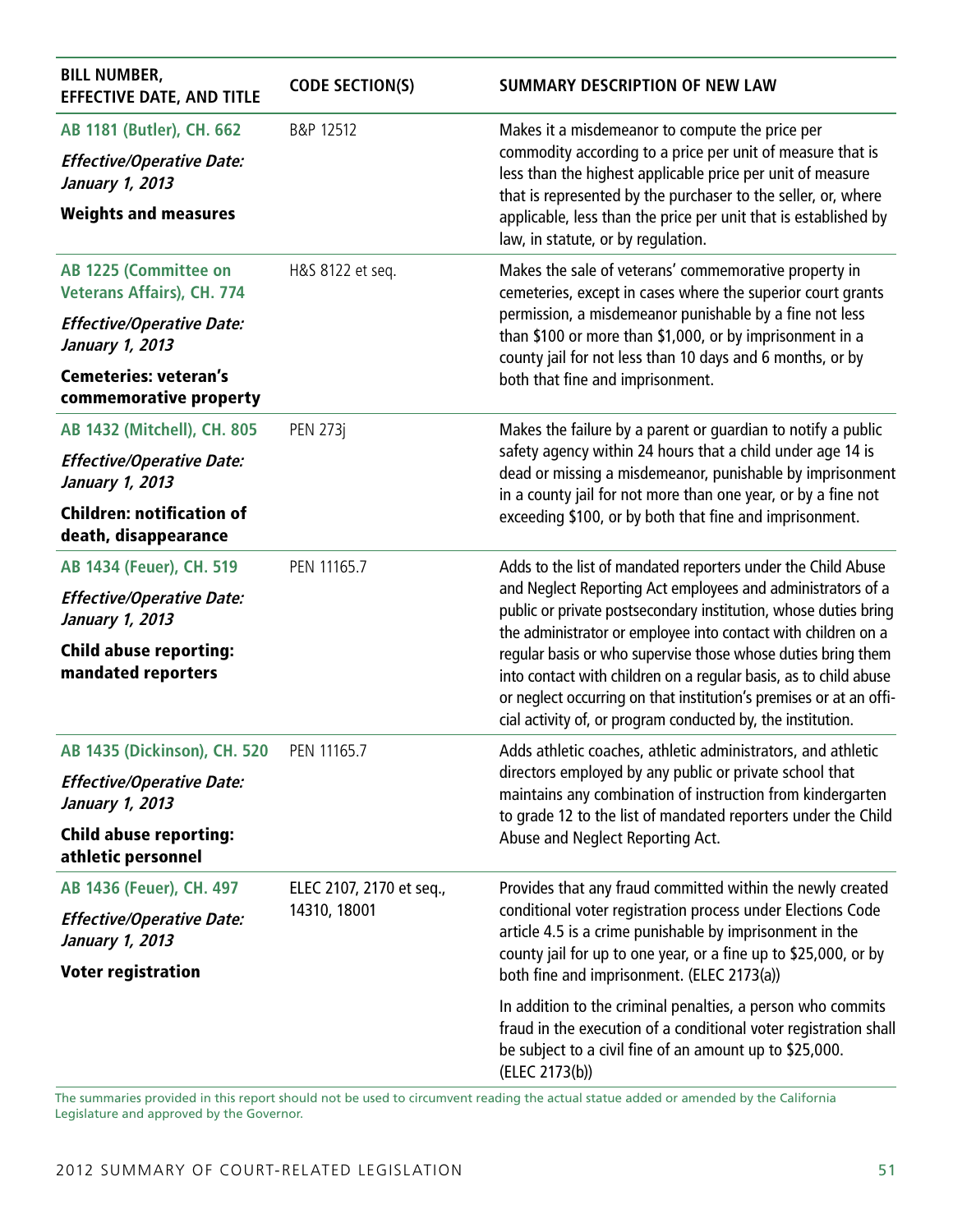| <b>BILL NUMBER,</b><br><b>EFFECTIVE DATE, AND TITLE</b> | <b>CODE SECTION(S)</b>                                                                                               | <b>SUMMARY DESCRIPTION OF NEW LAW</b>                                                                                                                                                                                                                                                                                                                                                                                                                                                                                                                                                                                                                                                                                                                                                                                     |
|---------------------------------------------------------|----------------------------------------------------------------------------------------------------------------------|---------------------------------------------------------------------------------------------------------------------------------------------------------------------------------------------------------------------------------------------------------------------------------------------------------------------------------------------------------------------------------------------------------------------------------------------------------------------------------------------------------------------------------------------------------------------------------------------------------------------------------------------------------------------------------------------------------------------------------------------------------------------------------------------------------------------------|
| AB 1447 (Feuer), CH. 740                                | CIV 1795.51, 2983.37;                                                                                                | Creates the legal framework for buy-here-pay-here auto<br>dealers, as defined. Prohibits the use of electronic tracking<br>technology to obtain or record the location of the vehicle<br>unless the buyer is expressly made aware of the exis-<br>tence and use of the technology and the buyer's consent is<br>obtained in addition to other limitations. The buy-here-pay-<br>here dealer shall not require the buyer to make payments to<br>the seller in person, exclusive of the down payment. If the<br>buyer tenders timely payment of a deferred down payment,<br>the dealer shall not repossess the vehicle or impose any<br>other charges or penalties on the grounds that the payment<br>was not made in person. A violation of this section is a mis-<br>demeanor punishable by a fine not exceeding \$1,000. |
| <b>Effective/Operative Date:</b><br>January 1, 2013     | VEH 241, 241.1                                                                                                       |                                                                                                                                                                                                                                                                                                                                                                                                                                                                                                                                                                                                                                                                                                                                                                                                                           |
| <b>Automobile sales finance:</b><br>sellers             |                                                                                                                      |                                                                                                                                                                                                                                                                                                                                                                                                                                                                                                                                                                                                                                                                                                                                                                                                                           |
| AB 1527 (Portantino),<br><b>CH. 700</b>                 | B&P 7574.14, 7582.2;<br>PEN 626.92, 16505, 16520,<br>16750, 16850, 17295,<br>26322.5, 26390, 26391,<br>26400 et seq. | Creates new exemptions and offenses for existing handgun<br>restrictions, including:                                                                                                                                                                                                                                                                                                                                                                                                                                                                                                                                                                                                                                                                                                                                      |
| <b>Effective/Operative Date:</b><br>January 1, 2013     |                                                                                                                      | $\geq$ Exempts authorized security guards from the crime of<br>possessing a firearm in a school zone. (PEN 626.92(c))                                                                                                                                                                                                                                                                                                                                                                                                                                                                                                                                                                                                                                                                                                     |
| <b>Firearms</b>                                         |                                                                                                                      | $\geq$ Exempts authorized honorably retired peace officers<br>from the crime of possessing a firearm in a school zone.<br>(PEN 626.92(d))                                                                                                                                                                                                                                                                                                                                                                                                                                                                                                                                                                                                                                                                                 |
|                                                         |                                                                                                                      | $\geq$ Authorizes licensed hunters to openly carry an unloaded<br>handgun while training a dog for legally sanctioned<br>hunting. (PEN 26366.5(a))                                                                                                                                                                                                                                                                                                                                                                                                                                                                                                                                                                                                                                                                        |
|                                                         |                                                                                                                      | $\geq$ Authorizes persons in compliance with specified<br>provisions to openly carry an unloaded handgun in an<br>airport. (PEN 26390)                                                                                                                                                                                                                                                                                                                                                                                                                                                                                                                                                                                                                                                                                    |
|                                                         |                                                                                                                      | $\triangleright$ Makes it a misdemeanor, subject to exemptions, to<br>carry an unloaded firearm in a vehicle in an unincorpo-<br>rated city, punishable by imprisonment in a county jail not<br>exceeding one year, or by a fine not to exceed \$1,000, or<br>by both that fine and imprisonment. (PEN 26400(b))                                                                                                                                                                                                                                                                                                                                                                                                                                                                                                          |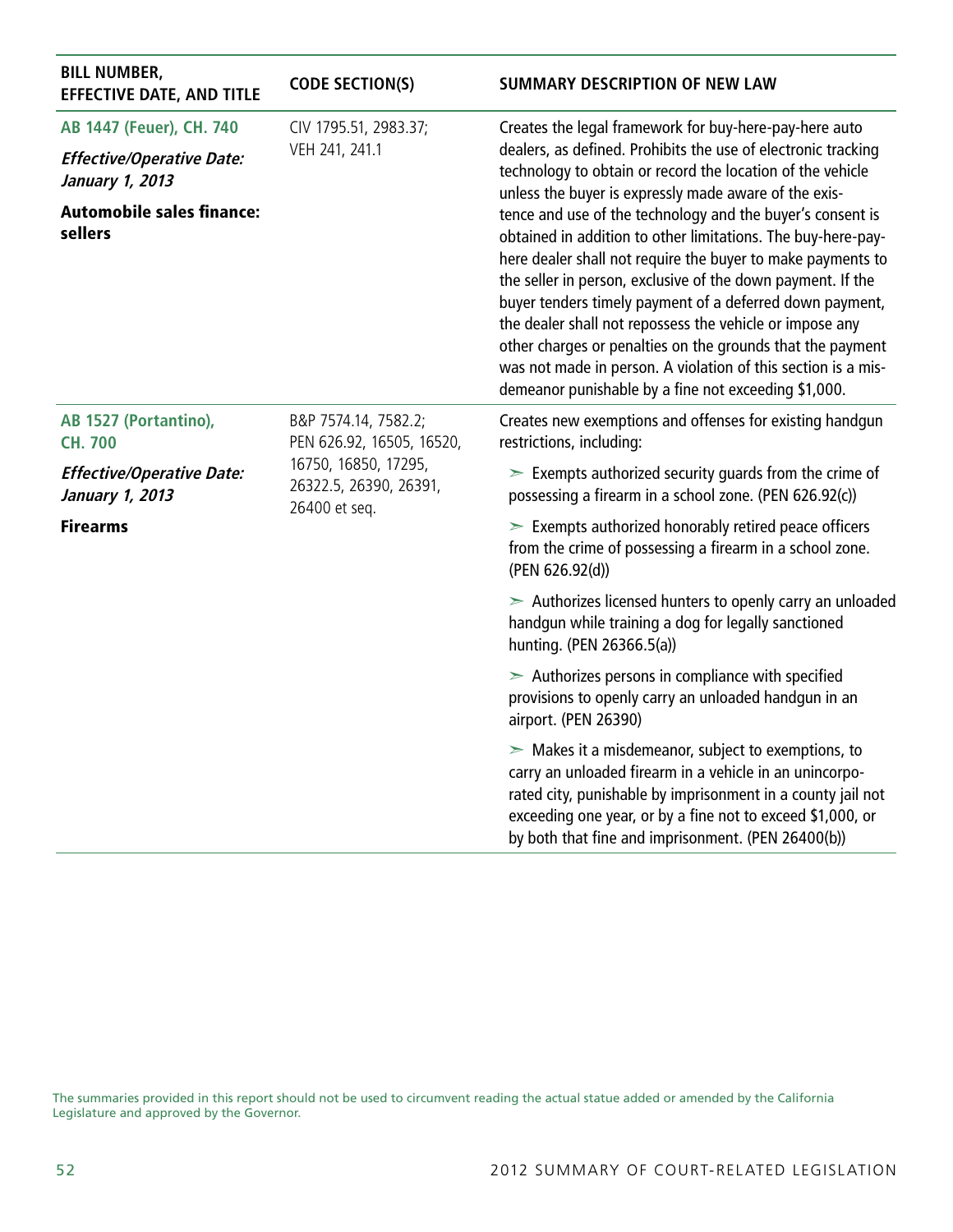| <b>BILL NUMBER,</b><br><b>EFFECTIVE DATE, AND TITLE</b>                        | <b>CODE SECTION(S)</b>         | SUMMARY DESCRIPTION OF NEW LAW                                                                                                                                                                                                                                                                                                                                                                                                                                                                                                                                                                  |  |
|--------------------------------------------------------------------------------|--------------------------------|-------------------------------------------------------------------------------------------------------------------------------------------------------------------------------------------------------------------------------------------------------------------------------------------------------------------------------------------------------------------------------------------------------------------------------------------------------------------------------------------------------------------------------------------------------------------------------------------------|--|
| AB 1581 (Wieckowski),<br><b>CH. 633</b>                                        | B&P 17537.15                   | Creates an infraction punishable, exclusively, by a fine not to<br>exceed \$250 for a provider or vendor of floral or ornamental<br>products or services to misrepresent the geographic location<br>of its business by listing a local telephone number in any<br>advertisement or listing, unless the advertisement or listing<br>identifies the true physical address, including the city, of<br>the provider's or vendor's business, or by listing a fictitious<br>business name or an assumed business name in any adver-<br>tisement or listing if both of the following criteria are met: |  |
| <b>Effective/Operative Date:</b><br>January 1, 2013                            |                                |                                                                                                                                                                                                                                                                                                                                                                                                                                                                                                                                                                                                 |  |
| <b>Advertising: business</b><br>location representations:<br>floral businesses |                                |                                                                                                                                                                                                                                                                                                                                                                                                                                                                                                                                                                                                 |  |
|                                                                                |                                | $\geq$ The name of the business misrepresents the provider's<br>or vendor's geographic location; and                                                                                                                                                                                                                                                                                                                                                                                                                                                                                            |  |
|                                                                                |                                | $\geq$ The advertisement or listing does not identify the<br>true physical address, including the city and state, of the<br>provider's or vendor's business.                                                                                                                                                                                                                                                                                                                                                                                                                                    |  |
| AB 1595 (Cook), CH. 165                                                        | VEH 500, 38012,<br>38600-38604 | Defines "recreational off-highway vehicle" (VEH 500) and<br>makes a violation of any of the following an infraction:                                                                                                                                                                                                                                                                                                                                                                                                                                                                            |  |
| <b>Effective/Operative Date:</b><br>January 1, 2013                            |                                | $\ge$ Includes "recreational off-highway vehicle" among the                                                                                                                                                                                                                                                                                                                                                                                                                                                                                                                                     |  |
| <b>Vehicles: recreational off-</b><br>highway vehicles                         |                                | class of vehicles for which identification is required.<br>(VEH 38012)                                                                                                                                                                                                                                                                                                                                                                                                                                                                                                                          |  |
|                                                                                |                                | $\triangleright$ Requires the operator of a recreational off-highway<br>vehicle to be at least 16 years old or directly supervised by<br>a parent, guardian, or authorized adult. (VEH 38600)                                                                                                                                                                                                                                                                                                                                                                                                   |  |
|                                                                                |                                | $\triangleright$ Requires the operator and any passenger of a recre-<br>ational off-highway vehicle to wear a helmet meeting<br>specified requirements. (VEH 38601)                                                                                                                                                                                                                                                                                                                                                                                                                             |  |
|                                                                                |                                | $\triangleright$ Requires the operator and any passenger of a rec-<br>reational off-highway vehicle to wear a seatbelt and a<br>shoulder belt, or a safety harness when the vehicle is in<br>motion. (VEH 38602)                                                                                                                                                                                                                                                                                                                                                                                |  |
|                                                                                |                                | $\triangleright$ Requires that passengers of any recreational<br>off-highway vehicle utilize a seat designed and provided by<br>the manufacturer for a passenger. (VEH 38603)                                                                                                                                                                                                                                                                                                                                                                                                                   |  |
|                                                                                |                                | $\triangleright$ Makes it a violation to operate a recreational<br>off-highway vehicle with a passenger unless the passenger<br>conforms to proper seating and other safety requirements,<br>as defined. (VEH 38604)                                                                                                                                                                                                                                                                                                                                                                            |  |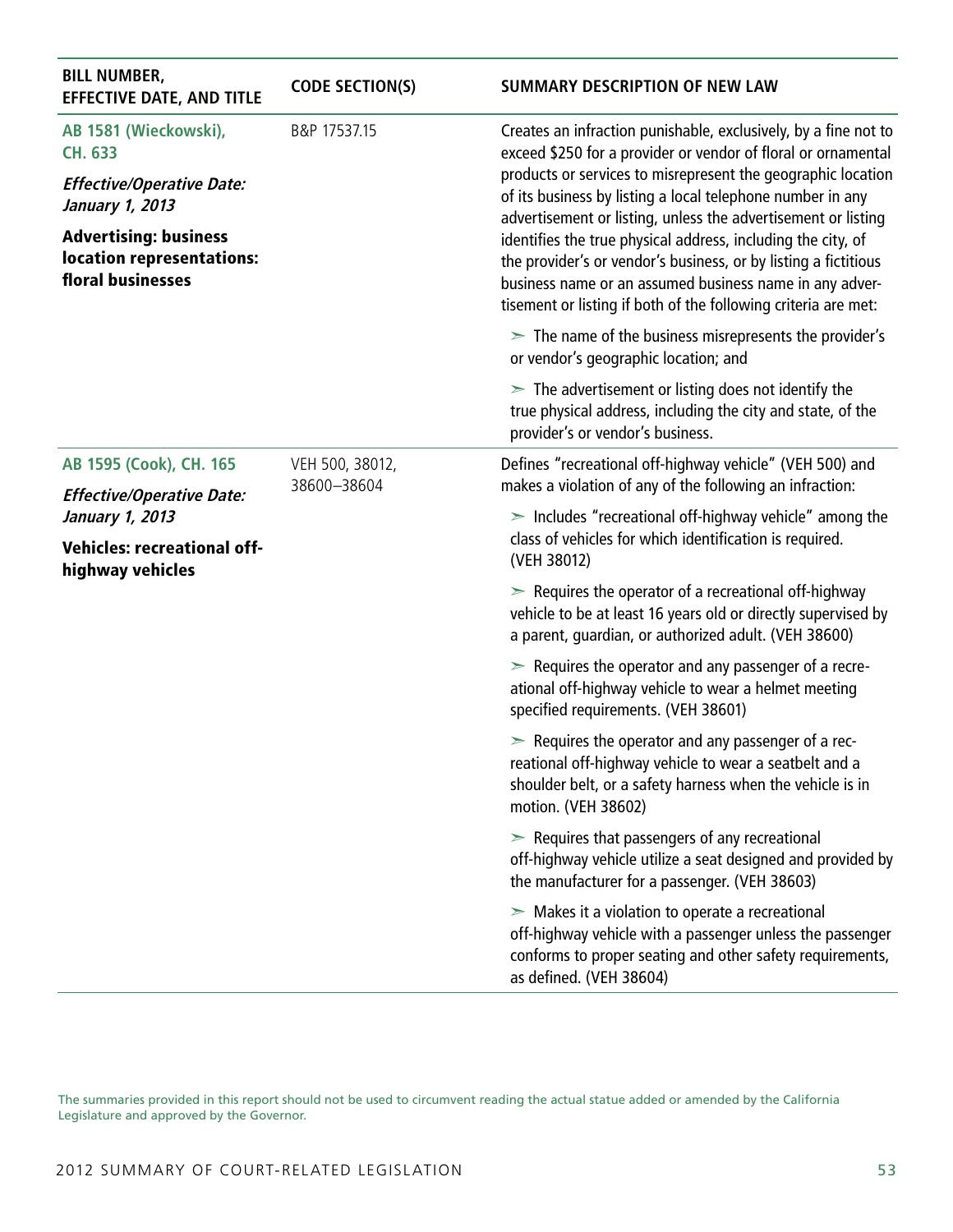| <b>BILL NUMBER,</b><br><b>EFFECTIVE DATE, AND TITLE</b> | <b>CODE SECTION(S)</b>    | <b>SUMMARY DESCRIPTION OF NEW LAW</b>                                                                                                                                                                                                                                                                                                                                                          |  |
|---------------------------------------------------------|---------------------------|------------------------------------------------------------------------------------------------------------------------------------------------------------------------------------------------------------------------------------------------------------------------------------------------------------------------------------------------------------------------------------------------|--|
| AB 1713 (Campos), CH. 517                               | PEN 11165.7, 11166        | For purposes of the Child Abuse and Neglect Reporting Act,                                                                                                                                                                                                                                                                                                                                     |  |
| <b>Effective/Operative Date:</b><br>January 1, 2013     |                           | this bill expands the definition of a "mandated reporter" to<br>include commercial film, and photographic print and image<br>processors. (PEN 11165.7(a)(43) & 11166(e))                                                                                                                                                                                                                       |  |
| <b>Child abuse reporting</b>                            |                           |                                                                                                                                                                                                                                                                                                                                                                                                |  |
| AB 1817 (Atkins), CH. 521                               | PEN 11165.7, 11166, 11172 | This bill adds commercial computer technicians as mandated                                                                                                                                                                                                                                                                                                                                     |  |
| <b>Effective/Operative Date:</b><br>January 1, 2013     |                           | child abuse and neglect reporters in Penal Code section<br>11165.7(a)(43). This would include an "image" processor, and<br>expressly include any person "who prepares, publishes, pro-                                                                                                                                                                                                         |  |
| <b>Child abuse reporting</b>                            |                           | duces, develops, duplicates, or prints any representation of<br>information, data, or an image, including, but not limited to,<br>any film, filmstrip, photograph, negative, slide, photocopy,<br>videotape, video laser disk, computer hardware, computer<br>software, computer floppy disk, data storage medium, CD-<br>ROM, computer-generated equipment, or computer-gener-<br>ated image" |  |
| AB 1854 (Brownley), CH. 97                              | <b>VEH 27317</b>          | Redefines the misdemeanor of tampering with a vehicle's                                                                                                                                                                                                                                                                                                                                        |  |
| <b>Effective/Operative Date:</b><br>January 1, 2013     |                           | computer system or supplemental inflatable restraint system<br>(airbag) for compensation, punishable by a fine of up to<br>\$5,000 or by imprisonment in a county jail for up to one                                                                                                                                                                                                           |  |
| <b>Vehicles: inflatable</b><br>restraint systems        |                           | year, or both the fine and imprisonment.                                                                                                                                                                                                                                                                                                                                                       |  |
| AB 1950 (Davis), CH. 569                                | B&P 10085.6, 10130;       | $\geq$ Extends indefinitely criminal penalties for a licensee<br>who is a natural person or corporation to require advance<br>payment, collateral, or power of attorney from a borrower<br>until after the licensee has fully performed on the                                                                                                                                                 |  |
| <b>Effective/Operative Date:</b><br>January 1, 2013     | CIV 2944.7; PEN 802       |                                                                                                                                                                                                                                                                                                                                                                                                |  |
| <b>Prohibited business</b>                              |                           | borrower's loan modification contract. (B&P 10085.6)                                                                                                                                                                                                                                                                                                                                           |  |
| practices: enforcement                                  |                           | $\triangleright$ Makes it unlawful for a person to engage in the act<br>of mortgage brokerage within the state without having<br>obtained a real estate license endorsement. (B&P 10130)                                                                                                                                                                                                       |  |
|                                                         |                           | $\triangleright$ Makes conforming changes in the Civil Code.<br>(CIV 2944.7)                                                                                                                                                                                                                                                                                                                   |  |
|                                                         |                           | $\geq$ Establishes the tolling date for violations as within three<br>years after discovery of the commission of the offense,<br>or within three years after the completion of the offense,<br>whichever is later. (PEN 802)                                                                                                                                                                   |  |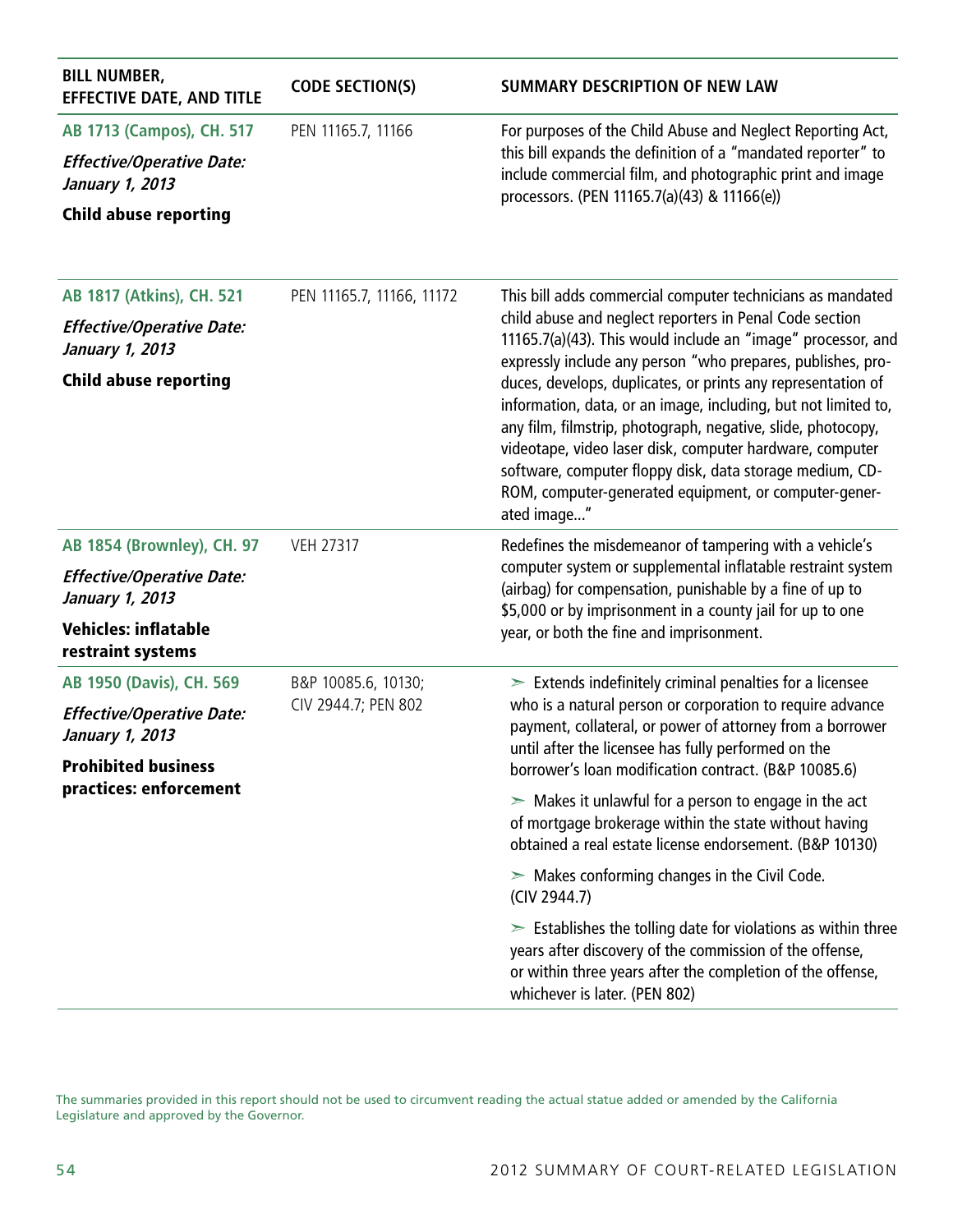| <b>BILL NUMBER,</b><br><b>EFFECTIVE DATE, AND TITLE</b>       | <b>CODE SECTION(S)</b>   | <b>SUMMARY DESCRIPTION OF NEW LAW</b>                                                                                                                                                                                                                                                                                                                                        |
|---------------------------------------------------------------|--------------------------|------------------------------------------------------------------------------------------------------------------------------------------------------------------------------------------------------------------------------------------------------------------------------------------------------------------------------------------------------------------------------|
| AB 2029 (Ammiano), CH. 747                                    | PEN 1299 et seq.         | Provides that failure to comply with the regulations for bail                                                                                                                                                                                                                                                                                                                |
| <b>Effective/Operative Date:</b><br>January 1, 2013           |                          | fugitive recovery persons is a misdemeanor punishable by<br>a fine of \$5,000 or by imprisonment in a county jail not to<br>exceed one year, or by both that imprisonment and fine.                                                                                                                                                                                          |
| <b>Bail Fugitive Recovery</b><br><b>Persons Act</b>           |                          | (PEN 1299.11)                                                                                                                                                                                                                                                                                                                                                                |
| AB 2247 (Lowenthal), CH. 750 PEN 640; PUC 99580               |                          | $\geq$ Adds peddling of any goods, merchandise, property                                                                                                                                                                                                                                                                                                                     |
| <b>Effective/Operative Date:</b><br>January 1, 2013           |                          | or services" to the list of prohibited activities in list of<br>offenses punishable as an infraction. (PEN 640)                                                                                                                                                                                                                                                              |
| <b>Public transportation:</b><br>offenses                     |                          | $\triangleright$ Makes conforming changes to Public Utilities Code.<br>(PUC 99580)                                                                                                                                                                                                                                                                                           |
| AB 2378 (Huber), CH. 303                                      | F&A 19306, 19440, 19447; | $\geq$ Expands the time period for which written records must                                                                                                                                                                                                                                                                                                                |
| <b>Effective/Operative Date:</b><br>January 1, 2013           | VEH 2462, 2468, 2478     | be maintained from one to two years, a violation of which<br>is a misdemeanor. (F&A 19306)                                                                                                                                                                                                                                                                                   |
| <b>Rendering: enforcement</b>                                 |                          | $\ge$ Increases the fine for a violation of this section, from<br>not more than \$1,000, to not more than \$5,000, unless the<br>violation is committed with the intent to defraud, in which<br>case the fine shall not exceed \$15,000. (F&A 19440)                                                                                                                         |
|                                                               |                          | $\geq$ Increases the ceiling for a possible civil penalty from<br>\$1,000 to \$5,000, and directs the procedure for entering<br>judgment in favor of the department. (F&A 19447)                                                                                                                                                                                             |
|                                                               |                          | $\geq$ Expands the time period for which written records<br>related to the transporter of inedible kitchen grease must<br>be maintained from one to two years. (VEH 2462)                                                                                                                                                                                                    |
|                                                               |                          | $\geq$ Makes violation of the above provision a misdemeanor.<br>(VEH 2468)                                                                                                                                                                                                                                                                                                   |
|                                                               |                          | $\geq$ Increases the fine for a violation of this section, from not<br>more than \$1,000, to not more than \$5,000, unless the viola-<br>tion is committed with the intent to defraud, in which case<br>the fine shall not exceed \$15,000. (VEH 2478)                                                                                                                       |
| AB 2489 (Hall), CH. 702                                       | PEN 19.8; VEH 4464,      | Expands current law by making it illegal operate a vehicle                                                                                                                                                                                                                                                                                                                   |
| <b>Effective/Operative Date:</b><br>January 1, 2013           | 5201, 5201.1             | with a license place obscured by visual means or by an elec-<br>tronic device. (VEH 5201(b)) Clarifies that a person shall not<br>erase the reflective coating of, paint over the reflective coat-<br>ing of, or alter a license plate to avoid visual or electronic<br>capture of the license plate or its characters by state or local<br>law enforcement. (VEH 5201.1(c)) |
| <b>Vehicles: license plates:</b><br>obstruction or alteration |                          |                                                                                                                                                                                                                                                                                                                                                                              |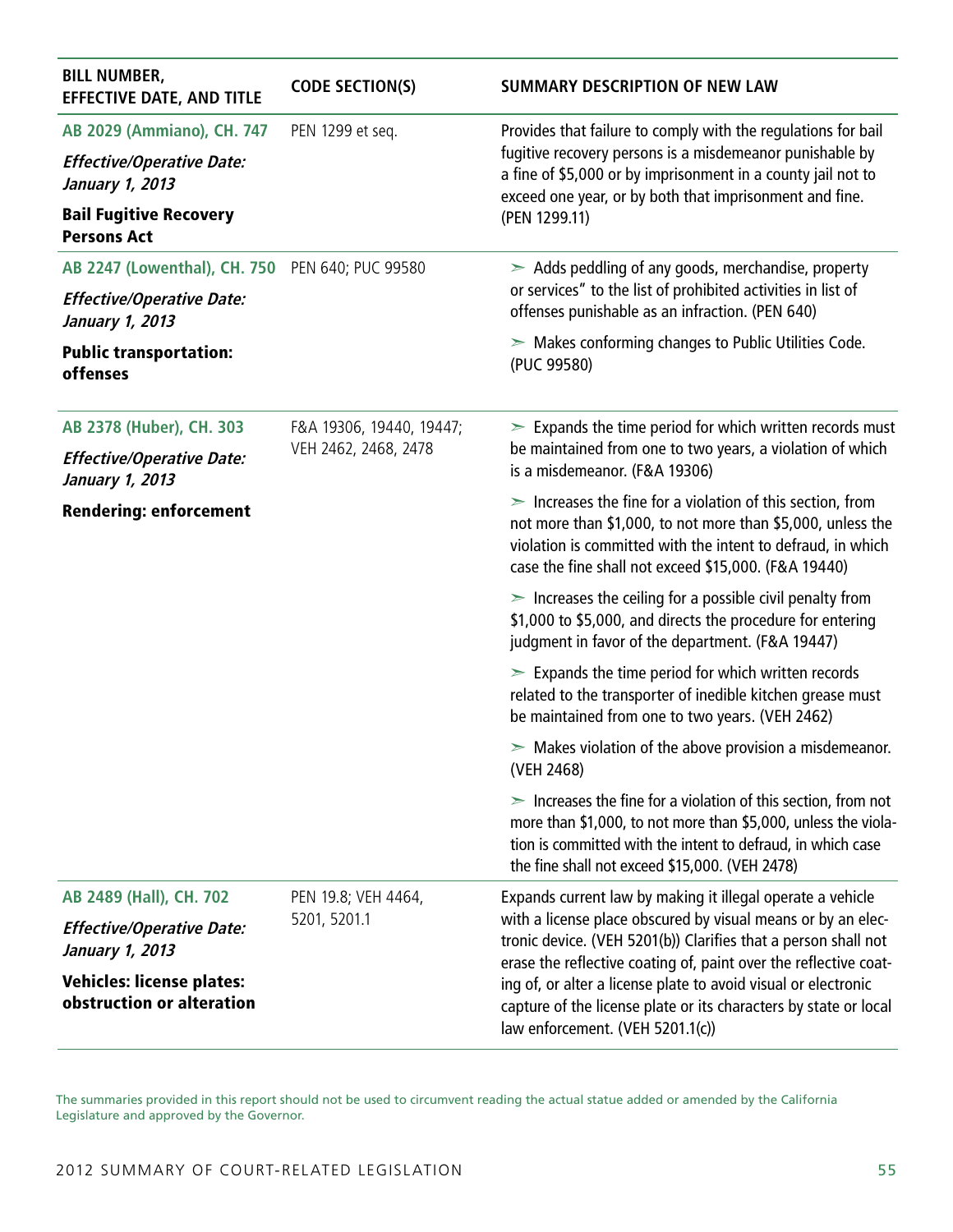| <b>BILL NUMBER,</b><br><b>EFFECTIVE DATE, AND TITLE</b>                     | <b>CODE SECTION(S)</b>  | SUMMARY DESCRIPTION OF NEW LAW                                                                                                                                                                                                                                                                                  |
|-----------------------------------------------------------------------------|-------------------------|-----------------------------------------------------------------------------------------------------------------------------------------------------------------------------------------------------------------------------------------------------------------------------------------------------------------|
| AB 2660 (Solorio), CH. 171                                                  | VEH 26708.7             | Exempts law enforcement vehicles from laws prohibiting                                                                                                                                                                                                                                                          |
| <b>Effective/Operative Date:</b><br>January 1, 2013                         |                         | window tinting on the side or rear windows.                                                                                                                                                                                                                                                                     |
| <b>Vehicles: peace officer</b><br>vehicles: window tinting or<br>glazing    |                         |                                                                                                                                                                                                                                                                                                                 |
| SB 661 (Lieu), CH. 354                                                      | PEN 594.37              | Provides that picketing targeted at a funeral from one hour                                                                                                                                                                                                                                                     |
| <b>Effective/Operative Date:</b><br>January 1, 2013                         |                         | prior to the funeral to one hour after the conclusion of the<br>funeral, except on private property, is punishable by a fine<br>not exceeding \$1,000, imprisonment in a county jail not                                                                                                                        |
| <b>Crime: picketing</b>                                                     |                         | exceeding six months, or both that fine and imprisonment.                                                                                                                                                                                                                                                       |
| SB 1006 (Committee on<br><b>Budget and Fiscal Review),</b><br><b>CH. 32</b> | GOV 76104.7             | Increases the DNA penalty from \$3 for every \$10 of base fine<br>to \$4 for every \$10 of base fine. These funds shall be depos-<br>ited into the county treasury DNA Identification Fund, but                                                                                                                 |
| <b>Effective/Operative Date:</b><br>January 1, 2013                         |                         | 100% of these funds shall be transferred to the State Control-<br>ler at the same time that moneys are transferred pursuant to<br>section 76104.6(b)(2), for deposit into the state's DNA Identifi-                                                                                                             |
| <b>Fees and penalty</b><br>assessments                                      |                         | cation Fund. These funds shall be used to fund the operations<br>of the Department of Justice's forensic laboratories, including<br>the operation of the DNA Fingerprint, Unsolved Crime and<br>Innocence Protection Act, and to facilitate compliance with<br>the requirements of Penal Code section 299.5(e). |
| SB 1221 (Lieu), CH. 595                                                     | F&G 3032, 3960, 3960.2, | Violations of any of the following new provisions of the Fish                                                                                                                                                                                                                                                   |
| <b>Effective/Operative Date:</b>                                            | 3960.4, 3960.6, 4756    | and Game Code is a misdemeanor. This bill:                                                                                                                                                                                                                                                                      |
| January 1, 2013<br><b>Mammals: use of dogs to</b>                           |                         | $\geq$ Establishes "hound tag program" requirements for the<br>use of dogs to pursue mammals. (F&G 3032)                                                                                                                                                                                                        |
| pursue bears and bobcats                                                    |                         | $>$ Makes it unlawful to use dogs to pursue any bear or<br>bobcat at any time. (F&G 3960)                                                                                                                                                                                                                       |
|                                                                             |                         | $\geq$ Establishes specified exceptions for the use of dogs to<br>pursue bears or bobcats on private land. (F&G 3960.2)                                                                                                                                                                                         |
|                                                                             |                         | $\geq$ Allows for the permitting of qualified individuals,<br>educational institutions, governmental agencies, or non-<br>governmental organizations to use dogs to pursue bears or<br>bobcats for the purpose of scientific research, as specified.<br>(F&G 3960.4)                                            |
|                                                                             |                         | $\geq$ Dogs that are guarding or protecting livestock or crops<br>may pursue bears or bobcats limited by the requirement<br>that they remain in reasonable proximity to the livestock or<br>crops being guarded or protected. (F&G 3960.6)                                                                      |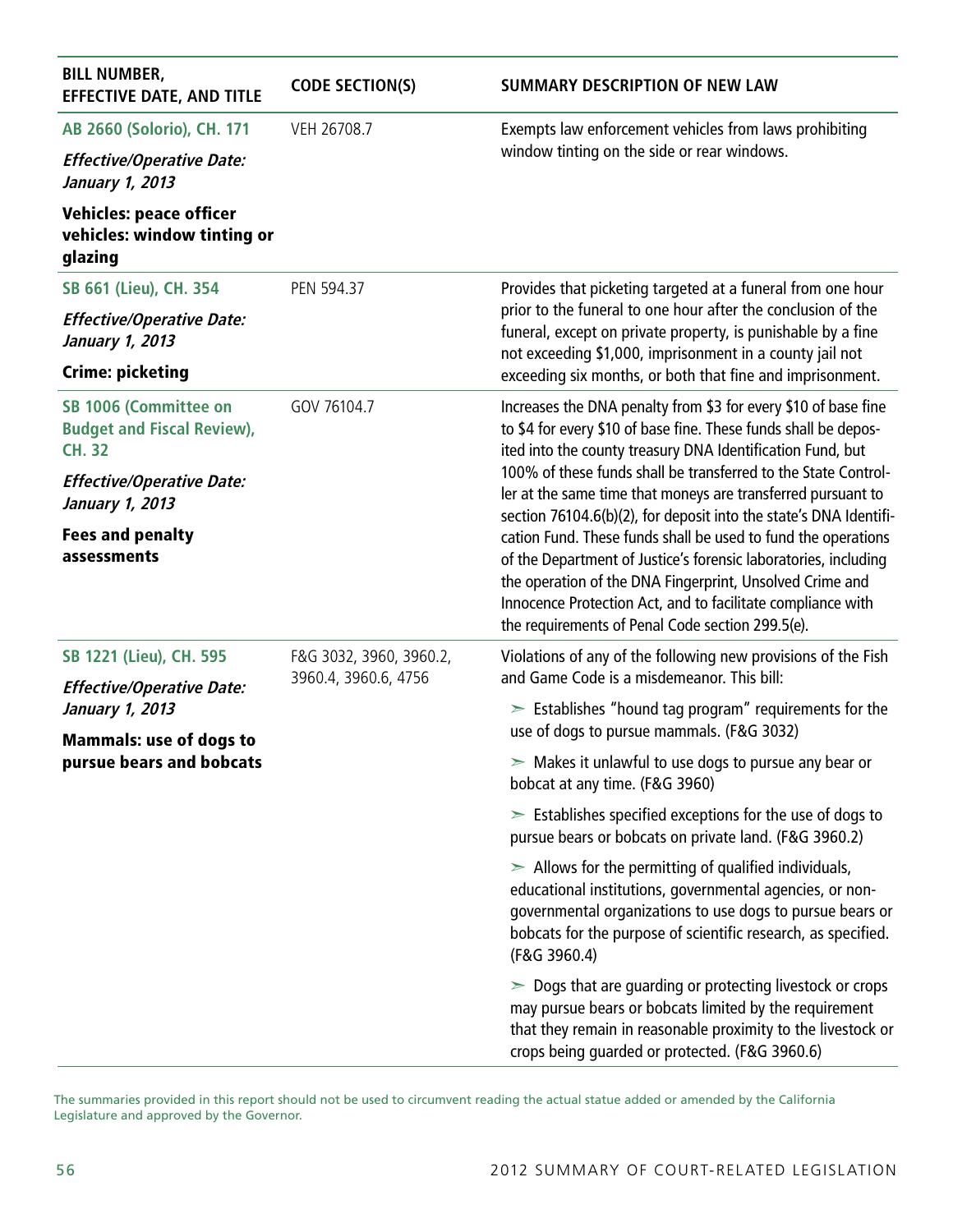| <b>BILL NUMBER,</b><br><b>EFFECTIVE DATE, AND TITLE</b>           | <b>CODE SECTION(S)</b> | <b>SUMMARY DESCRIPTION OF NEW LAW</b>                                                                                                                                                         |
|-------------------------------------------------------------------|------------------------|-----------------------------------------------------------------------------------------------------------------------------------------------------------------------------------------------|
| SB 1249 (Wolk), CH. 597                                           | F&G 1745               | Makes failure to obtain a permit as required by this section                                                                                                                                  |
| <b>Effective/Operative Date:</b><br>January 1, 2013               |                        | an infraction.                                                                                                                                                                                |
| <b>Department of Fish and</b><br><b>Game: lands: expenditures</b> |                        |                                                                                                                                                                                               |
| SB 1264 (Vargas), CH. 518                                         | PEN 11165.7, 11166.5;  | Adds any athletic coach, including but not limited to an                                                                                                                                      |
| <b>Effective/Operative Date:</b><br>January 1, 2013               | W&I 355                | assistant coach or graduate assistant involved in coaching,<br>at any public or private postsecondary institution to the list<br>of mandated reporters under the Child Abuse and Neglect      |
| <b>Child abuse reporting:</b><br>mandated reporters               |                        | Reporting Act.                                                                                                                                                                                |
| <b>SB 1387 (Emmerson), CH. 656</b>                                | B&P 21604, 21609;      | Provides that anyone engaged in the salvage, purchase, or                                                                                                                                     |
| <b>Effective/Operative Date:</b><br>January 1, 2013               | <b>PEN 496e</b>        | sale of scrap metal cannot take possession of any of the fol-<br>lowing without written certification from the agency owning<br>or previously owning the material:                            |
| <b>Metal theft</b>                                                |                        | $\geq$ A fire hydrant or any reasonably recognizable part of<br>that hydrant.                                                                                                                 |
|                                                                   |                        | $\geq$ Any fire department connection, including, but not<br>limited to, reasonably recognizable bronze or brass fittings<br>and parts.                                                       |
|                                                                   |                        | $\triangleright$ Manhole covers or lids, or any reasonably recognizable<br>part of those manhole covers and lids.                                                                             |
|                                                                   |                        | $\geq$ Backflow devices and connections to that device, or any<br>part of that device.                                                                                                        |
|                                                                   |                        | A violation of this section is a crime, punishable by a fine of<br>not more than \$3,000. (PEN 496e(b))                                                                                       |
| <b>SB 1394 (Lowenthal), CH. 420</b>                               | H&S 13113.7, 13113.8,  | $\geq$ Makes it an infraction to fail to install carbon monoxide                                                                                                                              |
| <b>Effective/Operative Date:</b><br>January 1, 2013               | 13114, 17926           | and smoke detectors, as defined, in dwelling units intended<br>for human occupancy, as defined. (H&S 13113.7)                                                                                 |
| <b>Dwelling safety: carbon</b><br>monoxide and smoke              |                        | $\geq$ Defines liability with respect to operable smoke alarms<br>in transfers of single family residences. (H&S 13113.8)                                                                     |
| detectors                                                         |                        | $\geq$ Lists requirements for authorized smoke detectors to be<br>approved and listed by the State Fire Marshall commencing<br>January 1, 2014. (H&S 13114)                                   |
|                                                                   |                        | $\geq$ Makes it an infraction to fail to have installed in all<br>existing hotel and motel dwelling units intended for human<br>occupancy a carbon monoxide device as defined. (H&S<br>17926) |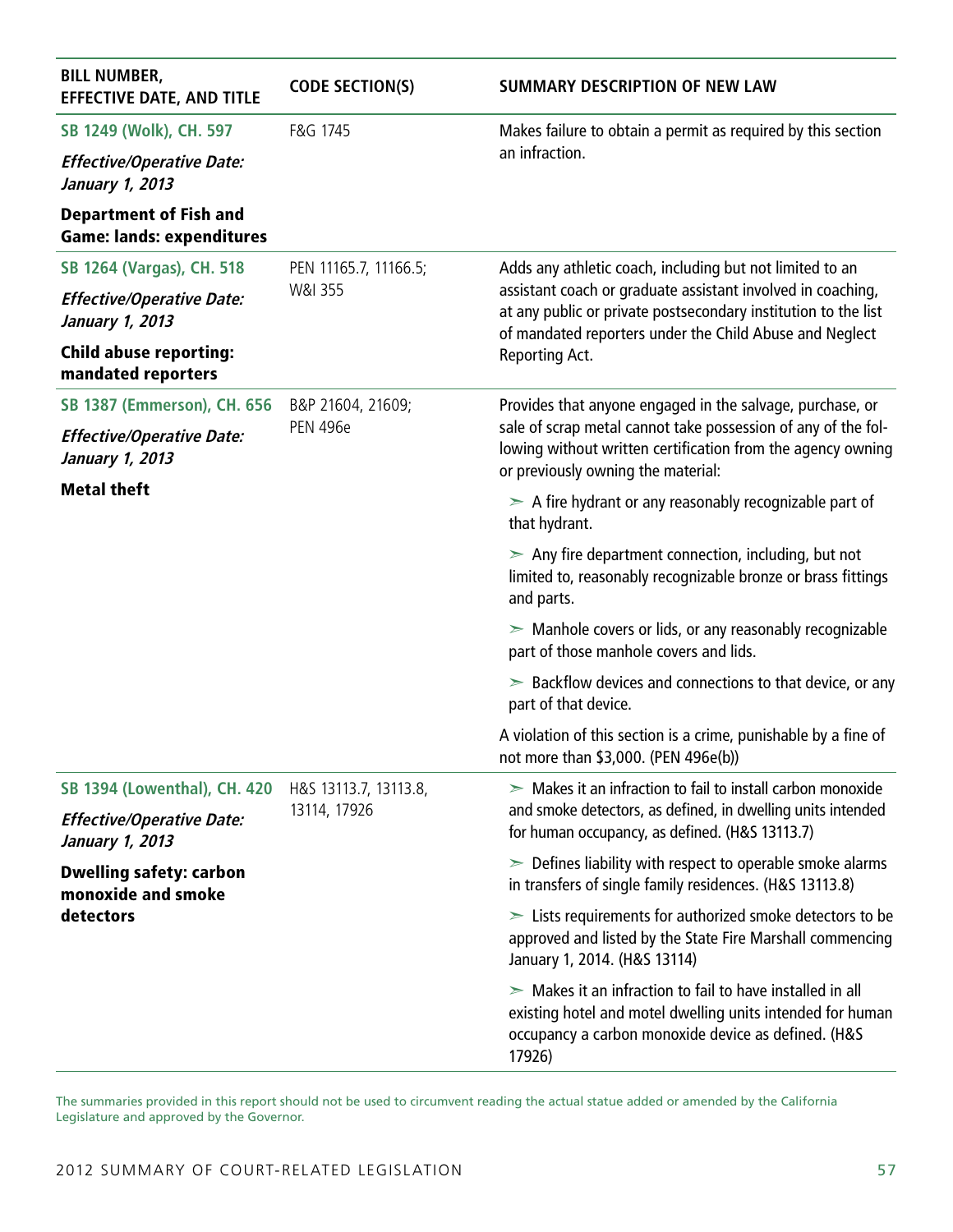# **INDEX**

**NO. AUTHOR SUBJECT CHAPTER PAGE**

## **ASSEMBLY BILLS**

| AB40 <sup>+</sup>    | Yamada                           | Elder and dependent adult abuse: reporting                                                                                | 659 | 47               |
|----------------------|----------------------------------|---------------------------------------------------------------------------------------------------------------------------|-----|------------------|
| AB 45 <sup>+</sup>   | Hill                             | Charter-party carriers of passengers:<br>alcoholic beverages: open containers                                             | 461 | 47               |
| AB 137†              | Portantino                       | Health-care coverage: mammographies                                                                                       | 436 | 49               |
| AB 197*              | Buchanan                         | Public employees' retirement                                                                                              | 297 | 30               |
| AB 324               | Buchanan                         | Juvenile offenders: recall of commitment                                                                                  | 7   | 25               |
| AB 340*              | Furutani                         | Public employees' retirement                                                                                              | 296 | 30               |
| AB 526               | Dickinson                        | Delinquency and gang intervention and prevention grants:<br>evidence-based principles and practices                       | 850 | 25               |
| AB 593               | Ma                               | Domestic violence: battering: recall and resentencing                                                                     | 803 | 19               |
| AB 792               | Bonilla                          | Health-care coverage: California Health Benefit Exchange                                                                  | 851 | 21               |
| AB 805               | Torres                           | Common interest developments                                                                                              | 180 | $\overline{c}$   |
| AB 806               | Torres                           | Common interest developments                                                                                              | 181 | $\overline{2}$   |
| AB 861 <sup>+</sup>  | Hill                             | Public Utilities Act: remedies for violation: gas and electrical<br>corporation executive officer compensation incentives | 464 | 50               |
| AB 890               | Olsen                            | Environment: CEQA exemption: roadway improvement                                                                          | 528 | 2                |
| AB 929               | Wieckowski                       | Debtor exemptions: bankruptcy                                                                                             | 678 | $\boldsymbol{2}$ |
| AB 1047              | Jeffries                         | Vehicles: motorcycle safety                                                                                               | 89  | 31               |
| AB 1162 <sup>+</sup> | Chesbro                          | Wildlife: poaching                                                                                                        | 590 | 50               |
| AB 1165              | Achadjian                        | Domestic violence: probation: terms                                                                                       | 628 | 19               |
| AB 1181 <sup>+</sup> | Butler                           | Weights and measures                                                                                                      | 662 | 51               |
| AB 1217              | Fuentes                          | Surrogacy agreements                                                                                                      | 466 | 21               |
| AB 1225†             | Committee on<br>Veterans Affairs | Cemeteries: veteran's commemorative property                                                                              | 774 | 51               |
| AB 1337*             | Alejo                            | Parent and child relationship                                                                                             | 155 | 21               |
| AB 1354              | Huber                            | Civil procedure: discovery: objections                                                                                    | 232 | $\overline{2}$   |
| AB 1406*             | Committee on Judiciary           | Dissolution of marriage: proceedings                                                                                      | 107 | 21               |
| AB 1432†             | Mitchell                         | Children: notification of death, disappearance                                                                            | 805 | 51               |
| AB 1434†             | Feuer                            | Child abuse reporting: mandated reporters                                                                                 | 519 | 51               |
| AB 1435†             | Dickinson                        | Child abuse reporting: athletic personnel                                                                                 | 520 | 51               |
| AB 1436†             | Feuer                            | Voter registration                                                                                                        | 497 | 51               |
| AB 1447†             | Feuer                            | Automobile sales finance: sellers                                                                                         | 740 | 52               |
| AB 1481*             | Committee on Budget              | Nonrefundable jury fees                                                                                                   | 342 | 3                |
| AB 1522*             | Atkins                           | Family law: monetary awards                                                                                               | 718 | 21               |

† Indicates a bill that appears on the New and Expanded Crimes Table (Appendix G)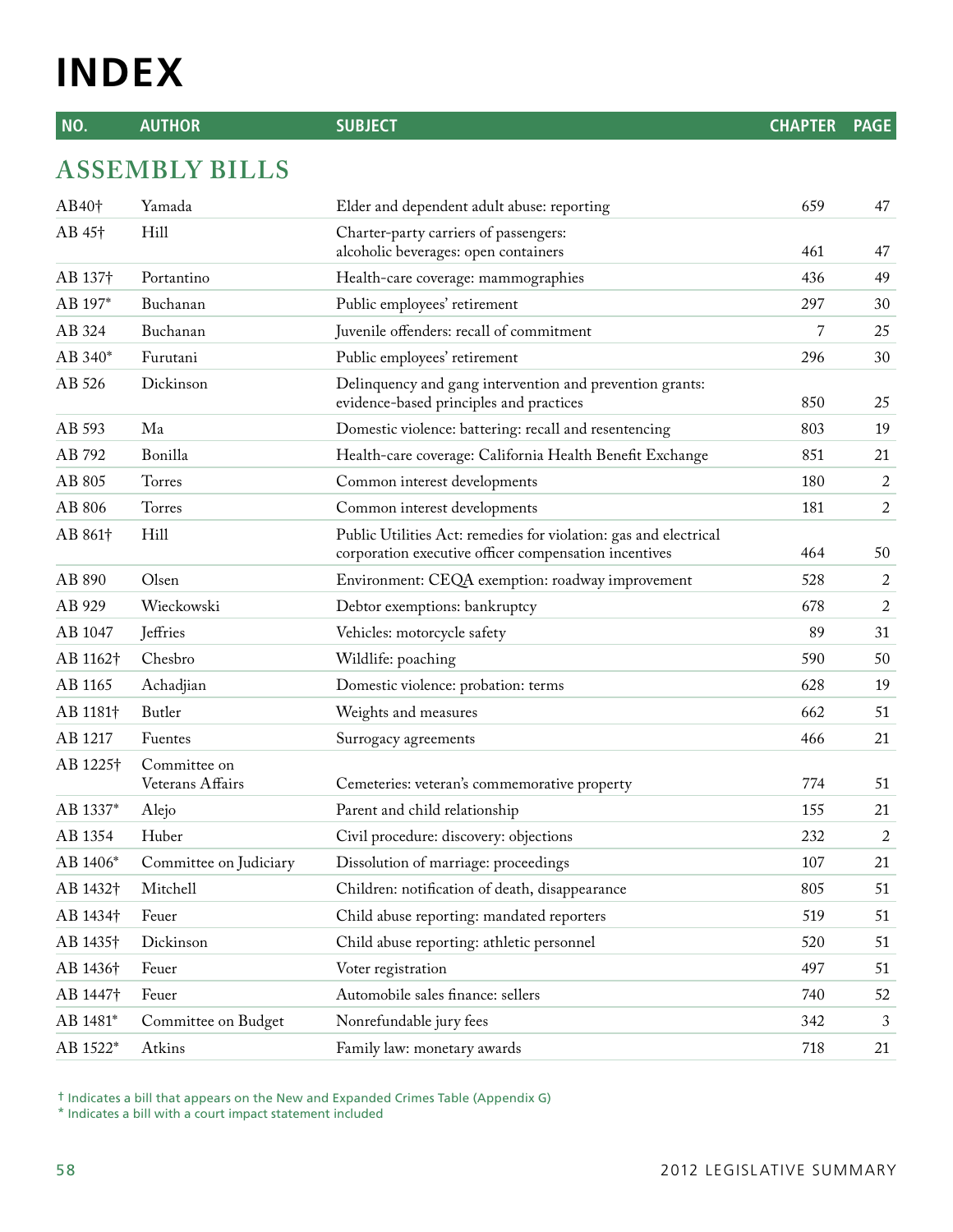| NO.                  | <b>AUTHOR</b> | <b>SUBJECT</b>                                                              | <b>CHAPTER</b> | <b>PAGE</b> |
|----------------------|---------------|-----------------------------------------------------------------------------|----------------|-------------|
| AB 1527 <sup>+</sup> | Portantino    | Firearms                                                                    | 700            | 52          |
| AB 1536              | Miller        | Vehicles: electronic wireless communications: prohibitions                  | 92             | 32          |
| AB 1559              | Portantino    | Firearms                                                                    | 691            | 9           |
| AB 1569              | Allen         | Community mental health services: assisted outpatient treatment             | 441            | 30          |
| AB 1581 <sup>+</sup> | Wieckowski    | Advertising: business location representations: floral businesses           | 633            | 53          |
| AB 1593              | Ma            | Parole: intimate partner battering                                          | 809            | 19          |
| AB 1595 <sup>+</sup> | Cook          | Vehicles: recreational off-highway vehicles                                 | 165            | 53          |
| AB 1624              | Gatto         | Multiple-party accounts                                                     | 235            | 31          |
| AB 1670              | Lara          | Estates: administration                                                     | 635            | 31          |
| AB 1674*             | Ma            | Child custody: visitation                                                   | 692            | 22          |
| AB 1683*             | Hagman        | Revocable trusts                                                            | 55             | 31          |
| AB 1707              | Ammiano       | Child Abuse Central Index                                                   | 848            | 26          |
| AB 1708              | Gatto         | Vehicles: electronic verification of financial responsibility and insurance | 236            | 32          |
| AB 1712*             | Beall         | Minors and nonminor dependents: out-of-home placement                       | 846            | 26          |
| AB 1713†             | Campos        | Child abuse reporting                                                       | 517            | 54          |
| AB 1727*             | Silva         | Support orders: termination                                                 | 77             | 22          |
| AB 1751*             | Pan           | Child support: access to information                                        | 637            | 27          |
| AB 1757*             | Fletcher      | Family law: adoption                                                        | 638            | 22          |
| AB 1775*             | Wieckowski    | Wage garnishment: exempt earnings                                           | 474            | 4           |
| AB 1807*             | Cook          | Family law: child custody                                                   | 116            | 23          |
| AB 1817 <sup>+</sup> | Atkins        | Child abuse reporting                                                       | 521            | 54          |
| AB 1824*             | Hagman        | Bail                                                                        | 812            | 10          |
| AB 1835              | Fletcher      | Sex offenders                                                               | 174            | 10          |
| AB 1854†             | Brownley      | Vehicles: inflatable restraint systems                                      | 97             | 54          |
| AB 1856              | Ammiano       | Foster care services: cultural competency                                   | 639            | 27          |
| AB 1865*             | Alejo         | Residential tenancies: eviction: notices                                    | 241            | 4           |
| AB 1875*             | Gatto         | Civil procedure: depositions: time limits                                   | 346            | 4           |
| AB 1888*             | Gatto         | Vehicles: commercial driver's licenses: traffic violator school             | 302            | 32          |
| AB 1907              | Lowenthal     | Inmates: psychiatric medication                                             | 814            | 10          |
| AB 1909              | Ammiano       | Foster children: placement: suspension and expulsion: notifications         | 849            | 27          |
| AB 1927*             | Jones         | Easements: maintenance: arbitration                                         | 244            | 5           |
| AB 1950†             | Davis         | Prohibited business practices: enforcement                                  | 569            | 54          |
| AB 1953              | Ammiano       | Rental housing: tenant notice                                               | 695            | 5           |
| AB 1971              | Buchanan      | Theft: junk, metals, and secondhand materials                               | 82             | 10          |
| AB 1985*             | Silva         | Trusts and estates: construction of instruments                             | 195            | 31          |
| AB 2015              | Mitchell      | Criminal procedure: telephone calls: arrested custodial parents             | 816            | 10          |

† Indicates a bill that appears on the New and Expanded Crimes Table (Appendix G)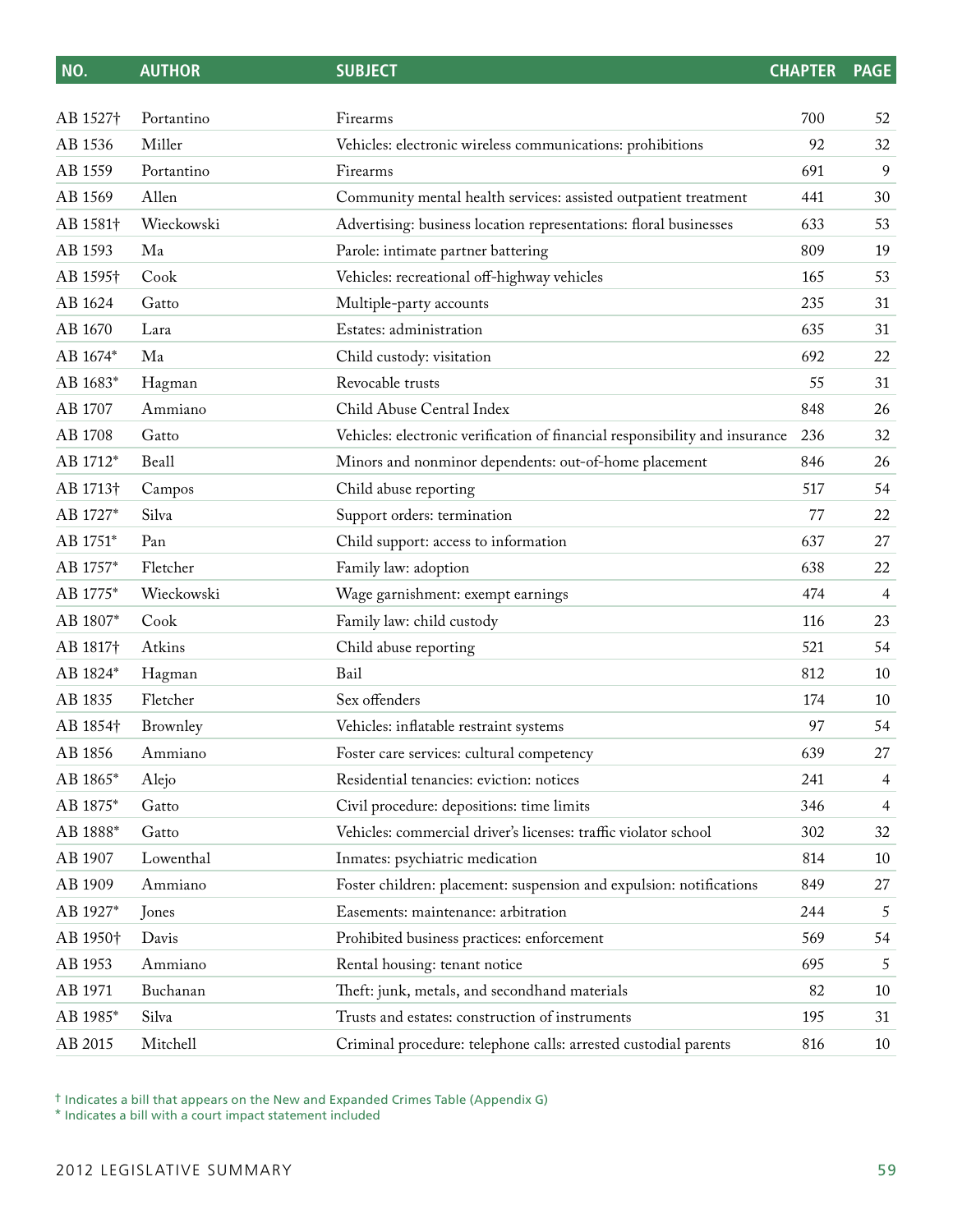| NO.                  | <b>AUTHOR</b> | <b>SUBJECT</b>                                                                           | <b>CHAPTER</b> | <b>PAGE</b>    |
|----------------------|---------------|------------------------------------------------------------------------------------------|----------------|----------------|
| AB 2020              | Pan           | Vehicles: driving under the influence: chemical tests                                    | 196            | 32             |
| AB 2029†             | Ammiano       | Bail Fugitive Recovery Persons Act                                                       | 747            | 55             |
| AB 2040*             | Swanson       | Prostitution: human trafficking: expungement                                             | 197            | 25             |
| AB 2051              | Campos        | Contempt of court: domestic violence                                                     | 510            | 19             |
| AB 2055              | Fuentes       | Search warrants: tracking devices                                                        | 818            | 11             |
| AB 2060              | Bonilla       | Juveniles: educational decisions                                                         | 176            | 27             |
| AB 2073*             | Silva         | Courts: electronic filing and service of documents                                       | 320            | 5              |
| AB 2078              | Nielsen       | Sexual activity with detained persons                                                    | 123            | 11             |
| AB 2094*             | Butler        | Domestic violence: probation: fee                                                        | 511            | 20             |
| AB 2106*             | Wagner        | Civil procedure: motion to set aside and vacate a judgment<br>and motion for a new trial | 83             | 6              |
| AB 2127              | Carter        | Work release                                                                             | 749            | 11             |
| AB 2188              | Lowenthal     | Commercial motor vehicles: commercial driver's license program:<br>federal compliance    | 670            | 32             |
| AB 2189              | Cedillo       | Vehicles: driver's licenses                                                              | 862            | 33             |
| AB 2209*             | Hueso         | Juveniles: dependent children: placement                                                 | 144            | 28             |
| AB 2212              | Block         | Human trafficking: civil penalties                                                       | 254            | 11             |
| AB 2222              | Block         | Criminal history records                                                                 | 84             | 11             |
| AB 2243              | Knight        | Space flight: Space Flight Liability and Immunity Act                                    | 416            | 6              |
| AB 2247*             | Lowenthal     | Public transportation: offenses                                                          | 750            | 55             |
| AB 2251              | Feuer         | Victim restitution: victim's contact information                                         | 124            | 11             |
| AB 2272              | Wagner        | Mobile homes: injunctions                                                                | 99             | 6              |
| AB 2274*             | Lara          | Vexatious litigants                                                                      | 417            | 6              |
| AB 2292              | Nielsen       | Juveniles: reunification orders                                                          | 208            | 28             |
| AB 2343              | Torres        | Criminal history information                                                             | 256            | 12             |
| AB 2364* Wagner      |               | Civil procedure: attachment                                                              | 484            | 6              |
| AB 2365*             | Nestande      | Family law: child custody                                                                | 258            | 23             |
| AB 2371*             | Butler        | Veterans: criminal defendants: mental health issues<br>and restorative relief            | 403            | 12             |
| AB 2372              | Hill          | Deposition transcripts: costs                                                            | 125            | $\overline{7}$ |
| AB 2378 <sup>+</sup> | Huber         | Rendering: enforcement                                                                   | 303            | 55             |
| AB 2386              | Allen         | Employment and housing discrimination: sex: breastfeeding                                | 701            | 29             |
| AB 2393*             | Davis         | Family law: child support formula                                                        | 646            | 23             |
| AB 2466*             | Blumenfield   | Human trafficking: seizure of assets                                                     | 512            | 13             |
| AB 2467*             | Hueso         | Protective orders: electronic monitoring                                                 | 513            | 13             |
| AB 2483*             | Blumenfield   | Victims of stalking: address confidentiality                                             | 102            | 7              |
| AB 2489†             | Hall          | Vehicles: license plates: obstruction or alteration                                      | 702            | 55             |
|                      |               |                                                                                          |                |                |

† Indicates a bill that appears on the New and Expanded Crimes Table (Appendix G)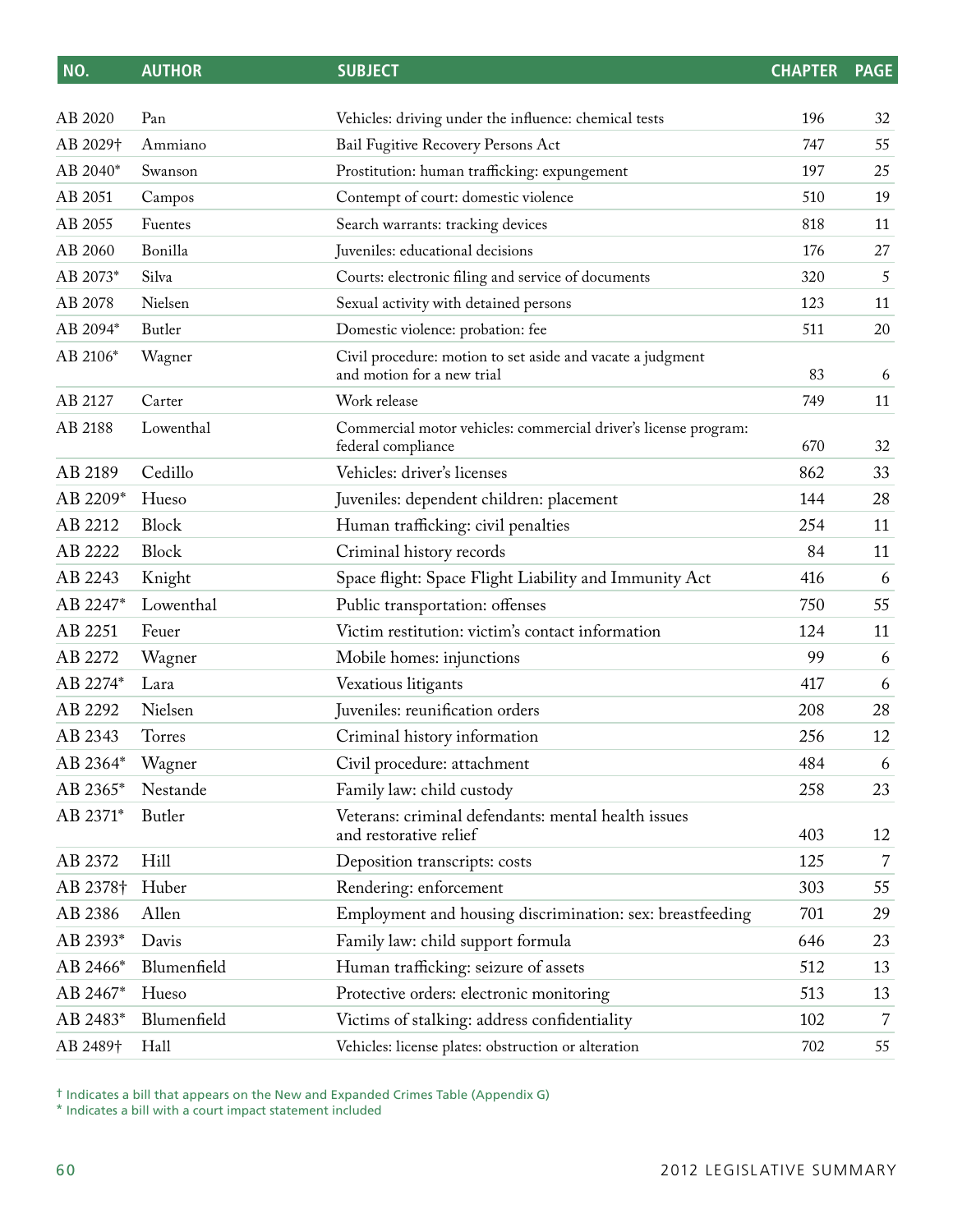| NO.                  | <b>AUTHOR</b>          | <b>SUBJECT</b>                                                                               | <b>CHAPTER</b> | <b>PAGE</b> |
|----------------------|------------------------|----------------------------------------------------------------------------------------------|----------------|-------------|
|                      |                        |                                                                                              |                |             |
| AB 2492 <sup>*</sup> | Blumenfield            | The False Claims Act                                                                         | 647            | 7           |
| AB 2521              | Blumenfield            | Landlord and tenant: personal property remaining on premises<br>after termination of tenancy | 560            | 7           |
| AB 2530              | Atkins                 | Inmates in labor                                                                             | 726            | 13          |
| AB 2552              | Torres                 | Vehicles: driving under the influence: alcoholic beverage or drug                            | 753            | 33          |
| AB 2610              | Skinner                | Tenants: foreclosure and unlawful detainer                                                   | 562            | 8           |
| AB 2612*             | Achadjian              | Courts: witness fees                                                                         | 377            | 24          |
| AB 2616              | Carter                 | School districts: truancy                                                                    | 432            | 25          |
| AB 2657              | Calderon and Charles   | Electronic court reporting                                                                   | 170            | 9           |
| AB 2660 <sup>+</sup> | Solorio                | Vehicles: peace officer vehicles: window tinting or glazing                                  | 171            | 56          |
| AB 2683              | Committee on Judiciary | Probate matters: guardianships: estates                                                      | 207            | 31          |
| AB 2684              | Committee on Judiciary | Civil actions: interpreter costs: indigent                                                   | 758            | 8           |
| AB 2690              | Committee on Judiciary | Civil law: tort claims                                                                       | 759            | 8           |

## **Senate Bills**

| $SB 9*$             | Yee                                      | Sentencing                                                 | 828 | 14 |
|---------------------|------------------------------------------|------------------------------------------------------------|-----|----|
| SB 121              | Liu                                      | Pupils: foster children: special education                 | 571 | 28 |
| SB 661 <sup>+</sup> | Lieu                                     | Crime: picketing                                           | 354 | 56 |
| SB 760              | Alquist                                  | Sexually violent predators: evaluations                    | 790 | 14 |
| SB 825              | Corbett                                  | Residential tenancies: foreclosures                        | 210 | 8  |
| SB 989*             | Vargas                                   | Bail: extradition                                          | 129 | 14 |
| SB 1006+            | Committee on Budget<br>and Fiscal Review | Fees and penalty assessments                               | 32  | 56 |
| SB 1048             | Liu                                      | Juveniles                                                  | 130 | 28 |
| SB 1064*            | De León                                  | Child custody: immigration                                 | 845 | 28 |
| SB 1082             | Corbett                                  | Protection of victims: address confidentiality             | 270 | 20 |
| SB 1088             | Price                                    | Pupils: readmission                                        | 381 | 25 |
| SB 1091*            | Pavley                                   | Witness testimony: support persons                         | 148 | 15 |
| SB 1133*            | Leno                                     | Human trafficking                                          | 514 | 15 |
| SB 1140             | Leno                                     | Marriage                                                   | 834 | 24 |
| SB 1144             | Strickland                               | Crimes: public safety omnibus                              | 867 | 16 |
| SB 1145             | Emmerson                                 | Animal fighting                                            | 133 | 16 |
| SB 1177*            | Leno                                     | Restitution for crime victims                              | 868 | 16 |
| SB 1191             | Simitian                                 | Landlord-tenant relations: disclosure of notice of default | 566 | 9  |
| SB 1206*            | Walters                                  | Child abduction prevention                                 | 276 | 24 |
| SB 1210*            | Lieu                                     | Collection of criminal fines and penalties                 | 762 | 16 |

† Indicates a bill that appears on the New and Expanded Crimes Table (Appendix G)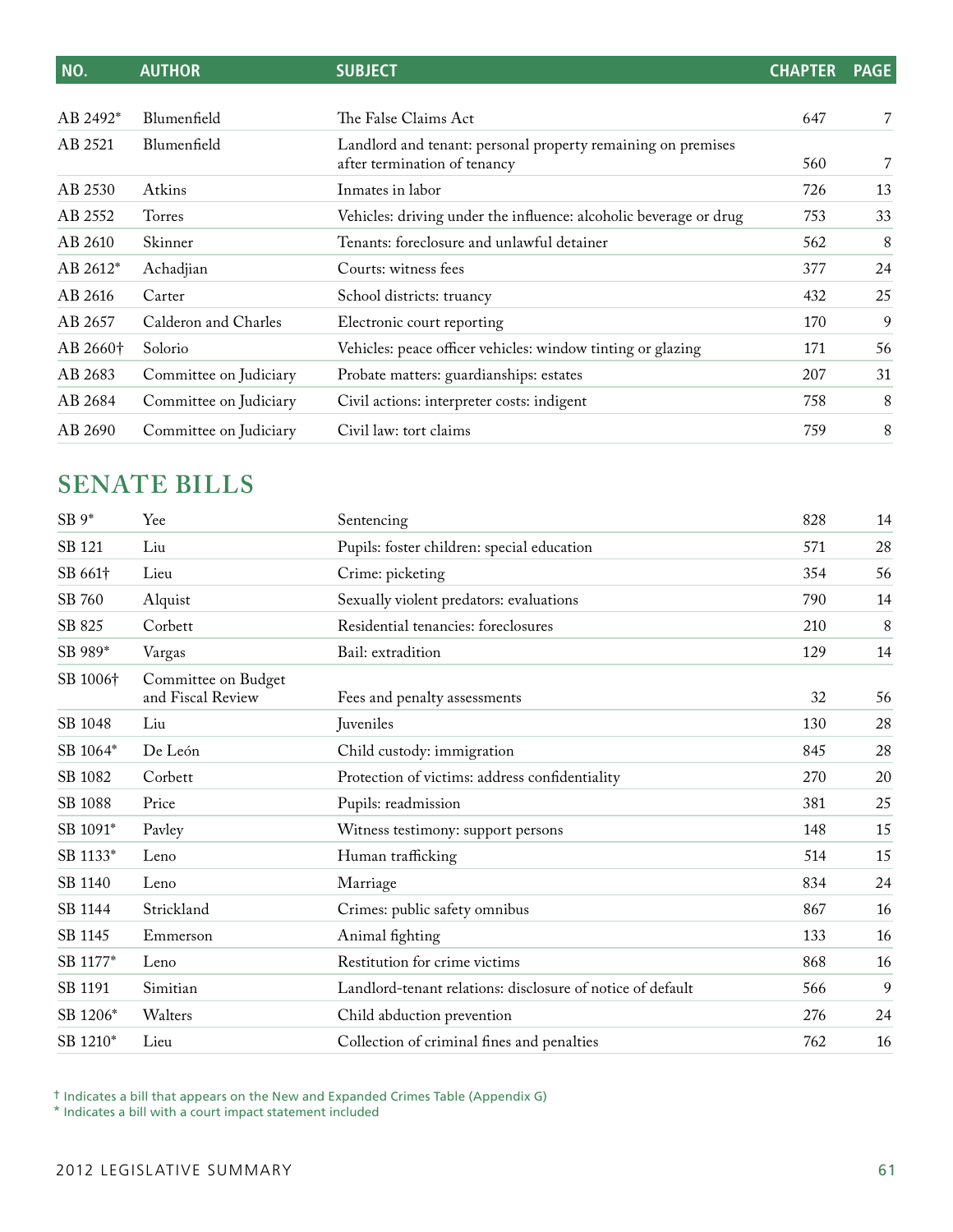| NO.                  | <b>AUTHOR</b>          | <b>SUBJECT</b>                                                            | <b>CHAPTER</b> | <b>PAGE</b> |
|----------------------|------------------------|---------------------------------------------------------------------------|----------------|-------------|
|                      |                        |                                                                           |                |             |
| SB 1221+             | Lieu                   | Mammals: use of dogs to pursue bears and bobcats                          | 595            | 56          |
| SB 1248              | Alquist                | Civil procedure: contempt                                                 | 223            | 20          |
| SB 1249 <sup>+</sup> | Wolk                   | Department of Fish and Game: lands: expenditures                          | 597            | 57          |
| SB 1264 <sup>+</sup> | Vargas                 | Child abuse reporting: mandated reporters                                 | 518            | 57          |
| SB 1281              | Blakeslee              | Criminal procedure: not guilty by reason of insanity                      | 150            | 17          |
| SB 1357              | Cannella               | Removal from office: grand jury accusation                                | 134            | 24          |
| SB 1371*             | Anderson               | Victim restitution: fines: default                                        | 49             | 17          |
| SB 1387 <sup>+</sup> | Emmerson               | Metal theft                                                               | 656            | 57          |
| SB 1394 <sup>+</sup> | Lowenthal              | Dwelling safety: carbon monoxide and smoke detectors                      | 420            | 57          |
| SB 1403              | Yee                    | Domestic violence: permanent restraining orders and<br>elder abuse orders | 516            | 9           |
| SB 1407              | Leno                   | Medical information: disclosure                                           | 657            | 29          |
| SB 1425*             | Negrete McLeod         | Juveniles: dependent children                                             | 179            | 29          |
| SB 1433*             | Alquist                | Domestic violence: protective orders                                      | 765            | 20          |
| SB 1462*             | Leno                   | County sheriffs: release of prisoners: medical release                    | 837            | 18          |
| SB 1474*             | Hancock                | Grand jury proceedings: Attorney General: powers and duties               | 568            | 24          |
| SB 1479*             | Pavley                 | Crime victims: restitution                                                | 873            | 18          |
| SB 1489*             | Harman                 | Courts: management and destruction of trial court exhibits                | 283            | 18          |
| SB 1500*             | Lieu                   | Seized and abandoned animals: full costs: forfeiture                      | 598            | 19          |
| SB 1521              | Liu                    | Child welfare services                                                    | 847            | 29          |
| SB 1568              | DeSaulnier             | Pupils: foster children: educational placement                            | 578            | 29          |
| SB 1574*             | Committee on Judiciary | Discovery: electronically stored information                              | 72             | 9           |

† Indicates a bill that appears on the New and Expanded Crimes Table (Appendix G)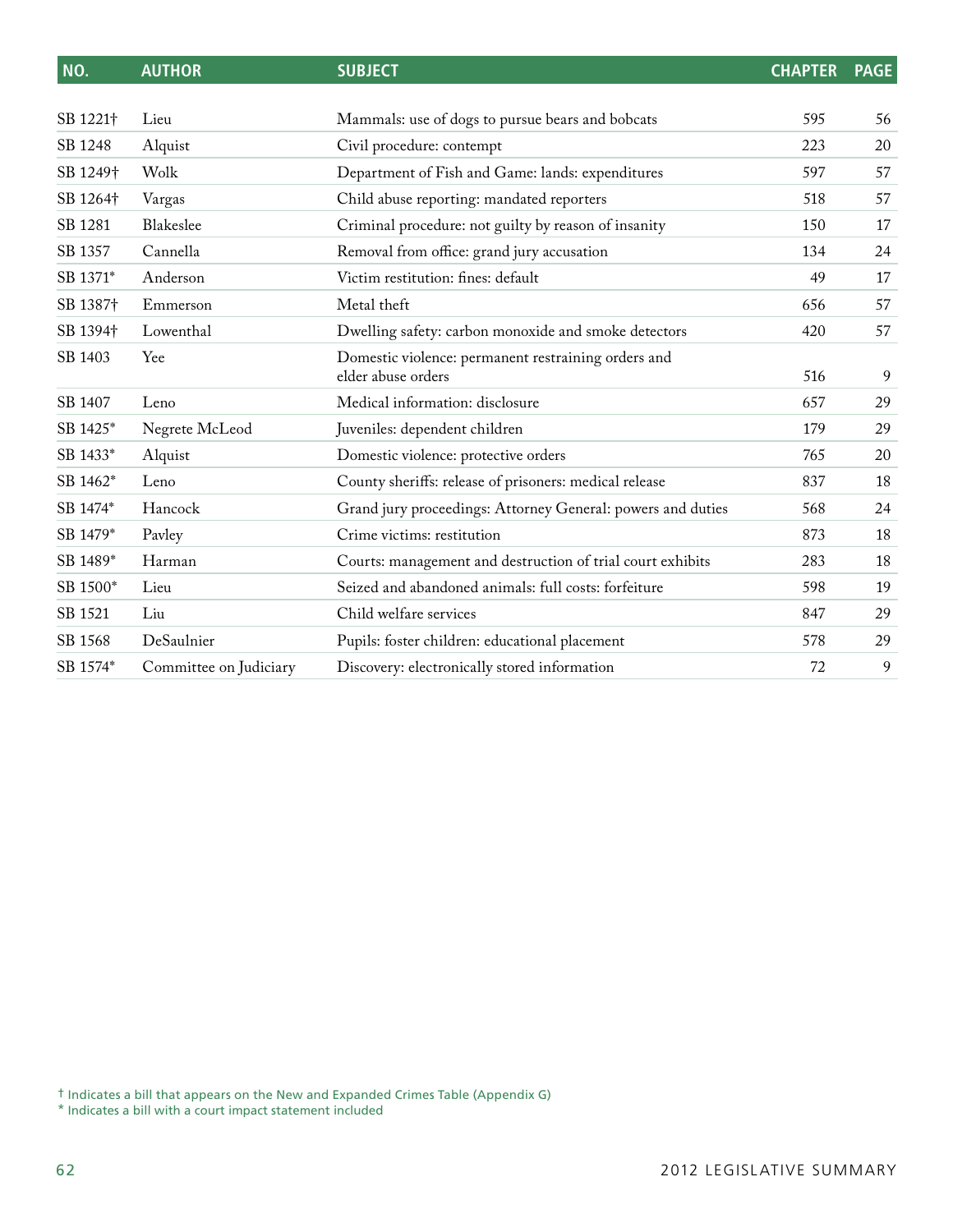## **ASSEMBLY AND Senate Bills WITH A RELATED APPENDIX**

| AB 278*/<br>SB 900* | Eng/<br>Leno                             | Mortgages and deeds of trust:<br>foreclosure                                           | 86/87;<br>Appendix A | 2<br>34  |
|---------------------|------------------------------------------|----------------------------------------------------------------------------------------|----------------------|----------|
| AB 1529*            | Dickinson                                | Trial courts restructuring: bail forfeiture<br>appeals: small claims writ jurisdiction | 470;<br>Appendix B   | 3<br>35  |
| SB 1021*            | Committee on Budget<br>and Fiscal Review | Public safety                                                                          | 41;<br>Appendix C    | 2<br>36  |
| SB 1023*            | Committee on Budget<br>and Fiscal Review | Public safety: realignment                                                             | 43;<br>Appendix D    | 14<br>39 |
| SB 1186*            | Steinberg<br>and Dutton                  | Disability access                                                                      | 383;<br>Appendix E   | -8<br>41 |
| SB 1303*            | Simitian                                 | Vehicles: automated traffic<br>enforcement systems                                     | 735;<br>Appendix F   | 33<br>45 |

† Indicates a bill that appears on the New and Expanded Crimes Table (Appendix G)